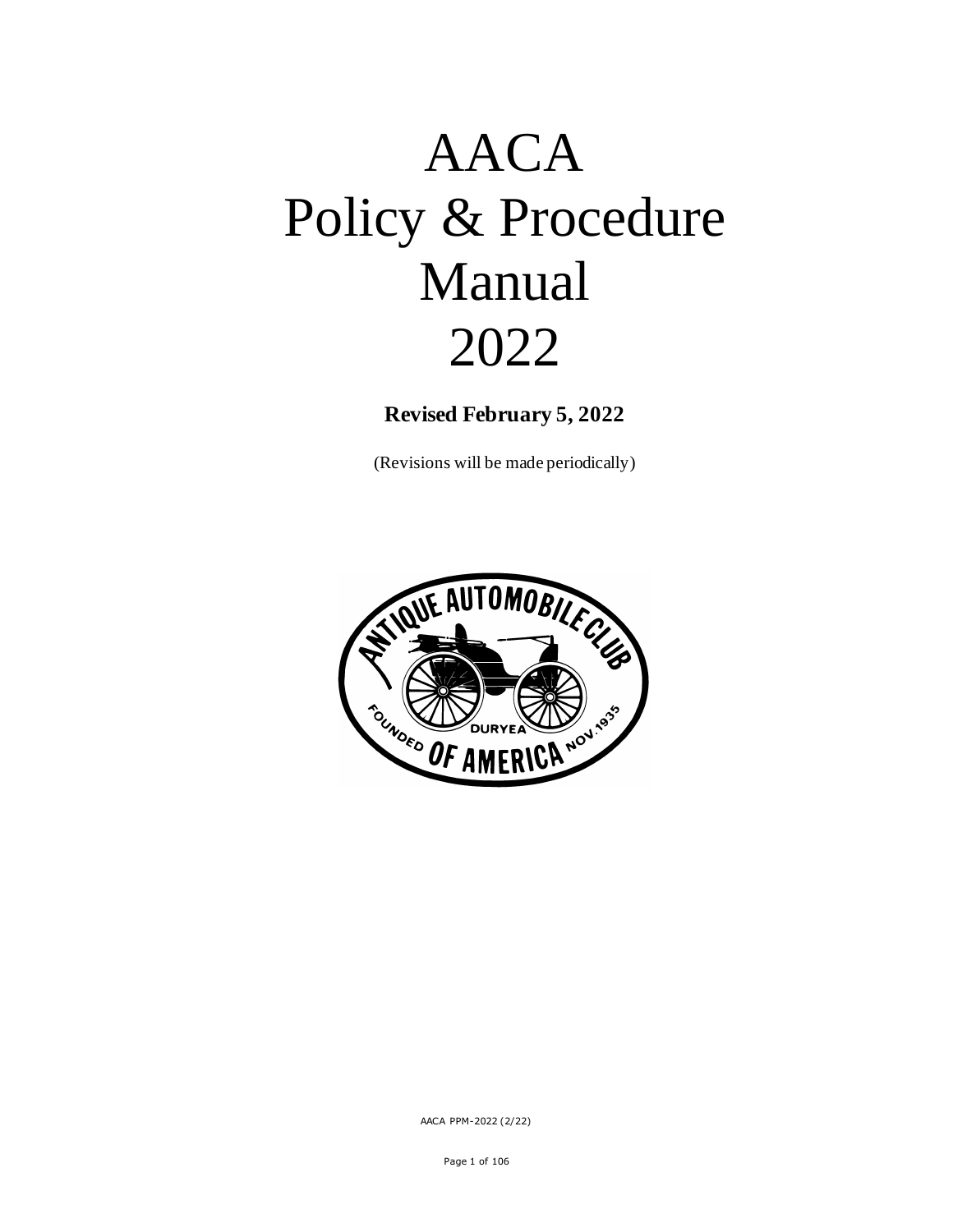# Table of Contents

# **1.0 INTRODUCTION TO AACA**

- 1.1 GENERAL DESCRIPTION
- 1.2 AIM AND PURPOSE
- 1.3 A CONCISE HISTORY OF AACA
- 1.4 NATIONAL ORGANIZATION
	- 1.4.1 Board of Directors
	- 1.4.2 National Officers
	- 1.4.3 Vice President
	- 1.4.4 Executive Director
	- 1.4.5 Legal Counsel
	- 1.4.6 Standing Committees
	- 1.4.7 Special Committees
	- 1.4.8 AACA Life Membership Endowment Fund Trustees
	- 1.4.9 AACA Library & Research Center Board (dissolved 2008)
	- 1.4.11 National Past President Association
	- 1.4.12 Special Assignments
	- 1.4.13 AACA Divisions
- 1.5 SERVICES
	- 1.5.1 Technical Services
	- 1.5.2 Insurance
	- 1.5.3 Legislative Policy
	- 1.5.4 AACA Film and Video Center
	- 1.5.5 AACA Library & Research Center
	- 1.5.6 AACA Speakers Bureau
	- 1.5.7 Official Insignia and Club Merchandise
- 1.6 PUBLICATIONS
	- 1.6.1 ANTIQUE AUTOMOBILE Magazine
	- 1.6.2 AACA Policy and Procedure Manual
	- 1.6.3 AACA Official Judging Manual
	- 1.6.4 National AACA First Junior, Senior, Preservation,
	- Grand National, and Annual Trophy Award Winners
	- 1.6.5 AACA Roster of Members
	- 1.6.6 Rummage Box
	- 1.6.7 Judges Newsletter
	- 1.6.8 Newsletter Exchange Roster
	- 1.6.9 AACA Junior Members Newsletter "WHEELS"
	- 1.6.10 AACA Newsletter Editors Manual
- 1.7 COMMERCIAL ACTIVITIES

#### **2.0 AACA REGIONS AND CHAPTERS**

- 2.1 INTRODUCTION
- 2.2 AACA REGIONS COMMITTEE
- 2.3 ORGANIZING AN AACA REGION OR CHAPTER
	- 2.3.1 Affiliation
	- 2.3.2 By-Laws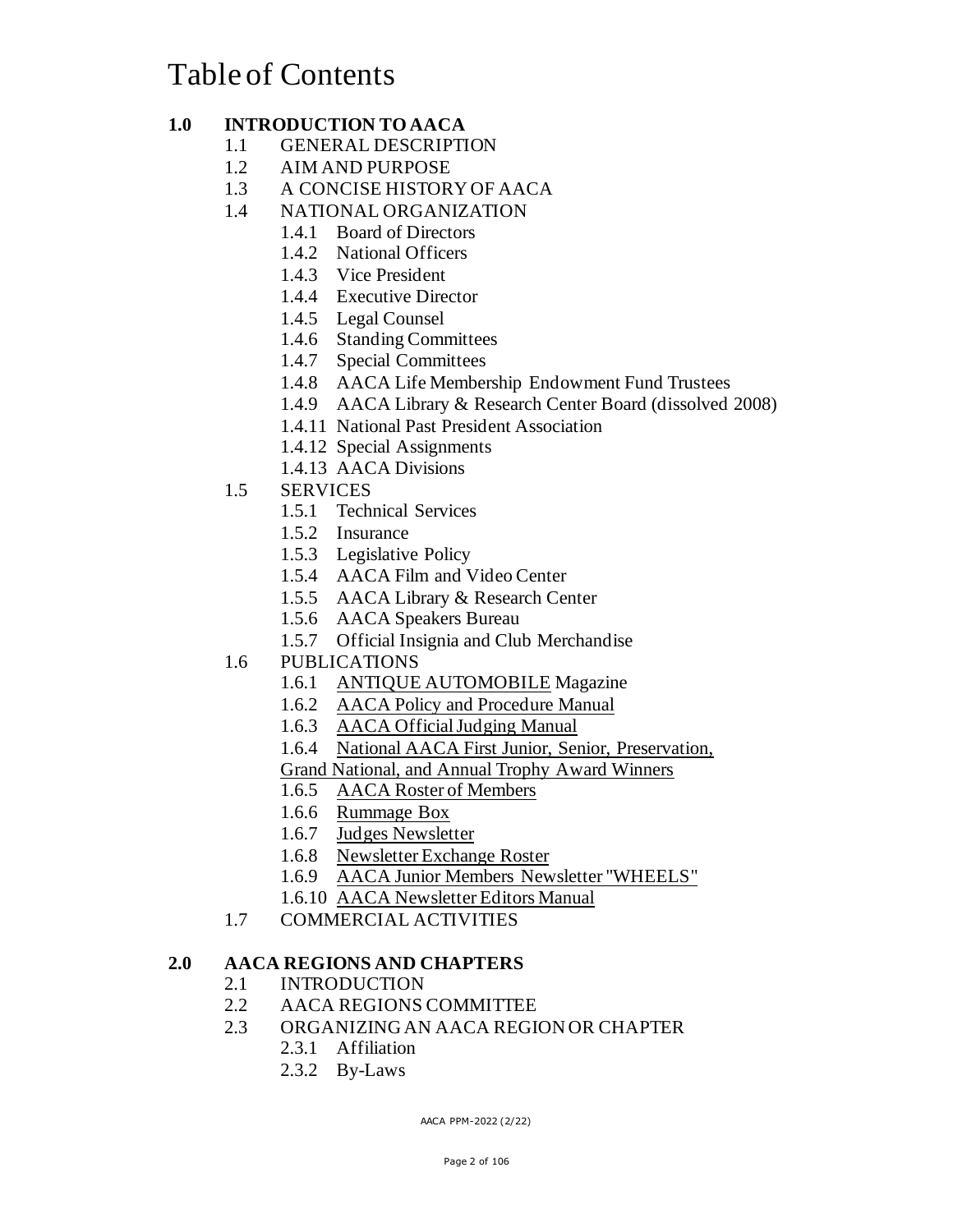- 2.3.3 Incorporation
- 2.3.4 Reporting Requirements
- 2.3.5 Dissolution
- 2.4 REGION AND CHAPTER OFFICERS SUPPLIES
- 2.5 REGION NEWSLETTER
- 2.6 REPORTING ACTIVITIES IN ANTIQUE AUTOMOBILE
	- 2.6.1 Region News for "News and Events" Section
	- 2.6.2 Region Responsibility for National Activities Coverage
	- 2.6.3 Region Responsibility for Calendar Listings
- 2.7 REGION AND CHAPTER ACTIVITIES
	- 2.7.1 General
	- 2.7.2 Region and Chapter President Accountability
	- 2.7.3 Conducting a Meeting
- 2.8 SPECIAL GUIDANCE FOR REGIONS OR CHAPTERS CONSISTING OF STUDENT AND YOUTH MEMBERS
	- 2.8.1 Student/Youth Region and Chapter Activities

# **3.0 NATIONAL AWARDS**

- 3.1 INTRODUCTION
- 3.2 POLICY FOR ANNUAL AWARDS
	- 3.2.1 Presentation of Annual Awards
	- 3.2.2 Annual Awards for Vehicles
	- 3.2.3 Annual Awards for Individuals or Organizations
	- 3.2.4 Establishing Annual and Memorial Awards
- 3.3 POLICY FOR NATIONAL MEET AWARDS
	- 3.3.1 Eligibility
	- 3.3.2 National Meet Award Categories
	- 3.3.3 Annual Grand National Meet (AGNM) Awards
	- 3.3.4 National Meet Event Awards
	- 3.3.5 Competition Rules
	- 3.3.6 Change of Ownership
	- 3.3.7 Retroactive Proof for Senior Award
	- 3.3.8 Recycling of Vehicles for Class Judging
- 3.4 POLICY FOR REGION/CHAPTER NEWSLETTER CONTEST AWARDS
	- 3.4.1 Eligibility
	- 3.4.2 Award Categories
	- 3.4.3 Presentation of Newsletter Contest Awards
- 3.5 POLICY FOR REGION/CHAPTER WEBSITE CONTEST AWARDS
	- 3.5.1 Eligibility
	- 3.5.2 Award Categories
	- 3.5.3 Presentation of Website Contest Awards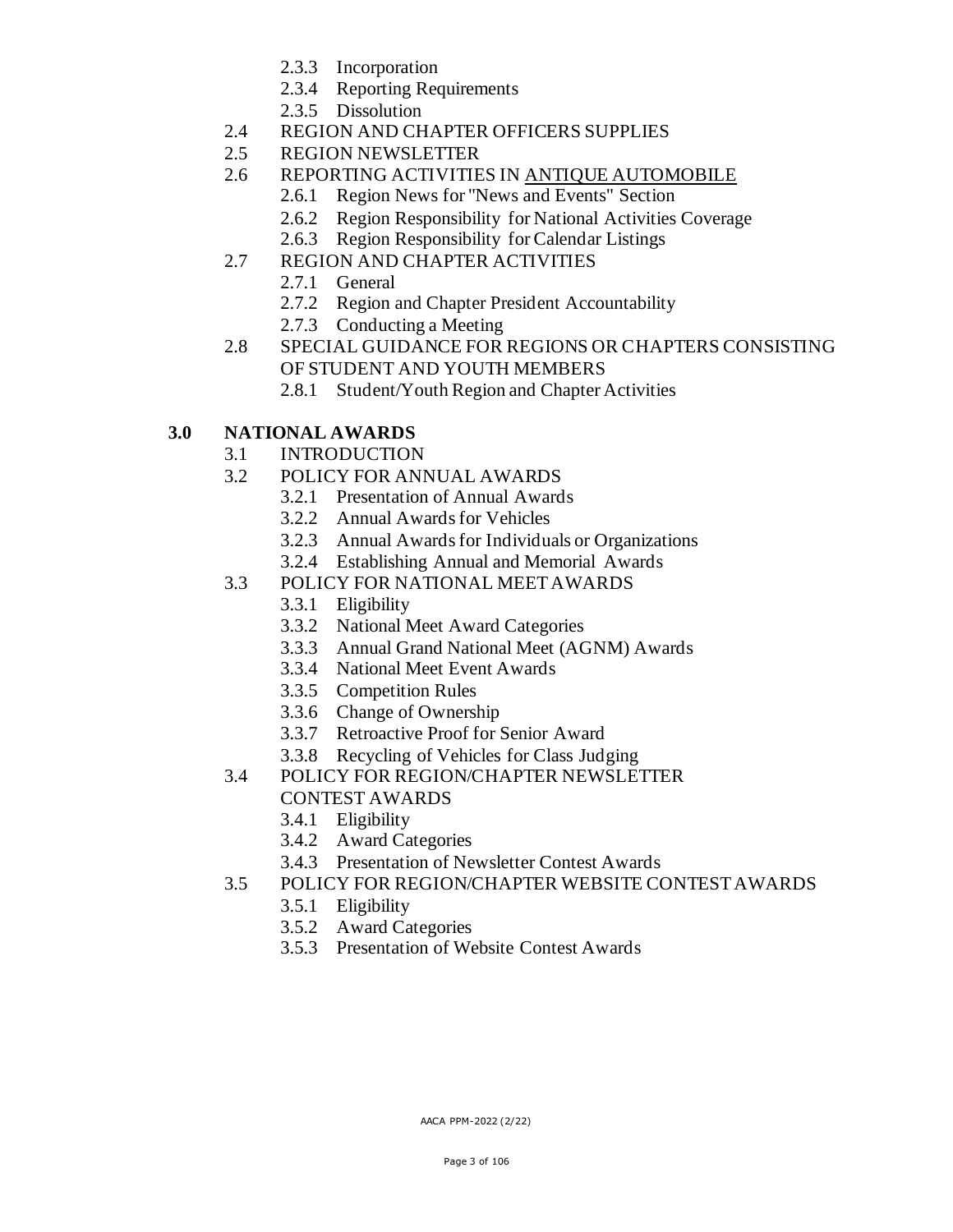#### **4.0 NATIONAL TOUR GUIDELINES**

- 4.1 INTRODUCTION
- 4.2 ENTERING VEHICLES FOR A NATIONAL TOUR
	- 4.2.1 Requesting Registration Information
	- 4.2.2 Completing the Registration Form
- 4.3 APPLYING TO HOST A NATIONAL TOUR
- 4.4 ORGANIZATION FOR A NATIONAL TOUR
	- 4.4.1 ORGANIZATION FOR A RELIABILITY, REVIVAL AAA GLIDDEN TOUR®,

FOUNDERS, SENTIMENTAL, OR AACA VINTAGE TOUR

- 4.4.1.1 Tour Liaison Director
- 4.4.1.2 Tour Chairman
- 4.4.1.3 Registration Committee
- 4.4.1.4 Finance Committee
- 4.4.1.5 Routes and Events Committee
- 4.4.1.6 Accommodations Committee
- 4.4.1.7 Banquet and Meals Committee
- 4.4.1.8 Publicity Committee
- 4.4.1.9 Trophy Committee
- 4.4.1.10 Security Committee
- 4.4.2 ORGANIZATION FOR A NATIONAL DIVISIONAL TOUR
	- 4.4.2.1 Liaison Director
	- 4.4.2.2 Tour Chairman
	- 4.4.2.3 Registration Committee
	- 4.4.2.4 Finance Committee
	- 4.4.2.5 Other Committees
- 4.5 HOSTING A NATIONAL TOUR GENERAL
	- 4.5.1 Registration Forms
	- 4.5.2 Registration
	- 4.5.3 Tour Finances
	- 4.5.4 Tour Routes and Events
	- 4.5.5 Banquets, Receptions, and Meals
	- 4.5.6 Commemorative Items
	- 4.5.7 Accommodations
	- 4.5.8 Publicity
	- 4.5.9 Trophies and Awards
	- 4.5.10 Archives
	- 4.5.11 Safety
- 4.6 HOSTING A RELIABILITY TOUR
	- 4.6.1 Eligibility
	- 4.6.2 Organization
	- 4.6.3 Tour Route Considerations
	- 4.6.4 Additional Information
- 4.7 HOSTING A REVIVAL AAA GLIDDEN TOUR®
	- 4.7.1 Eligibility
	- 4.7.2 Organization
	- 4.7.3 Tour Route Considerations
	- 4.7.4 Complimentary Tickets and Accommodations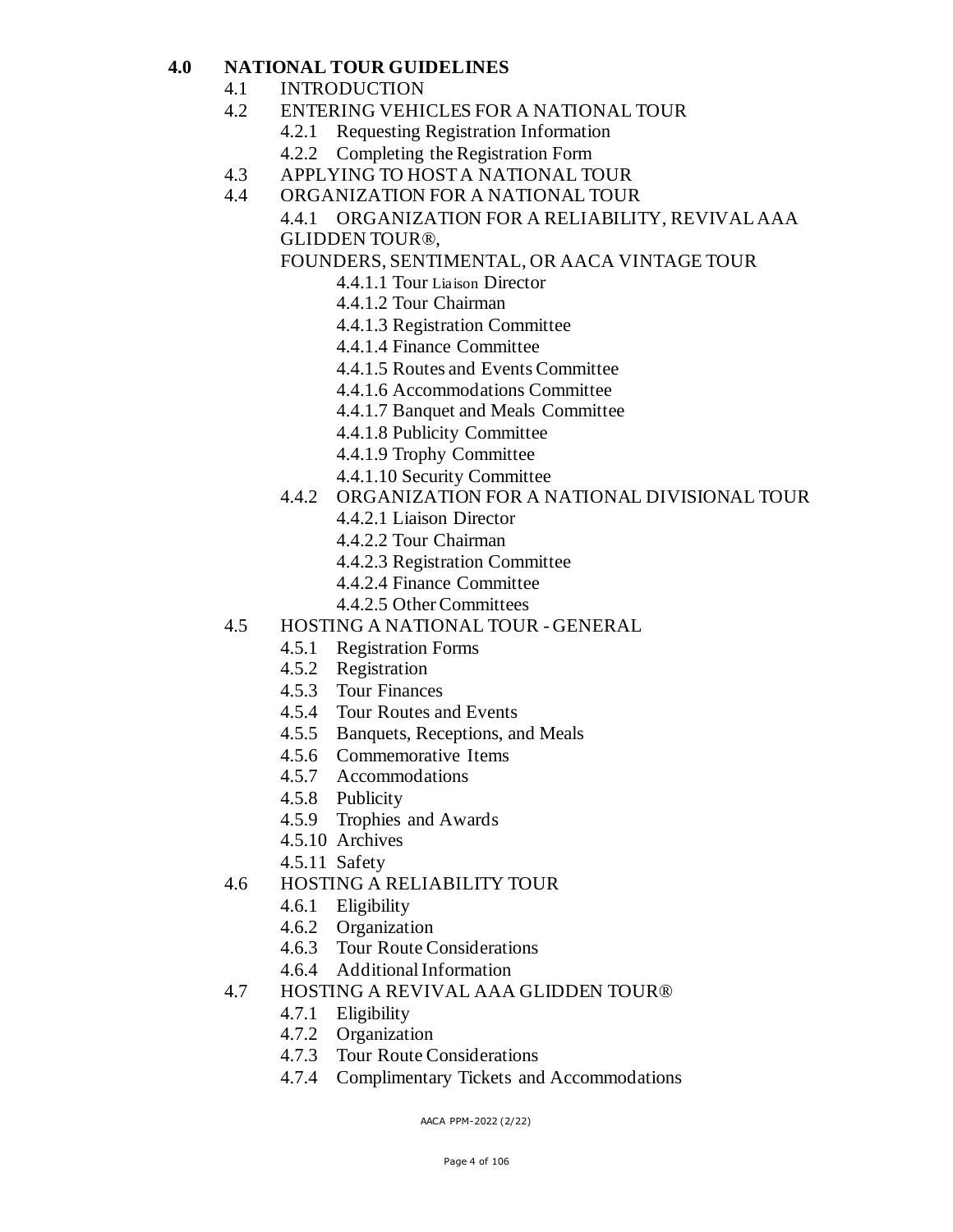- 4.7.5 Commemorative Items
- 4.7.6 Glidden Gazette
- 4.7.7 Additional Information
- 4.8 HOSTING A FOUNDER'S TOUR
	- 4.8.1 Eligibility
	- 4.8.2 Organization
	- 4.8.3 Tour Route Considerations
	- 4.8.4 Commemorative Items
	- 4.8.5 Founders Flyer
	- 4.8.6 Additional Information
- 4.9 HOSTING AN AACA VINTAGE TOUR
	- 4.9.1 Eligibility
	- 4.9.2 Organization
	- 4.9.3 Tour Route Considerations
	- 4.9.4 Additional Information
- 4.10 HOSTING A SENTIMENTAL TOUR
	- 4.10.1 Eligibility
	- 4.10.2 Organization
	- 4.10.3 Tour Route Considerations
	- 4.10.4 Commemorative Items
	- 4.10.5 Sentimental Star
	- 4.10.6 Additional Information
- 4.11 HOSTING A NATIONAL DIVISIONAL TOUR
	- 4.11.1 Eligibility
	- 4.11.2 Hosting a National Divisional Tour General
		- 4.11.2.1 Registration
		- 4.11.2.2 Tour Finances
		- 4.11.2.3 Tour Route and Events
		- 4.11.2.4 Banquets, Receptions and Meals
		- 4.11.2.5 Accommodations
		- 4.11.2.6 Publicity
		- 4.11.2.7 Trophies
		- 4.11.2.8 Archives
		- 4.11.2.9 Safety
	- 4.11.3 Additional Information

#### **5.0 NATIONAL MEET GUIDELINES**

- 5.1 INTRODUCTION
- 5.2 ENTERING A VEHICLE IN A NATIONAL MEET
	- 5.2.1 Requesting Registration Information
	- 5.2.2 Completing the Registration Card
	- 5.2.3 Attending a Meet Without Showing a Vehicle
	- 5.2.4 Showing a Vehicle
- 5.3 NATIONAL JUDGING PROGRAM
	- 5.3.1 General
	- 5.3.2 Judges Training Program
	- 5.3.3 Judging Procedures
- 5.4 APPLYING TO HOST A NATIONAL MEET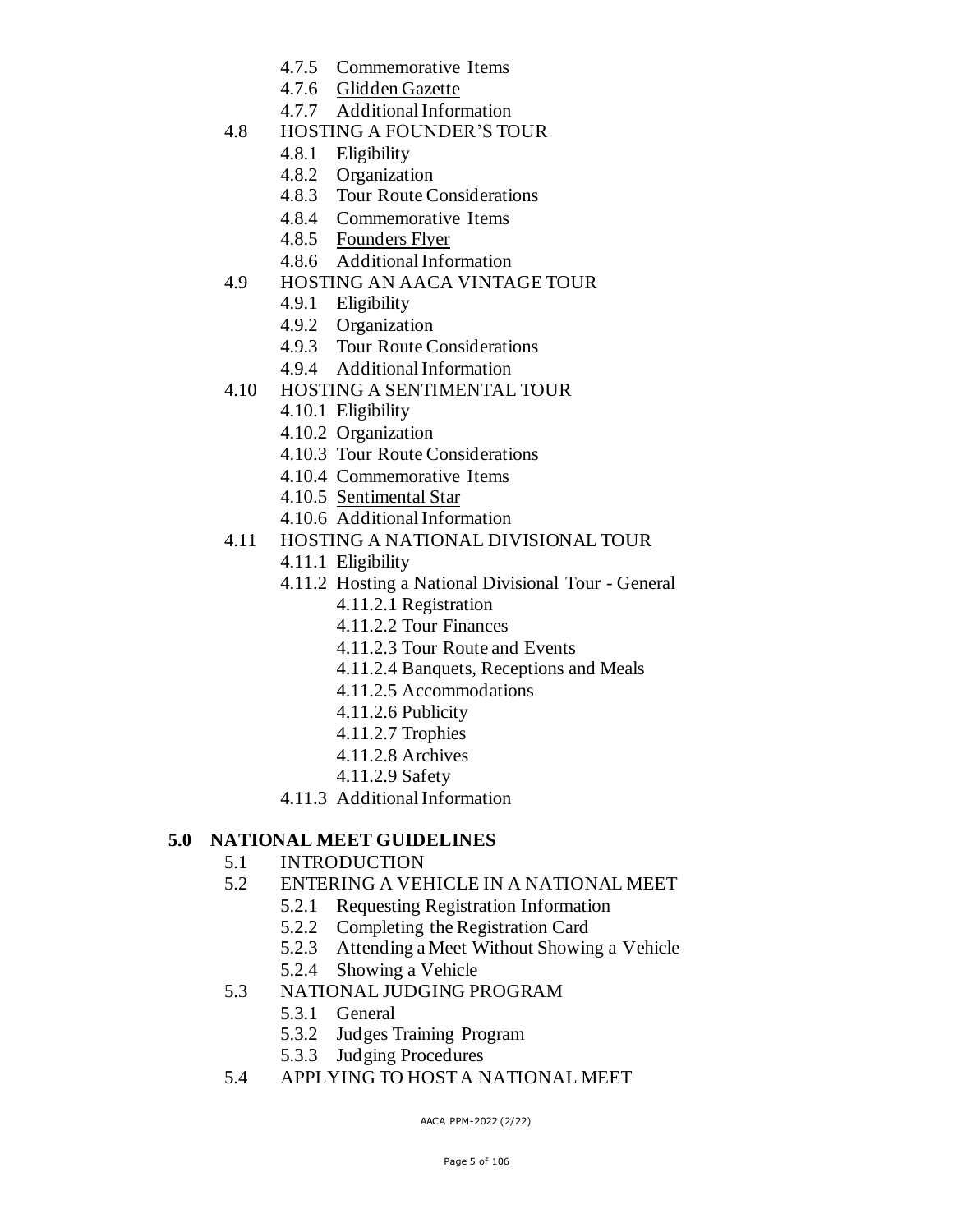#### 5.5 ORGANIZATION FOR A NATIONAL MEET

- 5.5.1 Meet Liaison Director
- 5.5.2 Meet Chairman
- 5.5.3 Registration Chairman
- 5.5.4 Chief Judge
- 5.5.5 Field Marshal
- 5.5.6 Banquet Committee
- 5.5.7 Club Merchandise Committee
- 5.5.8 Flea Market Committee
- 5.5.9 Trophy Committee
- 5.5.10 Publicity Committee
- 5.5.11 Finance Committee
- 5.6 HOSTING A NATIONAL MEET
	- 5.6.1 Meet Brochure and Registration Card
	- 5.6.2 Meet Activities
	- 5.6.3 Meet Participation Plaque
	- 5.6.4 Judging Participation Chip
	- 5.6.5 Courtesies for National Officers and Directors
	- 5.6.6 Post-Meet Requirements

#### 5.7 HOSTING THE ANNUAL GRAND NATIONAL MEET

- 5.7.1 General Information
- 5.7.2 Eligibility
- 5.7.3 Organization
- 5.7.4 Finances
- 5.8 SAFETY FUNDAMENTALS
- 5.9 FLEA MARKET REGULATIONS FOR NATIONAL MEETS
	- 5.9.1 General
	- 5.9.2 Merchandise and Services Allowable for Sale
	- 5.9.3 Space Occupancy Requirements
	- 5.9.4 Enforcement

#### **6.0 AACA LIBRARY & RESEARCH CENTER**

- 6.1 INTRODUCTION
- 6.2 ORGANIZATION OF THE CENTER
- 6.3 WHAT THE CENTER OFFERS
- 6.4 LIBRARY POLICIES
- 6.5 REQUESTS FOR ASSISTANCE
- 6.6 DONATIONS AND FINANCIAL SUPPORT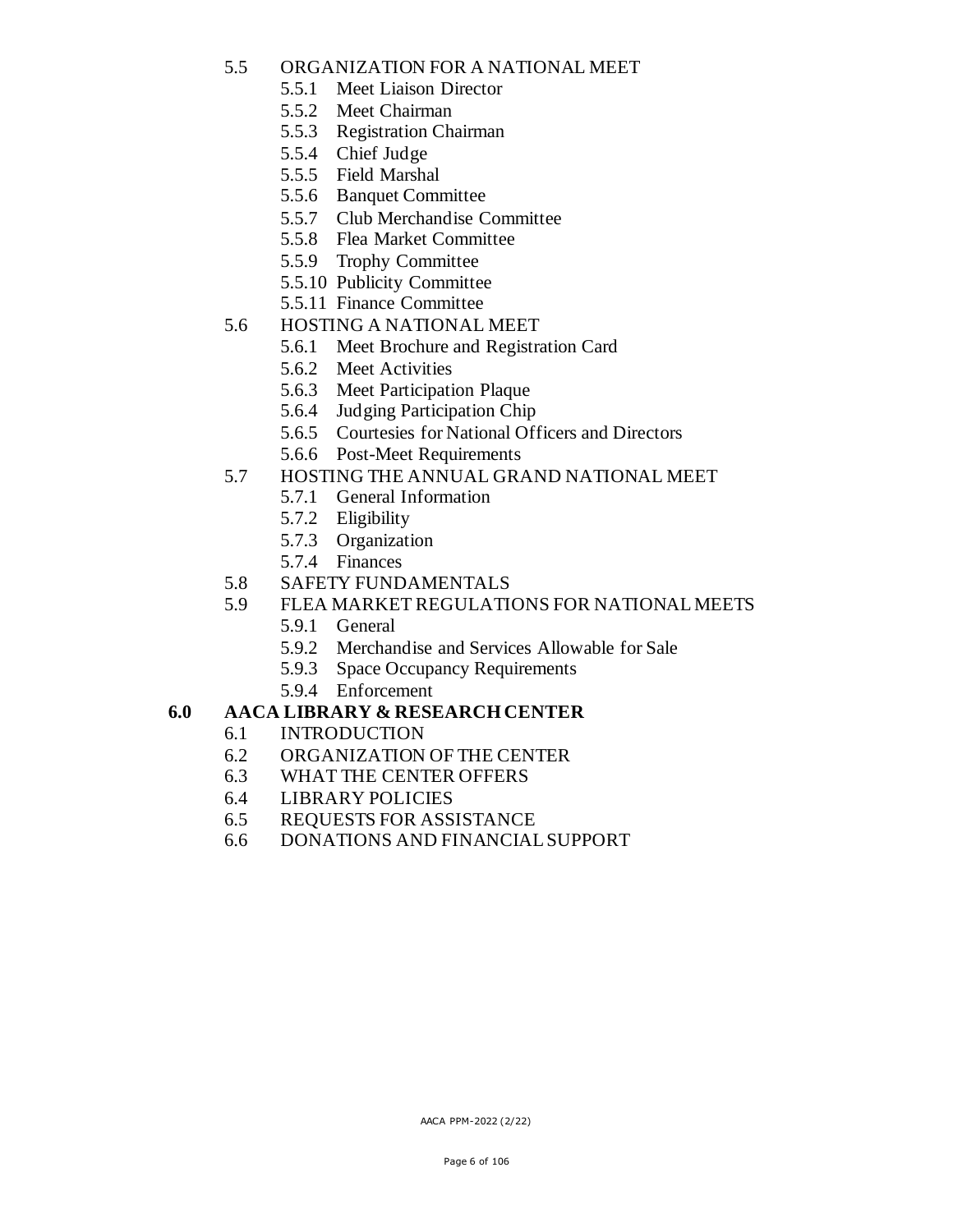# **1. INTRODUCTION TO AACA**

#### **1.1 GENERAL DESCRIPTION**

The Antique Automobile Club of America is an international organization with members in all 50 states and in more than 50 countries of the world. Bylaws (Appendix A) of the AACA form the basis for the organization and operation of the Club. The AACA is incorporated under the provisions of the Nonprofit Corporation Code of the Commonwealth of Pennsylvania with a business office located at 800 W. Hersheypark Drive, Hershey, Pennsylvania 17033-2400.

Leadership is vested in a Board of Directors consisting of 21 elected National Directors, each serving a three-year term, with one-third being elected by the general membership each year. The National officers, who include the President, Executive Vice President and Secretary-Treasurer, are elected National Directors.

There are approximately 400 Regions and Chapters. These groups provide local activities and represent AACA in their areas.

#### **1.2 AIM AND PURPOSE**

The aim of the AACA is the perpetuation of the pioneer days of automobiling by furthering interest in and preservation of antique automobiles and by promoting sportsmanship and of good fellowship among all AACA members. The AACA uses the term "automobile" in a comprehensive sense to include all self-propelled vehicles intended for passenger use (cars, race vehicles, trucks, fire vehicles, motorcycles, powered bicycles, etc. that were intended for highway use or authorized racetrack). Similarly, the term includes various power sources such as gasoline, diesel, steam and electric.

The mission statement is: "America's Premier Resource for the Collectible Vehicle Community."

The AACA exists to support the mutual interests of its members. It provides a comprehensive activities program that is available to all members and their families. The public is encouraged to take an interest in the organized activities, meets, and tours; however, direct participation is limited to AACA members (and VMCCA members in the case of the Revival AAA Glidden Tours®).

The AACA publishes several different types of periodicals and documents including the **ANTIQUE**  AUTOMOBILE magazine, the Rummage Box and Speedster. AACA maintains a comprehensive website. The AACA Library & Research Center supports research and restoration efforts. It is the desire of the AACA to do everything possible through the national office, publications and the Library and Research Center to aid individuals, museums, libraries, historians, scholars and collectors dedicated to the preservation of automotive history.

The purpose of the AACA is to provide an organization for members with a mutual interest in the antique automobile hobby. While recognizing the importance of commercial enterprises that are critical to the accomplishment of our independent and collective goals, the AACA maintains a strict disassociation from any commercial or charitable enterprise.

The AACA achieves its objectives through the collective resources of its international membership. Regions and Chapters support the interests of the members on a local basis. AACA members, directors, and officers are expected to maintain the highest level of relations with the community at large.

The AACA is committed to making the antique automobile community accessible to all individuals on a non-discriminatory basis. The Club reaffirms its strong opposition to discrimination based upon gender, age, race, color, religious creed, national origin, disability, and marital, parental, veteran status or sexual orientation. As such, the club will not deny membership to anyone based upon the above criteria.

The AACA also requires all of its regions and chapters to abide by the policy outlined above.

#### **1.3 A CONCISE HISTORY OF AACA**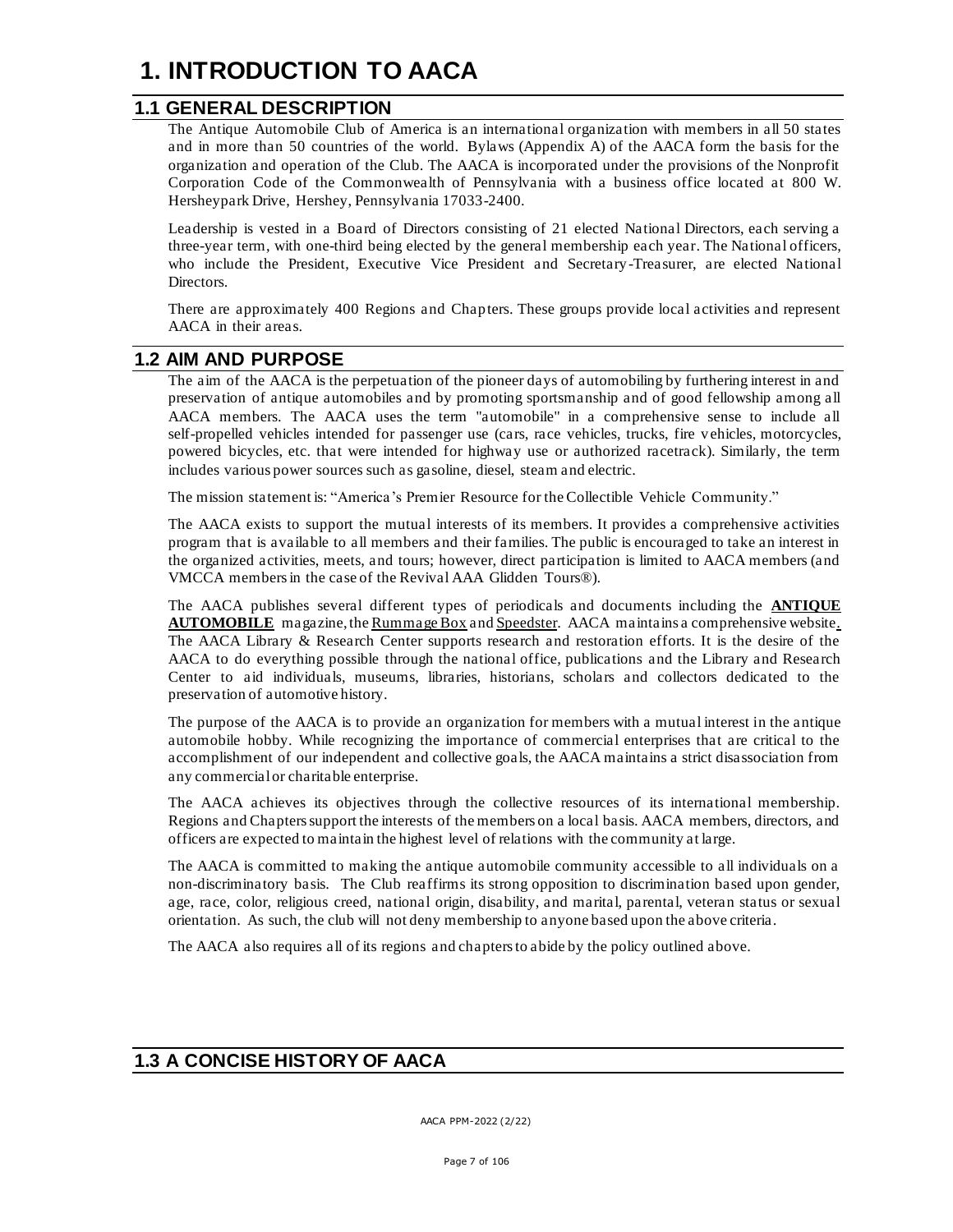The AACA was formed from among a small group of men who attended Antique Automobile Derbies that began in 1931 in connection with the Automobile Show in Philadelphia. After the fourth such Derby, Mr. Frank Abramson and Mr. Theodore Fiala conceived of the idea to form an antique automobile club from among the previous year's Derby participants. They approached Mr. Jack Dlugash, promoter of the De rbies, for the participants' names and addresses, which he gladly provided. Their letter, dated September 20, 1935, successfully interested these people in forming such an organization. A meeting was held on November 4, 1935, in the auditorium of the Automobile Club of Philadelphia. Attendance included the fourteen founder members plus the wife of one. Thus was born America's first historical automotive society, the Antique Automobile Club of America.

The AACA's first President, Mr. Frank Abramson, served the first three years. At a March 16, 1936 meeting, automotive pioneer and AACA Honorary Member Mr. Charles E. Duryea was scheduled to speak, but had to withdraw due to illness. Mr. Duryea and his brother, J. Frank Duryea, had created America's first commercially successful automobile. This same year a Constitution was drawn up and submitted to the membership for approval. Unfortunately, Charles Duryea passed away September 28, 1938. Mr. George M. Hughes was elected President in the fall of 1938 and did much to keep our small club and magazine going, serving five of the next six years, with 1942 being the exception when Hyde W. Ballard served as President. During these years beginning January 10, 1938, various AACA members had meetings in their homes. It was also in 1938 that club member George Green and his wife called attention to the club by making an 8,834-mile cross country trip from their home in Lambertville, N.J. to California, touching on Canada and Mexico. The over three-month journey in their 1904 Oldsmobile was made with virtually no problems. The first published drawing of the club emblem as we know it today was designed in 1939 by Mr. Herbert van Haagen of Upper Darby, Pa. Using a power engraver attachment, many months of labor were required for Mr. van Haagen to produce the original master pattern.

Volume 1, Number 1 of the magazine was first published in 1937 and called the Bulletin of the Antique Automobile with the first elected editor being Theodore Fiala. Beginning with the January, 1943 issue, it was renamed **ANTIQUE AUTOMOBILE**. Through 1944, there had been a number of editors and club membership had reached 400. One of the leading personalities of our Club during this period was Mr. M.J. Duryea, the son of Charles E. Duryea. During the years following, he became Editor of **ANTIQUE AUTOMOBILE**, and, as such, his influence was felt far and wide.

The first Annual Banquet was held on March 1, 1941, with 78 members attending. Speakers were James Melton and Ralph De Palma. During the years prior to 1942 AACA held an Annual Outing at the homes of various members. On October 18, 1942 the Annual Outing was moved to the Lamb Tavern in Springfield, Pa. with eighteen cars participating in spite of gasoline rationing! It was already a tradition. As AACA grew, the Spring Meet was held in different locales and farther afield. In 1944 there was an Annual Spring Outing at the Lamb Tavern, and an Annual Fall Outing at the Oak Terrace Country Club, in Ambler, Pa. on October 7, 1944. The year 1943 saw Mr. Thomas McKean, Jr. become the first AACA Life Member. On December 15, 1944 a general meeting of the club was held at the Robert Morris Hotel in Philadelphia, where a new Code of Bylaws was discussed. Though not finalized at this meeting, the resulting Bylaws would establish, among other things, the board of directors' concept by which AACA would be governed in the future.

The Fall Meet was moved to the Devon Horse Show Grounds in 1946; this became the site of the Annual Fall Meet. Also in 1946, an invitation to the Golden Jubilee of the automobile industry in Detroit came to AACA and it was decided to drive there with antique cars in a tour group. The name "Glidden Tour" was proposed and this became the first of the Revival Glidden Tours. It was this event that promp ted Firestone to make up new tires for these historic vehicles. One of the Detroit highlights came when George Green received a gold-colored Hudson for the performance of his venerable Cross Country 1904 Oldsmobile. This first Tour proved so popular that with tires at last available, the Revival AAA Glidden Tour® once again became a national institution. As these Tours entered new areas, greater interest in antique cars spread and grew, as did AACA itself.

Our antique cars were, at first, not much to look a t, for the criterion was, "Will they run?" As competitive meets became well established, the incentive for restoring the cars beyond running condition emerged. Mr. Fred C. Nicholson was the first Chief Judge for the Club. By 1947 AACA had devised a classification of categories for competition divided into four categories and 11 classes. In 1949, Fred Nicholson retired and Mr. Donald A. Gallager became the new Chief Judge. Two more categories were introduced, these being for Model T Ford and High Wheeler cars.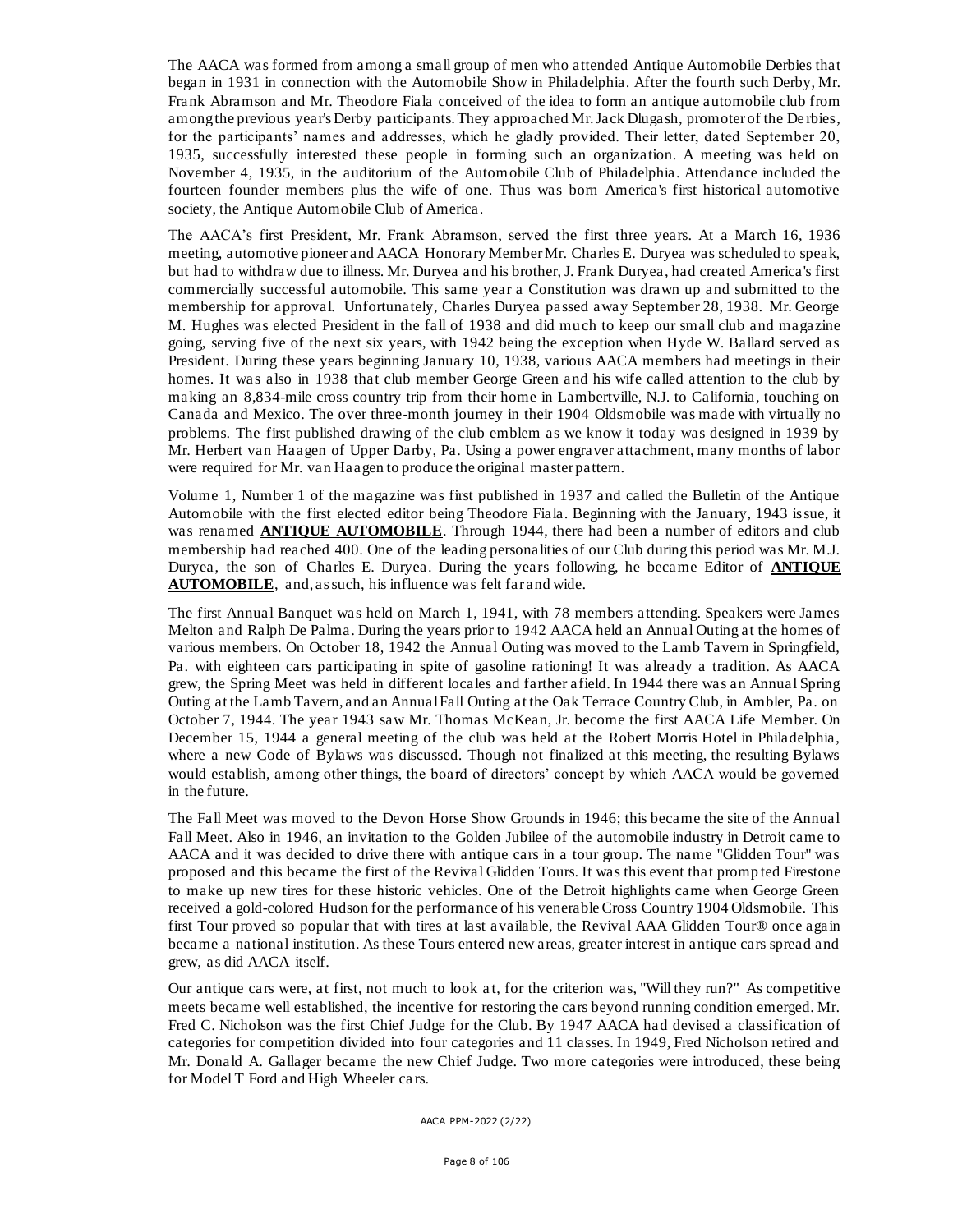By 1951 the increasing numbers of competing cars necessitated developing a more comprehensive classification system. A committee was formed which came up with the Junior/Senior system, used first at the Oct. 13, 1951 Devon Show. In time for the 1952 show season, a new eighteen-category classification system was put into place that remains the basis for our present evolving vehicle classification system. The new 1952 classifications included Classic cars "less than 25 years old and pre-1940".

In 1953 the 200 participating cars literally overflowed the Devon Horse Show grounds. The next year our Fall Meet was invited to the Hershey Stadium. During the next 40+ years AACA experienced exciting growth and expansion. The Hershey Meet has since assembled over 2,000 vehicles at one time, and the Flea Market has become world-renowned.

The demonstrated flexibility of a classification system, attuned to the times has been complimentary to achieving this growth. In 1953 early Model A Ford cars were included in a n ew Class 18, "Antique Cars w/four-wheel brakes". No major changes occurred until February 1957, when a new automotive definition and class was introduced, "Class 20 - Production Cars, 1930 to 25 years of age". In 1959 the 1928-1931 Model A's were pulled from Classes 18 and 20 and placed into their own class. In 1960 Production car and truck classes were frozen with a 1935 cutoff date. A 1948 cutoff date was established for Classic cars. These rules remained basically unchanged until 1968 when a new rule was introduced which allowed expansion by one year every other year. The July-August, 1974 issue of **ANTIQUE AUTOMOBILE** announced the inclusion of vehicles 25 years old and older into the classifications effective February 1, 1975. This rule continues in effect today. During ensuing years, separate classes were implemented to separate Ford V-8 cars, Chevrolet Corvettes, Ford Thunderbirds, Ford Mustangs, 1955-57 Chevrolets, and others. New categories were developed for "specifically named Prestige cars" and "Lim ited Production and Prototype vehicles".

In 1987 the Historical Preservation of Original Features (HPOF) class was implemented and has proven to be very popular. The HPOF Class was established to encourage the saving and display of collector vehicles in their original, as-manufactured condition. The HPOF program encouraged owners of vehicles 25 years old and older.

In 2000 the Driver Participation Class (DPC) was established to promote the showing and driving of antique vehicles which are not intended by their owners to be show vehicles.

In 2008 the Second Generation Collector Vehicles (SGCV), Class was established. This display class is for factory-assembled manufactured vehicles that replicate the look and style of a previous make and model. Vehicles must be 25 years of age or older to qualify. These vehicles are now included in class 35C.

In the early years the Provident Tradesmen's Bank of Philadelphia handled AACA's financial business. In 1959, at the invitation of the Hershey Estates, the financial operation of all AACA business was moved to office space in the building occupied by the Hershey Museum. Mr. William E. Bomgardner became the first Business Manager, later Executive Director and Editor of the magazine. During this period AACA purchased a building in Hershey. In 1986 Mr. Bomgardner retired and was succeeded by Mr. William H. Smith. Mr. Smith retired in 2003 and was succeeded by Steven L. Moskowitz. In 2021 a new facility to house the club's library and national headquarters was completed and dedicated at 800 W. Hersheypark Drive, Hershey PA.

During the 1960's, Divisions were created to achieve placement of National Spring and Fall meets in all parts of the country. A cadre of volunteer National Judges was formed, and National Judging Schoo ls began. An Annual Grand National Meet was established at which only senior vehicles would compete, and was held for the first time in 1986 on the grounds of the International Salt Co. in Clarks Summit, Pa. In 1988 a Trade Show was added to the agenda of the Annual Meeting, and the Premier Founders Tour (1936 and later) was held in Huntsville, Alabama. In 1991 Roundtable Discussions at various National Meets a nd Tours were started, and in 1992 National Meet Seminars were first held in conjunction with a Na tional Meet. In 1994 a new AACA Vintage Tour (1927 and earlier and changed to 1931 and earlier) was approved to augment the Reliability Tour (1915 and earlier) on odd years beginning in 1997. Divisional Tours, shorter in duration than the previously established Tours, have been initiated, with the first being held in Manassas, Virginia during 1995.

Growing with the hobby has become a tradition with AACA as times have changed. Growth has remained steady, from 850 members in 1948; 1,400 in 1949; 5,000 in 1954; 8,700 in 1959; 23,000 in 1969; 37,000 in 1976; to over 50,000 in AACA's Golden Jubilee year, 1985. Much of this growth can be credited to the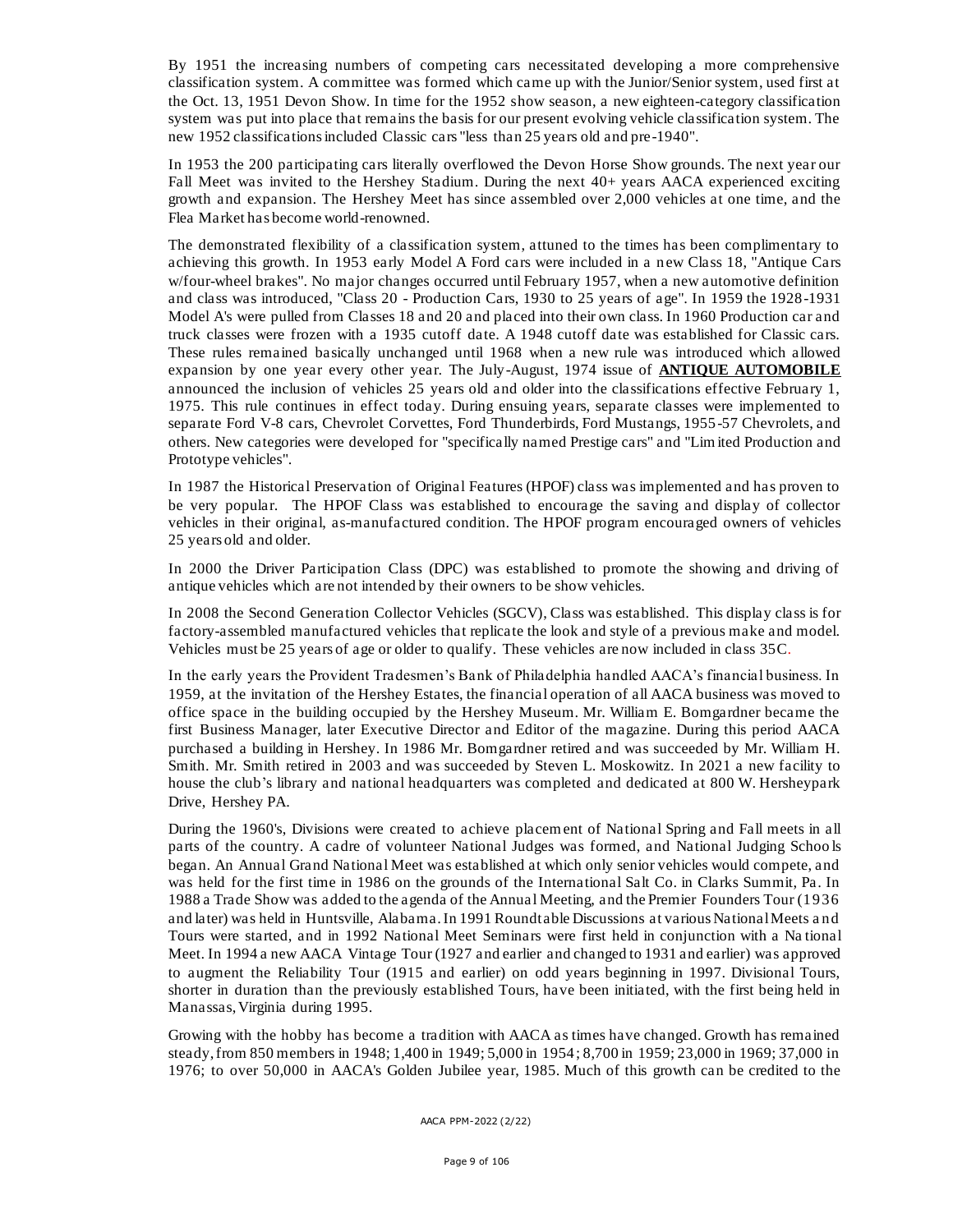outstanding dedication and achievement of the officers and directors as well as the efforts and activities of the Regions and Chapters. Beginning with founding of the Illinois Region, the number of Regions and Chapters has grown to 400 today. Innovative approaches to enhance enjoyment by its members has helped AACA achieve the enviable position of being the largest club in the world dedicated to furthering interest in and preservation of antique automobiles and their history.

#### **1.4 NATIONAL ORGANIZATION**

## **1.4.1 Board of Directors**

A Board of Directors consisting of 21 elected National Directors, each serving a three-year term, with one-third being elected by the general membership each year, governs AACA. The Board has general management and control of the affairs and property of the AACA and will perform all duties not otherwise specifically designated in the Bylaws. It is empowered to promulgate and enforce regulations governing any activity conducted under the direct or implied sponsorship of the AACA.

The Board meets at least four times each year, with two board meetings held in conju nction with the Annual Meeting in Philadelphia. The second national board meeting will be a stand-alone meeting held in the Spring at an appropriate time and location determined by the President. A meeting is also held during the Eastern Division Fall Meet at Hershey, Pennsylvania. Additional meetings may be called in accordance with rules in the AACA Bylaws (Appendix A).

Each National Director is limited to five (5) full terms serviced either separately or consecutively, with the term of one-third of the board expiring each year. A Nominating Committee, consisting of six (6) National Board members, normally selects up to eleven nominees each year and prepares their biographical sketches. A director cannot serve on the Nominating Committee if they are running for reelection and are on the ballot. Nominees are selected for their excellent work in national or Region/Chapter organizations and their potential to effectively contribute to Board functions. Each agrees to attend National Board meetings and take an active part in the government of the club for the duration of the three-year term. Additional nominees may be submitted to the Secretary of the Board of Directors by petition.

Official ballots are mailed with the September-October issue of **ANTIQUE AUTOMOBILE** along with the membership renewal slip and instructions for completing the ballots. Biographical sketches an d photographs of the candidates are also included in the magazine. To be valid, ballots must be marked with exactly seven choices and returned, postmarked no later than November 15th of the year prior to the Annual Meeting. There is a determined effort to have wide geographical representation in our directorate. All members are encouraged to vote.

A National Director elected to a first term on the Board will serve a probationary first year. At the end of the first year, the President will counsel with the National Director regarding continuation for the next two years.

The names and addresses of all National Directors are listed in each issue of **ANTIQUE AUTOMOBILE**  and are available on the AACA website (aaca.org).

#### **1.4.2 National Officers**

The AACA National Officers will include the President, Executive Vice President, and Secre tary-Treasurer. These officers, who are also National Directors, will be elected annually by the Board of Directors and will serve until a successor is elected.

# **1.4.3 Vice Presidents**

Each year the President will appoint Vice Presidents and Assistant Vice Presidents with responsibilities for specified areas of interest corresponding to standing committees identified in the AACA Bylaws. Each of these appointees will be selected from the current Board of National Directors.

These appointments include the following:

Vice President – Judging Vice President – Finance & Budget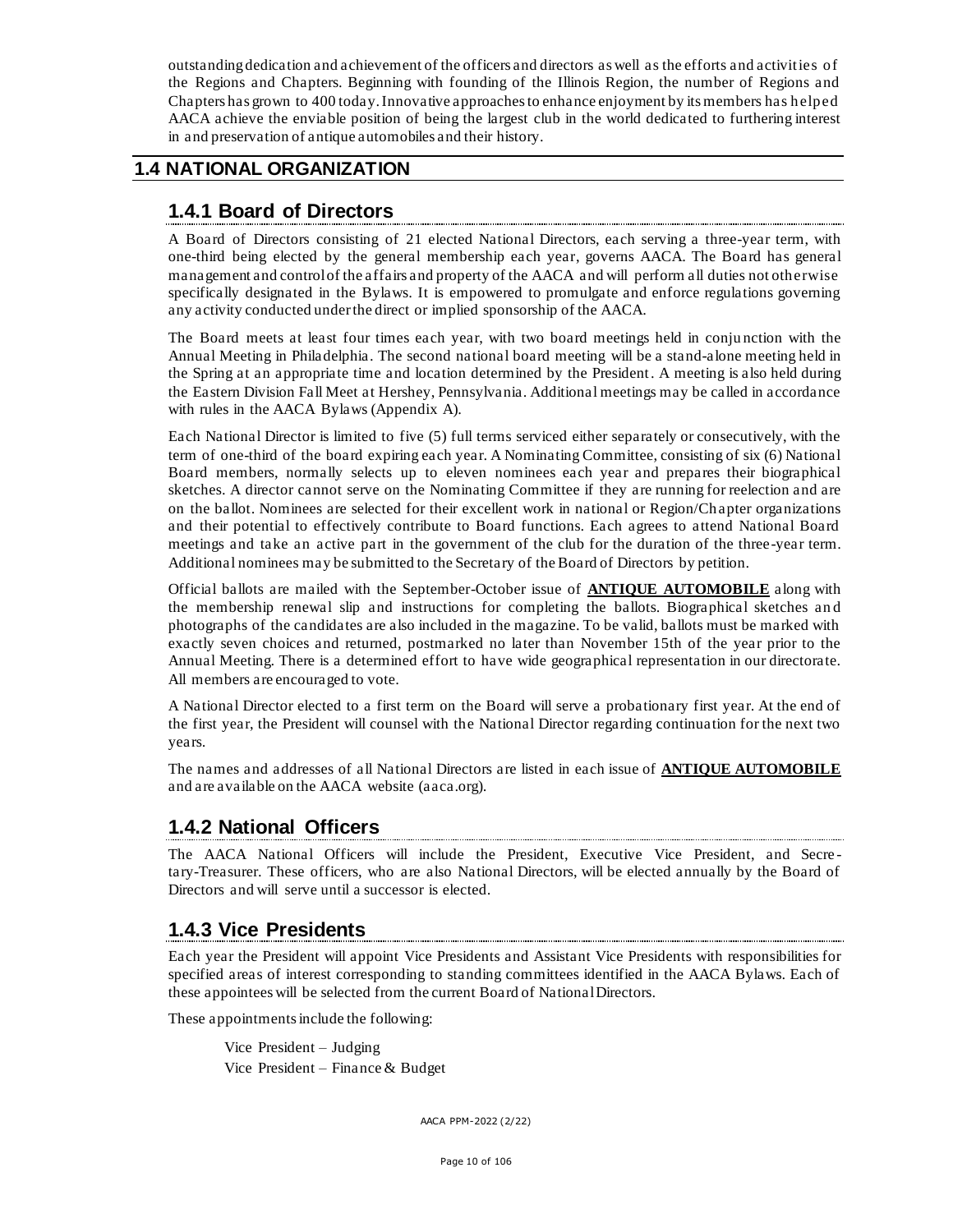Vice President – Endowments Vice President – Membership Vice President – National Activities Vice President – National Awards Vice President – National Headquarters & Library Vice President – Publications Vice President – Strategic Planning Vice President – Website Development & Support Vice President – Public Relations Vice President – Regions – Development and Support – Central Division Vice President – Regions – Development and Support – Eastern Division Vice President – Regions – Development and Support – Southeastern Division Vice President – Regions – Development and Support – Western Division Vice President – Training & Development Vice President – Youth Development Programs Vice President – Event Planning & Development Vice President – Marketing

The President may appoint additional Vice Presidents, as required, for specified areas of interest.

The name and address of each Vice President is included in each issue of **ANTIQUE AUTOMOBILE**.

#### **1.4.4 Chief Executive Officer**

The Chief Executive Officer is responsible for the management of the National Headquarters and Library and recurring daily management requirements associated with AACA activities. All paid staff members of National Headquarters are employees of the Antique Automobile Club of America. The Board of Directors selects the Chief Executive Officer. This individual will not be a current elected National Director; however, he will be a non-voting member of the Board of Directors. The Chief Executive Officer Director is authorized to disseminate AACA meet and tour information and Region/Chapter status changes as approved at Board of Director meetings.

The Chief Executive Officer oversees the Editor of **ANTIQUE AUTOMOBILE** and is to ensure that the needs of AACA are being met by the publication. It is expected that the Chief Executive Officer will take an active part in assisting the Editor in all phases of the magazine operation and provide a month ly column.

1.4.5 Legal Counsel

The AACA Legal Counsel is a position appointed by the Board of Directo rs. This individual will provide legal advice and guidance as required to assure that all actions and/or activities of the AACA are conducted in accordance with applicable laws and ordinances and the AACA Bylaws. If the appointed Legal Counsel is not an elected National Director he will not be a voting member of the Board of Directors.

#### **1.4.6 Standing Committees**

Eleven standing committees will be organized to manage specified aspects of the AACA. Committee responsibilities are identified in the AACA Bylaws (Appendix A).

The standing committees include the following:

Audit Committee Executive Committee Judging Committee Finance and Budget Committee National Activities Committee Membership Committee National Awards Committee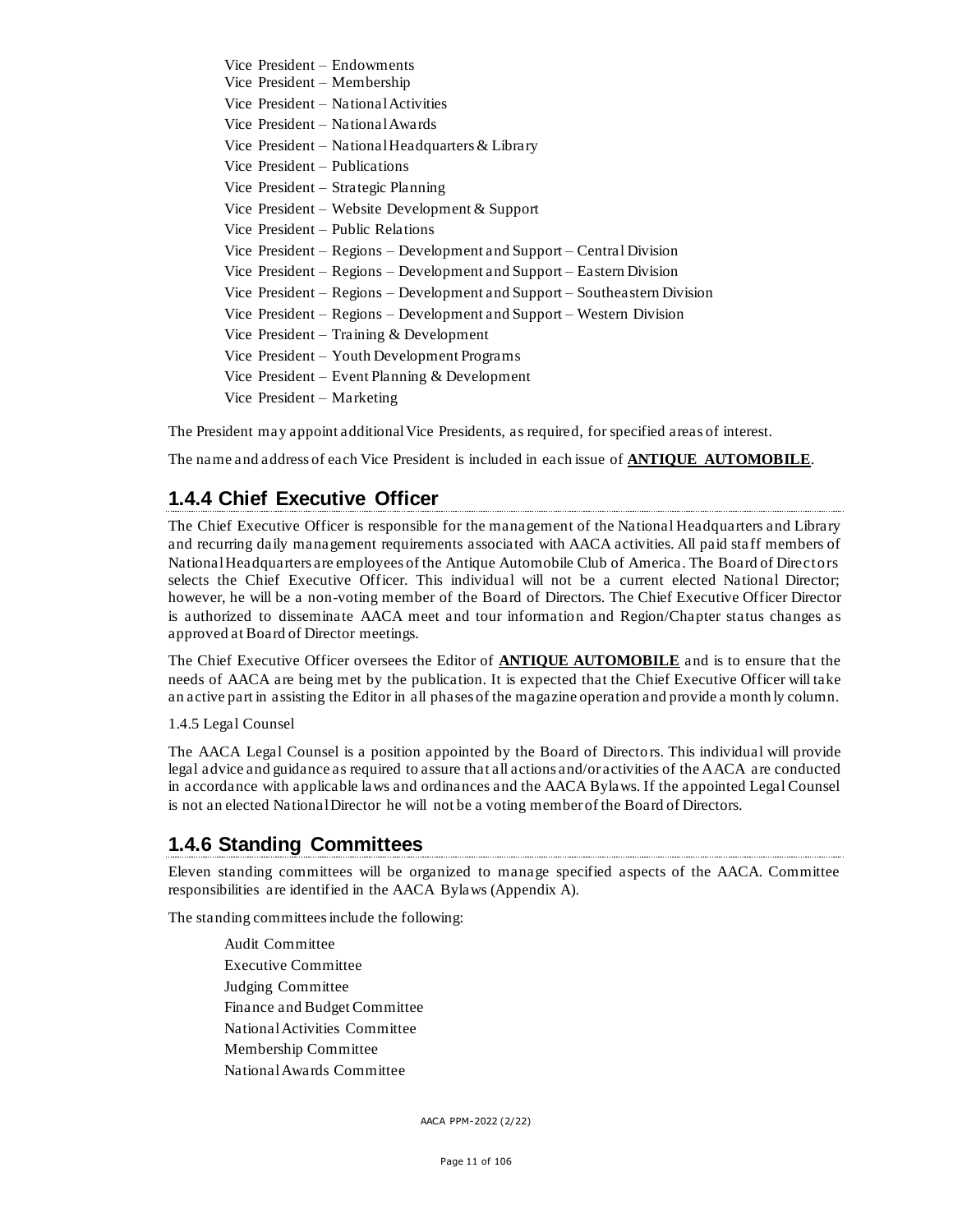National Headquarters Committee Publications Committee Regions & Chapters Website Committee Regions – Development & Support Committee Strategic Planning Committee Nominating Committee Endowment Committee Marketing Committee

The President shall have the prerogative to appoint committee members or designate this responsibility to the respective Vice President. The Vice President will serve as the Committee Chairman and will call meetings and submit reports to the Board of Directors as required. Subcommittees may be appointed as desired to enhance overall management of the designated area of responsibility. These subcommittees will have responsibilities assigned by the Committee Chairman. This will also provide an opportunit y for greater involvement in AACA activities by more of the AACA membership.

#### **1.4.7 Special Committees**

The President may appoint other committees as deemed expedient for the successful operation of AACA activities. These may include, but will not necessarily be limited to, the following:

Annual Meeting Committee Grievance Committee Honorary Members Committee Policy & Procedure Committee HPOF Committee DPC Committee Youth Development Committee Scholarship Review Committee Public Relations Committee Specified Class Committee Class Acceptance Committee Race Car Certification Committee Event Planning & Development Committee Past Presidents Advisory Committee Library & Research Center Committee Volunteer Recruitment Committee By-Laws Review Committee

The President will appoint committee Chairmen with support of the Board of Directors. These individuals may be elected National Directors or other selected AACA members as desired. They will be responsible for the functions of the Committee and will submit reports to the Board of Directors as required.

# **1.4.8 AACA Life Membership Endowment Fund Trustees**

The Trustees will consist of five (5) members, two of whom must be the Vice President-Finance and Budget, and the AACA Chief Executive Officer. The remaining Trustees will serve three-year staggered terms, with one term expiring each year. Each year the AACA President will appoint one Trustee, approved by the AACA Board of Directors, to serve a three-year term. Trustees may be re-appointed for any number of terms.

These three Trustees may be, but are not required to be, members of the AACA Board of Directors, if it is in the best interests of the endowment. Trustees must be AACA members.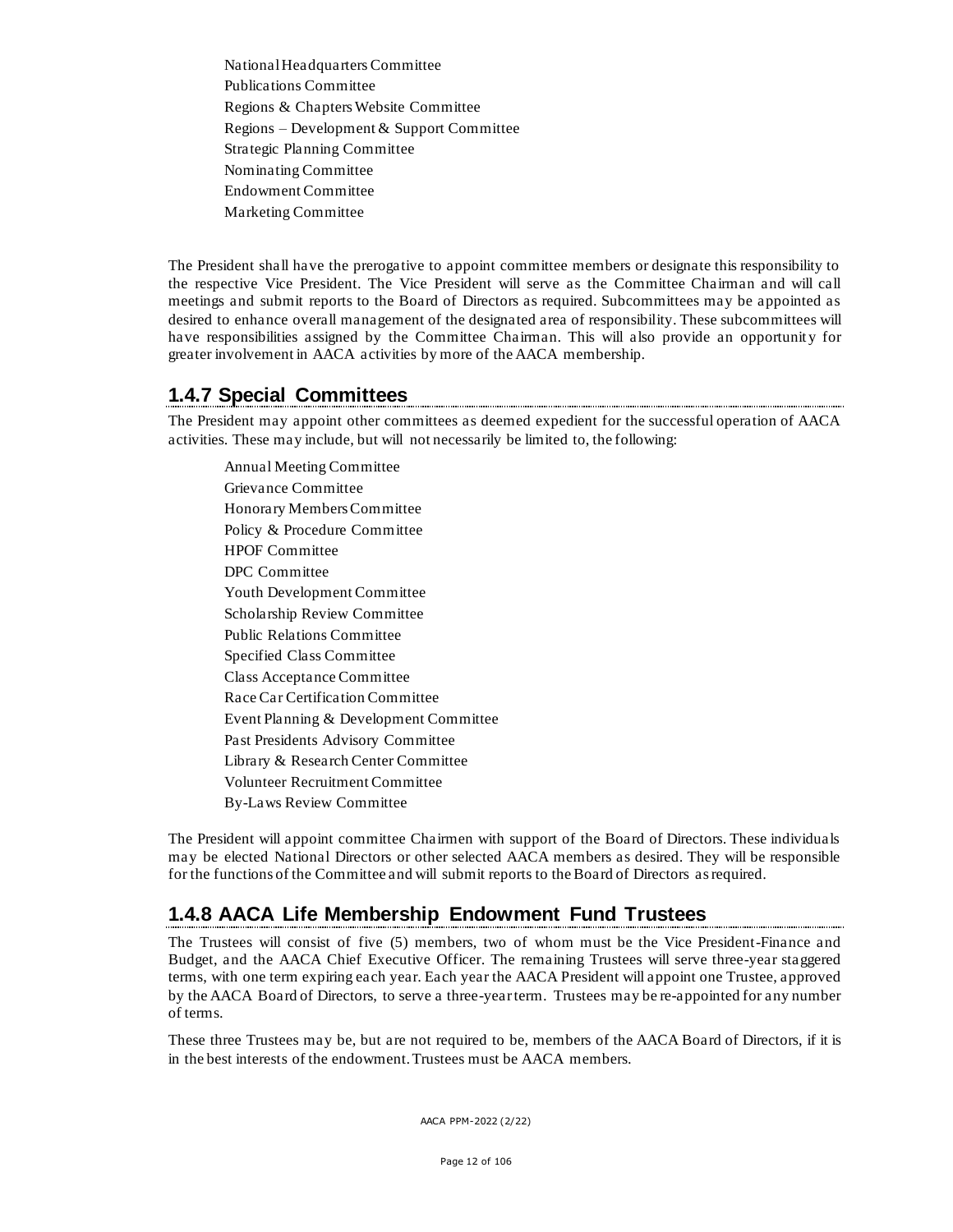The Trustees have the responsibility to see that all Life Member dues are received from National headquarters on a timely basis, to see that the endowment funds are invested in accordance with the resolution of the AACA Board of Directors creating the AACA Life Membership Endowment Fund, and to determine the amount of earnings that will be transferred annually from the endowment fund to the AACA General Fund upon request from the AACA Finance and Budget Committee.

#### **1.4.9 AACA Library & Research Center Board (Dissolved in 2008)**

The AACA Library and Research Center Board ceased official operations as of January 1, 2008, due to its merger with National Club. **Refer to Section 6.0 for additional information about the Library & Research Center.**

#### **1.4.10 Section deleted in 2017**

#### **1.4.11 National Past Presidents Association**

The National Past President Association is composed of AACA members who have served at least one term as the AACA President. This is a permanent membership. This association serves to retain the experience and expertise of the Past Presidents as a special advisory group for the Board of Directors.

#### **1.4.12 Special Assignments**

Selected individual appointments will be made by the President for special assignments. These appointments will be coordinated with the appropriate Vice Presidents and submitted to the Board of Directors for approval. Candidates for these appointments are not limited to National Directors.

The assignments may include:

- A. Chaplain
- B. Chief Teller
- C. Chairman National Activities, reporting to VP of National Activities (one in each Division)
- D. Chairman Regions, reporting to VP of Regions-Development & Support (one in each Division)
- E. Chairman Membership, reporting to VP of membership (one in each Division)
- F. Chairman Public Relations, reporting to VP of Public Relations (one in each Division)
- G. National Club Historian
- H. Assistant to the National Secretary
- I. Chairman, Judges Training
- J. Assistant Chairman, Judges Training
- K. Chairman, Judges Records
- L. Chairman, Drivers Participation Committee
- M. Chairman, HPOF Committee
- N. Chairman, Race Car Certification
- O. Chairman, Class #35 Certification
- P. Chairman, Specified Class Committee
- Q. Chairman, Continuing Judges Education (CJE)

A National Director will be appointed as the Director for the Grand National Meet and Annual Meeting, if the chairman is not a director. A National Director will be appointed as Liaiso n Director for the Reliability Tour, Revival AAA Glidden Tour®, Founders Tour, AACA Vintage Tour, and Divisional Tours. These Directors are responsible for coordination between the Board and the sponsoring activity committee.

#### **1.4.13 AACA Divisions**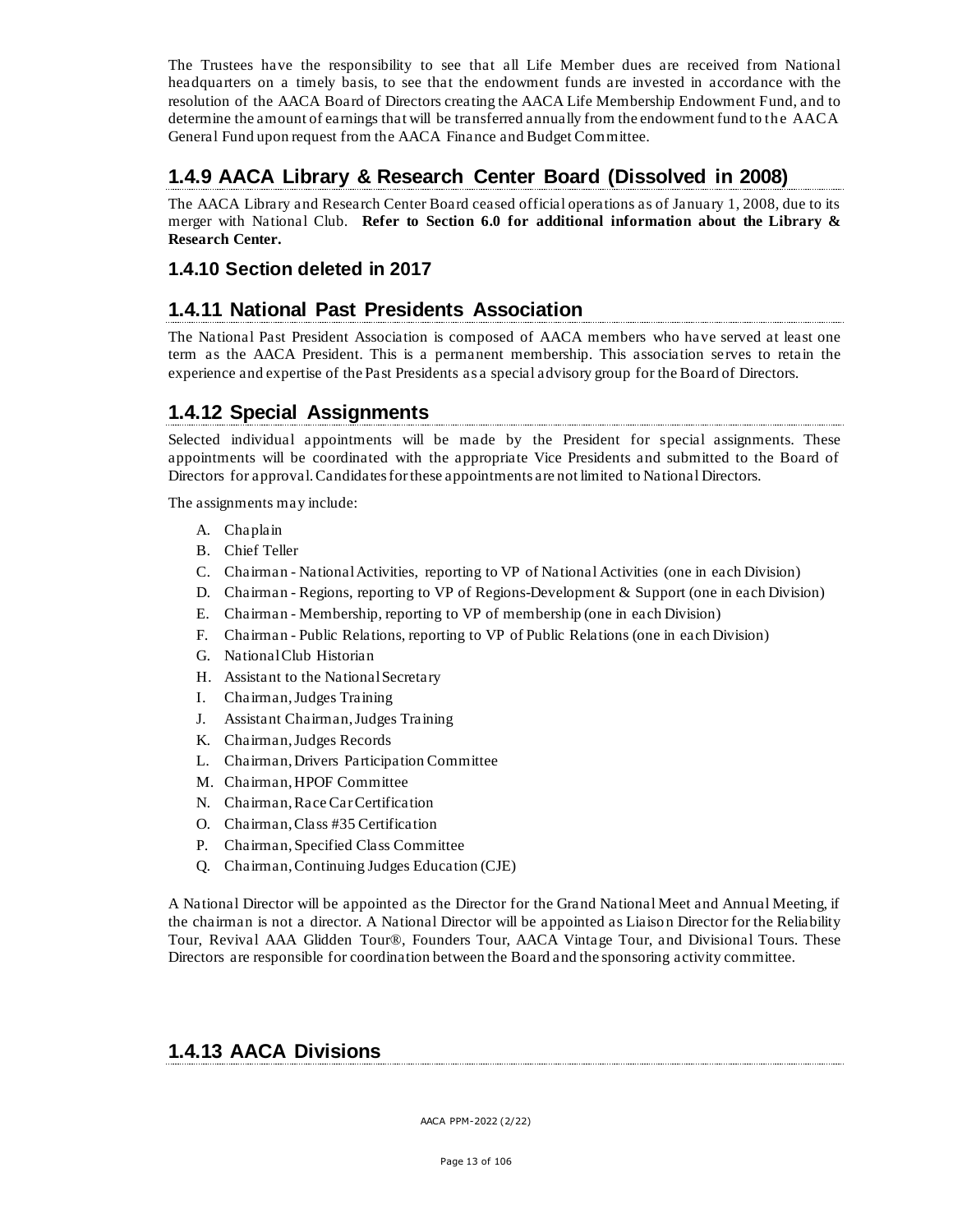Four geographic divisions have been established to enhance equitable representation of all AACA members, Regions and Chapters. The Eastern, Central, Southeastern and Western Divisions are shown in Figure 1-1.

The Divisions do not have a specified organizational entity; however, membership on certain National committees is based on Division representation. For example, a Chairman - National Activities, - Membership, - Regions, and - Public Relations is selected from each Division to represent that Division in their appropriate area of responsibility. Each Chairman reports to the corresponding Vice President.

The Chairman of National Activities coordinates all National Activities in that Division, the Chairman of Membership works with existing Regions and Chapters to help them grow membership, Chairman of Regions works within the Division to strengthen Regions and Chapters and to grow Regions where appropriate, and the Chairman of Public Relations works within the Division to grow awareness of AACA and its Regions and Chapters.

In addition to the above responsibilities, each Divisional Chairmen will be assigned specific Regions and Chapters that they will be responsible to communicate with during the year. The President and appropriate Vice President will identify the responsibilities of the various Chairmen.

Divisional representatives are selected for the subcommittees of the Regions Committee.

National Meets are scheduled on a divisional basis with each division sponsoring at least a Spring and a Fall Meet (depending on the applications of host clubs). Winter Meets (only in the Southeastern Division) and special meets may also be approved to increase the opportunity for participation. The Board of Directors reserves the right to exercise some flexibility in considering division boundaries when reviewing requests for National Meets.

#### **1.5 SERVICES**

# **1.5.1 Technical Services**

The services of the Technical Committee are free to members. This committee is composed of a large number of members, each of whom is an expert in some phase of automotive history, technical knowledge or restoration. All are volunteers. The Technical Committee complements and enhances the services of the AACA Library & Research Center, adding to that resource not only the personal libraries of its members but also the extended research capability, personal experience, and hands-on type of assistance that is beyond the scope of the library program.

The Technical Committee will render a written opinion on authenticity questions, which will serve as documentation for AACA judging. It will date and authenticate cars, parts and accessories.

# **1.5.2 Insurance**

The Zurich Insurance Company has issued a special multi-peril insurance policy that covers the AACA and all of its Regions and their Chapters. The policy limits are \$1,000,000 on the basic policy and \$4,000,000 excess on an umbrella policy, for total limits of \$5,000,000.

The AACA and all members, officers and directors are insured with respect to their bodily injury and property damage liability while performing any activities on behalf of the AACA. This also includes those members acting on behalf of Regions and Chapters. The coverage is applicable for all locations of the insured in the United States of America, its territories or possessions and Canada. All events, such as a parade sponsored or alleged to be sponsored by the AACA, are covered for liability for both bodily injury and property damage.

The insured are covered for occurrences happening on any club property that is rented, leased or used by the club for activities in which the club may participate. This includes but is not limited to meetings, dances, tours, picnics, flea markets, banquets, shows, shopping centers, parades and offices used by the club.

The insurance policy specifically includes coverage for the following: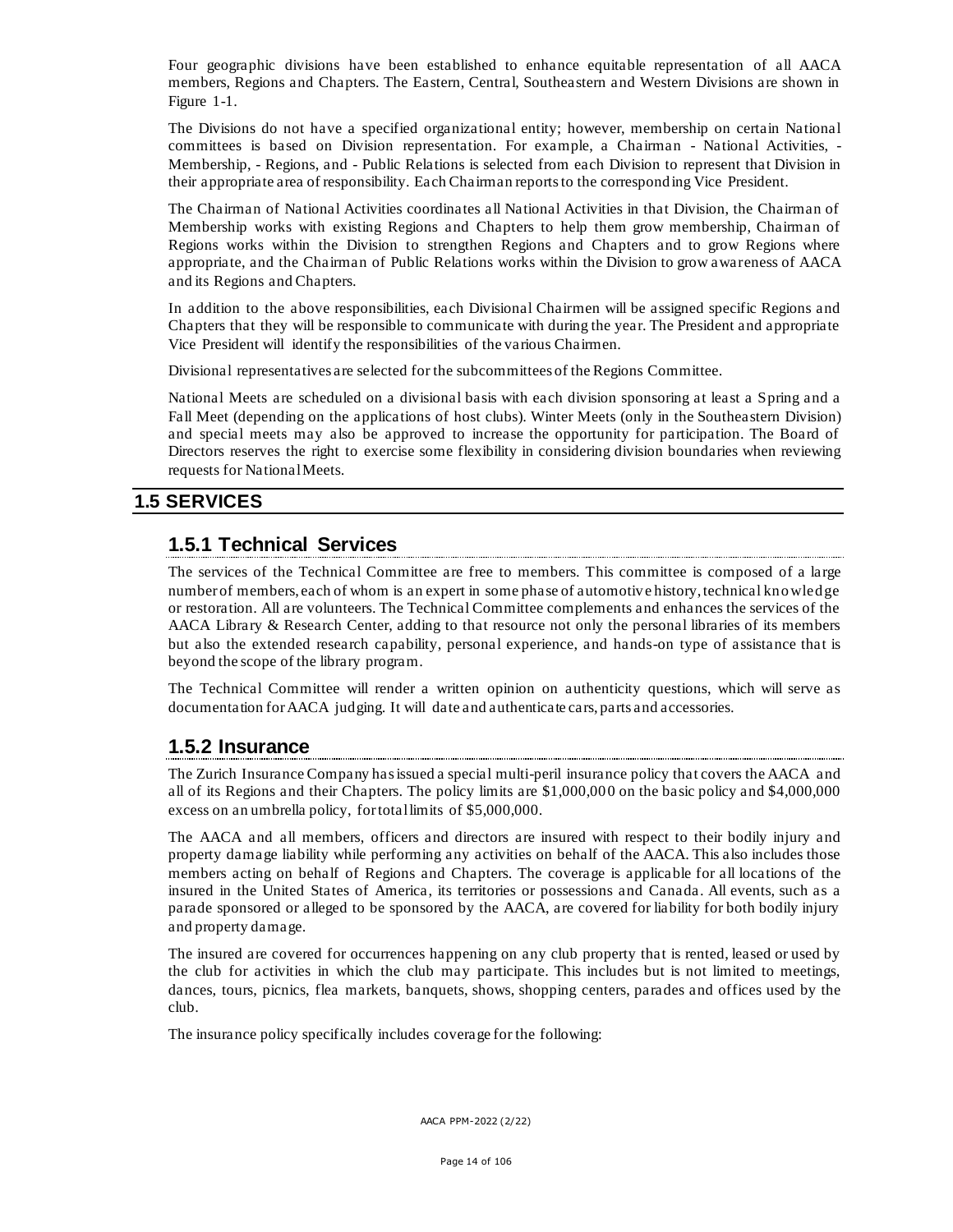Products liability: This coverage includes the dispensing of food at club events or selling or giving away products such as articles of clothing, jewelry, and toys.

Personal injury liability: The need for this coverage arises out of an offense such as libel, slander or defamation of character, toward an officer, director, or member while acting on behalf of AACA.

Non-ownership auto liability: This coverage is designed to protect the club when a member is using a vehicle not owned by the club, in connection with club activities. NOTE: Each member must maintain adequate Personal Auto Liability Insurance on all of his or her vehicles, including antiques, classics and modern vehicles.

Fire legal liability: This coverage protects the club up to \$50,000 on buildings being used, but not owned by the club, for activities such as meetings, banquets, and dances.

Advertising offense liability: This coverage will protect the AACA and its Regions and Chapters for any advertising liability involving libel, slander, defamation, violation of right of privacy, unfair competition, or infringement of copyright.

Contractual liability: If the club rents an area , such as for a show, they may be requested to provide liability for the people from whom they are renting. The insurance company will protect the club's liability under the contract. All contractors' requests (hold harmless clauses) should be referred to J.C. Taylor, Inc. for review.

Non-owned water craft liability: This coverage protects the club from any suits that are brought as a result of accidents that happen during an event when the club hires a boat for an outing. This coverage applies for boats under 26 feet. Coverage for events involving water craft over 26 feet (Non-Owned water craft) should be referred to J.C. Taylor, Inc. for underwriting a pproval.

Host liquor law liability: This section protects the club as respects the liability of the club arising out of the giving or serving of alcoholic beverages at club functions, provided the club is not engaged in the business of selling or serving alcoholic beverages.

The club may participate in any activity, which a club usually does, whether it be a commercial enterprise for a fee such as charging admission to enter a flea market or show or whether it is free. Charging a fee for rides in an auto at club functions is discouraged since almost all personal auto policies contain an exclusion for this liability exposure.

When a Region or Chapter is going to hold an event at a fairgrounds, shopping center, farm, etc., the owner usually asks for certification of insurance showing that the club has adequate insurance. If this occurs, contact National Headquarters. Provide the proper identification of the location and the scheduled dates for which coverage is needed. A Certificate of Insurance will be forwarded to the President of the Region or Chapter. Do not contact the insurance carrier directly.

AACA Region and Chapter officials are provided liability insurance that protects their Region/Chapter directors, officers and board members for suits alleging wrongful acts on the part of the local club. The club encourages Regions and Chapters to assist with the cost of this policy by paying a nominal yearly fee. This payment is not mandatory. A wrongful act is defined as any actual or alleged error or misstatement or misleading statement or act or omission or neglect or breach of duty by directors, officers or trustees in the discharge of their duties, individually or collectively, or any matter claimed against them solely by reason of their being directors, officers or trustees of the Region or Chapter.

This summary is furnished to answer many questions that normally arise through the functions of the AACA and its Regions, Chapters and members. Further information ma y be obtained by contacting National Headquarters. Where necessary, National Headquarters will secure the information from the insurance carrier. In any event, it should be remembered that this is a brief description in non-legal terms so that it can be better understood. As such it does not replace the policy, and the actual contract language will govern the scope and the limits of coverage involved.

#### **1.5.3 Legislative Policy**

AACA legislative policy guidelines authorize participation of the AACA and its Regions and Chapters in national legislative affairs and assistance to members in state and local legislative affairs. Individual members shall determine in their own right appropriate legislative action in their respective areas.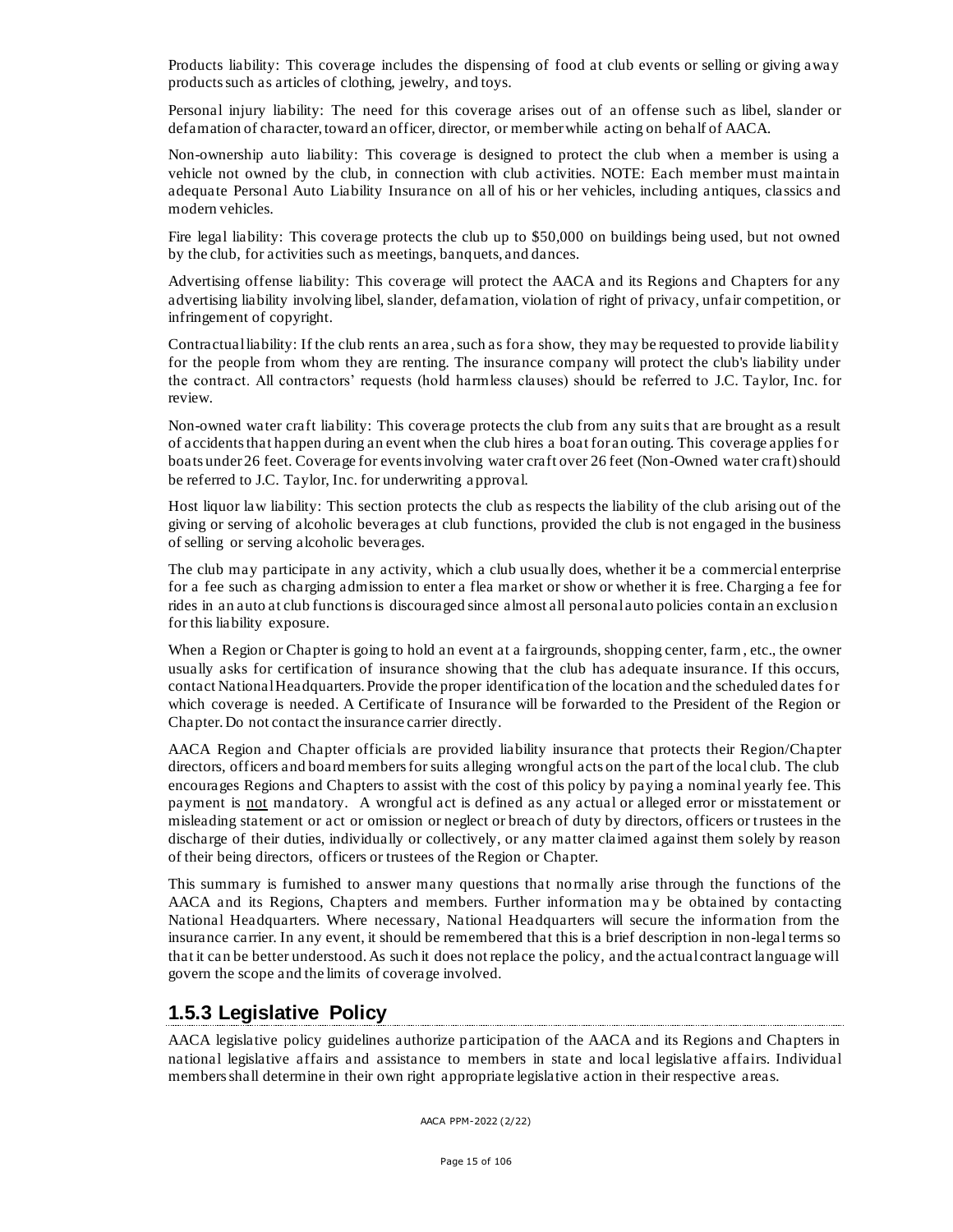The function of the Legislative Committee is to inform the membership in order that each individual member may take an informed position on national legislative matters, and to assist members to obtain information on regional and state issues.

The individual members are encouraged to initiate direct personal contact on a continuing basis with their respective legislators to advocate legislation affecting the Antique Automobile hobby.

Discretion must be exercised in legislative areas of club activities to be certain that the AACA Tax Exempt Status is not jeopardized and that "no Region, Chapter nor member shall participate in or assist in the promotion of a charitable or commercial enterprise in a manner implying sponsorship of the Antique Automobile Club of America".

#### **1.5.4 AACA Film and Video Center**

The AACA National Headquarters maintains a very large library of excellent films and videos available to Regions and Chapters to show at their meetings. Updated lists and supplements are mailed to Region and Chapter Presidents at various times and must be preserved and passed on to succeeding Presidents each year. All films in the AACA Film and Video Center are 16mm; however, a project to convert selected films to video format is in process and eventually DVD.

Films or videos are mailed postpaid by AACA National Headquarters to the President of any AACA Region or Chapter or to a designated program coordinator at the direction of the President. All requests must be made four (4) weeks in advance and must include the anticipated viewing date. Request form s a re sent to the President of each Region and Chapter and are also available from AACA National Headquarters.

Films and videos must be returned on the next mailing day after the viewing date. Failure to do so may result in suspension of ordering privileges. When returning to AACA National Headquarters, insure each package for a minimum of \$200.00. If using United Parcel Service for returning, the automatic insurance coverage may need to be supplemented to assure the minimum required.

If a film or video is damaged during use, report such damages on the card enclosed with shipment. Secure end of films with masking tape before mailing. Keep a minimum of three (3) feet of header on films at all times. Rewind all videocassettes before returning to National Headquarters.

Because of copyrights and regulations on AACA films and videos no admission charge may be made during the showing, including charges for fund-raising projects. Viewing time is not to exceed 60 minutes for each showing.

The AACA will accept any film or video gift pertaining to antique car history, club meets, tours or activities. These will be made available to other AACA Regions and Chapters through the Film and Video Center.

#### **1.5.5 AACA Library & Research Center**

Access to original literature is critical for the successful restoration of our antique vehicles. In addition, there are those who are interested in researching the history of the automobile. One of the most important services provided by the AACA is the Library & Research Center. Section 6.0, AACA Library & Research Center, describes this important asset and explains operating procedures for requesting services.

#### **1.5.6 AACA Speakers Bureau**

The AACA Speakers Bureau is organized under the AACA Regions Committee. The Vice President of Regions Development & Support will appoint Speakers Bureau Chairmen as necessary to maintain a list of volunteers who are available to speak at AACA Region or Chapter events on a variety of hobby related subjects. The complete list of speakers is available from AACA Headquarters. Regions and Chapters are encouraged to make use of this valuable resource.

#### **1.5.7 Official Insignia and Club Merchandise**

The design of the AACA official insignia is specified as follows, "...a facsimile of the 1895 Times-Herald Duryea automobile in the center and the inscription 'Antique Automobile Club o f America' and 'Founded Nov. 1935' upon the circumference thereof." The symbol is trademarked and can be used only in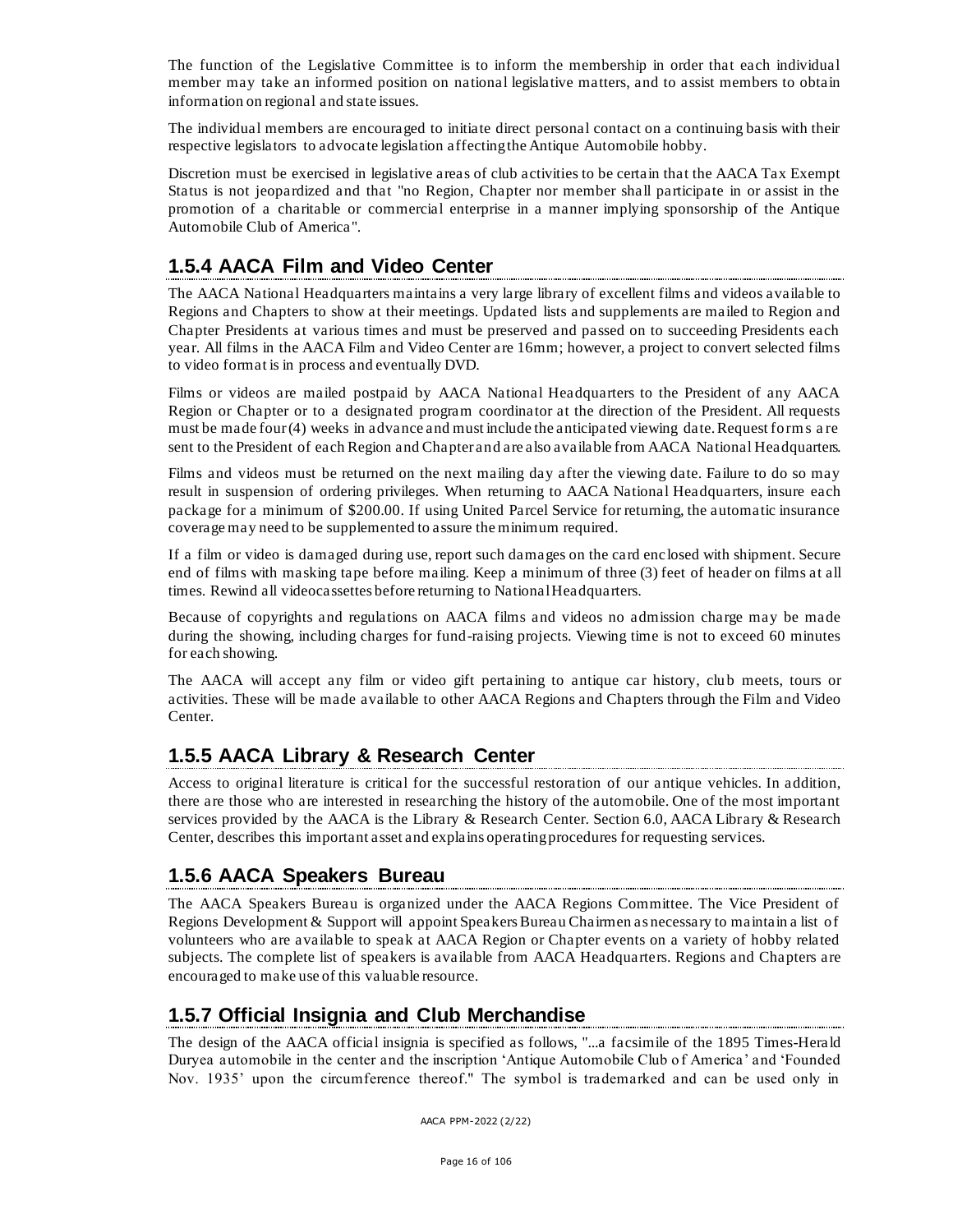conjunction with AACA-approved activities. The trademark was renewed in September 2007 for a twentyyear term.

A number of club items containing the official AACA logo are offered for sale to club members. Among those items offered are lapel pins, tie-tacks, cuff links, neckties, T-shirts, blazer jackets, caps, etc. A number of these items along with their price are listed on the membership application form. These items can be ordered directly from National Headquarters and will also be available for purchase at the Annual Meeting and at most National meets and tours.

The Club also from time to time will have variations of our official logo for use in marketing projects.

#### **1.6 PUBLICATIONS**

## **1.6.1 ANTIQUE AUTOMOBILE Magazine**

**ANTIQUE AUTOMOBILE** magazine is the official publication of the AACA and one copy is mailed to each AACA member (only one copy goes to joint memberships). Printed bi-monthly, each issue contains historical articles, restoration tips, reports of AACA National Meets and Region and Chapter activities held throughout the country, an international calendar of events, book reviews, letters to the editor and the latest news items involving not only the hobby but the automobile industry as well. There are regula r feature articles and continuing articles along with many photographs.

Each issue includes a complete list of all the National Club Officers, Directors, and Past Presidents. In every issue there is a listing of each Region and Chapter along with their current President. Past Region and Chapter presidents will readily agree that having their names an address listed in this national publication has served to increase the mail they receive, including communication from potential members.

A complete section of classified advertising and display advertising is also provided. Anyone offering an ad on a business basis is considered a display advertiser and is subject to display advertising rates.

Each issue of the **ANTIQUE AUTOMOBILE** is made up of 96 or more pages, plus cover. The amount of pages and the amount and type of color, whether two or four-color photos on the covers and inside of the magazine will be determined by the cost of negotiated contracts with the printer. The printing and publishing contractor may change from time to time as determined by the CEO, if lower costs and/or better service can be negotiated, without loss of quality in the magazine. At all times the Executive Director should be vigilant in attempting to improve the qua lity and size of the magazine, while keeping cost in line with the necessary quality required for the enjoyment of all readers.

The magazine is mailed using the most efficient and economic method determined by the CEO while meeting all requirements as set by the National Board. These include, but may not be limited to, the manner of addressing, publishing important notices, including National Activities request cards, and ballots. Such information must be presented in a manner that each member can easily find and read this information for appropriate action.

The **ANTIQUE AUTOMOBILE** is a copyrighted publication. No article or portion of any issue may be reprinted without specific permission from the Editor. Editorial offices of the **ANTIQUE AUTOMOBILE** magazine are currently located in the National Hea dquarters at 800 W. Hersheypark Drive, Hershey, PA 17033. Articles and inquiries should be directed to the Editor.

# **1.6.2 AACA Policy and Procedure Manual**

This publication is compiled by the current year Executive Vice President (with a committee if appointed) with assistance of the Chief Executive Officer and published by the National Headquarters. It is prepared to assist all National officers, Region and Chapter officers and members in their efforts to maintain the high standards of the AACA. It is electronically published annually to incorporate appropriate changes made during the year. The manual is available on the AACA website [\(www.aaca.org\)](http://www.aaca.org/).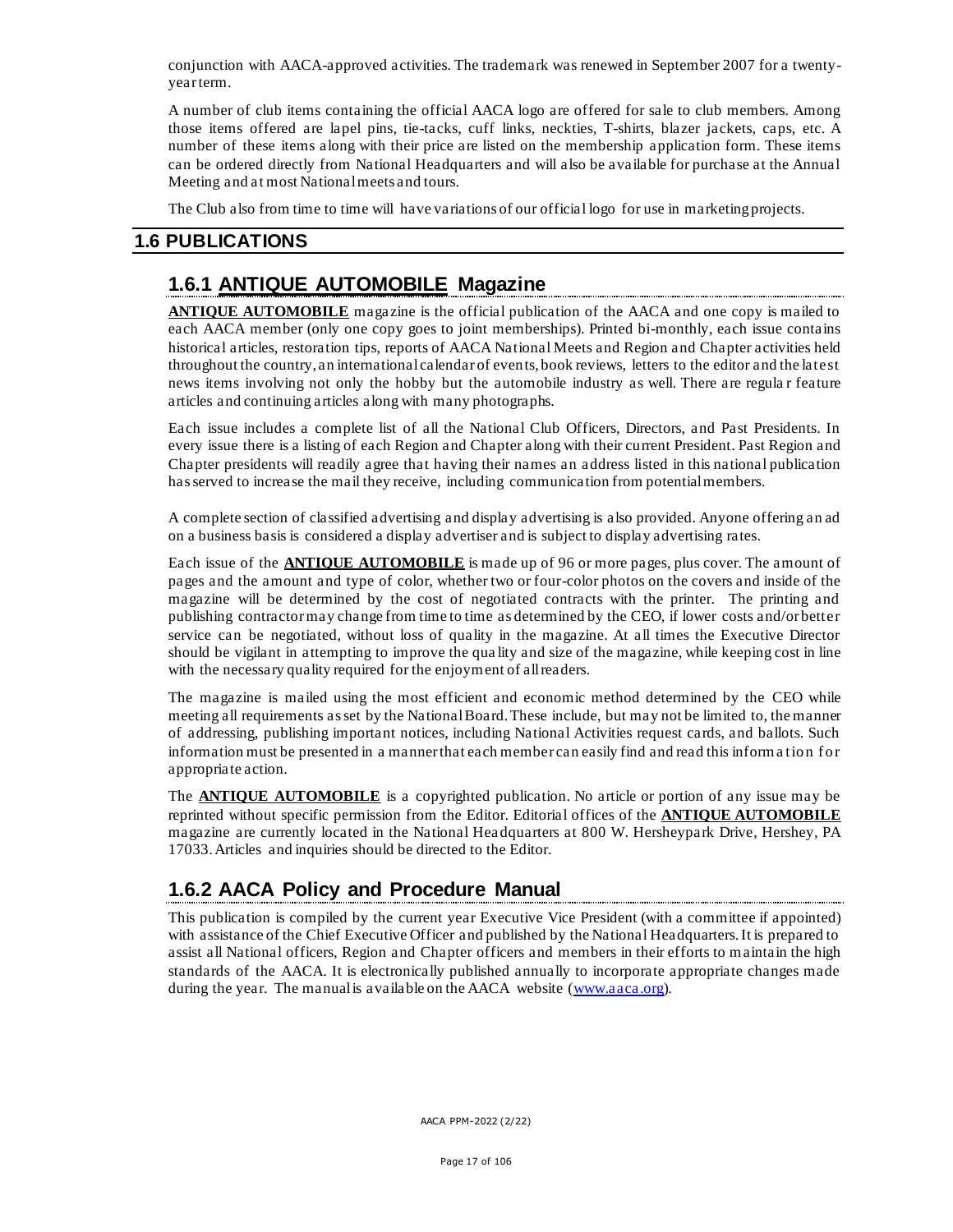# **1.6.3 AACA Official Judging Guidelines**

This manual is compiled by the Vice President - Judging and the Judging Committee. It is published by the National Headquarters. Its purpose is to assist all AACA judges in a common pursuit of their tasks and to clearly outline the procedures for conduct and the policies of class judging at all AACA National Meets. This document contains the official vehicle classification guide, explana tions of the competition and exhibition categories, and definitive guidance for all levels of the AACA Judging Program.

It is published annually and distributed to all AACA judges attending a judging school. It may also be purchased from the National Headquarters.

# **1.6.4 National AACA First Junior, Senior, Preservation, Grand National, and Annual Trophy Award Winners**

The National Headquarters compiles this publication in March of each year. It lists all previous National First Junior Award winners for each judging class. It provides the year and make of each vehicle, the owner's name, the location and year that the award was won, and indicates if the vehicle has subsequently been a Senior, Preservation, Grand National First or Senior Grand National Prize winner. The publication also lists all of the winners of each Annual Award and includes a copy of the Official Vehicle Classification.

Copies are distributed to Registration Chairmen and Chief Judges for National meets. They may also be purchased from National Headquarters.

# **1.6.5 AACA Roster of Members**

The Roster of Members **is not to be used or copied for any type of solicitation.** The use of the AACA roster for solicitation of business without the express written consent of the AACA is strictly prohibited.

The roster is published online for paid members only.

#### **1.6.6 Rummage Box**

The Rummage Box is posted on the AACA Website 3-4 times a year. A printed copy may be requested by calling or writing AACA Headquarters or VP Publications. The Editor of the Rummage Box is selected by the VP of Publications and is part of the Publications Committee. The editor works with the VP of Publications to edit articles submitted by National Directors, officers, and committee members as well as pertinent articles submitted by members. The publication is to assist the operations and activities of Regions and Chapters, by helping to keep them informed of the latest information of AACA changes in policy or values added. This publication is not copyrighted and Newsletter Editors are encouraged to reprint Rummage Box articles and they receive additional credit for doing so when their newsletter is evaluated for national recognition. Such articles may include those that the Editor feels may be of reading interest to their members, or may provide their members more information and a better understanding of the benefits they receive from their AACA membership now, or will receive in the future. Newsletter Editors are encouraged to reprint any article from the Rummage Box that is of interest to their members.

#### **1.6.7 Judges Newsletter**

The National Headquarters publishes the Judges Newsletter up to four (4) times per year. Its purpose is to provide AACA judges with updated information regarding judging procedures. It also includes registration forms for each National Meet and contains a list of judges who have advanced in status. The Judges Newsletter is mailed to each current AACA Judge.

#### **1.6.8 Newsletter Exchange Roster**

The Newsletter Exchange Roster is published by the National Headquarters annually to support cooperative interchange of newsletters between Regions and Chapters. The Roster lists each newsletter title, sponsoring Region/Chapter, and the editor's name and address. The list is mailed to Newsletter Editors who indicate that they wish to exchange publications. This is accomplished by marking the appropriate section of the newsletter program (NAAP) registration form (see Paragraph 2.5).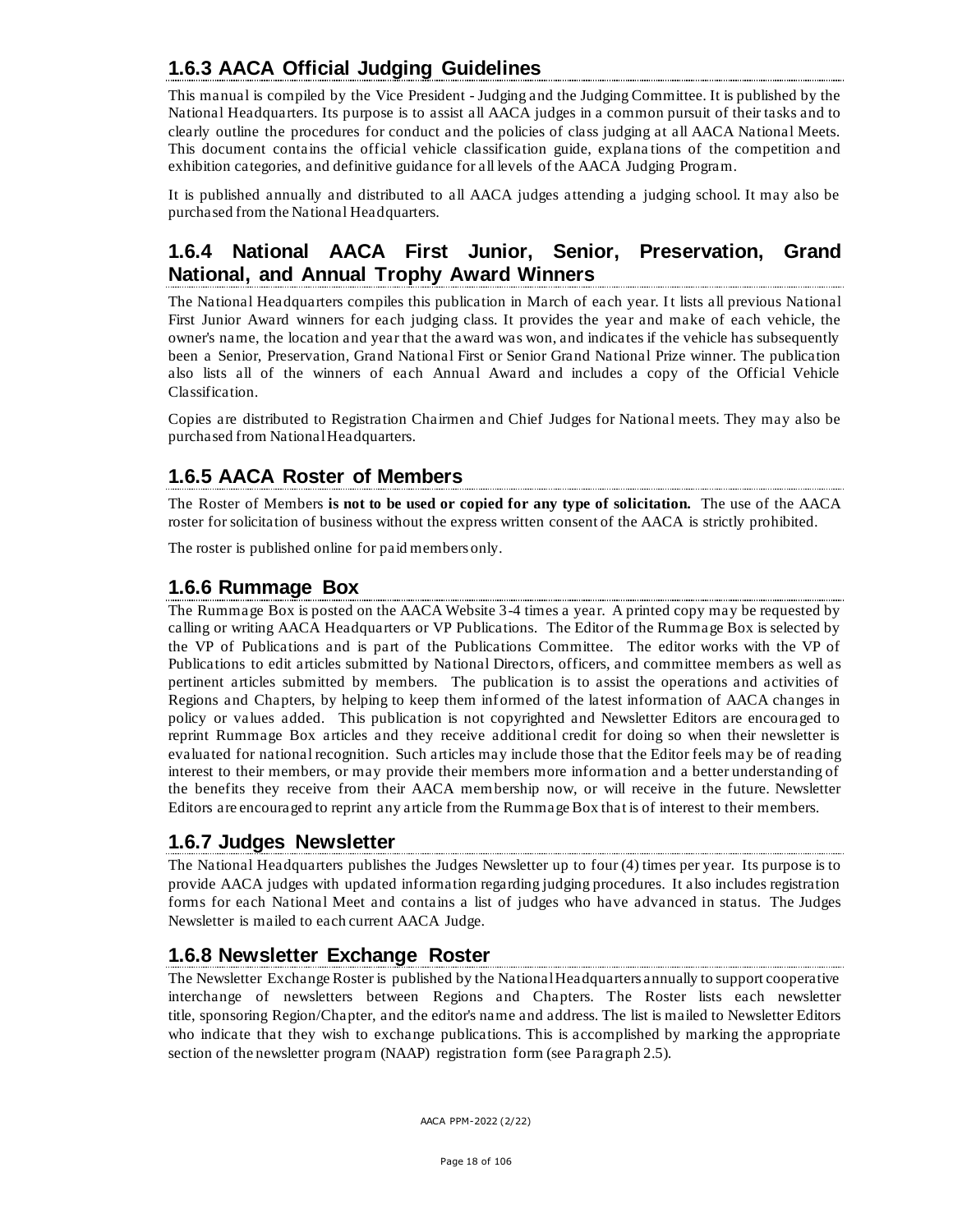# **1.6.9 AACA Junior Members Newsletter "WHEELS"**

Temporarily suspended.

#### **1.6.10 AACA Newsletter Editors Manual**

This manual has been prepared by the members of the AACA Regions Committee and Publications Committee to assist Region and Chapter newsletter editors in their effort to produce effective communications. The manual is published by National Headquarters and distributed to newsletter editors. Copies may be obtained by contacting the National Headquarters.

# **1.7 Commercial Activities**

The AACA logo or variations thereof is a registered trademark and should only be used for the purposes that provide a positive image for the National Organization, Regions, Chapters and its members. Extreme care should be taken by all AACA affiliated Regions and Chapters regarding becoming involved with any charity or other business enterprise which may not be appropriate for our club.

If there is any doubt about the suitability of allowing the use of the club name or the AACA logo at any event a Region or Chapter may wish to sponsor or be affiliated with, the Region or Cha pter must contact the Executive Director at National Headquarters for a decision. Bear in mind as well that our national tours are trademarked as well.

# **2. AACA REGIONS AND CHAPTERS**

#### **2.1 INTRODUCTION**

The AACA organization provides the structure for achieving the AACA objectives. Members are encouraged to use the resources of the National organization. The Officers and National Directors welcom e the opportunity to serve the membership both individually and as a whole.

There are practical limitations to one-on-one support within an organization with approximately 50,000 members. Thus Regions and Chapters are organized to provide the framework for local activities an d support the more immediate needs of the membership.

The strength of AACA lies in the vitality of these groups. They serve the technical and social needs for AACA members on a local basis and provide a means to focus the capabilities and interests of the group. Their sponsorship of local and National activities enhances the opportunity for the members to enjoy the hobby and contribute to the success of the AACA.

An AACA Region supports their membership generally, but not necessarily exclusively on a Regio nal basis. Chapters are sub-organizations of Regions and represent the collective membership of AACA members who are also members of the Region. This provides the opportunity for an AACA organization on a more localized basis. This is an advantage when the nearest AACA Region is too far away from a community to allow AACA members frequent, active participation in Region events.

As a Chapter grows beyond the minimum membership for a Region, it may elect to reorganize as a Region. This gives the group greater autonomy since it is not subject to the requirements and dues of the original parent Region.

Generally, members who have widely varied interests organize a Region or Chapter. There are, however, several groups, which have been organized by members who focus their interest in a particular area such a s touring, brass era cars, motorcycles, sports cars, or a particular manufacturer. This may result in overlapping geographical representation by Regions, and in some cases the membership may be so widely spread that there is no identifiable geographic relationship.

Non-geographical groups can be approved for Region or Chapter status with AACA if the organization can demonstrate that the membership is not geographically confined. The Vice President-Regions Development and Support with Board of Directors approval will decide if the non-geographical organization meets this classification.

# **2.2 AACA REGIONS – DEVELOPMENT AND SUPPORT COMMITTEE**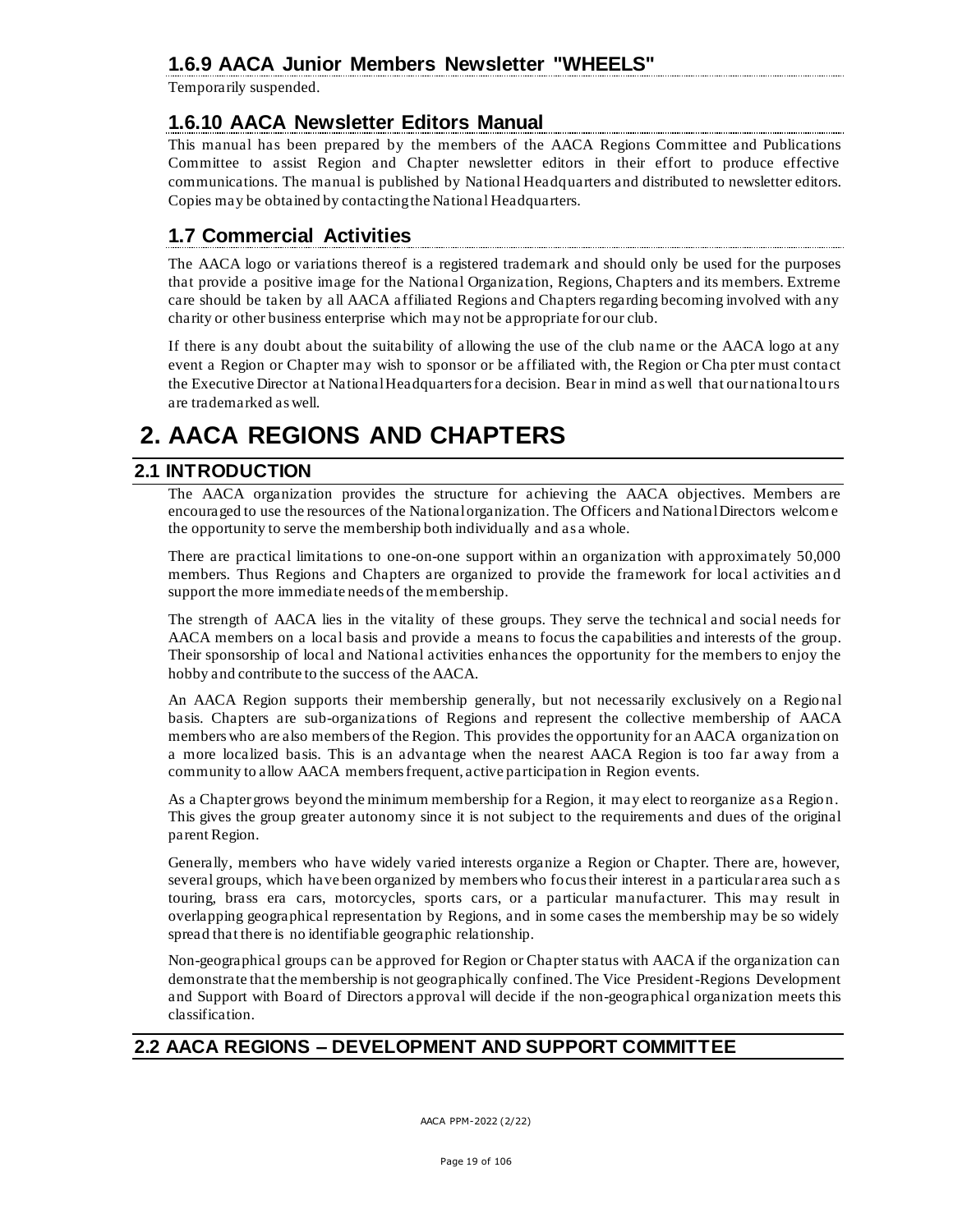The mission of the Regions – Development  $&$  Support Committee shall be to function as the action link between the individual AACA members and the National Club in the formation and operation of Chapters, Regions and Divisions. In the discharge of these duties, the Regions Committee will assist and monitor Regions/Chapters reporting responsibilities, formation of new Regions and Chapters, a nd maintenance of existing Regions and Chapters. It will publish the Rummage Box and will provide assistance to the Annual Meeting and other AACA committees as necessary.

The basic purpose of the Regions – Development & Support Committee is to provide support for the Regions and Chapters. However, it is AACA's policy to grant maximum autonomy to the local organizations as long as their activities are consistent with the broad policies and goals established in the AACA Bylaws.

Each Vice-President of Regions – Development & Support Committee are responsible for making appointments to the committee, with approval of the AACA President. Typically members are past Region Presidents who have been nominated by their Region/Chapter for their outstanding leadership a nd devotion to the hobby. Specific appointments may also be made to include a member with special skills or expertise needed to accomplish committee functions. Appointments are made on an annual basis with no limits for re-appointing existing members if their continued participation is desired.

The Regions Committee has three subcommittees as follows:

 1. Regions Administration - The Vice-President will arrange, coordinate, moderate, acquire speakers and produce the Regions and Chapters Seminar at the Annual Meeting, and assist in arranging any Regions and Chapter Seminars. This Chairman will coordinate all of the above efforts and requirements with the Vice President – Regions.

 2. Regions Operations - The primary duty of the Chairman or group is to follow-up on delinquent Officer Reporting Forms (ORF) and Rosters and provide assistance to Regions and Chapters, as required, to get this submission requirement up to date. The Chairman will arrange, coordinate, moderate, acquire speakers and produce the Regions and Chapters Officers Training Seminar at the Annual Meeting. In addition, as requested, this person or group will provide assistance in organizational a nd procedural administration, Bylaws up-dates, and other problems as may arise. The Chairman will coordinate all the above efforts and requirements with the Vice President – Regions.

 3. Regions Annual Meeting Activities – The Chairman will be responsible for the annual Region Presidents' Banquet and will interact and coordinate this event with the Annual Meeting Chairman. The Assistant Chairman will coordinate spaces and times for the Region and Chapters Officers Training and Regions Activity Seminars at the Annual Meeting with the Annual Meeting Committee and inform the Chairman of final arrangements and\or any problems. The Chairman will coordinate all the above efforts and keep the Vice President – Regions abreast of arrangements.

The Regions Committee may also implement special projects such as the AACA Video Program under the Regions Operations Subcommittee. This project includes solicitation of funding from Regions or Chapters to convert selected films from the AACA Film and Video Library to video format. Ultimately, this will serve to protect the valuable films in the library and provide an enhanced method for showing the films to small groups.

Requests for assistance and/or recommendations for improving the operation of the Regions Committee may be forwarded to the Vice President - Regions or to the subcommittee Chairmen. Their names and addresses will be published in the Rummage Box.

#### **2.3 ORGANIZING AN AACA REGION OR CHAPTER**

#### **2.3.1 Affiliation**

An application for the formation of a Region or Chapter may be obtained from the Vice President-Regions Development and Support or AACA National Headquarters. The application package includes a Region or Chapter application form, as appropriate, suggested uniform Bylaws, AACA Bylaws, Insurance Memorandum, Film and Video List along with a request form, AACA Membership Applications, Membership Brochures, and copies of recent issues of **ANTIQUE AUTOMOBILE**.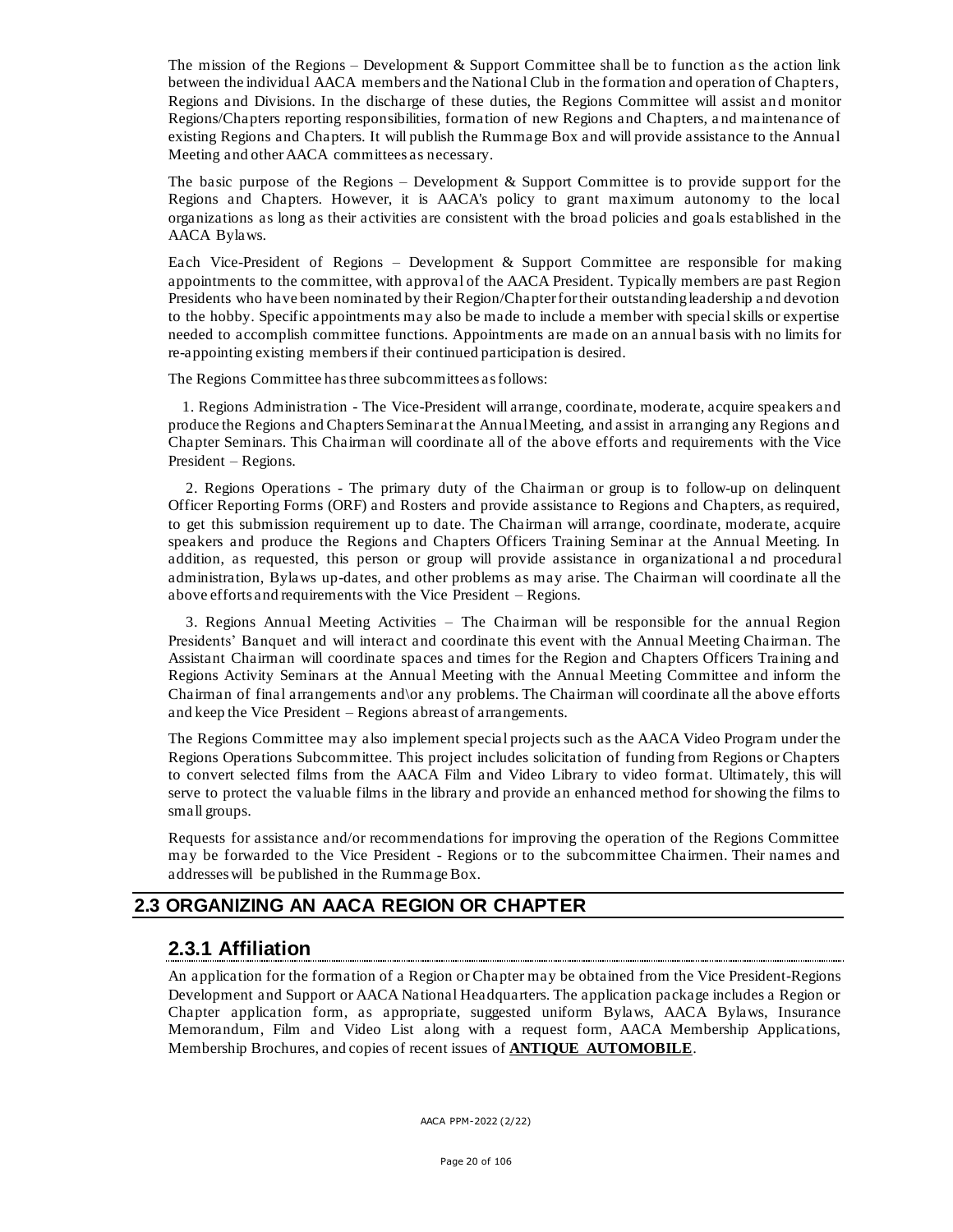A minimum of fifteen (15) AACA members is required to form a Region. A minimum of five (5) members of the AACA and the parent Region are required to form a Chapter. Joint memberships count as two members. These members must be current Individual, Joint or Life AACA members; however, a n ew member will be accepted if a completed membership application with a check for current AACA dues is included with the proposed Region or Chapter application. The application should list the proposed name of the new Region/Chapter, its headquarters city, and the name, address, AACA membership number and signature of each officer and supporting member.

If an existing Chapter wants to become a Region, they must submit an application to change their status. Application forms and procedures, which are used for affiliation of a new Region or Chapter, a re also used for this type of request. A letter must be provided by the President of the parent Region indicating their agreement (or disagreement) with the proposed change.

In each of these cases, i.e. formation of a new Region or Chapter, or change from a Chapter to a Region, non-concurrence by the existing or parent Region, will not necessarily preclude positive consideration of the application. In these situations, the application and any special circumstances, which may justify approval of the request, will be carefully reviewed by the Vice President - Regions Development & Support before submission of the application to the Board of Directors.

Two copies of the completed application for a Region/Chapter, the "New Region/Chapter Surrounding/Adjoining Review Form," and a copy of proposed Bylaws (signed and dated by the proposed Region/Chapter President indicating approval by the membership), one copy should be sent to Headquarters to verify all Members are also members of National AACA and the other copy should be sent to the Vice President - Regions Development & Support, who will present the completed application to the National Board of Directors for approval at its next meeting. Approval is granted with a majo rity vote of the National Directors present.

An application for a non-geographic Region or Chapter does not require consensus from other Regions or Chapters. The application must clearly indicate the purpose of the proposed Region/Chapter and show tha t the draw of its membership clearly constitutes non-geographic status. The name of the non-geographic Region or Chapter must not have a geographic connotation.

Upon approval, the Vice President - Regions Development & Support will notify the new Region or Chapter and arrange a suitable charter ceremony depending on the wishes of the new Region/Chapter. When possible, an official representative of AACA will be selected to attend the event to present the charter. If a suitable ceremony cannot be scheduled, or if the new Region/Chapter prefers, the charter will be mailed to their President.

The Vice President - Regions Development & Support is available to answer any additional questions or assist in any way possible.

#### **2.3.2 Bylaws**

A suggested set of uniform Bylaws for Regions is provided in Appendix E of this manual. A suggested set of uniform Bylaws for Chapters is provided in Appendix D. Chapters should adopt Bylaws similar to those adopted by the parent Region. Article VII of these suggested Bylaws must be included in all Region and Chapter Bylaws.

These suggested Bylaws provide a ba sic outline of the major items, which should be included. They are not necessarily meant to be adopted "as is", but only to serve as a guideline in developing a n appropriate set of Bylaws.

Prospective Regions or Chapters should tailor the articles according to the desires of the members. They should carefully consider their needs when specifying such variables as the size of the board, the number of officers, the duties of particular officers, and other similar matters. For example, there may be a desire to have a newsletter editor or activities director. The President may appoint these individuals or they may be specified in the Bylaws as elected officers. The method selected depends on the preferences of the members and should be clearly specified in the appropriate article.

Bylaws should be adopted at the organizational meeting, signed and dated by the President noting membership approval, and forwarded to the Vice President - Regions Development & Support along with the application for a charter. It is a prudent policy to periodically review the Bylaws to assure that they are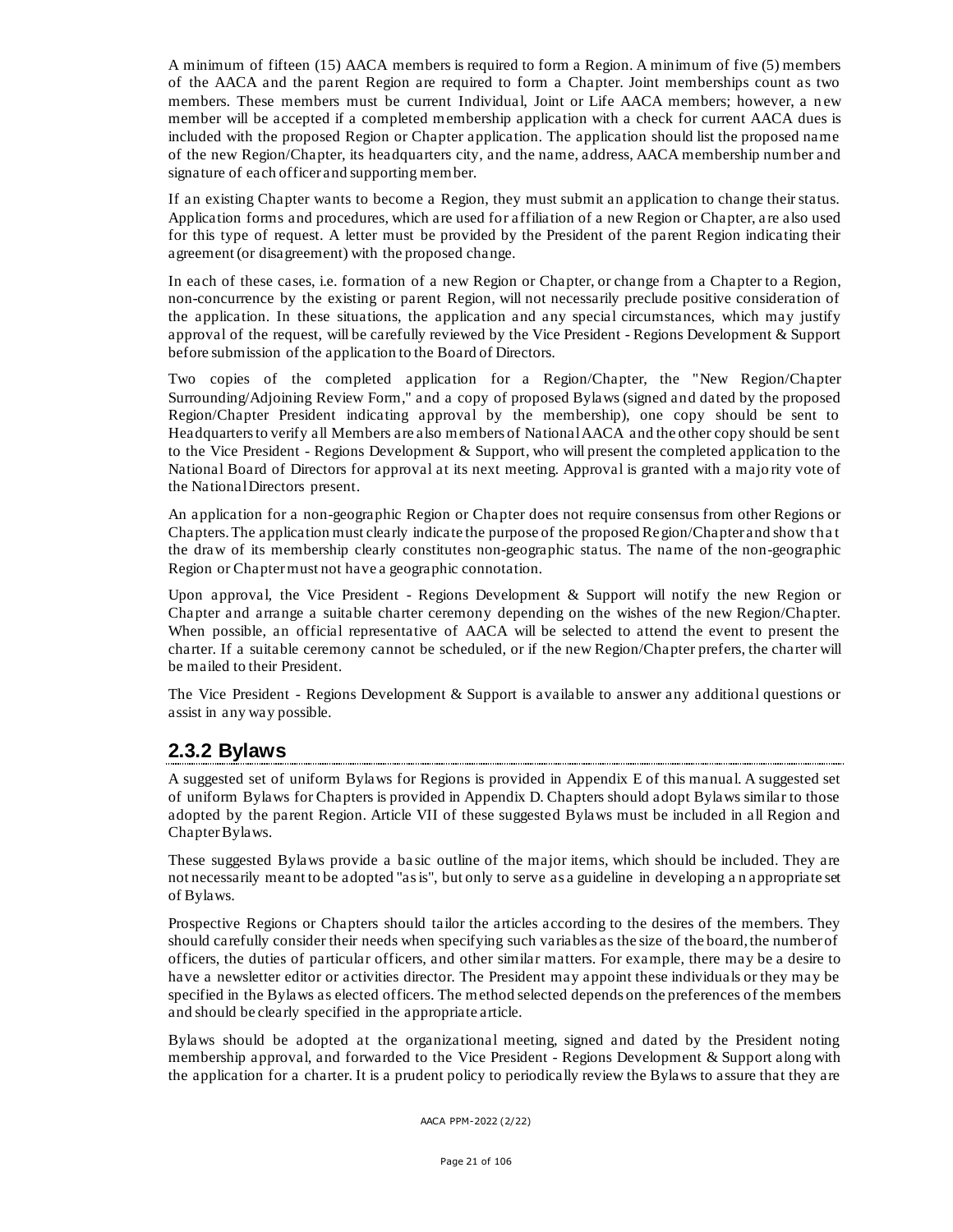current and satisfy the requirements of the Region or Chapter. Bylaw revisions must be forwarded to Headquarters for review.

# **2.3.3 Incorporation**

One of the most frequently asked questions is whether a Region or Chapter should incorporate. The answer is strictly a local issue, as National has adopted no official position one way or the other. Since each state has its own very distinct corporation laws, advice must be sought on the local level concerning the pros and cons of incorporation.

There are certain basic principles which would apply to corporations no matter where formed, but the decision as to whether these principles constitute advantages or disadvantages to a particular Region or Chapter can only be determined by that Region or Chapter. In the event any Region or Chapter does incorporate, it is still subject to the restrictions set forth in the AACA Bylaws. Affiliation with National is not affected in any way by the incorporation or non-incorporation of a Region or Chapter.

AACA's tax-exempt status only covers operations through National Headquarters, and is not available to Regions or Chapters under any circumstances, whether incorporated or not. The use of National's tax exempt number is not available to Regions and Chapter. Any Region or Chapter which incorporates must then seek appropriate tax exemption status through the established IRS procedures. Questions on tax-exempt status may be referred to the Executive Director.

# **2.3.4 Reporting Requirements**

All Regions/Chapters must comply with Section 7.10 and 7.11 of the AACA Bylaws. Immediately after local elections, the names of all Region/Chapter officers must be submitted to National Headquarters on a n Officer Reporting Form (Appendix F). This form must be submitted before March 1. A membership roster (Appendix F) must be sent to the National Headquarters before March 1 each year listing all Region/Chapter members as of January of the same year.

Failure to submit these forms places Chapter/Region AACA insurance coverage, and potentially the club affiliation, in jeopardy. The forms will be mailed to each Region and Chapter at the beginning of each year.

## **2.3.5 Dissolution**

At its discretion, the AACA Board of Directors may revoke the charter of any Region or Chapter at any time. Dissolution of a Region or Chapter is never desirable, but on occasion such action must be considered. These conditions may include, but are not necessarily limited to, cases where the Region or Chapter has become inactive and requests such action or there has been a violation of the AACA Bylaws. For example, consistent failure to comply with reporting requirements normally supports a conclusion that the Region or Chapter has become inactive or does not wish to maintain its AACA affiliation. If follow-up correspondence or personal contact fails to resolve the problem, other action may be considered. Section 7.12 of the AACA Bylaws governs the distribution of undistributed funds in a Region or Chapter bank account in the event of dissolution.

If a Region or Chapter believes that revocation of their charter was unjustified or if they have been able to reactivate, a request for reinstatement will be considered. Such a request should be forwarded to the Vice President - Regions Development & Support. The circumstances will be reviewed and if they warrant, the Vice President - Regions Development & Support will submit the request at the next regularly scheduled meeting of the AACA Board of Directors.

#### **2.4 REGION AND CHAPTER OFFICERS SUPPLIES**

AACA National Headquarters can supply printed material to Regions and Chapters at substantial savings. It is suggested that all Regions and Chapters take advantage of the printed material available. The prices are very reasonable, and the style of type and layout is always consistent with that used and approved by the Board of Directors.

Supplies include letterhead stationery, membership applications, membership cards, judging forms, etc. Each item will carry the Region or Chapter name. Letterhead stationery may also have an officer's name, position, and address. Additional names may be included, with a small charge for the extra composition.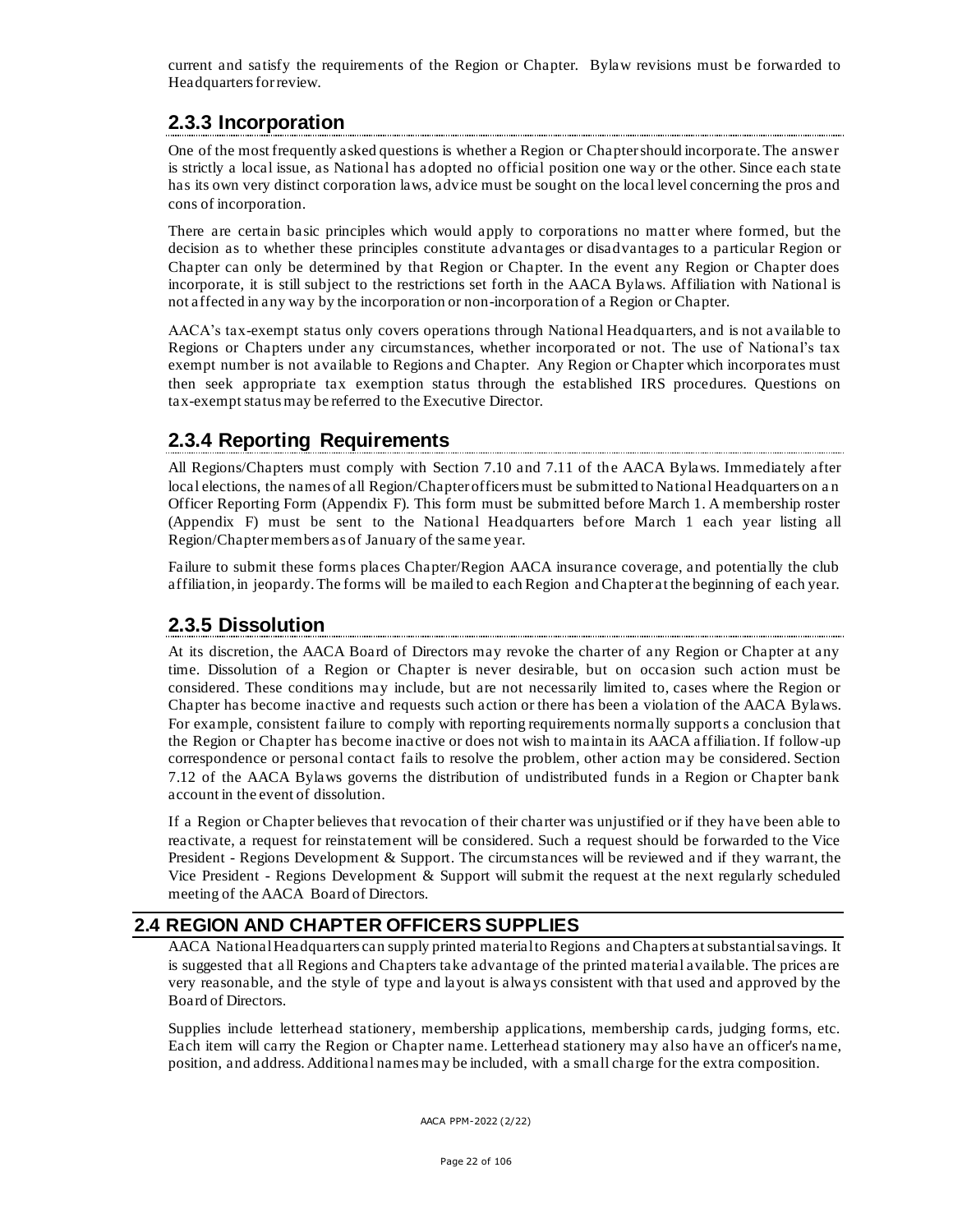A price list and instructions for ordering supplies will be mailed to the new Region and Chapter secretary each year. Informa tion can be obtained from AACA National Headquarters, 800 W. Hersheypark Drive, Hershey PA 17033-2400.

#### **2.5 REGION/CHAPTER NEWSLETTER**

One of the best ways to develop and maintain effective communications in a Region or Chapter is to publish a newsletter. Members enjoy reading about the activities of other members. They also appreciate helpful hints on their restoration efforts and reminders of upcoming events.

A newsletter editor should be appointed or elected. Many Regions have added the editor as an elected officer to improve communications within the organization. The editor is responsible for obtaining the desired information and publishing the newsletter. The style, format and printing methods should enhance the effectiveness of the newsletter and remain within the budget provided by the officers.

A newsletter seminar is held during the AACA Annual Meeting to provide helpful hints and encourage newsletter editors. The AACA Newsletter Editors Manual has been prepared to assist newsletter editors in their effort to produce effective communications. General guidelines for publishing newsletters can also be obtained from most public libraries. Printing companies are another good source for information. No newsletter should reprint any article, photo, ca rtoon, or other printed material, which has been copyrighted. The only exception to this rule is where the owner of the copyright specifically authorizes the reprint.

As an incentive for publishing a newsletter the AACA Publications Committee sponsors a Region/Chapter Newsletter Achievement Awards Program (NAAP). The following awards are presented at the Annual Meeting in February:

- a. Master Editor Award
- b. Award of Excellence
- c. Award of Distinction
- d. Award of Merit.

In addition, The Ann S. Eady Memorial Award is presented to the editor of a Region or Chapter newsletter for outstanding contribution to the general welfare and spirit of the AACA.

These awards are presented to recognize the valuable contribution that newsletters, and their editors, make to AACA and its members. They a lso encourage editorial craftsmanship much in the same manner as the AACA judging program encourages excellence in our restorations. Details are provided in Section 3.4.

#### **2.6 REPORTING ACTIVITIES IN ANTIQUE AUTOMOBILE**

The **ANTIQUE AUTOMOBILE** publishes articles, advertisements, and calendar listings related to the activities of AACA Regions and Chapters. This editorial policy recognizes the importance of the role of the local organizations and their contribution to National. Guidelines for this policy are contained in the following paragraphs.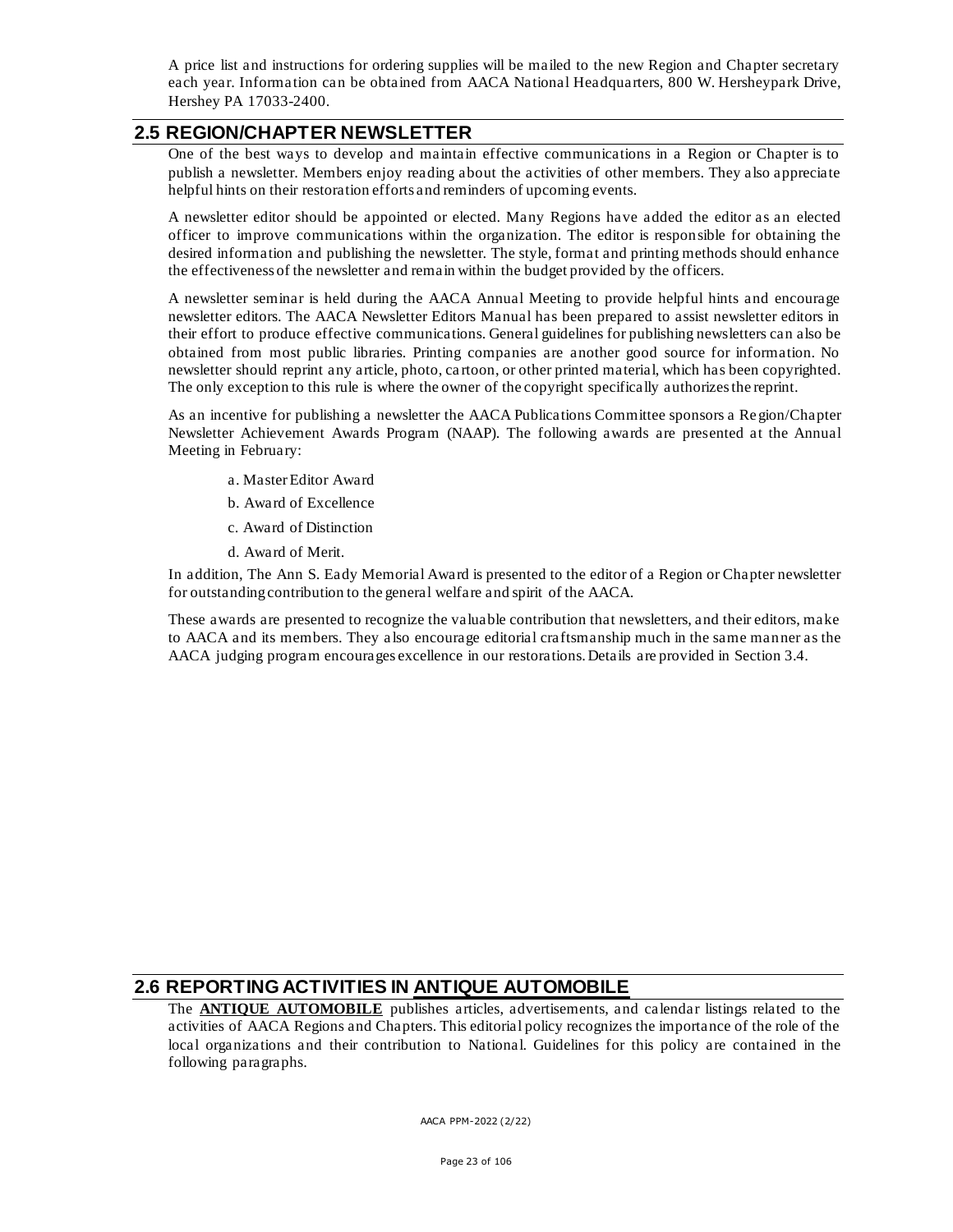# **2.6.1 Region/Chapter News for "Maplights" Section**

Items submitted to **ANTIQUE AUTOMOBILE** regarding a Region's or Chapter's activities should be material that is of interest to all AACA members. The purpose of the "Maplights section of the magazine is not to provide publicity for any particular Region, but rather to publish items o f genuine interest which may offer ideas useful to others. Items for "Maplights" may include such things as outstanding Region or Chapter meets; an unusual, new, or radically different event; or some outstanding accomplishment of either the Region or Chapter or one of its members.

Photographs submitted for this section should be of high quality and may be printed or electronic. Digital images are accepted – the file must be a minimum of 200 kb, preferably taken with a camera with  $4 - 8$ mega pixel capabilities.

# **2.6.2 Region/Chapter Responsibility for National Activities Coverage**

When a Region or Chapter of AACA is awarded a National Meet or Tour, a part of the responsibility is to provide coverage of the event for **ANTIQUE AUTOMOBILE** magazine. This specifically means a Publicity Chairman should be assigned by the activity chairman to write an article on the event and see to it that suitable photographs are taken. This material should be sent to the **ANTIQUE AUTOMOBILE** office within two weeks after the meet or tour.

# **2.6.3 Region/Chapter Responsibility for Calendar Listings**

One of the most popular features of **ANTIQUE AUTOMOBILE**, especially as the meet season approaches, is the "International Calendar" section. To list your event, please see calendar form, Appendix J in this manual.

Regions and Chapters are invited to send in events for the "Calendar" from their Region/Chapter schedule which they feel will be of sufficient interest to attract AACA members and others from a fairly wide geographical area. Host Regions or Chapters are responsible for the accuracy of the announcement. In the event of a change, **ANTIQUE AUTOMOBILE** should be notified immediately. The "International Calendar" space is limited, however, and the Regions and Chapters are urged to use discretion in sending in these events.

Listing of an event in the "International Calendar" does not constitute AACA approval or reserve that date exclusively for the hosting organization. AACA National Activities will be listed only after the Board of Directors has approved them, and other AACA Regions and Chapters are requested not to schedule an event which would conflict with those dates.

#### **2.7 REGION AND CHAPTER ACTIVITIES**

#### **2.7.1 General**

Region and Chapter activities are as varied as the imagination and collective capabilities of the members permit. They will typically include periodic meetings, meets or tours. The activities may also include fundraisers, picnics, mall shows, swap meets, and membership drives. Joint activities with other AACA Regions/Chapters and other collector car clubs are encouraged.

The primary consideration in planning these activities is to keep the needs and capabilities of the membership in mind. Most groups emphasize the family aspect of the hobby and invite the whole family to participate. In addition, the Region or Chapter officers must caref ully consider all aspects of the activity and assure that they are consistent with AACA requirements, particularly those pertaining to commercial and charitable endeavors.

The Rummage Box frequently describes the activities of different Regions and Chapte rs, and the Regions Committee hosts a seminar at the Annual Meeting in Philadelphia, which provides a forum for discussing activity ideas. These are excellent sources for new ideas for activities.

The AACA is committed to making the antique automobile community accessible to all individuals on a non-discriminatory basis. The Club reaffirms its strong opposition to discrimination based upon gender,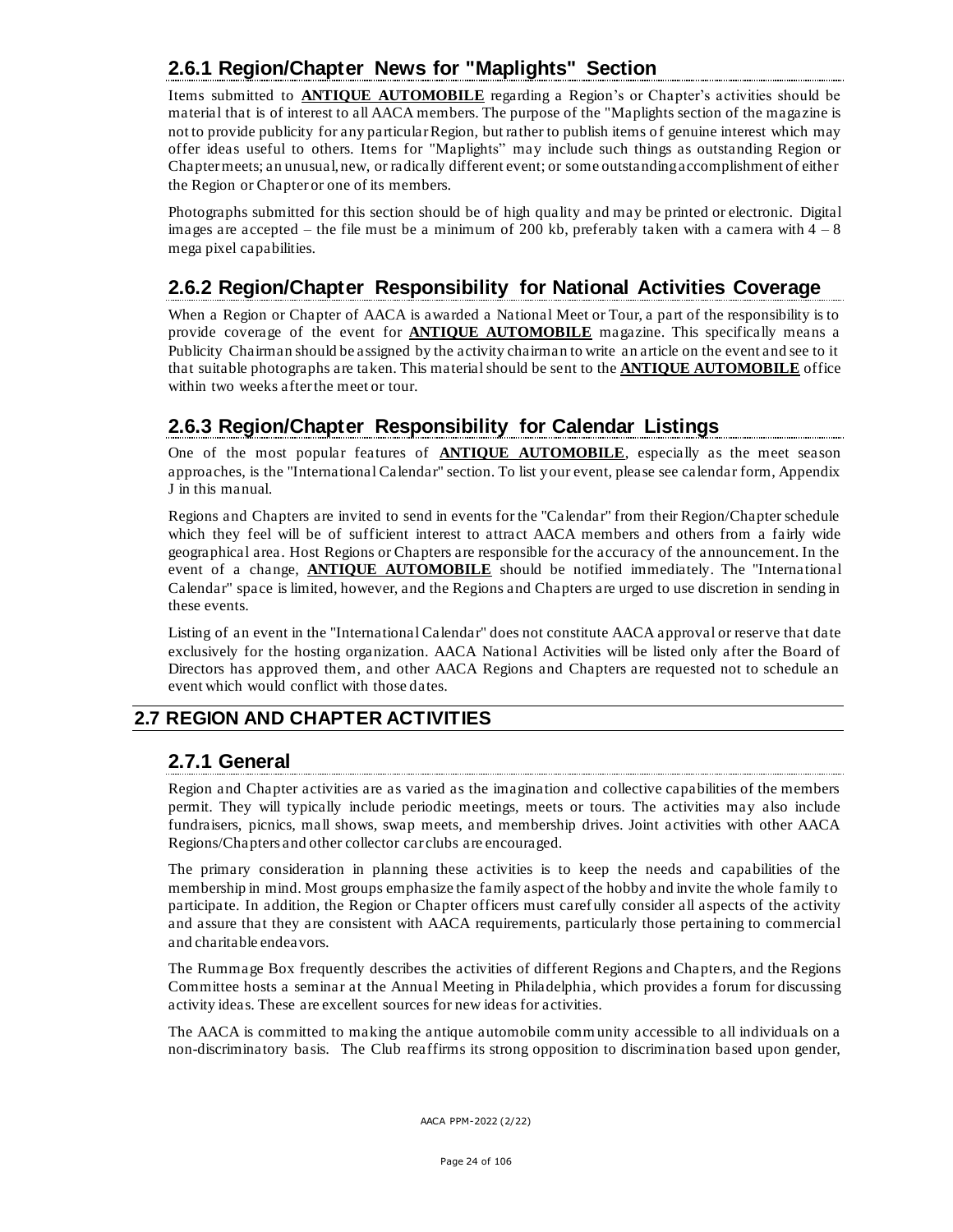age, race, color, religious creed, national origin, disability, and marital, parental, veteran status or sexua l orientation. As such, the club will not deny membership to anyone based upon the above criteria.

All region events are to include new membership recruiting efforts when possible.

The AACA also requires all of its regions and chapters to abide by the policy outlined above.

#### **2.7.2 Region and Chapter President Accountability**

When an individual is elected to the position of President for an AACA Region or Chapter, he or she assumes responsibility for leading the members to successful accomplishment of their goals and objectives. They must carry out the duties identified in the Bylaws they are responsible for a number of other functions which are not always well defined. These functions may be discharged personally or delegated to elected or appointed officers and members, but the President retains the accountability for assuring that the responsibilities are carried out.

This accountability includes the following responsibilities, which are vital to the lo ng-term health and success of the Region or Chapter:

a. Conduct Region/Chapter business meetings.

b. Appoint those persons to posts that are required by the Region/Chapter Bylaws, or to posts that may have been established by tradition as Presidential appointments.

c. Assure that adequate Region/Chapter administrative files and records are maintained.

d. Assure that state and federal tax laws are observed in the conduct of Region/Chapter business.

e. Plan the year's activities well in advance, and publish the schedule.

f. Maintain a liaison with other collector car clubs in the area.

g. Complete the Officer Reporting Form promptly upon the election of new officers and forward it to National Headquarters as soon as possible, but before March 1.

h. Establish and maintain an up-to-date membership roster, assuring that all members are also National members of AACA. Forward the roster to National Headquarters as early as possible in the year, but no later than May 1. From this roster the Region/Chapter secretary derives the Region/Chapter mailing list.

i. Carry on necessary Region/Chapter correspondence with the AACA, other local clubs, businesses, local governmental agencies etc.

j. Assure compliance of the Region/Chapter with AACA and Region/Chapter Constitution and by-law provisions. Be aware of the need to update and revise Region/Chapter Bylaws as necessary.

k. Oversee the Region/Chapter treasury and the collection and disbursement of funds.

l. Look to the publication of a Region/Chapter newsletter. This is optional, but it is heartily recommended for the successful operation of an AACA Region/Chapter.

m. See to the membership maintenance and growth of the Region/Chapter.

n. Take possession of and safeguard property owned by the Region/Chapter.

o. Oversee the nomination and election of succeeding Region/Chapter officers.

# **2.7.3 Conducting a Meeting**

There can never be a smooth, successful meeting without a planned program both for business and entertainment. The Region/Chapter President must confer with the secretary in preparing an agenda for business of the meeting and with the cha irman of the activities in preparing the entertainment or social phase of the meeting.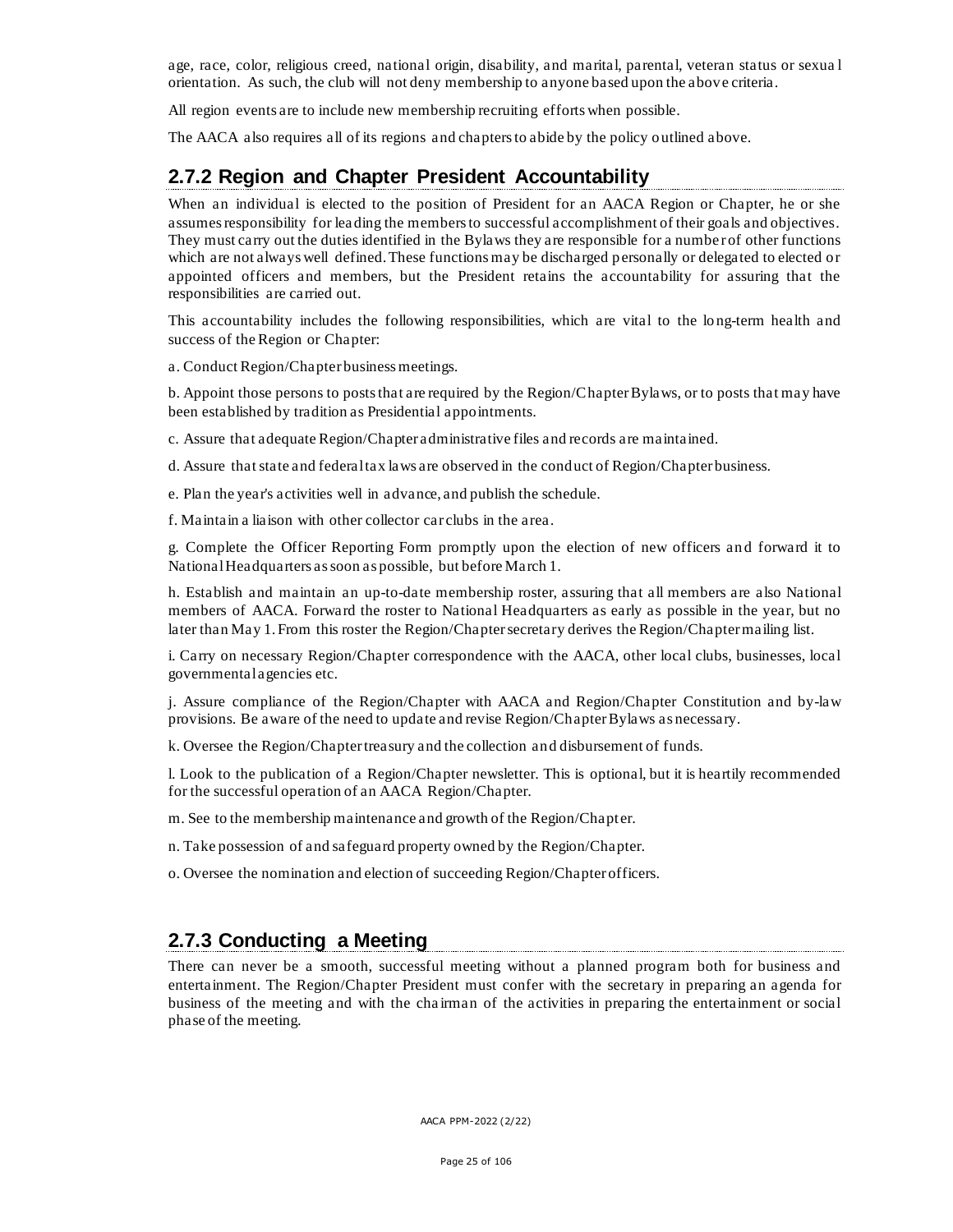Basically, the President is a mediator. His duty is to regulate discussions fairly and impartially. While he must act as a leader, he should not enter into debate on the floor as he might abuse his power by speaking too much, by exercising partiality, or by unduly influencing the meeting.

The masterfulness of well-chosen words, the charm of a cultivated voice, and the grace of oratory are brought into use in debate. The President who would make his words effective and must learn the art of stopping at a time when the best impression has been made.

The primary duty of the President is to maintain order; without this, disintegration of the meeting is rapid and inevitable. Order can be maintained on a very informal plane amid a very amiable atmosphere; f orm al rules can be relaxed, but not abandoned. Guidelines for parliamentary practice are readily av ailable in mo st bookstores. For the most formal level of control it is always considered correct to use Robert's Rules of Order.

A speaker should not indulge in sa rcasm or innuendo. While the members of an organization are in session, they should be rega rded as of equal rank. Discussions before the house should be an interchange of views to enable the members to arrive at an understanding of the proposition under co nsideration before disposing of it.

#### **2.8 SPECIAL GUIDANCE FOR REGIONS OR CHAPTERS – CONSISTING PRIMARILY OF STUDENT AND YOUTH MEMBERS**

AACA Membership categories are described fully in Appendix A to the Policy and Procedure Manual. It is conceivable that youth and student members may wish to form their own individual region or chapter. The AACA Policy and Procedure Manual applies fully to any such organization, and the procedure to form such a group under sanction of AACA is spelled out in detail therein. The following guidelines also apply to such organizations:

a. AACA requires that any group consisting primarily of student and youth members have an approved adult supervisor (or advisor) to serve in an official capacity to guide the organ ization in the conduct of appropriate activities. AACA is sole approving authority for individuals recommended to serve in that capacity. Any request for approval of adult supervisors must be submitted at time of application for Chapter or Region Status.

The adult supervisor (s) or advisor (s) must be members of AACA.

For a Student/Youth Chapter, the adult supervisor(s) and advisor(s) must be members of the AACA Region under which the Chapter is formed.

There is no limit to the numbers of adults that can be involved in any other capacity; however there must be a minimum of one adult supervisor designated in writing at the time of application for Region or Chapter status. A minimum of two adult supervisors should be present for a ll activities.

For establishment of a Student/Youth Region, where no neighboring AACA Region is available to assist, or provide an adult supervisor, the Vice President of Membership and Youth Activities should be contacted for guidance. Normally, an AACA member in a neighboring Region can be designated to serve as a supervisor or advisor.

b. For establishment of a Student/Youth Region or Chapter, AACA Requires that any adult officially designated as a supervisor or advisor, or serving in such a capacity, be the subject of a criminal history/background check. It is important that this requirement be fulfilled before an individual is accepted as a youth supervisor or advisor. Such a check must also include a review of sexual offender registries.

> All such background checks are conducted by AACA National Headquarters. The Executive Director should be contacted to obtain the required forms for submission of information that is required in order to perform the necessary checks. This is done at no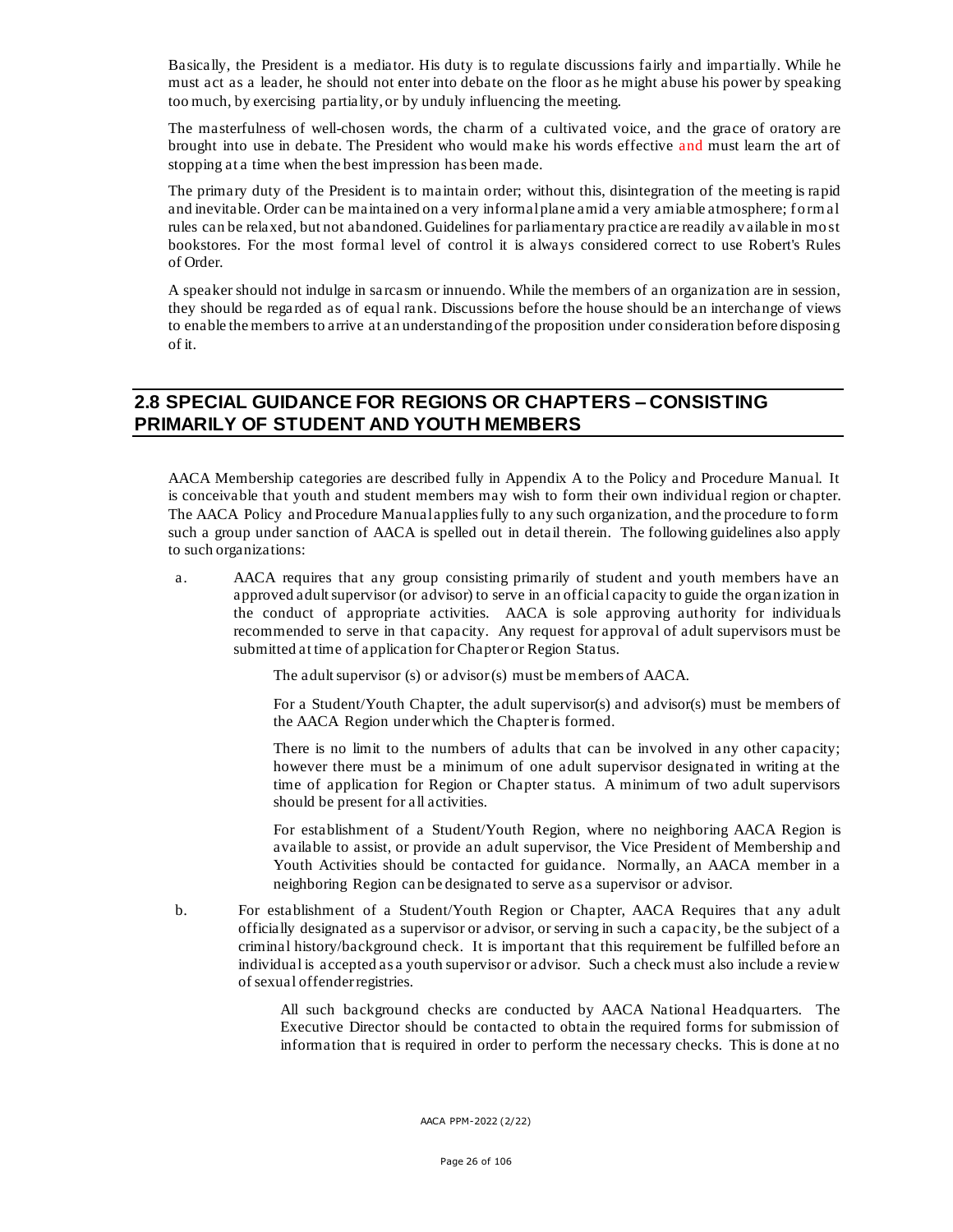cost to the individuals or the host region, but does require submission of driver's license and social security number.

- c. As required by the Policy and Procedure Manual, an application for creation of a Student/Youth Region or Chapter must be submitted to the Vice President of Regions Development & Support. A copy of the complete application package must also be provided concurrently to the Vice President of Membership and Youth Activities for information or comment.
- d. The AACA Policy and Procedure Manual requires that members of a Chapter also be members of the parent AACA Region as well as AACA itself. This is not intended to establish a requirement to pay usual dues to the parent Region. Many AACA Regions and Chapters have established reduced rates for their younger members, and this is encouraged in order to make AACA membership more affordable.
- e. All of the provisions of the AACA Policy and Procedure Manual, section 2.3 through 2.7 are equally applicable to AACA Youth Regions and Chapters.
- f. In addition, the designated adult supervisor/advisor must maintain a current Participation Permission form for each Student or Youth member. The required form is attached as appendix A to this section and may be duplicated locally as needed.

# **2.8.1 Student/Youth Region and Chapter Activities**

A special legal relationship exists between AACA a nd younger members participating in sanctioned activities. It should be understood that legally, anyone not of legal age of majority is incapable of acting independently and is thusly under the influence and protection of adults acting in a supervisory or guardianship role. Additionally, and adult acting in a supervisory or guardianship role is legally considered to be an official "employee" of the parent organization. Anyone under the age of 18 is prohibited from work on any vehicle as a part of the club activity. For these reasons, it is imperative that AACA, its Regions and Chapters minimize the risk that our youth members may encounter.

It is understood that Region and Chapter activities will be as varied as the imagination and collective capabilities of the members permit. There are activities that are considered typical of such organizations, and these would include: periodic meetings, participating in meets, tours, flea markets, picnics, shows, and the opportunity to learn about the history of the automobile, how it operates, and to learn about research, restoration, maintenance and preservation of our automotive heritage. These activities are in keeping with the mission of AACA and should be the focus of any Region or Chapter activity.

In order to minimize any risk involving our younger members while they are under the guidance and protection of AACA, there are certain activities where appropriate caution must be exercised:

- a. Hands-on restoration work and vehicle maintenance must be conducted directly under the supervision of a capable adult supervisor or should be avoided. Caution is particularly warranted in cases where power equipment might be used. Additionally, use of chemicals in cleaning, paintwork or preparation should be avoided unless competent supe rvision is available and proper protective measures have been implemented.
- b. It cannot be too strongly emphasized that good restoration and vehicle maintenance involves workshop and personal safety as an integral component. The opportunity to provide a hand s-on work experience to our youth members must always involve safety. This is a lesson that provides a strong foundation for many years of safe enjoyment of our hobby. Most AACA Regions and Chapters have members with either professional or competent amat eur restoration experience that could be used to properly instruct youth members. Loca l vocational schools could also be an important resource for instruction in proper restoration or maintenance techniques. In any instructional setting, the involvement of qualified instructors, and the use of approved tools, equipment, and safe settings helps minimize any risk to our youth members.
- c. Vehicle operation must be in accordance with a ll local laws and regulations. As required by the AACA Policy and Procedure Manual, "each member must maintain adequate Personal Auto Liability Insurance on all of his or her vehicles". Permitting uninsured young members to operate antique vehicles can place all parties at great risk. However, properly done, a demonstration on how to operate a Model T Ford can be an unforgettable experience.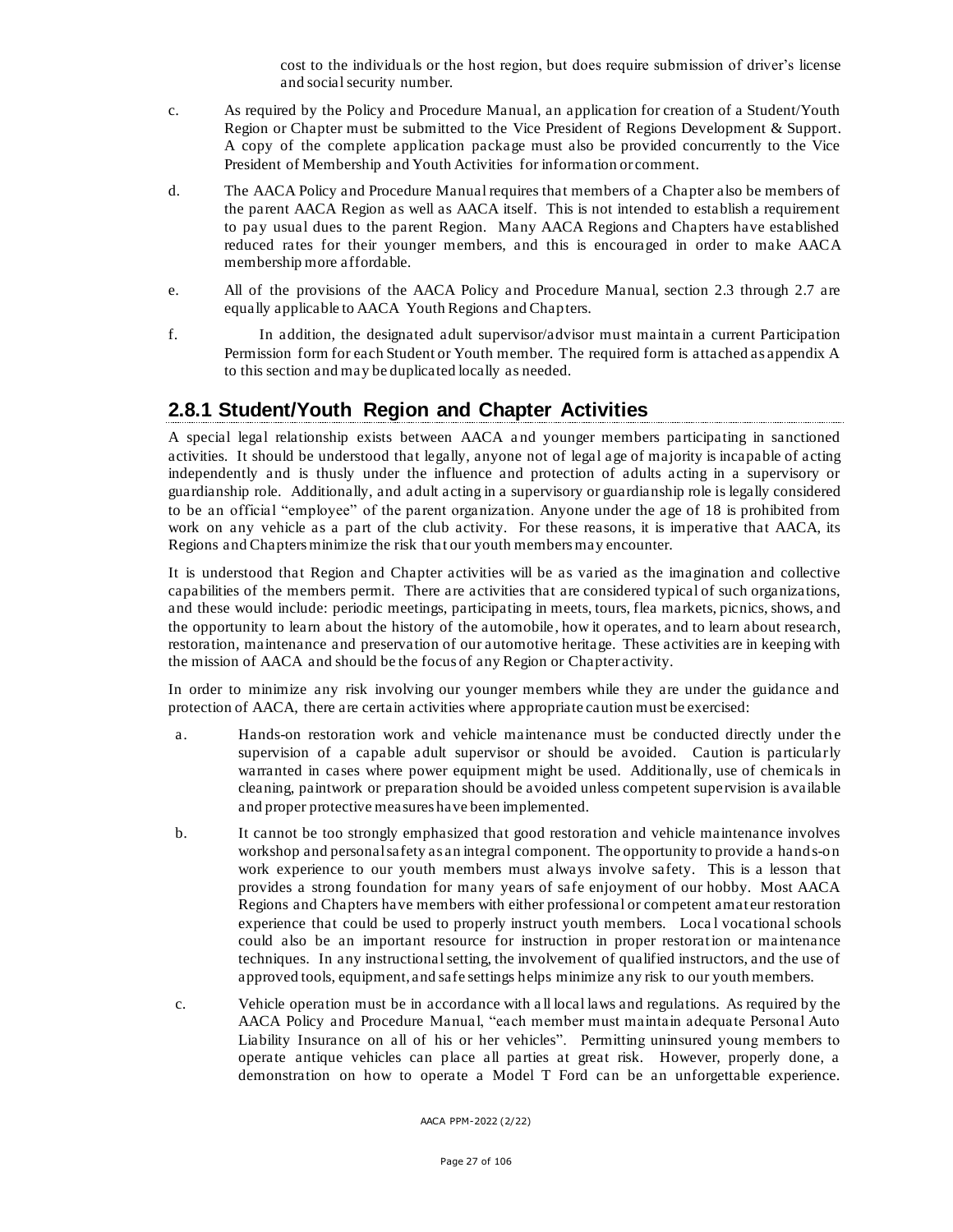Understanding how our earlier vehicles operate, understanding their performance and handling limitations, and their design and construction should be the focus of any experience directly involving antique vehicles.

d. Vehicle maintenance and repair imposes additional liability and risk. Working on a vehicle owned by another individual (or a club project vehicle) can impose a degree of "product liability" that could result in litigation should that vehicle be either involved in an accident, or improperly repaired. AACA's Region and Chapter Insurance (section 1.5.2 of the Policy and Procedure Manual) does not cover such liability. Caution is urged where repairs or restoration is conducted on vehicles not belonging to the individual doing the work. It is important to make the distinction between showing someone how to restore, repair and maintain a vehicle and actually acting as a restoration, repair and maintenance facility that provides a "finished product". Actual repair of vehicles so they might be used is best left to properly licensed commercial businesses that employ professional certified mechanics and are properly insured for that specific purpose.

Any group applying for AACA sanction as a Region or Chapter should clearly understand the liability issues associated with their activities. Approval for Regions and Chapters is predicated on their understanding and acceptance of these limitations. It is impossible to specifically define all of the potential "hazards" associated with antique automobiles, or to detail how to mitigate the risks involved. I t is clear that certain practices should be avoided in order to eliminate or minimize risk. Where there is any question about the appropriateness of an activity, or if information is needed on how to p roperly conduct a specific activity, the Vice President of Membership and Youth Activities needs to be consulted while the activity is still in planning. How a particular activity is structured or conducted may require a greater understanding of the potential risks and the liability to which the parent organization or volunteers subject themselves.

An application for establishment of a Student/Youth Region or Chapter must include a statement of awareness as follows: "The requesting individuals are aware of and understand the advisability of restricting certain activities or structuring them so as to minimize risk as described above".

For more information about Youth-based Regions, Chapters or Activities, the Vice President of Membership and Youth Activities should be consulted.

# **3. NATIONAL AWARDS**

#### **3.1 INTRODUCTION**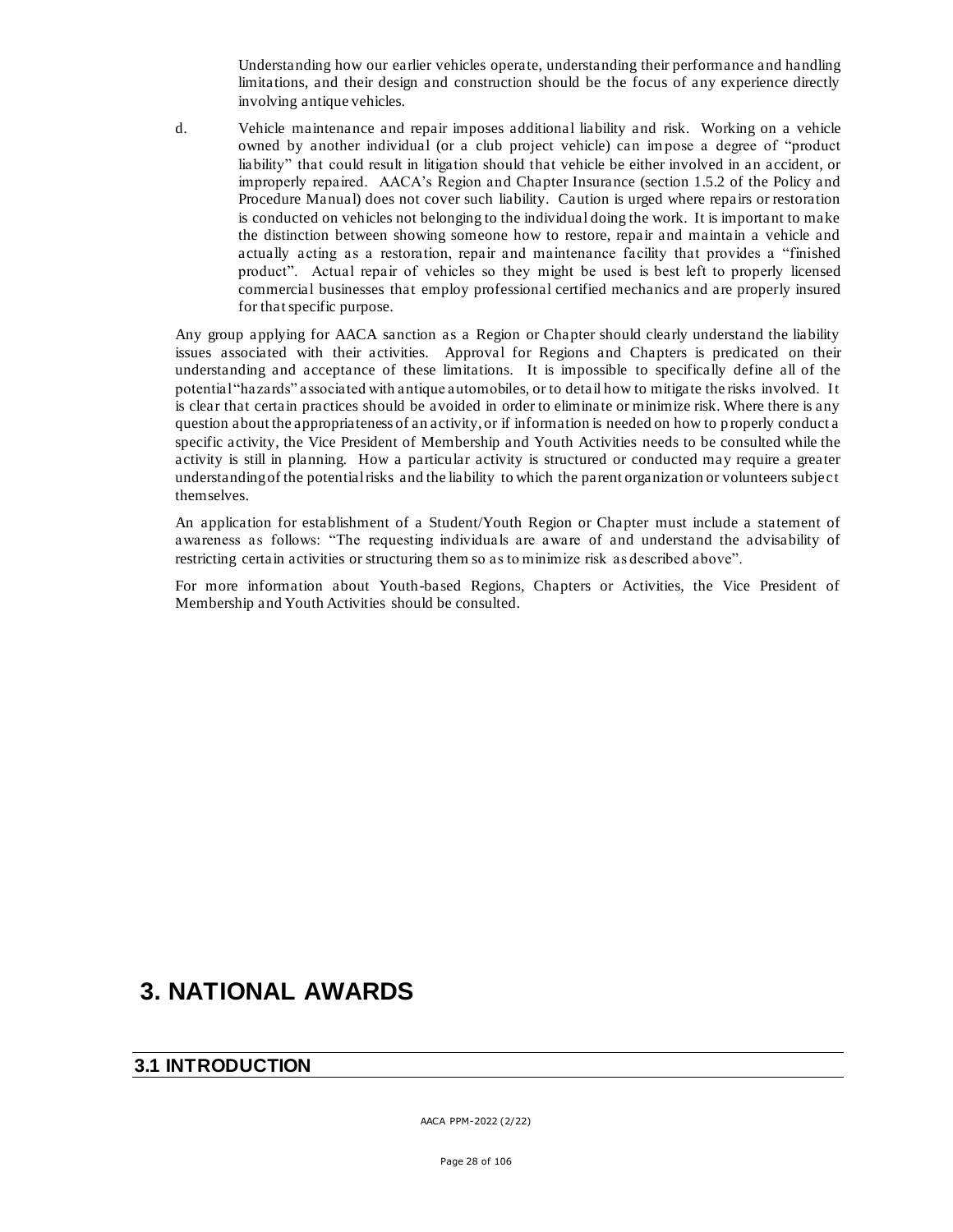The AACA has established a comprehensive awards progra m to recognize outstanding achievement, superior contribution to the AACA and the hobby, participation in special events and restoration excellence. The program includes four categories of awards: National Awards, National Meet Competition Awards, Region/Chapter Newsletter Achievement Awards Program and Webmaster Awards.

National Awards are presented to selected recipients based on criteria established by the Board of Directors. The awards are divided into two general groups. Some are presented for outstand ing vehicles entered in AACA National Activities and others are presented for specific achievements of individuals or organizations. The trophies for these awards have been donated to the AACA and many of them memorialize specific individuals for their contribution to the automotive industry or to the Antique Automobile hobby. The original trophies are displayed at the AACA National Headquarters and recipients receive a special trophy commemorating the award during the Awards Banquet at the AACA Annual Meeting.

National Junior, Senior and Preservation Awards are presented at each National Meet. AACA Grand National awards are only presented at the Annual Grand National Meet. AACA vehicle classifications and Junior and Senior Award categories were adopted starting with the Spring Meet at Pottstown, Pennsylvania, on June 14, 1952. The Preservation Award category was adopted starting with the Spring Meet at Chattanooga, Tennessee, on June 16, 1979. Annual Grand National Meet awards were adopted starting with the first AGN in Clarks Summit, PA, on July 26, 1980. These awards recognize restoration excellence and specially designed trophies and plaques are presented to the winners at the meet awards banquet.

Plaques that identify National First Place winners (Junior), Senior Award winners, Grand National First Prize winners, Senior Grand National Award winners and National Award winners are given to the recipients. These plaques are permanently displayed on the vehicle to clearly identify it as an award winner.

Awards for Region or Chapter newsletters are based on participation in the Region/Chapter Newsletter Achievement Awards Program. The AACA Publications Committee, chaired by V.P. of Publications, selects recipients and the awards are presented at the Annual Meeting.

The Internet Committee, chaired by the Vice-President Internet, determines awards for excellence in producing region websites.

#### **3.2 POLICY FOR NATIONAL AWARDS**

#### **3.2.1 Presentation of National Awards**

National Awards are presented at the AACA Annual Meeting in Philadelphia. The trophies that commemorate each award are on permanent display at the National Headquarters. Recipients will receive a special trophy in lieu of the actual trophy.

AACA standing committees will determine the recipient for each National Award based on the criteria established by the National Board of Directors. Recipients will be notified in sufficient time to make plans to attend the meeting and will have reserved seats at the Awards Banquet.

# **3.2.2 National Awards for Vehicles**

The National Awards Committee will select the recipients for National Awards for vehicles shown at specified National Meets or Tours. A designated National Awards Judging Team at each meet and the Awards Committee on each tour selects candidates for awards related to vehicles. These candidates will be notified and requested to provide additional information and photographs of the vehicle for further consideration as instructed by the committee.

In addition to the special trophy that represents the permanent trophy, each winner will receive a National Award Winner tab. The tab is to be permanently mounted behind the National First Prize Winner plaque on the winning vehicle. Only one National Award will be awarded to any particular vehicle.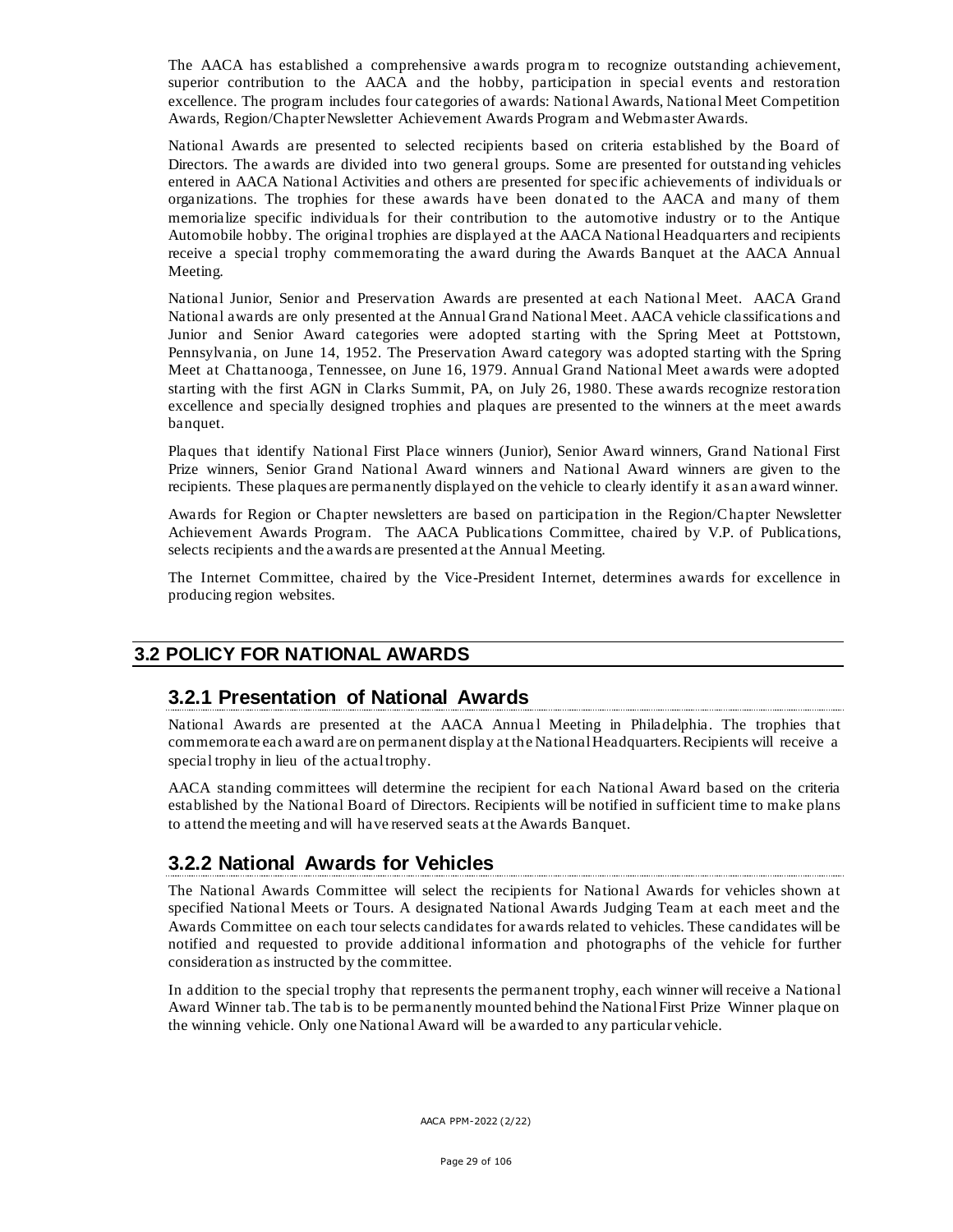The current AACA National Awards for vehicles shown at National Meets or participating in National Tours, along with associated criteria for winner selection, are listed in the following subparagraphs. The sequence does not represent precedence.

a. The AACA Cup - Awarded at the AACA Annual Meeting for an outstanding restoration of the year of a pre-1921 automobile entered in each Division. Award established in 1945 by a member who desired to remain anonymous.

b. The President's Cup - Awarded at the AACA Annua l Meeting for an outstanding restora tion of the year of a 1921 through 1942 automobile entered in each Division. Award established in 1960 by AACA.

c. The Bomgardner Award - Awarded at the AACA Annual Meeting for an outstanding restoration of the year of a post-1942 automobile entered in each Fall Meet. Award established in 1987 by AACA in honor of William and Jean Bomgardner for their years of dedication as executive director and office manager of AACA from 1959 through 1986. Mr. Edward H. Marion donated the trophy.

d. The AACA Past President's Racing Cup - Awarded at the AACA Annual Meeting for an outstanding racecar entered in each Division. This award was established in 1991 by Mr. and Mrs. Seth Pancoast, Sr. and is a cup won by Erwin Bergdoll on June 18, 1910, driving a Benz at the Point Breeze Race Track in Philadelphia, Pennsylvania. P.D. Folwell, Mrs. Hyde Ballard's father, was chairman of the contest board of the Quaker City Motor Club and presented the cup to the winner in 1910.

e. The Joseph Parkin Award - Awarded at the AACA Annual Meeting for an outstanding Packard entered in each Division. Award established in 1973 by Joseph W. Parkin, Jr., former race driver of the Fairmount Park races and the Point Breeze races. Joseph W. Parkin, Jr., won this trophy in 1910 with a Packard "30".

f. The Post War Car Award - Awarded at the AACA Annual Meeting for an outstanding Junior Post-War automobile entered in each Spring Meet. Award established in 1982 by the Southern California Region and R.J. LaPorte, Bill Honda, and Al Gherardi.

g. The James Melton Memorial Cup - Awarded at the AACA Annual Meeting for an outstanding Senior car entered in the Spring Meet in each Division. Award established in 1963 by Dr. Samuel L. Scher in memory of James Melton (1903-1961), former AACA President and internationally known singer. The cup itself is the racing trophy won by the famous Winton Bullet in 1905, and was once a prized possession of James Melton.

h. The Chocolate Town Trophy - Awarded at the AACA Annual Meeting for an outstanding Senior car entered in the Fall Meet in each Division. Award established in 1972 by the Hershey Estates and the Hershey Foods Corporation in commemoration of the first annual Fall Meet held in Hershey in 1954 . The Hershey Fall Meet, largest of its kind in the world, has been held continuously since that time.

i. The W. Emmert Swigart Memorial Cup - Awarded at the AACA Annual Meeting for an outstanding restoration of a rare and unusual automobile entered in a National Meet. Award established in 1950 by Mrs. Swigart in memory of W. Emmert Swigart (1883-1949), former AACA director and an early collector of antique automobiles and automobilia.

j. The S. F. Edge Trophy - Awarded at the AACA Annual Meeting for an outstanding restoration of the year of a foreign-made automobile entered in a National Meet. Award established in 1956 by Mrs. Edge of England, in memory of S.F. Edge (1868-1940), winner of the Gordon-Bennett Race in 1902, and who was known as the "father of the British motor industry". An associate of the Napier organization, he designed the first six-cylinder engine for them.

k. The Pamphilon Distinguished Car Award - Awarded at the AACA Annual Meeting to a pre-1916 self-propelled land vehicle of outstanding merit entered in a National Meet. Award established in 1965 by Mrs. L. Edward Pamphilon in memory of L. Edward Pamphilon who gave unsparingly of his time and energy to the Antique Automobile Club of America and to the advancement of the hobby.

l. The Bert S. Harrington, Jr. Brighton Era Award - Awarded at the AACA Annual Meeting to a pre-1905 automobile. Awarded on the basis of restoration, maintenance or preservation selected from a National Meet or Tour. Donated by Mrs. Lu Harrington in memory of her husband.

m. The Edgar E. Rohr Memorial Award - Awarded at the AACA Annual Meeting to a 1920 or older Buick Junior or Senior automobile on the basis that it has participated in AACA events and has been driven at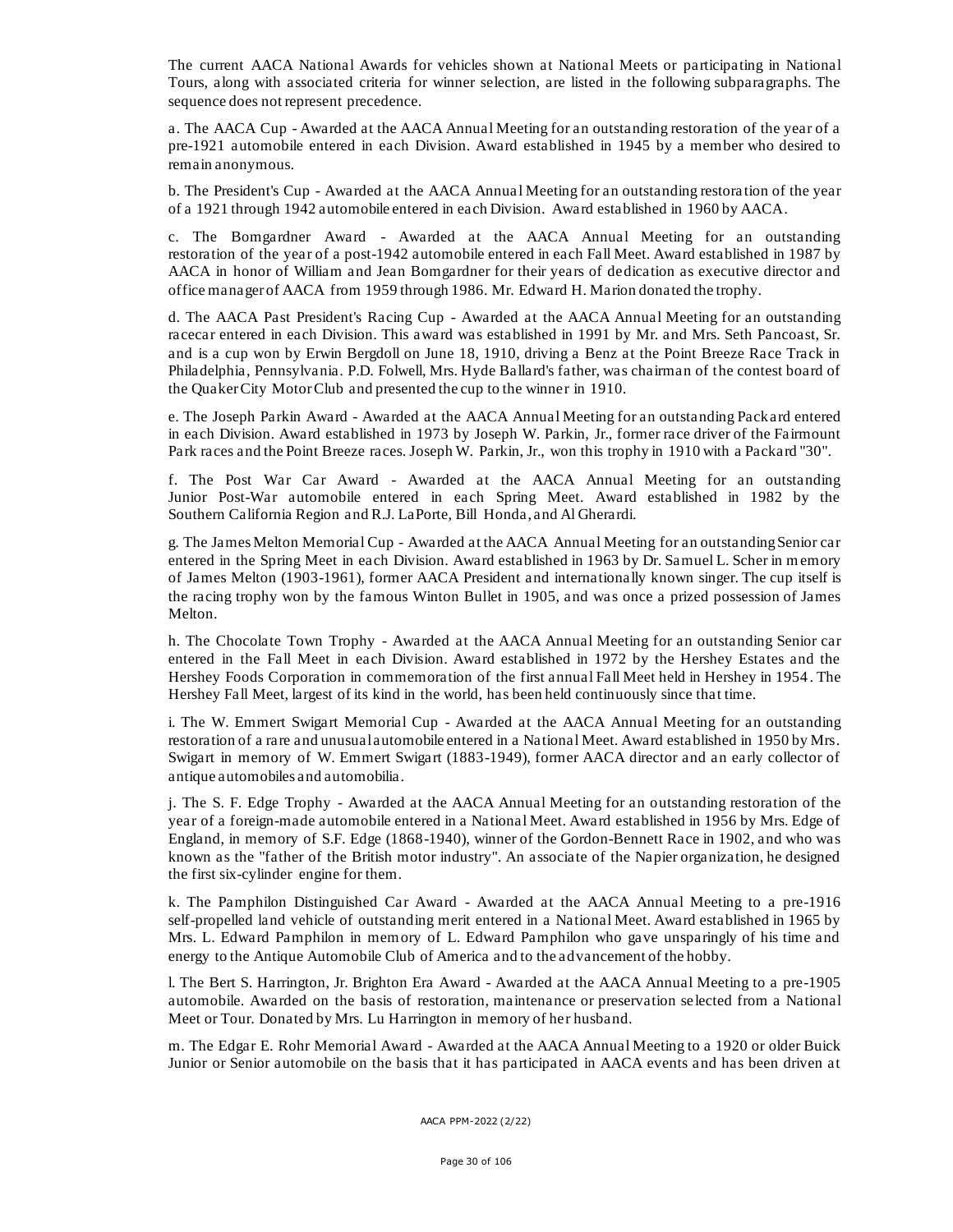least 500 miles or more since restoration. Donated by Mrs. Walser Rohr in memory of her husband, a great promoter of the hobby, who was a Na tional President (1963-1964). The Rohrs participated in more than 23 Revival AAA Glidden Tour® in their 1912 Buick.

n. The Ford Award - Awarded at the AACA Annual Meeting to Fords of four eras of model years:

One winner will be selected annually from the nominees from all National Meets. Junior and Senior cars are eligible. Competition and commercial vehicles are excluded. All driven and non-driven cars are eligible, with consideration given to driven cars. The award is made on the basis of authenticity, appearance and reliability.

o. The Ransom E. Olds Memorial Trophy - Presented by Oldsmobile Division, G.M.C. at the AACA Annual Meeting honoring the year's most outstanding restoration at a National Meet by a product of Olds Motor Works or Oldsmobile Division, G.M.C. Trophy donated by Classic Oldsmobile, Merrillville, Indiana.

p. The Louis Chevrolet Memorial Award - Awarded at the AACA Annual Meeting to an outstanding Junior Chevrolet shown at an AACA National Meet during the year. Chevrolet Motor Division, General Motors Corp made this award possible.

q. The Motorcycle Award - Awarded at the AACA Annual Meeting for an outstanding restoration of the year of a motorcycle shown at a National Meet. Award established by the Southwestern Two Wheelers Region of AACA.

r. The Minicycle Award - Awarded at the AACA Annual Meeting to an outstanding restora tion of a minicycle entered in Classes 5d and/or 5e at a National Meet (other than a n AGNM) during the year.

s. The Hershey Region Junior Truck Award - Awarded at the AACA Annual Meeting to an outstanding Junior truck entered in a National Meet. Award established in 1989 by the AACA Hershey Region.

t. The Hershey Region Senior Truck Award - Awarded at the AACA Annual Meeting for an outstanding Senior truck entered in a National Meet. Award established in 1980 by the Hershey Region of AACA.

u. The Mercer Plaque - Awarded at the AACA Annual Meeting for an outstanding Mercer automobile entered in a National Meet and judged on the basis of age, authenticity, appearance and mechanical condition. Award established in 1956 by the late honorary member, Vincent Galloni, wh o was a Mercer employee during the existence of that company, and who was the greatest Mercer authority until his death in 1958.

v. The Auburn-Cord-Duesenberg Award - Awarded to an outstanding Auburn, Cord or Duesenberg automobile presented at an AACA National Meet. Selection may be a Junior or Senior vehicle. This award was made possible by the Auburn-Cord-Duesenberg Museum, Auburn, Indiana.

w. The Thomas McKean Tour Trophy - Awarded at the AACA Annual Meeting for an antique automobile, which completed a National Tour, on the basis of age, authenticity, appearance, condition, and distance traveled to and from the tour. Award established in 1949 by Thomas McKean, former President of AACA.

x. The HPOF Award - Awarded at the AACA Annual Meeting to the outsta nding vehicles in the HPOF (Historical Preservation of Original Features) cla ss in three categories:

Two- or three-wheel cycle vehicle--Award established in 1988 by the AACA Northern California Antique Motorcycle Region.

Vehicles through 1929 (excluding two- or three-wheel cycle vehicles)—Award established in 1991 by the AACA Hershey Region.

Vehicles 1930 through current allowable year (25 years old or older)—Award established in 1992 by the AACA Hershey Region in memory of Shirley M. Mader, longtime member and Secretary of the Hershey Region.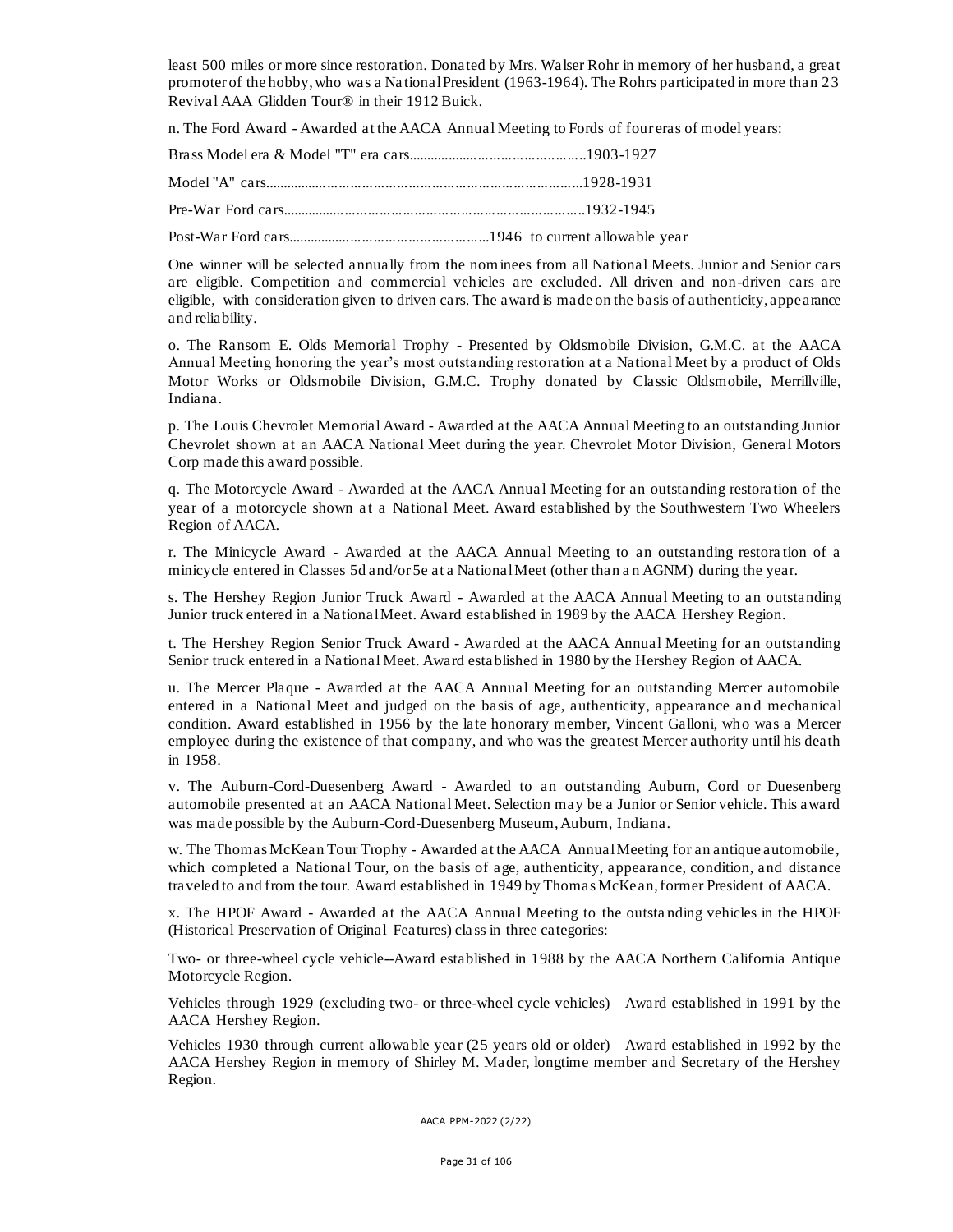y. The Foo-Dog Trophy - Awarded at the AACA Annual Meeting for an outstanding Rolls-Royce automobile entered in a National Meet judged on the basis of age, style and qua lity of coachwork, authenticity, appearance and mechanical condition. Award established in 1945 by former AACA President D. Cameron Peck. The trophy itself is an ancient and valuable Chinese work of art. The FooDog Trophy Awarded at the Annual Meeting for the best RollsRoyce car of the year entered in a National Meet judged on the basis of age, style and quality of coachwork, a uthenticity, appearance and mechanical condition. Former AACA President D. Cameron Peck presented this award in 1945.

z. AACA Post War Buick Award - To be awarded at the AACA Annual Meeting for an outstanding Post War (WW 2) Buick entered in a National Meet. Donated by Eileen and Jeffery Brashares of Worthington, Ohio.

aa. Walter P. Chrysler Award - Awarded at the AACA Annual Meeting for an outstanding Chrysler-built vehicle (Plymouth, Dodge, DeSoto, Chrysler, Imperial, Jeep), car or truck, shown a t the National Meet during the year. Award established in 1998 by Darrell L. and Jacqueline Davis.

bb. Benny T. Bootle Memorial Award - Awarded at the AACA Annual Meeting for an outstanding V8 Ford automobile, which completed an AACA Founders Tour, AACA-sponsored Revival AAA Glidden Tour® or a divisional tour. Award established in 1997 by Donna Bootle.

cc. The Cadillac-LaSalle Award – Awarded at the AACA Annual Meeting to an outstanding Junior or Senior Cadillac or LaSalle shown during the year at a National Meet.

dd. Discontinued Automobile Award I - Awarded at the AACA Annual Meeting to an outstanding automobile whose manufacture ceased during the period of 1939 through 1959 entered in a Nationals.<br>Award established in 1999 by Darrell and Jacqueline Davis in honor of in 1999 by Darrell and Jacqueline Davis in honor of Paul D. Davis.

ee. The George M. Holley Award – Awarded at the AACA Annual Meeting for an outstanding restoration of a 1921 through 1942 antique vehicle in a National Meet for each division, Senior Vehicles only.

ff. The Peterson Fire Apparatus Award – Awarded at the AACA Annual Meeting for an outstanding fire apparatus entered in a National Meet.

gg. Senior Chevrolet Award – Awarded at the AACA Annual Meeting to an outstanding Senior Chevrolet shown at an AACA Na tional Meet during the year. This award was established in 2002 by Lafayette a nd Janice Williams.

hh. The AACA Bus Award – Awarded at the AACA Annual Meeting to the most outstanding bus shown annually at an AACA National Meet. This award was established in 2008 in honor and memory of Samuel D. LaRoue, Jr. The historic Museum of Southern Florida endowed this award in Sam's memory in grateful appreciation for his service and generosity to the museum. The museum is also home to Sam's 1932 Twin Coach.

ii. The Drivers Participation Award – Awarded at the AACA Annual Meeting. The Drivers Participation Award (DPC) recognized an outstanding car and owner who exemplify the spirit of maintaining and driving a collectible vehicle. This award was established by Patricia Bittner Swigart and Family in memory of John E. Bittner, Jr. and William E. Swigart, Jr. It was a particular passion of both Mr. Bittner and Mr. Swigart who believed historic vehicles were meant to be enjoyed not only as works of art but for the fun of driving on the highways.

jj. Factory High Performance – Awarded at the Annual Meeting to an outstanding vehicle shown in Class 36. Award established in 2008 by the Cooper family in memory of Tom Cooper.

kk. Corvette Award - In honor of Mel Mann; in appreciation of his dedicated service to AACA and in recognition as a collector of fine Corvettes. Presented by South Florida Region AACA.

ll. Thunderbird Award – Presented in the name of Earl Tindol Family, in recognition of the Ford Thunderbird and its role in automotive history. This award is given to the most outstanding Thunderbird at an AACA National Meet.

mm. Military Award – Presented for an outstanding military vehicle (Junior or Senior) entered in a national meet during the year. The manufactured vehicle should be lega l for highway operation and the award will be based on the maintenance, preservation and/or restoration of the vehicle. This award was established in 2012 by the United States Marine Corps Motor Transport Association, Inc.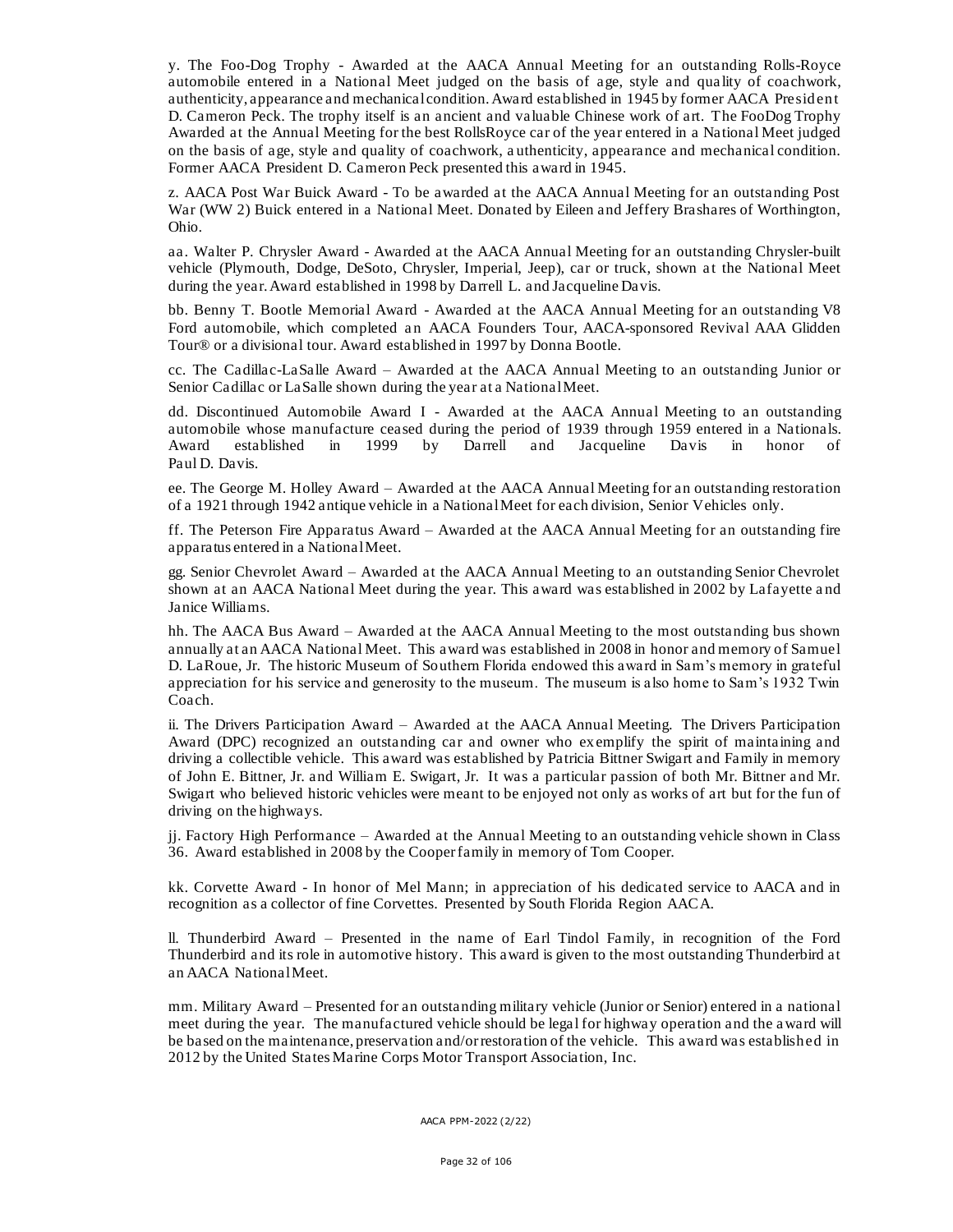nn. Lincoln–Continental–Mercury Award – This award will be presented to the most outstanding Lincoln, Continental or Mercury at an AACA National Meet. Established in 2015 by the AACA Hornets Nest Region of Charlotte, NC in recognition of Lincoln and Mercury vehicles and their role in automotive chronicles.

oo. Discontinued Automobile Award II - This award is presented by The Garrison family in honor of Robert N. Garrison and Annie Jo Garrison and their love, loyalty, and devotion to the Antique Automobile Club of America. Bob and Jo loved touring and were especially fond of the more unique, unappreciated, vehicles often referred to as 'orphan cars'. The Garrison family dedicates this award to those AACA members who have worked tirelessly to preserve, promote and protect the old car hobby. This award is for discontinued automobiles 1960 to current allowable year.

pp. General Motors Styling Award - Awarded at the AACA Annual Meeting for an outstanding GM vehicle produced during the Harley Earl era, (1927-1958). This award is a tribute to Harley Earl, who is considered the Dean of Automotive Designers in the 20th Century. This award is sponsored by Margaret Vitale in memory of her late husband George Vitale. George was the personification of a car guy and owned GM cars from this era.

qq. Brass Era Touring Award - Awarded at the AACA Annual Meeting to an outstanding brass era vehicle (1915 or earlier) that has completed an AACA National Tour. This award is sponsored by Mary Lou Taylor, in memory of her husband, Richard Taylor, who served as a National AACA President and a member of the National Awards Committee for over 40 years. Dick Taylor loved touring with his wife, Mary Lou in his brass era vehicles.

rr. The Discontinued Factory High Performance Automobile Award - Awarded at the AACA Annual Meeting to an outstanding discontinued high-performance automobile. This award is sponsored by the AACA New Jersey Region in memory of Herbert J. Singe, Jr., original founder of the New Jersey Region, and a 70 year AACA member.

#### **3.2.3 National Awards for Individuals or Organizations**

Specified AACA standing committees or the Board of Directors, as applicable, selects the recipients for these awards. The responsible committee based on the award criteria will identify candidates for these awards.

The current AACA National Awards for individuals or organizations for specified contribution to AACA and the hobby, along with associated criteria for winner selection and selection committee (in parentheses), are listed in the following subparagraphs. The sequence does not represent precedence.

a. The Augustus Post Memorial Plaque - Awarded at the AACA Annual Meeting to the AACA member doing the most to preserve or re-create the spirit of the original Revival AAA Glidden Tours® during a National AACA Tour. Presented first in 1953 by AAA and since 1959 by AACA in memory of Col. Augustus Post, a founder of the AAA, early motorist and aviator, and instigator and participant of every original Revival AAA Glidden Tour® (1905-1913). He participated with AACA in every Revival AAA Glidden Tour® from 1946 until his death.(National Awards Committee)

b. The Charles E. Duryea Cup - Awarded at the AACA Annual Meeting to an AACA member for outstanding effort on behalf of the club on the basis of the value of the member's contribution to the genera l welfare of the AACA. Presented by Marion and M.J. Duryea in memory of Charles E. Duryea (1860-1938), who along with his brother, J. Frank Duryea, invented the first recognized gasoline automobile in America in 1893 in Springfield, Massachusetts.(National Awards Committee)

c. The Fiala Old Faithful Award - To be awarded at the AACA Annual Meeting to a member of AACA, not elected or appointed to a National office, who best exemplifies the true spirit of ou r Founders for service and accomplishment to the Antique Automobile Club of America by his or her deeds and display of enthusiasm through the years. The children of Theodore and Suzanne Fiala established this award in 1995 in their parent's memory. (National Awards Committee)

d. The AACA Library & Research Center Award - Awarded annually to the person who made an outstanding contribution of any kind (personal service, financial sup port or other aid) to the AACA Library & Research Center. Presented to AACA in 1984 by Harry and Lorraine Logan. Lorraine was the first secretary of the AACA Library & Research Center.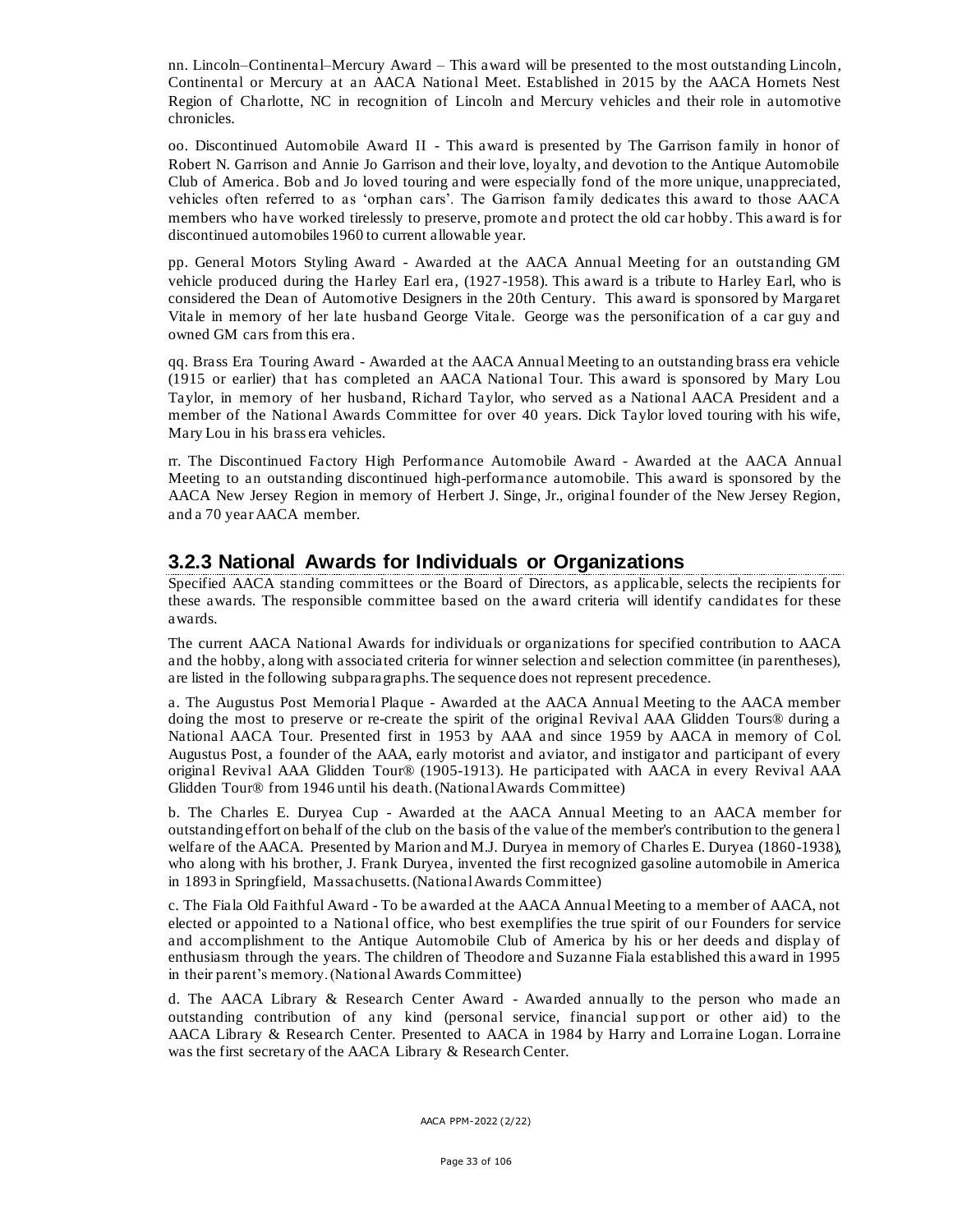e. The George R. Norton, Jr. Membership Award – Awarded at the AACA Annual Meeting to an individual or group which has significantly contributed to the development and growth of AACA membership. The award was established by the Ontelaunee Region of AACA in memory of George R. Norton, an AACA Past National President and a founding member of the Ontelaunee Region.

f. The I.C. Kirkham Membership Award - Awarded at the AACA Annual Meeting to the Region or Chapter with the greatest membership gain according to a weighted formula that considers the number of new National members acquired and the percentage of increase in membership. The Genesee Valley Antique Car Society Region in memory of Elmer Bassage, who probably sponsored more new members for AACA than any other person, presents this I.C. Kirkham trophy. (Membership Committee)

g. The Samuel E. Baily Memorial Award - Awarded at the AACA Annual Meeting to an AACA member "in recognition of an outstanding contribution to the improvement of performance in the AACA judging system". Presented to the AACA in 1968 by Mrs. Samuel E. Baily in memory of Samuel E. Baily, who was a pioneer in complete restorations and prepared the basis for our present-day judging. (Judging Committee)

h. The Thomas J. Wells Memorial Award - To be awarded at the AACA Annual Meeting to an AACA Field Judge whose continued performance has contributed to the success of the judging program. Tom Wells set high standards for judging and this award is made to those who give of their time and knowledge to support the AACA judging system. Selection shall be made by the Judging Committee and the National Awards Committee. (Judging Committee)

i. The Founders Award - Awarded at the AACA Annual Meeting to the National Director, selected by his fellow directors who, in their opinion, has contributed outstandingly to the guidance of AACA toward its founding principles: the perpetuation of the pioneer days of automobiling by furthering the interest in and the preservation of antique cars, and by promoting sportsmanship and of good fellowship among all its members. The trophy itself is the actual steering wheel from the 1907 Thomas Flyer driven by Montague Roberts in the 1907 Briarcliff Road Race, given to Robert and Dorothea Laurens in 1952 by their dear friend, Montague Roberts, one of the great pioneer race drivers of the early 20th Century. It a presented by Mr. and Mrs. Laurens in memory of "Monty" Roberts to AACA in 1975 through the efforts of Founding members Frank Abramson, Ted Brooks, and Ted Fiala, Sr. for use as the "Founders Award – Steering Wheel Trophy". (National Board)``

j. The Annual Grand National Award - Awarded at the AACA Annual Meeting to the owner of the vehicle participating at the Annual Grand National Meet which best exemplifies the restoration, preservation and enjoyment of antique motor vehicles in keeping with the purpose of the Antique Automobile Club of America. Award established in 1980 by the Scranton Region of AACA, host Region of the first Annual Grand National Meet. This is the only National Award presented for the Annual Grand National Mee t.

k. Winters Racing Award - Awarded at the AACA Annual Meeting to an AACA member in recognition of an outstanding contribution to documented racing vehicles by his or her deeds and display of enthusiasm. James E. and Clarice B. Winters, racing enthusiasts, established this Award in 1996.

l. The AACA Plaque - The AACA Plaque is awa rded in recognition of outstanding achievement in the preservation of automotive history. (National Awards Committee)

m. The Ann S. Eady Memorial Award - Presented to the editor of a Region or Chapter newsletter for their contribution to the general welfare and spirit of the Antique Automobile Club of America. Presented by the Southeastern Region of AACA, the trophy itself is Ann S. Eady's typewriter, which she used as editor of "Peachtree Parade" from 1965 to 1974. Editor selected must be a Master Editor Award recipient – award selected by the Publications Committee.

n. The Thomas McKean Memorial Cup - Awarded at the AACA Annual Meeting for worthwhile effort during the year in automotive historical research on the basis of accuracy, interest to club members, and the use to which the research is put. Presented by the AACA in 1949 in memory of Thomas McKean (1909-1949), former president and bibliophile. This award is selected by the Executive Director and the Editor of Antique Automobile with approval of the VP of publications.

o. The M. J. Duryea Memorial Cup - Awarded at the AACA Annual Meeting to an AACA member for outstanding contribution to automotive history through the **ANTIQUE AUTOMOBILE** magazine during the year. Presented in 1958 by the AACA in memory of Merle J. Duryea (1895-1957), a former president and editor who contributed more to the success and growth of the AACA than any other individual in his time. This award is selected by the Executive Director and the Editor of Antique Automobile with approval of the VP of publications.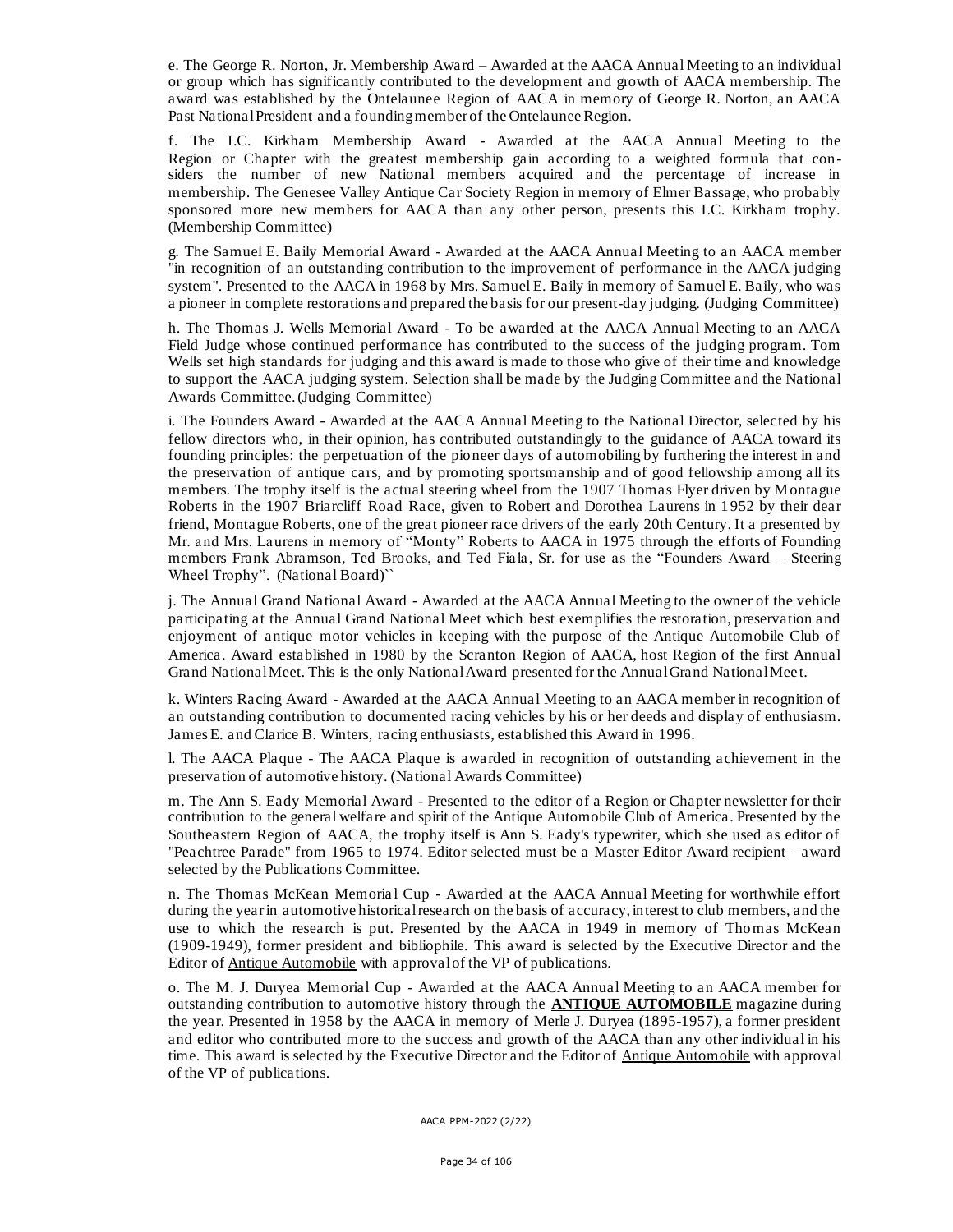p. The Editorial Award - Awarded at the AACA Annual Meeting to a member of the staff of the **ANTIQUE AUTOMOBILE** magazine in recognition of outstanding editorial services. This award is sponsored by the Raymond E. Holland Automotive Art & Toy Collection, Allentown, Pennsylvania, and is awarded annually. (Editor, **ANTIQUE AUTOMOBILE**). This award is selected by the management of Antique Automobile.

q. [AACA Young People's](http://www.aaca.org/images/regions/young_peoples_award.pdf) Award - a cash award to an AACA member, child or grandchild of an active AACA member in good standing for at least five years, who has been accepted into an accred ited institution of higher learning or is now enrolled in such institution, i.e. a four-year college leading to a bachelor's degree or a two-year vocational education program leading to a degree. Applicant must be nominated by a Region or Chapter of AACA a nd must be no more than 25 years old.

The recipient of the Young People's Award will be chosen by the AACA Youth Awards Committee. The current AACA President appoints the chair of this Special Committee.

Awards eligibility criteria, nomination and selection procedures, and Committee guidelines are contained in Appendix I to this manual.

r. [AACA Scholarship](http://www.aaca.org/images/regions/AACA_Scholarship.pdf) - a cash award to any AACA member, child or grandchild of an active AACA member in good standing for at least five years, who has been accepted to an accred ited institution of higher learning or is now enrolled in such institution, i.e. a four-year college leading to a bachelor's degree or a two-year vocational education program leading to a diploma. Applicant must be no more than 25 years old.

The AACA Youth Awards Committee, a Special Committee, the chair of which is appointed by the AACA President, will process Award nominations in accordance with the guidelines attached as Append ix J to this Manual.

s. [AACA Automotive Technology Scholarship](http://www.aaca.org/images/regions/automotive_tech_scholarship.pdf) (formerly known as the AACA Student Scholarship) - \$1,500 cash award to a student currently enrolled in an institution of higher learning leading up to a degree in antique automotive technology and or restoration.

t. Chiotti Scholarship in memory of Dave Chiotti's mother, Louise (Bianchi) Chiotti, who had a fondness for cars through the years and some of her cars still remain in the family. The \$1500.00 scholarship is based upon the same rules as the AACA Automotive Technology Award. This award was instituted and funded by Dave and Marilyn Chiotti as a way to honor his mother and a way to continue to support youth in the hobby.

u. [AACA John & Janet Ricketts Leadership Scholarship](http://www.aaca.org/images/regions/Ricketts_Leadership_Scholarship.pdf) - a cash award to any AACA member, child or grandchild of an active AACA member in good standing for a least 5 years, who has been accepted to an institute of higher learning or is now enrolled in such institution. The award is granted by the family of John and Janet Ricketts in recognition of their love of AACA and their belief in service to the club. It is also in recognition of our first female National President, Janet Ricketts in 1999.

v. AACA Divisional Tour Award - Awarded at the Annual Meeting to an individual or Region/Chapter in recognition of their outstanding contributions in hosting a Divisional Tour. The AACA Pennsylvania Dutch Region Tour Committee established this award in 1999. The award is a handmade, quilted wall hanging made by Doris Lausch, long-time member of the Region.

w. The Spark Plug Award – Presented at the AACA Annual Meeting to the Webmaster of a Region or Chapter Internet website for their contribution to the general welfare and spirit of the Antique Automobile Club of America. Symbolizing the "Spark Plug" role of the Webmaster, the permanent trophy is a dealer's display of a spark plug which was donated by Roland and Ruth Dunkelberger.

x. The Senior Master Judging Award - Awarded at the AACA Annual Meeting to a Senior Master Field Judge with less than 100 judging credits, in recognition of exemplary performance and knowledge of AACA judging principles and practices. Presented in memory of Glen Neidigh, an AACA Judge with 25 years of experience who gave unsparingly of his time and knowledge and was willing to provide information and research to further the AACA judging system. (Judging Committee)

y. The Automotive Supplier Award – This award is presented to a supplier or merchant of automotive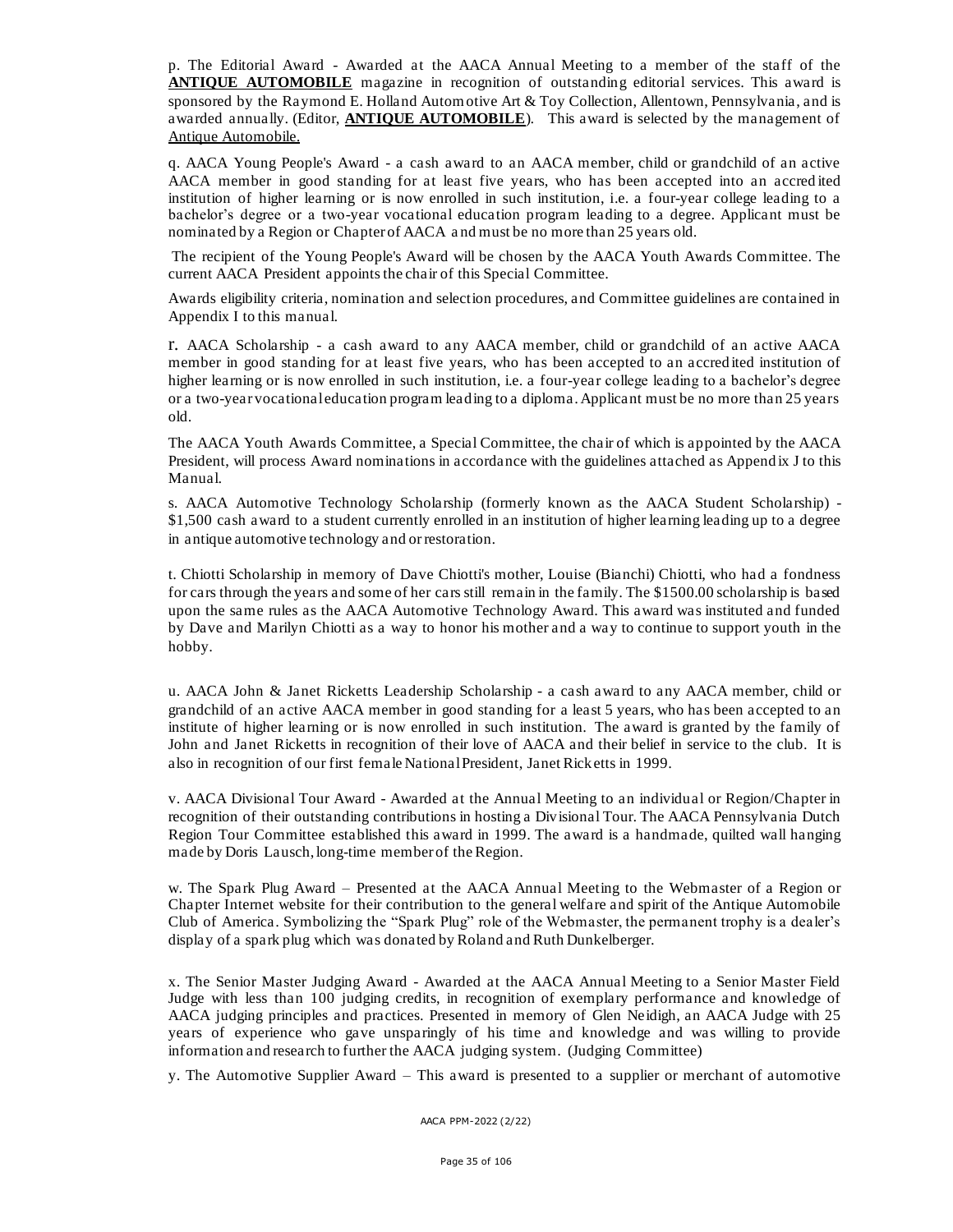restoration parts or components which uphold the originality of vehicles as they were delivered from the dealer. Established in 2015 by the AACA Hornets Nest Region of Charlotte, NC to honor Dennis Carpenter, an innovator in providing original reproduction equipment Ford parts. (Board of Directors)``````

#### **3.2.4 Establishing National and Memorial Awards**

The AACA will be pleased to accept donations for National Awards and memorial trophies for National Awards. The AACA Board of Directors must approve these awards based on the following criteria:

a. The donor's proposal must be made in writing to the Vice President - National Awards, who will present it to the AACA Board of Directors for consideration.

b. If the proposed award is a memorial award, the person proposed to be memorialized must have been one or more of the following:

· An outstanding automobile pioneer

· A national or international figure (automotive)

· An outstanding contributor to the advancement of the antique automobile hobby or to automotive history

· An outstanding member of AACA who has contributed significantly to the advancement of AACA

c. The trophy design itself must be approved by the AACA Board of Directors or their appointed committee.

d. The AACA Board of Directors reserves the right to determine the rules governing the awarding of the trophy.

e. The AACA Board of Directors will determine the monetary contribution needed to underwrite the cost of the awards that will be awarded to the winners. Currently, the endowment required is \$5,000 for a single National Award and \$20,000 if four division awards are to be presented.

#### **3.2.5 Zenith Award Procedure**

a. Each calendar year two\* vehicles are selected at each national show as nominees for the Zenith by a team of up to nine Zenith team judges. For sake of a good showing, this team will select two alternate vehicle nominations that could fill in should one or both of the first vehicles bow out.(this in order to ensure we have a competitive a nd bountiful field competing). The VP of National Awards has selected the initial team diversity of expertise, experience, and thought in mind to provide a well-rounded and objective team. Subsequently, changes to the Zenith team may be made when needed by the VP National awards in consultation with the Zenith Team\*\*. This will help maintain crucial consistency and quality in the selection process and eliminate politically motivated intrusion into the process.

\*More than two vehicles may be chosen or fewer than two if the field is either substantially large or small and is without Zenith level vehicles on the field. Such variations should be made with the size and quality of the final Zenith competition in mind.

\*\* The Zenith award team will be comprised of National Award Team members and the current AACA President.

b. Every National Awards judge or team (if they are sent out in teams) will turn in their first and second choice for consideration for the Zenith Award to the VP National Awards. If the team d oes not have a worthy nominee no such nomination should be made. The special national awards team will then go out after the majority of nominations are in (calls or texts can be made to handle last minute entries) and m a ke selections for the Zenith Award\* (\*the Zenith Team may also add nominations for consideration at will.)

c. At the end of the show season nominees shall be informed by mail that they have been selected and invited to the Zenith Award competition at the following year's AGNM.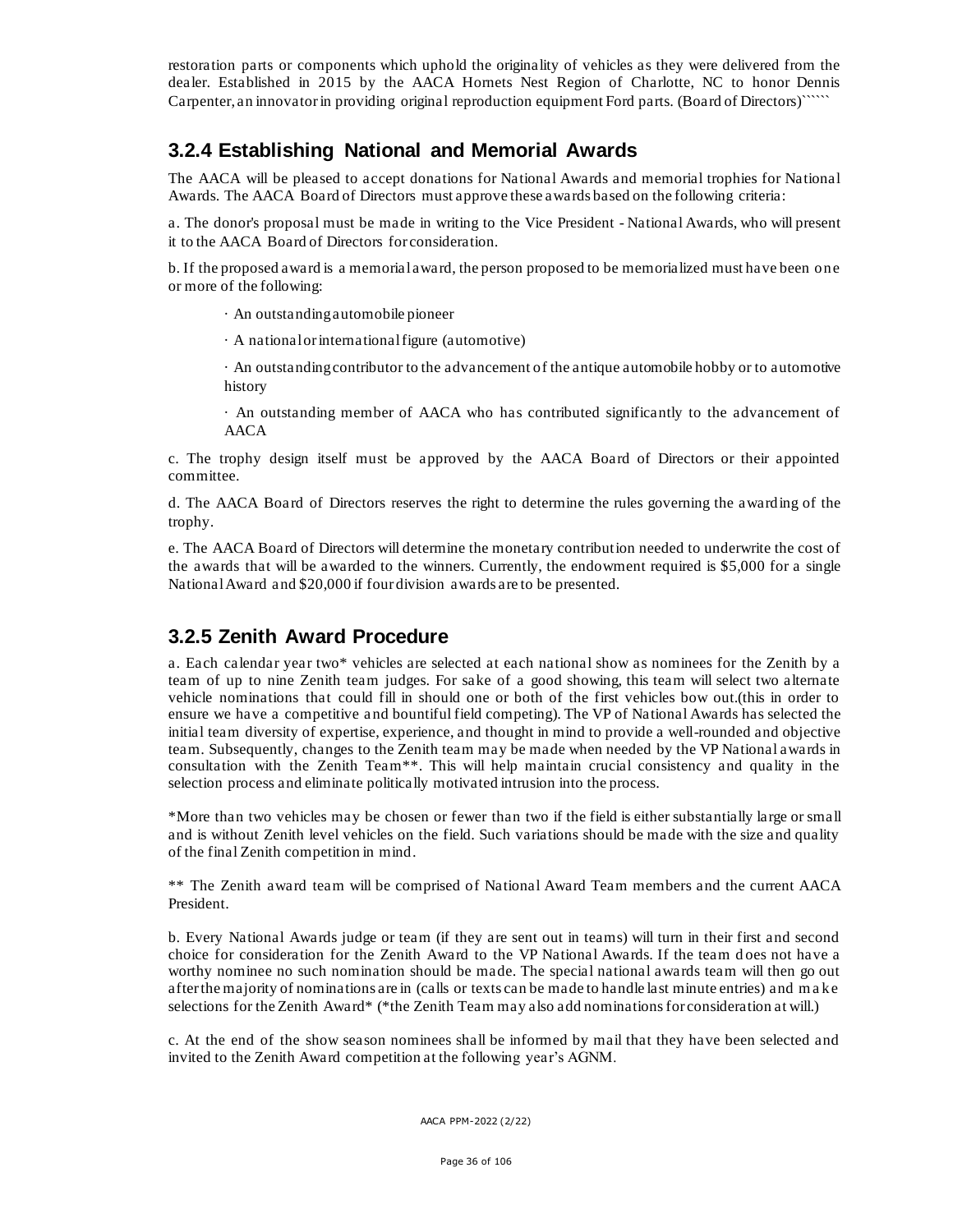d. At the AGN the 16-22 Zenith nominees will be assembled\* to not only compete for their AGNM award but to be judged by a special team for the Zenith award.

\*Zenith nominated vehicles should be provided with a quality location within the AGNM for the Zenith competition, which will occur the day before the AGNM.

e. The team of judges at the Zenith competition will include the Zenith Team as defined above and two to four special guest judges recruited from outside our normal group of judges, such as VP of design at a major auto manufacturer, editors of magazines, etc.\* (\*guest judges will be invited by VP National Awards in consultation with the Zenith Team.)

f. The winner of the Zenith competition shall receive a substantial trophy, second place will receive a smaller runner-up trophy while all other runners up will receive a similar but smaller trophy.

g. Awards will be announced and presented on the day of the competition, and a press release on the awards will be issued no later than the Monday following the competition.

# **3.3 POLICY FOR NATIONAL MEET AWARDS**

### **3.3.1 Eligibility**

All vehicles 25 years or older are eligible for judging and/or evaluation at AACA National Meets. A vehicle is registered in its proper class and is judged with other vehicles in the same class. AACA vehicle classifications are defined in the AACA Official Judging Guidelines.

The Race Vehicle Certification Committee, a subcommittee of the Class Judging Committee, must approve race vehicles before they will be eligible for competition at a National meet. Approved race vehicles will be issued a numbered identification badge which must be affixed to the vehicle. Owners of these vehicles must identify the certification number on the meet registration form and will be permitted to enter the show field and be judged only if the identification badge is on the vehicle. Procedures for certification may be obtained from National Headquarters.

The DPC (Driver Participation Class) is for vehicles with minor modifications 25 years or older that have not obtained a national first prize. (A vehicle with national a wards is eligible for DPC only if the awards – other than  $2<sup>nd</sup>$  or  $3<sup>rd</sup>$  Junior – are turned into AACA Headquarters.) Certification will be based on vehicle components that must have the same appearance as when the vehicle was manufactured. The body/engine/chassis/driveline components must be period correct per the original manufacturer. Exceptions could be halogen headlights, FM radio, seat belts, turn signals, and/or air conditioning units from the period. Originality of all components is more important than their condition. This is a noncompetitive category and will not be judged but will be eligible for driver certification. A driver tab will be issued to each vehicle upon certification; a participation award will be given at certification and at each subsequent meet for attendance. A DPC certified vehicles that is significantly modified will lose its' DPC certification. DPC certification remains with the vehicle even if there is a change of ownership.

The HPOF (Historical Preservation of Original Features) class applies to vehicles 25 years or older that remain in significantly original condition. HPOF vehicles are not judged in competition with other vehicles entered in the HPOF class. Instead they are evaluated by the HPOF Certification Committee, a subcommittee of the Class Judging Committee, to assure that they meet the req uirements for entering this class. Approved vehicles will be issued a HPOF certification badge, which will identify appropriate eligibility for subsequent meets. This badge must be affixed to the vehicle.

The SGCV (Second Generation Collector Vehicles) Class, Class 35C – this display class is for factoryassembled manufactured vehicles that replicate the look and style of a previous make and model. Vehicles must be 25 years of age or older to qualify. These vehicles have a newer, more modern driveline and chassis that the original vehicle on which the replication is based. The body may have fiberglass components and the interior may have modern accessories. A special team app ointed by the VP-Class Judging will evaluate this class. The evaluation will consist of inspecting all areas of the vehicle with consideration for workmanship, condition and being factory built. After acceptance by the evaluation team, the vehicle will be certified SGCV. After certification, the vehicle owner will receive a SGCV badge at the awards banquet to be displayed on the front of the vehicle. The vehicle owner will also receive a participation "chip" from that meet. After four more participation "chips" have been received, the owner is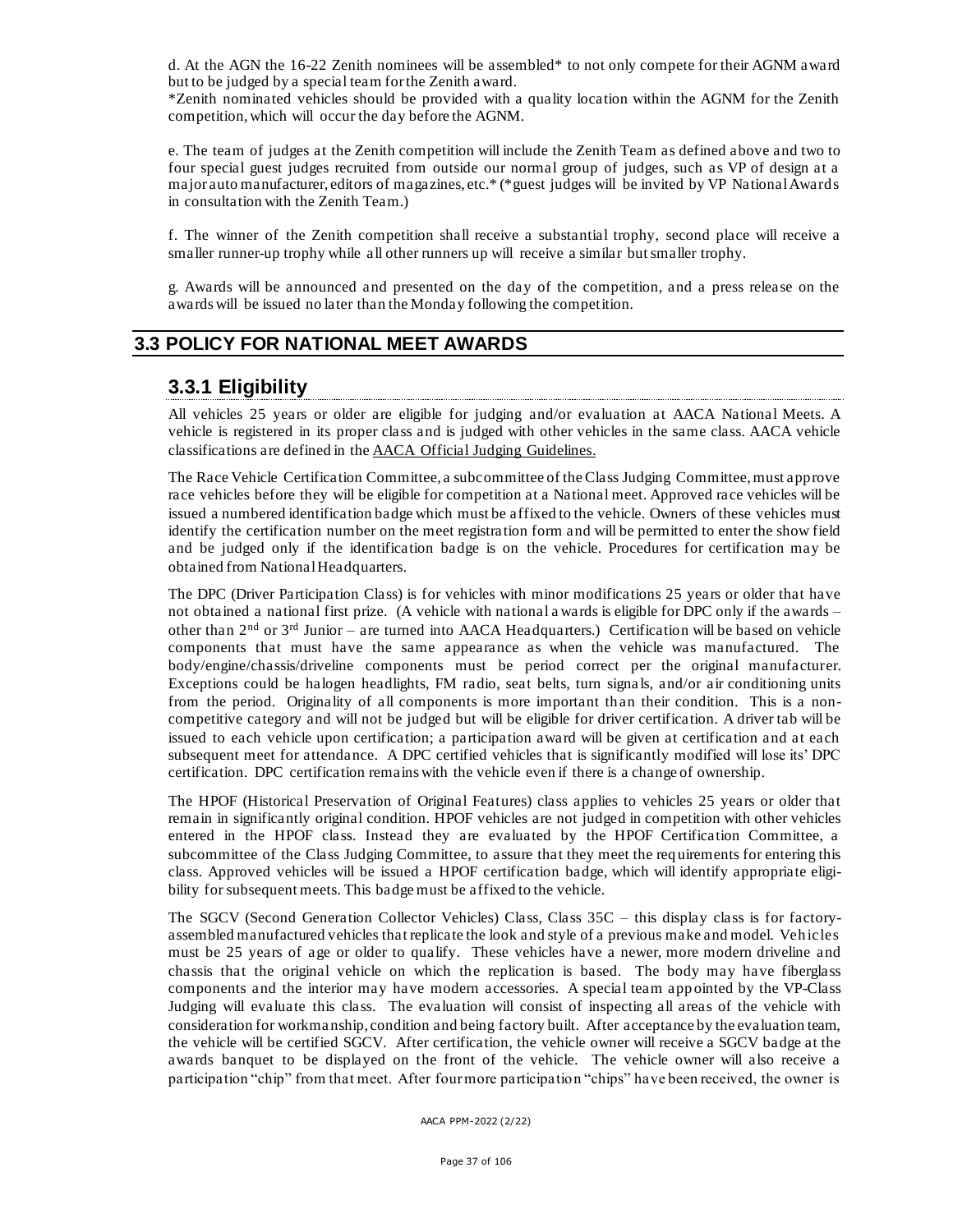entitled to a special SGCV "plaque board" to place the participation chips on. AACA DOES NOT ACCEPT "KIT CAR" VEHICLES. Included in this class are factory built: Avanti II, Clenet, Glenn Pray, Shay & Zimmer. Other vehicles may apply to the VP-Class Judging for inclusion.

The recipients of National Meet awards are selected based on the results of the judging at each meet. The AACA judging program involves a systematic approach for evaluating vehicles en tered at these meets. The specific policies and procedures for this program will be briefly reviewed in this section; however, for more details consult the AACA Official Judging Guidelines.

# **3.3.2 Nationals Award Categories**

There are three categories or levels of competition awards at Nationals: Junior, Senior and Preservation. The first time a vehicle is judged at a Nationals it must be entered in the Junior category. After winning a First Junior it is considered a Senior vehicle and must be entered in the Senior category and com pete only with other Senior vehicles in the class. After winning a Senior Award it becomes a Preservation category vehicle and is then eligible to compete as a Preserva tion vehicle in its class, as well as at Annual Grand National Meets beginning the calendar year following the year during which the Senior Award was won.

All vehicles will be given 400 points at the start of judging. The judging teams deduct points according to established AACA standards. The resulting score will be used to determine the winners in each category within each class of vehicles.

Multiple Junior prizes may be awarded for First, Second and Third place in each class. The highest scoring Junior vehicle, on or above 365 points, is a First Junior winner together with all other vehicles scoring within 10 points and also above the 365 minimum. Of the remaining vehicles in the class, the next highest scoring vehicle scoring on or above 330 points will be a Second Junior together with all others scoring within 10 points and above 330 minimum. The Third Junior will be the vehicle scoring, on or above 295 points, together with all other vehicles scoring within 10 points and above the 295 minimum. Trophies for these awards will be presented during the awards banquet for each Na tional Meet.

Upon winning a First Junior trophy the vehicle is awarded a Na tional First Prize plaque, which must be displayed in a prominent place on the vehicle. This plaque indicates to all that the vehicle is a National First Prize Winner and that it will be judged in the Senior category in subsequent National Meets. This plaque will be mailed to the winner from National Headquarters.

Effective 1993 all National First Prize winning vehicles are assigned a "First Place Registration Number" by National Headquarters with the Number engraved on the National First Prize plaque. This number is a permanent record of the vehicle award status and is unique to that vehicle and maintained in a computer database. If the vehicle is transferred or sold to a new owner, the number a nd National First Prize plaque is transferred to the new owner. In the case of vehicles with National First Prize Plaques dated prior to 1993 that do not display the Registration number, a number has been assigned for that vehicle. National headquarters has supplied this registration number to vehicle owners. Because this registration number is required on National Meet registration forms, it is important this number is conveyed to a new owner. To maintain a current computer database, new owners need to notify National Headquarters with a written notification of their purchase of this vehicle (see instructions at Section 3.3.6). Beginning in 2008 all vehicles registered at an AACA National Meet are assigned a permanent vehicle number.

All National First Prize vehicles that have been entered into competition and have won an award (Senior, Grand National, Senior Grand National, Preservation or Repeat Preservation) since 1982 but prior to 1993 have also been assigned a "First Place Registration Number." The existing plaque that is on the vehicle will not have nor need the number engraved on it.

The Vehicle Number is to be entered by the owner on the registration entry card in the area so designated when the vehicle is entered for competition at a National Meet.

Multiple Senior awards may be awarded in each class. The highest scoring Senior vehicle, on or above 375 points, is a Senior Award winner together with all other vehicles scoring within 10 points and also above the 375 minimum. Senior Award trophies, commonly called the Duryea Trophy, and Senior tabs will be presented at the awards banquet for each National Meet.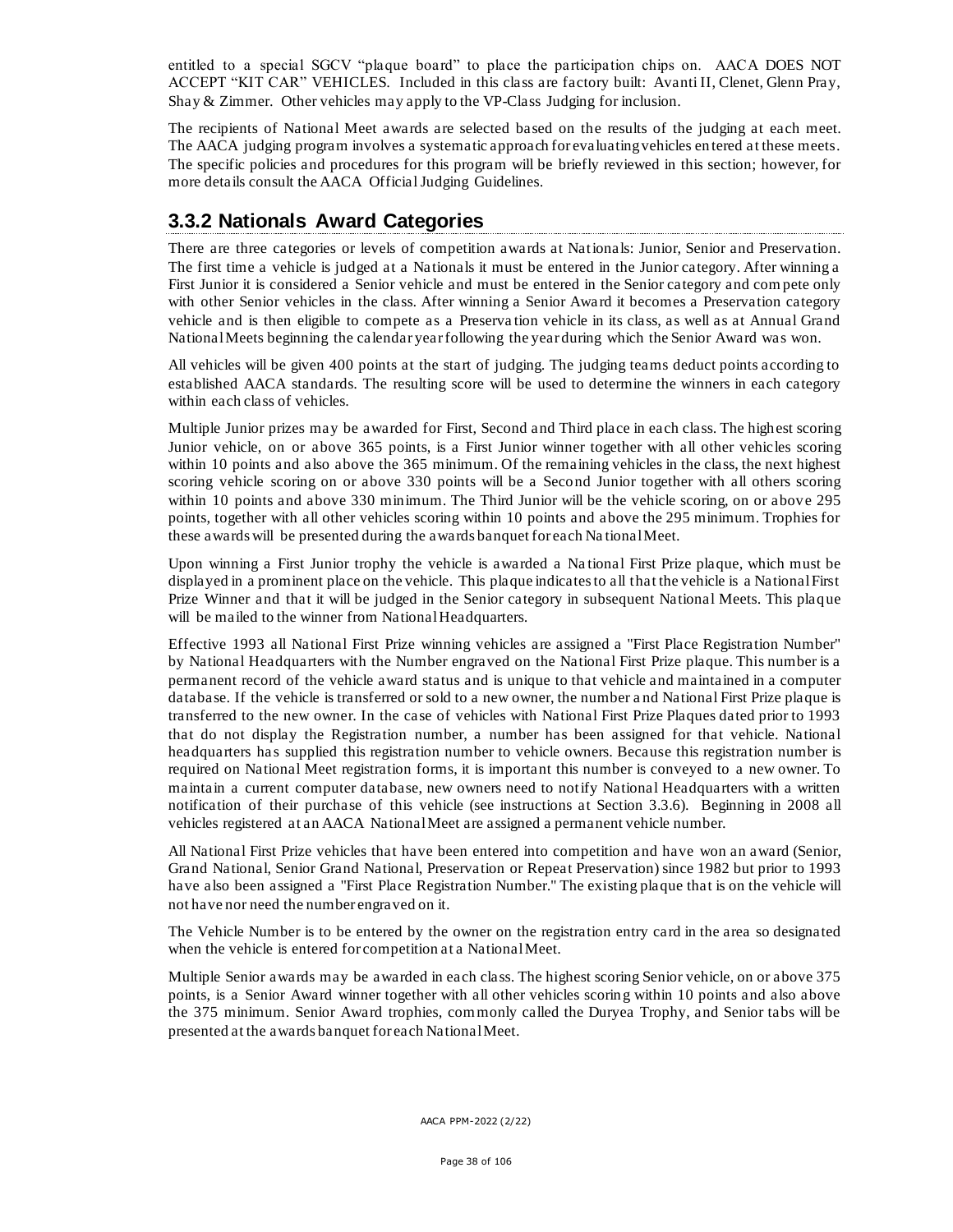The Senior tab is designed to be displayed behind the National First Prize Winner Plaque. The Senior tab indicates to all that the vehicle is a Senior Award winner and that it will be eligible to compete in the Preservation category.

A Senior Award winner may sometimes be referred to as a "Senior First Place" winner; however, the correct terminology is "Senior Award". There are no second and third place awards in the Senior category. Effective with the 1979 National Spring Meets, AACA Senior vehicles are eligible to win only one Senior Award.

Senior vehicles that have won the Duryea Trophy and Senior tab during 1979 when this program started, or thereafter, will be eligible for the Preservation Awards. The owner of a Senior trophy prior to 1979 may request a Senior tab by showing proof of winning. (See Paragraph 3.3.7)

At the first National Meet where a Preservation vehicle scores 350 points or mo re it will be awarded the Preservation Award Plaque. The pla que is a wooden board on which is mounted a large polished metal Preservation Award Medallion (embossed with the AACA logo), a name plate engraved with the owner's name, make and year of the vehicle, and one Wheel tab showing the type (Eastern Spring, Western Fall, Grand National, etc.) and year of the meet. The plaque board with wheel tab is awarded at the awards banquet while the nameplate with the owner's name, make and year of the vehicle will be mailed from National Headquarters.

At subsequent National Meets, vehicles which have won Preservation Award Plaques and score 350 points or more will be awarded additional wheel tabs as described in the previous paragraph. This tab is to be affixed to the Preservation Award Plaque that is designed to accommodate up to 20 tabs. New plaques will be sent to the owner as required to accommodate additional tabs.

The Preservation Award is a great way to display in one spot the accomplishments of the vehicle. It gives more vehicles an opportunity to win the Senior Awa rd. The greatest advantage will be that, as long as a vehicle is maintained to score 350 points or more, it can be driven and enjoyed and still receive the Preservation Award at National Meets.

The Participation Award is an additional incentive to encourage Preservation vehicles to continue exhibiting. The award is currently an oval pewter tray or a pewter mug and is presented for winning five Preservation Awards. When a vehicle wins a Preservation Award at a National Meet, a participation card is included with the award. When a vehicle receives five participation cards, they should be filled out and mailed to National Headquarters. The award will be confirmed and mailed from National Headquarters. The participation cards from one vehicle may not be added to those of another vehicle to reach the tota l of five credits. Each vehicle's participa tion record is kept separately for the purposes of receiving the Participation Award.

The participation award is given to Preservation vehicles for attendance at an AACA National Meet. The award is currently in the form of a pewter mug or pewter tray. The award is presented after participation of five (5) National Meets. When a vehicle wins a Preservation awa rd at a National Meet, a participation card is included with the award. A Preservation Award must be won to be eligible for a Participation Award credit. When a vehicle accumula tes five (5) participation cards, they are to be completed and mailed to the AACA Headquarters. The award will be confirmed and mailed from AACA Headquarters. The participation cards from one vehicle may not be added to those of another vehicle to reach the total of f ive (5). Each vehicle's participation record is kept separately for the purposes of receiving the Participation Award.

In 2006 the Enhanced Preservation Participation Award was introduced to encourage Preservation vehicles to continue exhibiting. The award is in the form of a Bronze (10), Silver (15), Gold (20) and Diamond (25) cloisonné. They are presented in addition to the Wheel Tab normally presented for a Preservation award when the vehicle reaches the appropriate award level. They are to be displayed on the Preservation Plaque along with the Preservation Wheel Tabs.

Historical Preservation of Original Features (HPOF) The vehicles in this class represent the evolution of automobile history and depict originality over restoration. A cornerstone belief of AACA is based upon originality and this class allows us to see history as it was and establish a program to encourage the saving and display of collector vehicles in their original, as manufactured, condition.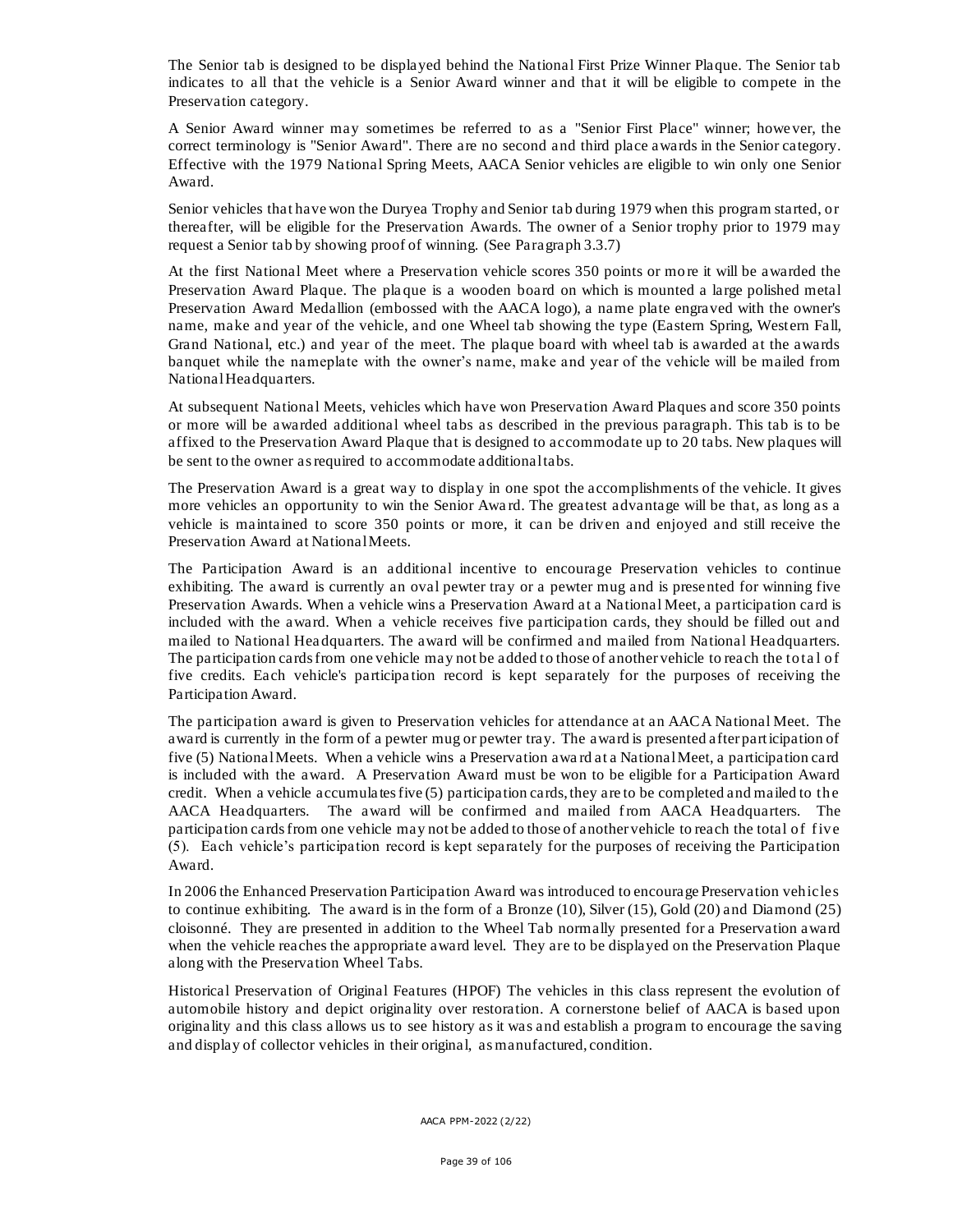Definition: Since its' founding, AACA has been dedicated to the preservation, restoration and maintenance of automobiles. In the furtherance of the "preservation" mission, the AACA Board of Directors in 1987 established a program to encourage the saving and display of collector vehicles in their original, asmanufactured condition. The Historical Preservation of Original Features program encourages owners of vehicles 25 years old or older, retaining significant original features to allow them to remain in this original condition, and to show them at National Meets. A vehicle may be entirely "original" or it may have certain original features such as paint, chassis, upholstery, engine compartment, and etc., that are essentially as delivered. These vehicles will not be point judged. A vehicle being evaluated for the first time, if certified, will receive an HPOF board, HPOF chip, and HPOF badge. The badge should be visibly displayed on the vehicle. The badge will be engraved with the year awarded. A vehicle having achieved the HPOF certification award is now eligible for certification at a subsequent meet in order to achieve the AACA "Original" award. If certified, as an AACA "Original ", the owner will receive an AACA "Original" tab to be dispayed behind the HPOF badge on the vehicle and an AACA "Original" preservation chip for mounting on the board. If the vehicle does not certify at the AACA "Original" level, it will receive a repeat HPOF chip provided it meets the certification standards. If a vehicle is not certified as an AACA "Original", it can be reconsidered for the award by the owner making a request to the Vice President of Class Judging. The VP will inform the owner whether the request has been granted or denied. If granted, the vehicle can be entered in a subsequent National meet to be evaluated again for the AACA "Original" award. The vehicle will either be certified at that time as an AACA "Original" or if it still does not meet the criteria, it may continue to be eligible for repeat HPOF awards provided it meets the certification standards. If the re-consideration is denied, the vehicle maintains HPOF status and is eligible to be shown for HPOF repeat awards at all future AACA National meets. No previous National First Prize winners are accepted unless they are original and have been maintained to preserve their originality. An HPOF certified vehicle that is significantly restored will lose its' HPOF certification. Change of ownership of an HPOF vehicle requires recertification.

The DPC (Driver Participation Class) is for vehicles with minor modifications 25 years or older that have not obtained a national first prize. (A vehicle with national awards is eligible for DPC only if the awards – other than 2nd or 3rd Junior – are turned into AACA Headquarters.) Certification will be based on vehicle components that must have the same appearance as when the v ehicle was manufactured. The body/engine/chassis/driveline components must be period correct per the original manufacturer. Exceptions could be halogen headlights,  $FM$  radio, seat belts, turn signals, and/or air conditioning units from the period. Originality of all components is more important than their condition. This is a noncompetitive category and will not be judged but will be eligible for driver certification. A driver tab will be issued to each vehicle upon certification; a participation award will be given at certification and at each subsequent meet for attendance. A DPC certified vehicles that is significantly modified will lose its' DPC certification. DPC certification remains with the vehicle even if there is a change of ownership.

The SGCV (Second Generation Collector Vehicles) Class, Class 35C – this display class is for factoryassembled manufactured vehicles that replicate the look and style of a previous ma ke and model. Vehicles must be 25 years of age or older to qualify. These vehicles have a newer, more modern driveline and chassis that the original vehicle on which the replication is based. The body may have fiberglass components and the interior may have modern accessories. A special team appointed by the VP-Class Judging will evaluate this class. The evaluation will consist of inspecting all areas of the vehicle with consideration for workmanship, condition and being factory built. After acceptanc e by the evaluation team, the vehicle will be certified SGCV. After certification, the vehicle owner will receive a SGCV badge at the awards banquet to be displayed on the front of the vehicle. The vehicle owner will also receive a participation "chip" from that meet. After four more participation "chips" have been received, the owner is entitled to a special SGCV "plaque board" to place the participation chips on. AACA DOES NOT ACCEPT "KIT CAR" VEHICLES. Included in this class are factory built: Avan ti II, Clenet, Glenn Pray, Shay & Zimmer. Other vehicles may apply to the VP-Class Judging for inclusion.

# **3.3.3 Grand Nationals Awards**

AACA may hold a Grand Nationals each year. Only Senior Award winners who won that award prior to the Grand Nationals are eligible. Judging is conducted the same as at other Nationals; however, the minimum points and point spread for ties are as follows: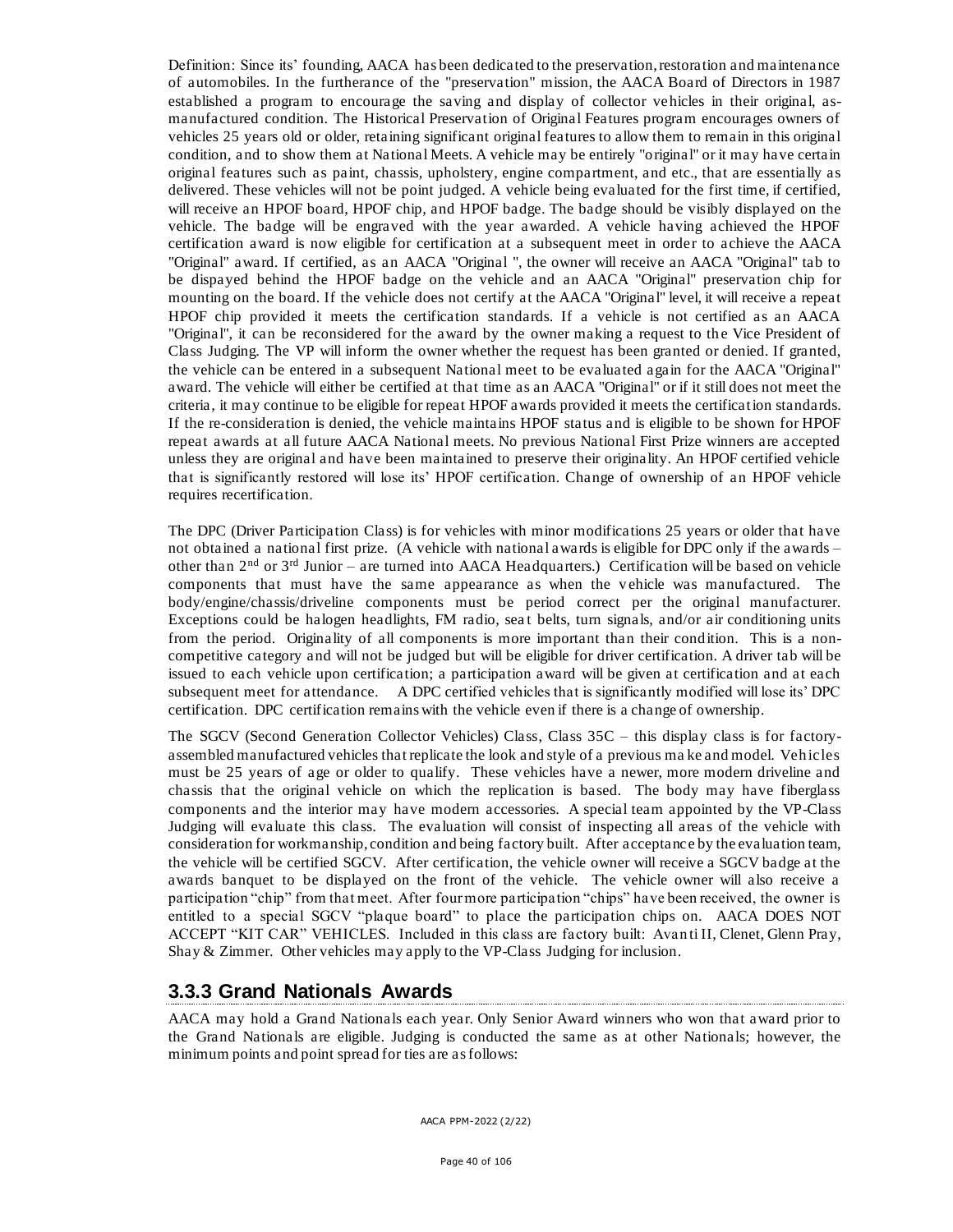- a. First Prize 380 minimum; 5 point spread will tie.
- b. Second Prize 370 minimum; 5 point spread will tie.

c. Third Prize - 360 minimum; 5 point spread will tie.

The Preservation Award requirements remain the same as at Nationals. All Grand Nationals eligible vehicles are Preservation category vehicles and each one scoring 350 or more points will win a Preservation Award.

Upon winning a Grand Nationals First Prize trophy, the vehicle is awarded a Grand Nationals First Prize plaque, which must be affixed to the vehicle, in addition to the National First Prize Winner plaque with Senior tab. This plaque indicates to all that the vehicle is a Grand National First Prize winner. It will still be eligible to compete for Annual Awards and Preservation Awards at subsequent Nationals and Grand Nationals.

Vehicles that have won a Grand Nationals First Prize in any prior year are eligible to compete for a Grand Nationals Senior Award at subsequent Grand Nationals. All vehicles in this category scoring 390 points or above will receive the Grand Nationals Senior award. The trophy is the la rgest trophy in the family of Grand Nationals awards program. A Grand Nationals Senior tab is also awarded and is to be displayed behind the Grand Nationals First Prize winner plaque.

The Grand Nationals Senior award can be won repeatedly, with the repeat award being a dinner size polished pewter plate with a ceramic center including the AACA logo and outer edge engraved, Grand National Repeat Senior Award. Grand Nationals Senior winners remain eligible for the Preservation award as well as national awards.

### **3.3.4 Nationals Event Awards**

There are two special Nationals event awards. The events are optional and will require the host Region or Chapterto contact National Headquarters to obtain guidelines for conducting the event and a suita ble award plaque. The plaques should be presented at the meet awards banquet to the winner of the event. The specia l event awards are:

a. The George M. Hughes Memorial Cup - Awarded at a National Fall Meet to the owner of the high-wheel (buggy type) antique automobile winning in the high-wheeler performance event. Presented by the AACA in 1955 in memory of George M. Hughes (1911-1953), a former President, Editor and Activities Vice President.

b. Flying "A" Trophy has been retired.

#### **3.3.5 Competition Rules**

Competition rules have been established for Nationals. Failure to comply with the rules may result in disqualification from competition. These rules are as follows:

a. Only Individual, Joint, qualified Students, Life, and spouse of Life Members may compete.

b. Each vehicle will be entered in a designated class in accordance with the AACA Official Vehicle Classification. Vehicles must display the official class and number card.

c. A vehicle shall compete as a Junior in its class, unless entered as a DPC, HPOF or SGCV, until it wins a National First Prize at a National Meet. It then becomes a Senior vehicle and remains such until it wins a Senior Award. It then becomes a Preservation vehicle.

d. The National First Prize Winner plaque must be permanently displayed to each vehicle that wins a National First Prize. The Senior Tab must be displayed behind the National First Prize Winner plaque for each vehicle that wins a Senior Award. The AGNM First Prize Winner plaque must also be permanently displayed to each vehicle that wins an AGNM First Prize. AGNM Senior Award winners must display the Senior tab behind the AGNM First Prize Winner plaque.

e. Vehicles must be registered prior to the meet deadline date and checked in on the ground s at the time set in the announcement of the meet. Vehicles will normally be required to be on the show field by 11:00 AM.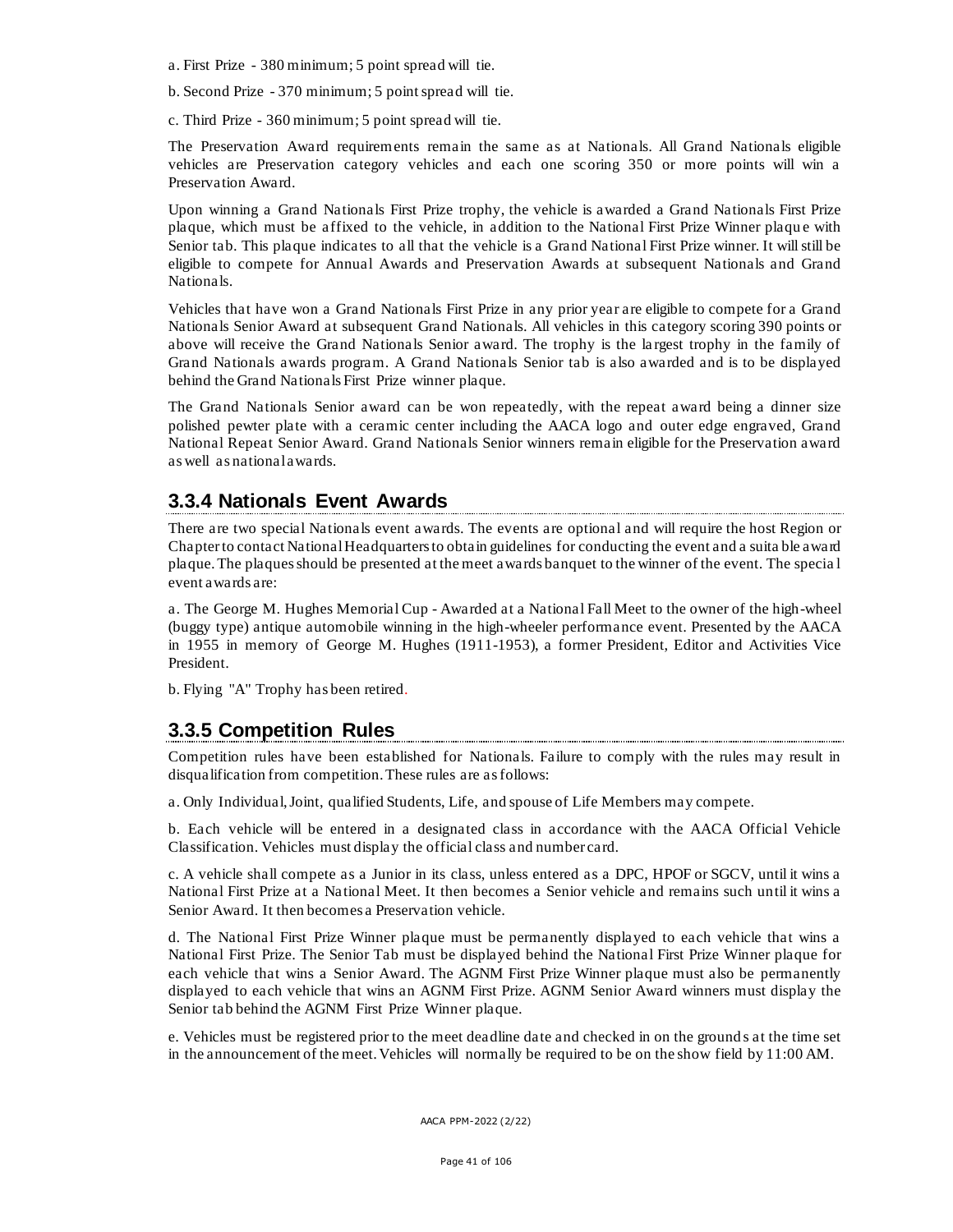f. Vehicles must be in operating condition.

g. Vehicles MUST BE DRIVEN onto the field under their own power. (Exceptions: motorcy cles and race cars)

h. Each vehicle must display a fully-charged fire extinguisher.

i. The registrant or his representative should be available when the vehicle is being judged.

j. Vehicles participating at meets must be adequately covered by liability and p roperty damage insurance.

k. Vehicles must remain on the show field until 3:00 p.m. or until released by the Chief Judge. This requirement assures sufficient time to complete judging. Vehicles departing the show field prior to this time without authorization of the Chief Judge will be disqualified from competition.

l. Any vehicle on an AACA Nationals judging field will be disqualified for displaying a "FOR SALE" sign.

m. Decisions of the judges are final.

Judging forms are not returned to owners. The forms are used only to determine the award winners at a particular meet and are the official record of the awards. Any questions regarding any award will be resolved by referring to the judging forms. Judges are instructed not to reveal, at any time, the scores of judged vehicles. Team Captains, however, may advise owners of major faults that prevent a vehicle from winning an award. Other specific competition guidelines may be found in the Official Judging Guidelines.

### **3.3.6 Change of Ownership**

When the ownership of a Senior, Preservation, AGNM First Prize or Senior AGNM vehicle changes, the new owner has the option to decide from the following (2) choices:

- Option 1: When a SENIOR vehicle changes hands by sale or transfer, the vehicle reverts to the status of a First Junior award winner. The Senior Tab is returned to the National Headquarters by the seller or person transferring the vehicle. If the vehicle has received the A.G.N.M. FIRST PRIZE plaque, the plaque will be returned to AACA Headquarters. (This plaque may be returned to the previous owner, stamped "RETIRED", for a covering fee of \$15.00). If the vehicle is an Annual National Award winner and has received a National Award winner tab, the tab will remain the property of the seller and must be removed from the vehicle upon transfer of ownership.
- Option 2: Effective 2006, it is permissible for an AACA class-judging award winning vehicle to retain the awards it has previously won. In this case, the new owner can continue entering the vehicle in national meets and pursue the next eligible award. For example, if the highest award the vehicle has previously won is a Senior, then the vehicle can possibly compete for the Annual Grand National Award. Please contact National Headquarters to advise us of your purchase and judging status of the vehicle.

# **3.3.7 Retroactive Proof for Senior Award**

An owner of a vehicle which won a Senior trophy prior to 1979 may request a Sen ior tab in order to establish eligibility for the Preservation Award and to enter Annual Grand National Meets. To receive a Senior tab, the owner must prove that the vehicle won a Senior trophy.

The most common method of proof is a photocopy of the winners' list printed once a year as a separate booklet and mail with the January/February issue of **ANTIQUE AUTOMOBILE** magazine. The photocopy should then be sent to the Vice President - Judging and a Senior tab will be mailed to the owner.

# **3.3.8 Recycling of Vehicles for Class Judging**

On the tenth anniversary of the date (or any time thereafter) that a vehicle was awarded the First Junior Award, the owner has the option of recycling the vehicle through the AACA competitive awards system from the beginning (Junior level). The date on the National First Prize plaque will establish if the ten-year period required for recycling has passed.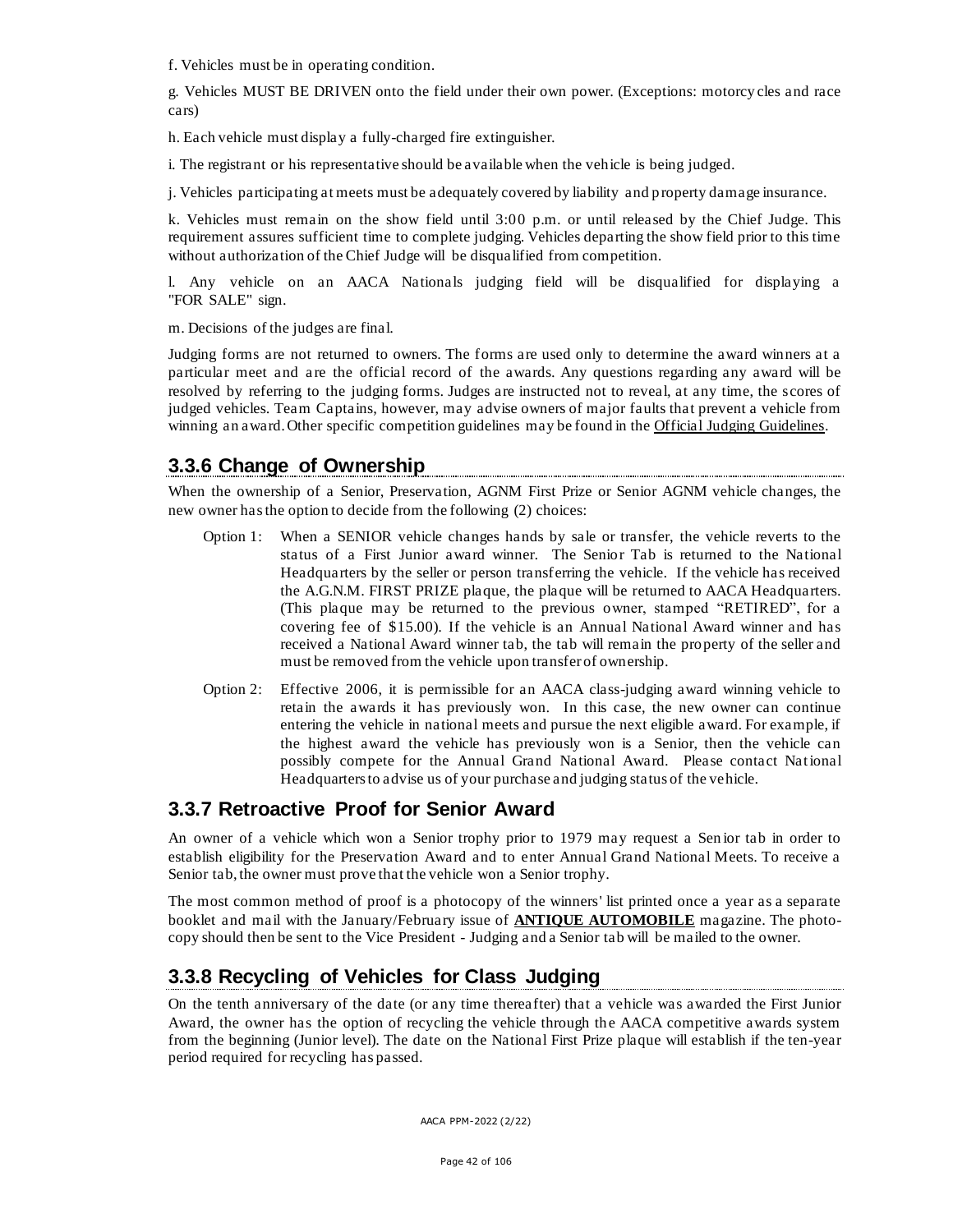If a vehicle is recycled for class competition, the National First Prize plaque, along with all Senior tabs and AGNM First Prize plaque, as appropriate, must be returned to National Headquarters. The owner retains all other trophies and awards won by the vehicle. The National First Prize plaque, Senior tabs and AGNM First Prize plaque, stamped "RETIRED", may be returned to the owner for a covering fee of \$15.00 per tab or plaque.

# **3.4 POLICY FOR REGION/CHAPTER NEWSLETTER ACHIEVEMENT AWARDS PROGRAM (NAAP)**

# **3.4.1 Eligibility**

The AACA Publications Committee sponsors this program. Every AACA Region or Chapter that publishes a newsletter is encouraged to enter the program. Program registration forms are sent from National Headquarters to the editor listed on the Officer Reporting Form. If a Region or Chapter has not previously had an editor, a copy of the form will be mailed to the President of that group. This will enable those who have just started to publish a newsletter to enter. Program rules and judging criteria are also mailed with the form. A completed form must be returned to National Hea dquarters each year. Even if the newsletter was entered previously, it will not be entered in the current year unless the form is returned.

A copy of each issue of the newsletter must be sent to National Headquarters. Additional copies should be sent to the Vice President - Publications and each member of the Publications Committee. The names and addresses of these individuals will be provided in the Rummage Box and in the program registration package that is sent to each editor. A waiver for the additiona l distribution may be obtained from the Vice President Publications if the Region or Chapter budget is limited.

# **3.4.2 Award Categories**

In order of increasing precedence, the four award categories are as follows:

- a. Award of Merit
- b. Award of Distinction
- c. Award of Excellence
- d. Master Editor

A certificate bearing the name of the newsletter and the names of the Region/Chapter president and editor will be awarded in each of the first three categories. Master Editors receive an engraved plaque each year they achieve this distinction. Competition for Master Editor is limited to the editors of newsletters, which receive the Award of Excellence.

# **3.4.3 Presentation of Newsletter Achievement Awards**

The Publications Committee will meet in December to select the winners in the four categories. Newsletters are judged on their value to the Region/Chapter, originality, interest, timeliness, plan of presentation, and overall publication quality. Emphasis is placed on effort to serve the needs of the Region/Chapter membership. The Publications Committee recognizes that small Regions/Chapters cannot afford large, "slick" publications filled with photographs. These considerations assure that the smaller publications have the opportunity to compete with the newsletters that are blessed with larger budgets.

The awards of merit, distinction, and excellence are presented at the AACA Annual Meeting in Philadelphia. Master Editor Awards are presented at the Annual Awards Banquet. Awards that are not picked up during these presentations will be mailed to the Region/Chapter editor.

# **3.5 POLICY FOR REGION/CHAPTER WEBMASTER CONTEST**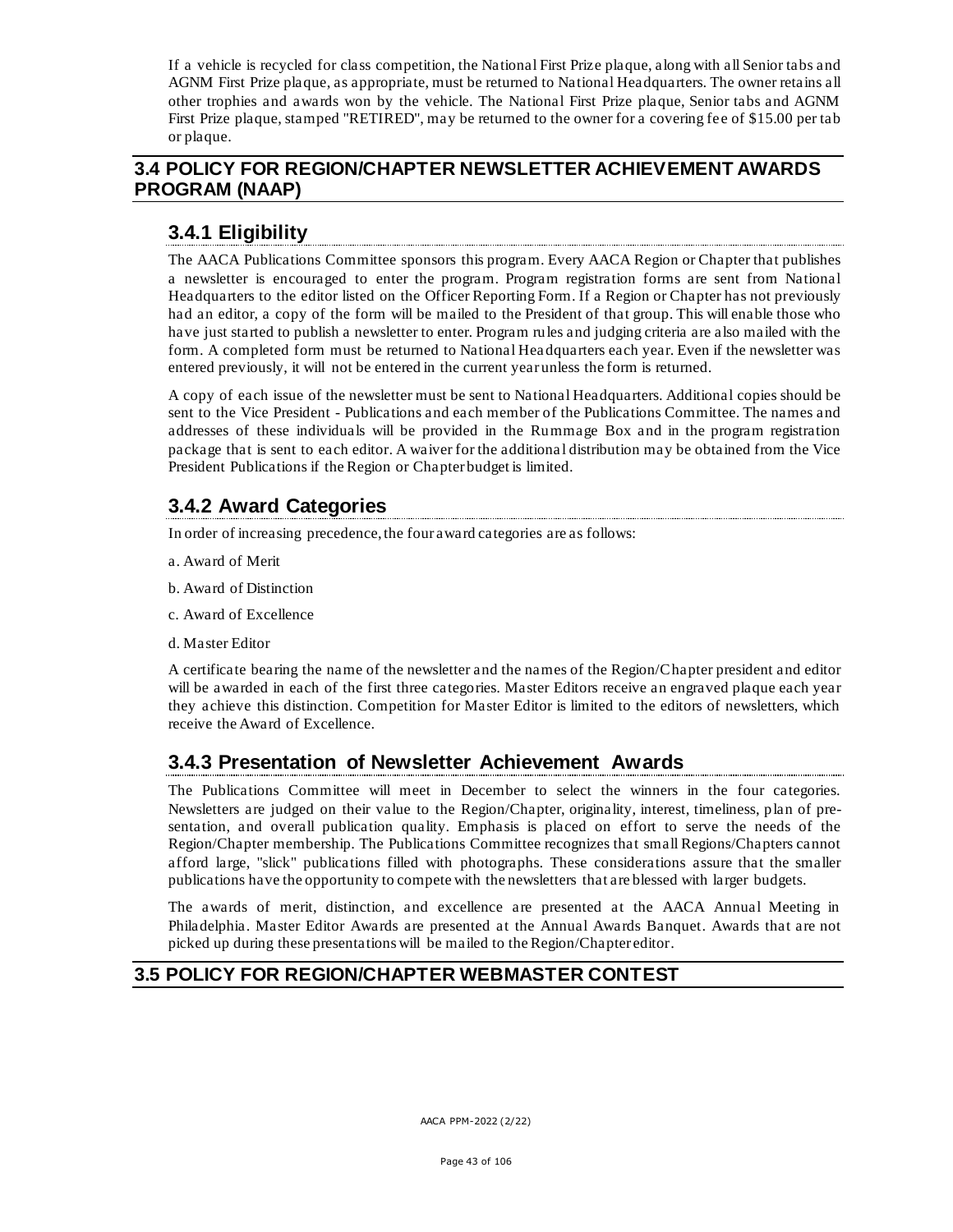# **3.5.1 Eligibility**

The AACA Internet Committee sponsors this contest. Every AACA Region or Chapter that maintains a website that is linked to the AACA website is automatically entered in the contest. A registration form is required.`

Websites will be evaluated for ease of use, readability, navigation, origina lity, presentation, content, interest, and value. The Webmaster and Region/Chapter officers should be clearly identified.

# **3.5.2 Award Categories**

In order of increasing precedence, the four award categories are as follows:

Award of Merit

Award of Distinction

Award of Excellence

Master Webmaster

A certificate bearing the name of the Region/Chapter or chapter website, and the names of the Region/Chapter president and Webmaster will be awarded in each of the first three categories. Master Webmasters receive an engraved plaque each year they achieve this distinction. Competition for Master Webmaster is limited to the webmasters that receive the Award of Excellence.

### **3.5.3 Presentation of Webmaster Contest Awards**

The Internet Committee will meet in December to select the winners in the four categories. The awards of merit, distinction, and excellence are presented at the AACA Annual Meeting in Philadelphia. Maste r Webmaster awards are presented at the Annual Awards Banquet. Awards that are not picked up during these presentations will be mailed to the Region/Chapter Webmaster.

# **3.6 National Scholarship Awards**

# **3.6.1 Scholarship Selection Committee**

The Selection Committee shall be composed of not less than three AACA members to be appointed by the President of the AACA so as to represent (1) not more than one current AACA Board Member, (2) not more than two region/chapter presidents, none of whom individually have end orsed a nomination for the current year.

# **3.6.2 Scholarship Procedure and Applications**

# **3.6.3 Available Scholarships**

#### AACA AUTOMOTIVE TECHNOLOGY SCHOLARSHIP

Formerly known as AACA Student Scholarship (REV 6/11/12)

This award is granted by the AACA National Board of Directors to encourage adults to further their education and stimulate interest in AACA and automotive history. One or more awards may be presented each year.

Eligibility:

Applicant must be:

- A. Student must be currently enrolled in an NCA accredited institution of higher learning leading to completion of a program in automotive technology and/or restoration and has shown an active in terest in the hobby of antique vehicles.
- B. Recipient may only receive any AACA scholarship once.
- C. Recipient must be an AACA member (Student or Regular) for the year in which the award is given or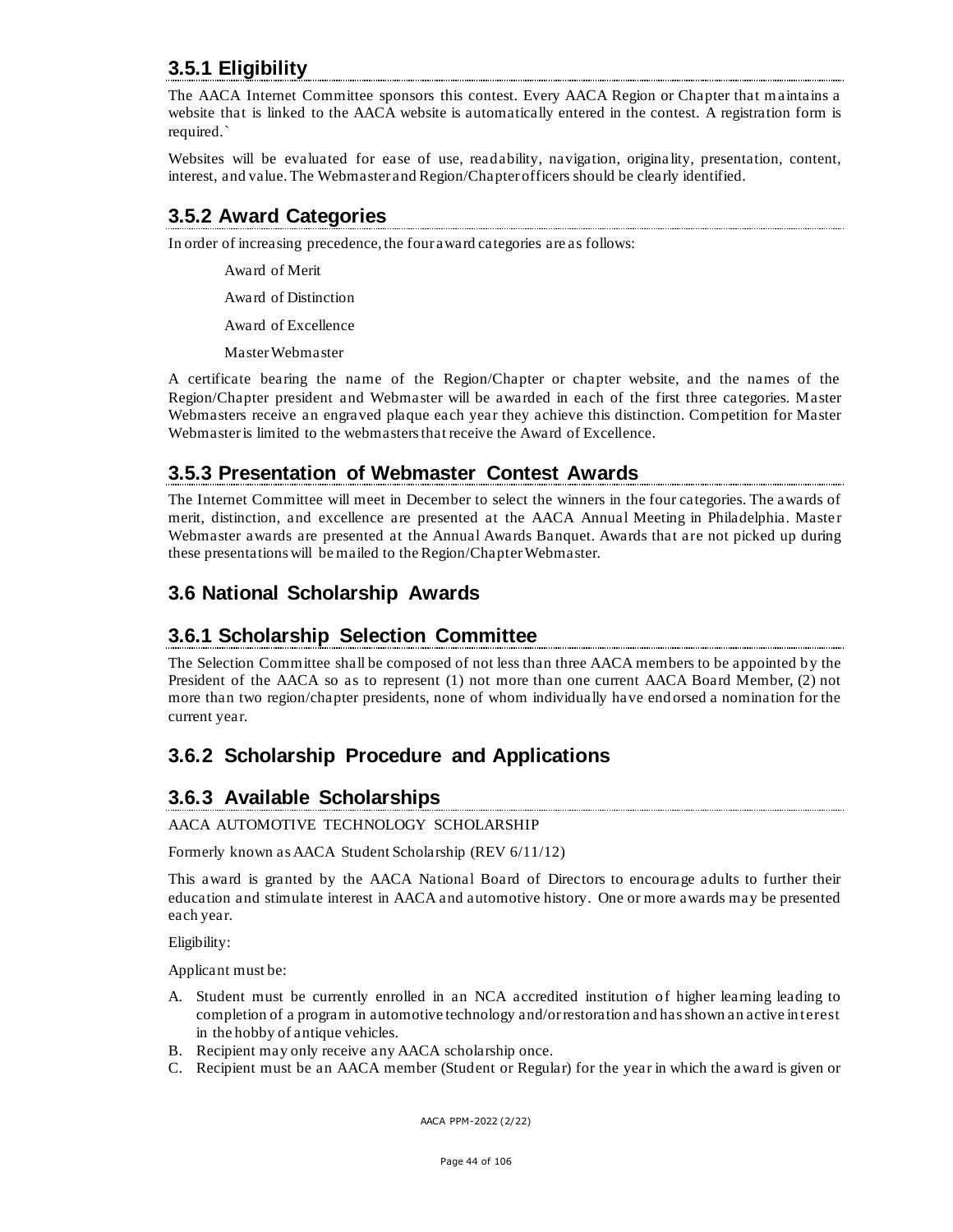the child or grandchild of a current AACA member.

Application must include the following:

- A. Completed application
- B. Nomination letter from a faculty member from the school they are attending. The following are recommendations of what letter should include:
	- 1. The letter should be descriptive in nature. Describe and give examples of the student's interest, accomplishments and achievements relating to his/her interest in ownership and preservation of antique vehicles and/or interest in other aspects of the antique automobile hobby . Please describe the student in clear and concise terms.
	- 2. Discuss the student's academic performance in your class and overall achievement in school. Describe their personal characteristics and leadership qualities. Devote a few appropriate comments to the student's achievement outside of school. Information may be cited from other teachers, peers and other significant sources about the student.
	- 3. Why do you feel this student is deserving of this award?
	- 4. College/school level (sophomore, 2nd year, etc)
	- 5. Name, address, phone number and email address of faculty member.
- C. Official High school/college transcripts
- D. Student profile or resume. The following are recommendations for what should be included:
	- 1. Career objective
	- 2. Involvement in community activities
	- 3. Academic area of greatest strength
	- 4. Honors received
	- 5. Outstanding projects or papers
	- 6. Special skills, talents, hobbies and other interests
	- 7. Extra-curricular activities
	- 8. Work experience
	- 9. Personal experience

#### Nomination:

- A. Nomination for the award will be accepted from any faculty member from the school or university of attendance.
- B. Nomination forms may be obtained from: AACA National Headquarters 800 W. Hersheypark Dr Hershey, PA 17033 OR [www.aaca.org](http://www.aaca.org/) OR from the Chairman of the AACA Youth Development

#### Selection:

Selection will be made by the AACA Scholarship Committee.

Announcement of Award:

- A. This award shall be presented in conjunction with the AACA National Awards at the AACA Annual Meeting.
- B. Deadline for nominations is December  $1<sup>st</sup>$  of the year preceding the AACA Annual Meeting in February.

#### AACA AUTOMOTIVE TECHNOLOGY SCHOLARSHIP APPLICATION

| Name of Nominee: |
|------------------|
|------------------|

Address:\_\_\_\_\_\_\_\_\_\_\_\_\_\_\_\_\_\_\_\_\_\_\_\_\_\_\_\_\_\_\_\_\_\_\_\_\_\_\_\_\_\_\_\_\_

City, State, Zip Code: \_\_\_\_\_\_\_\_\_\_\_\_\_\_\_\_\_\_\_\_\_\_\_\_\_\_\_\_\_\_\_\_\_\_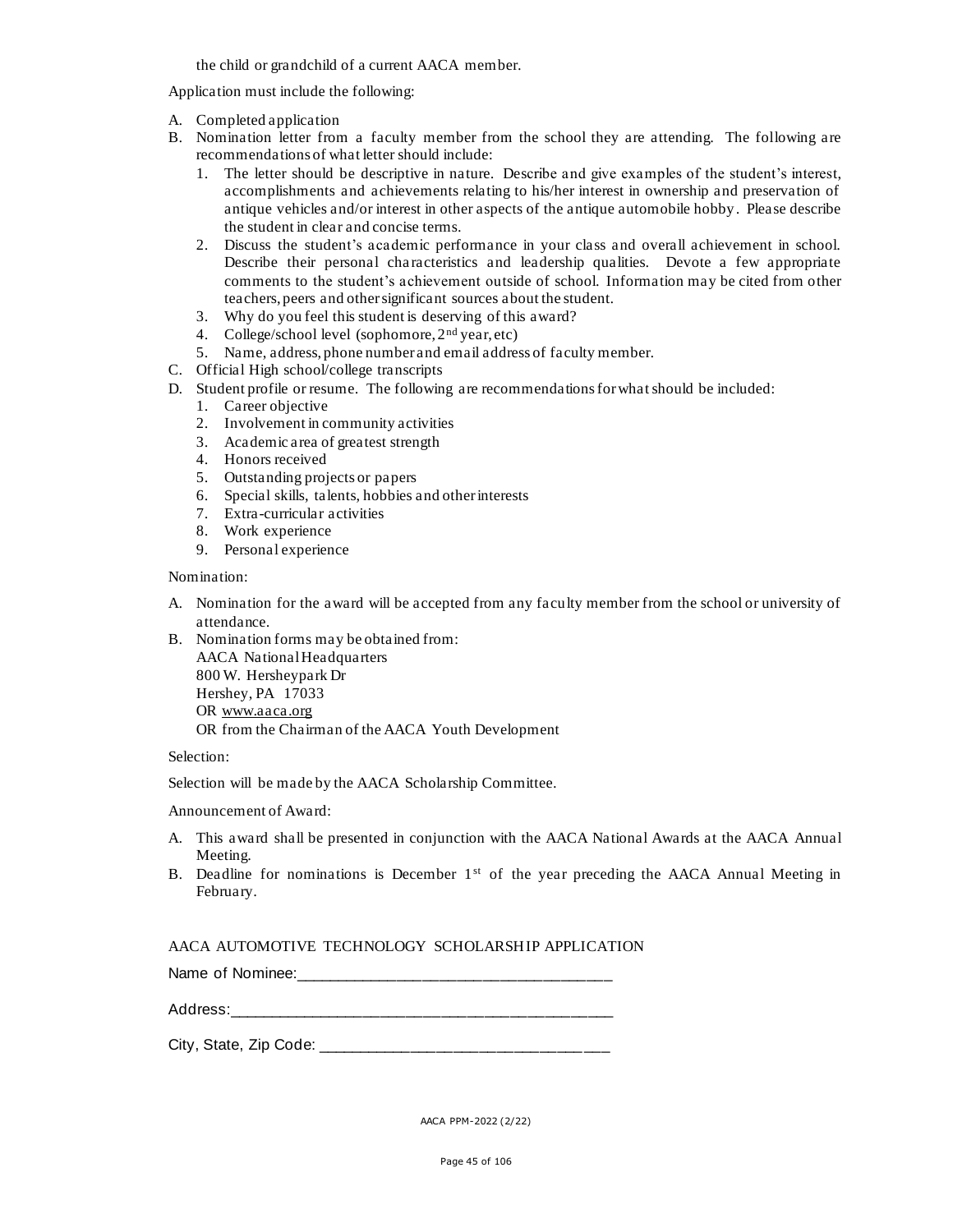| Phone: $(\_)$ ________________ | _Email:______________ |
|--------------------------------|-----------------------|

Nominee is currently enrolled in an institution of higher learning – attach transcripts.

Faculty member, please see application requirements.

Signature Faculty Nominator: Date: Attach required information. See eligibility & application Requirements

AACA YOUNG PEOPLE'S AWARD SCHOLARSHIP (Rev 6/11/12)

#### REGION/CHAPTER NOMINATED

This award is merit based, and while financial need may be considered, it is not a deciding factor. One or more awards may be presented each year.

Eligibility:

Applicant must be:

- A. A current AACA member, child or grandchild of a current AACA member for a minimum of 5 continuous years.
- B. Applicant must be accepted to an NCA accredited institution, or is now enrolled in such institution leading to a four-year college bachelor's degree or completion of a two-year vocational education program.
- C. 25 years of age or less by December 31 of the year making the application.
- D. Nominated by an AACA Region.
- E. Recipient may only receive any AACA scholarship once.

Application must include the following:

- A. Copy of the minutes of a Region/Chapter meeting where applicant is nominated and app roved by club or board of directors.
- B. Completed AACA application.
- C. Provide official High School/College transcripts.
- D. Student profile or resume. The following are recommendations for what should be included:
	- 1. Career objective
	- 2. Involvement in community activities
	- 3. Academic area of greatest strength
	- 4. Honors received
	- 5. Outstanding projects or papers
	- 6. Special skills, talents, hobbies and other interests
	- 7. Extracurricular activities
	- 8. Work experience
	- 9. Personal experience
- E. Essay. The following are recommendations for what should be included:
	- 1. Describe your interest in antique automobiles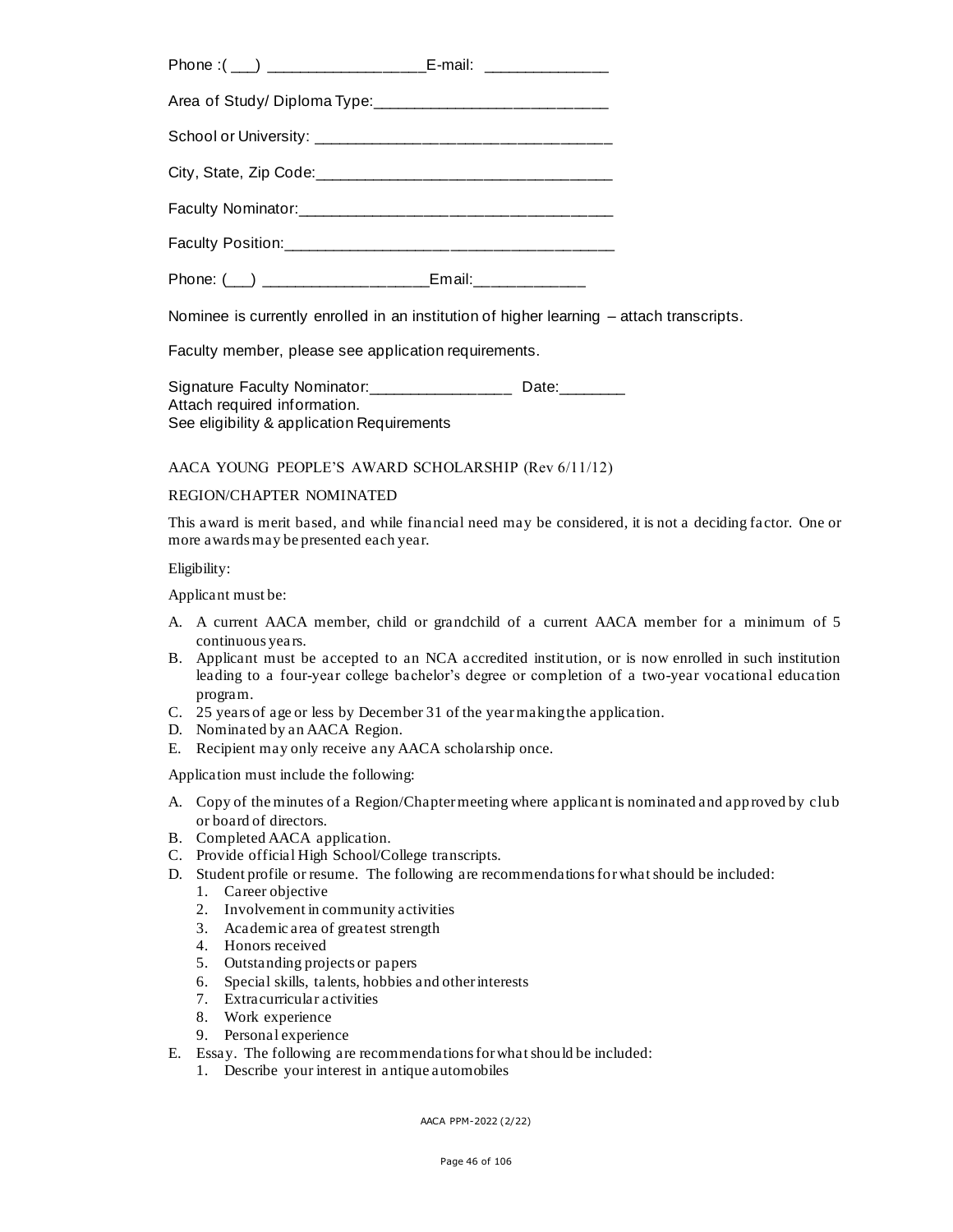- 2. How has your interest developed as you matured
- 3. Describe factors that have influenced your interest in antique vehicles
- 4. Describe your activity in local club.
- F. Two letters of recommendation from different AACA members who are not a close relative. Recommendation for what letter should include:
	- 1. The letter should be descriptive in nature. Please describe the candidate in clear and concise terms. Discuss the candidate's personal characteristics. Devote a few appropria te comments to the candidate's achievement and involvement in the auto hobby.
	- 2. Please describe how long you have been acquainted with the candidate and your invo lvement with them.

Application:

Application forms may be obtained from the AACA National Headquarters:

AACA National Headquarters

800 W. Hersheypark Dr.

Hershey, PA 17033

OR [www.aaca.org](http://www.aaca.org/)

OR from the Chairman of the AACA Youth Development

AACA YOUNG PEOPLES AWARD REGION NOMINATED SCHOLARSHIP APPLICATION

| Relationship to AACA Member: (self, parent, grandparent)                         |  |  |
|----------------------------------------------------------------------------------|--|--|
| Region/Chapter making nomination:                                                |  |  |
|                                                                                  |  |  |
|                                                                                  |  |  |
|                                                                                  |  |  |
|                                                                                  |  |  |
|                                                                                  |  |  |
|                                                                                  |  |  |
| Phone (______) _______________________ E-Mail:__________________________________ |  |  |
| Attach required information.<br>See Eligibility & Requirements                   |  |  |
| AACA SCHOLARSHIP (Rev 6/11/12)                                                   |  |  |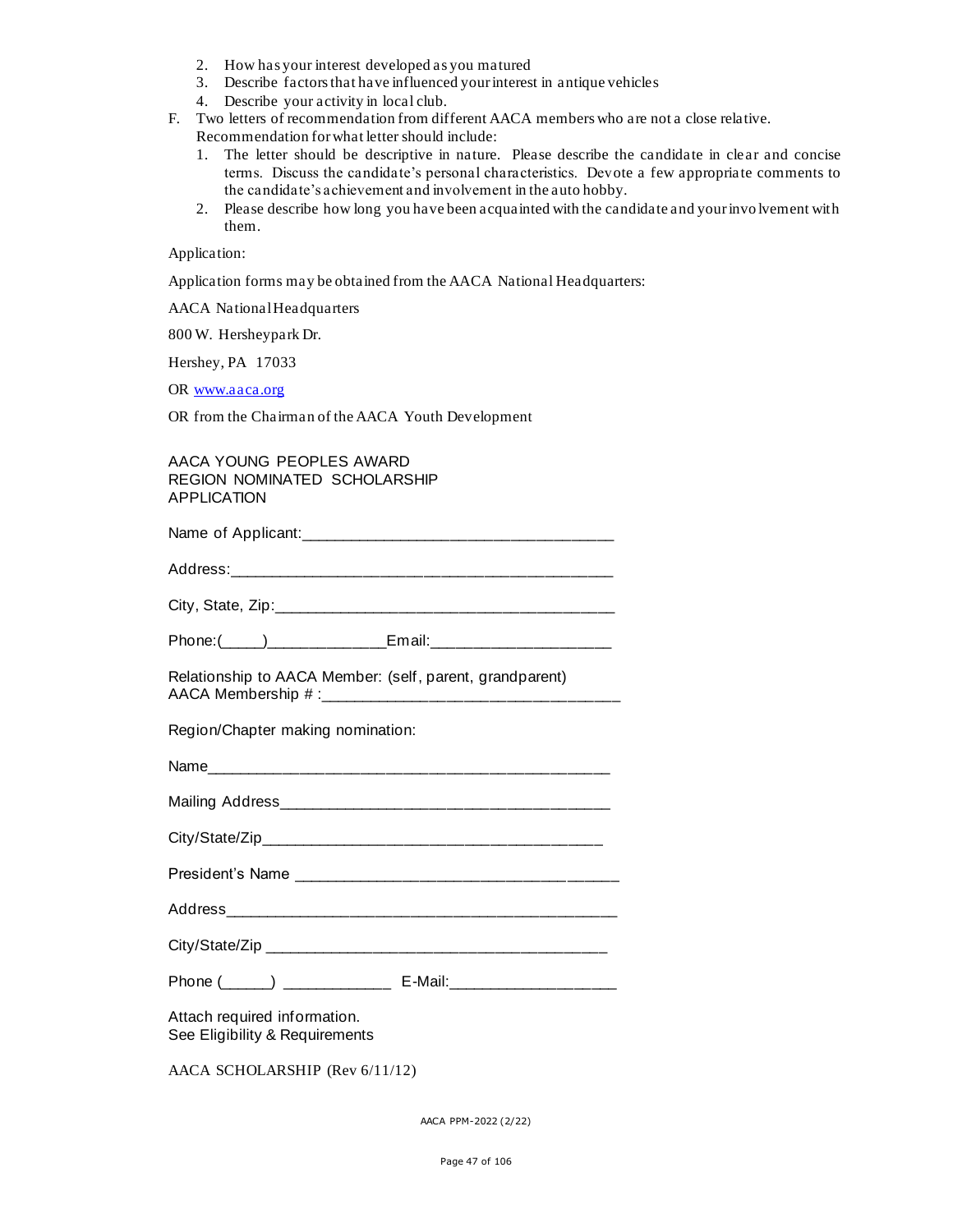This award is granted by the AACA National Board of Directors. Region or chapter membership is encouraged but not required. One or more awards may be presented each year.

#### Eligibility:

Applicant must be:

- A. A current AACA member, child or grandchild of a current AACA member for a minimum of 5 continuous years.
- B. Accepted to an NCA accredited institution, or is now enrolled in such institution leading to a four-year college Bachelor's degree or completion of a two-year vocational education program.
- C. 25 years old or less by December 31 of the year making application
- D. Recipient may only receive any AACA scholarship once.

Application must include the following:

- A. Completed AACA application.
- B. An official letter of acceptance from the institution of higher learning leading to a diploma or degree.
- C. Official High School/College transcripts
- D. Student profile or resume. The following are recommendations for what should be included:
	- 1. Career objective
	- 2. Involvement in community activities
	- 3. Academic area of greatest strength
	- 4. Honors received
	- 5. Outstanding projects or papers
	- 6. Special skills, talents, hobbies and other interests
	- 7. Extracurricular activities
	- 8. Work experience
	- 9. Personal experience
- E. Essay. The following are recommendations for what should be included:
	- 1. Describe your interest in antique automobiles.
	- 2. How has your interest developed as you matured?
	- 3. Describe factors that have influenced your interest in antique vehicles.
	- 4. Describe your activity in local club.
- F. Two letters of recommendation from different AACA members who are not a close relative. The following are recommendations for what should be included:
	- 1. The letter should be descriptive in nature. Please describe the candidate in clear and concise terms.
	- 2. Discuss the candidate's personal characteristics.
	- 3. Devote a few appropriate comments to the candidate's achievement and involvement in the auto hobby.
	- 4. Please describe how long you have been acquainted with the candidate and your involvement with them.

Application: Application forms may be obtained from AACA National Headquarters:

AACA National Headquarters

800 W. Hersheypark Dr

Hershey, PA 17033

OR [www.aaca.org](http://www.aaca.org/)

OR from the Chairman of the AACA Youth Development

#### Selection:

Selection will be made by the AACA Scholarship Committee

Announcement of Award: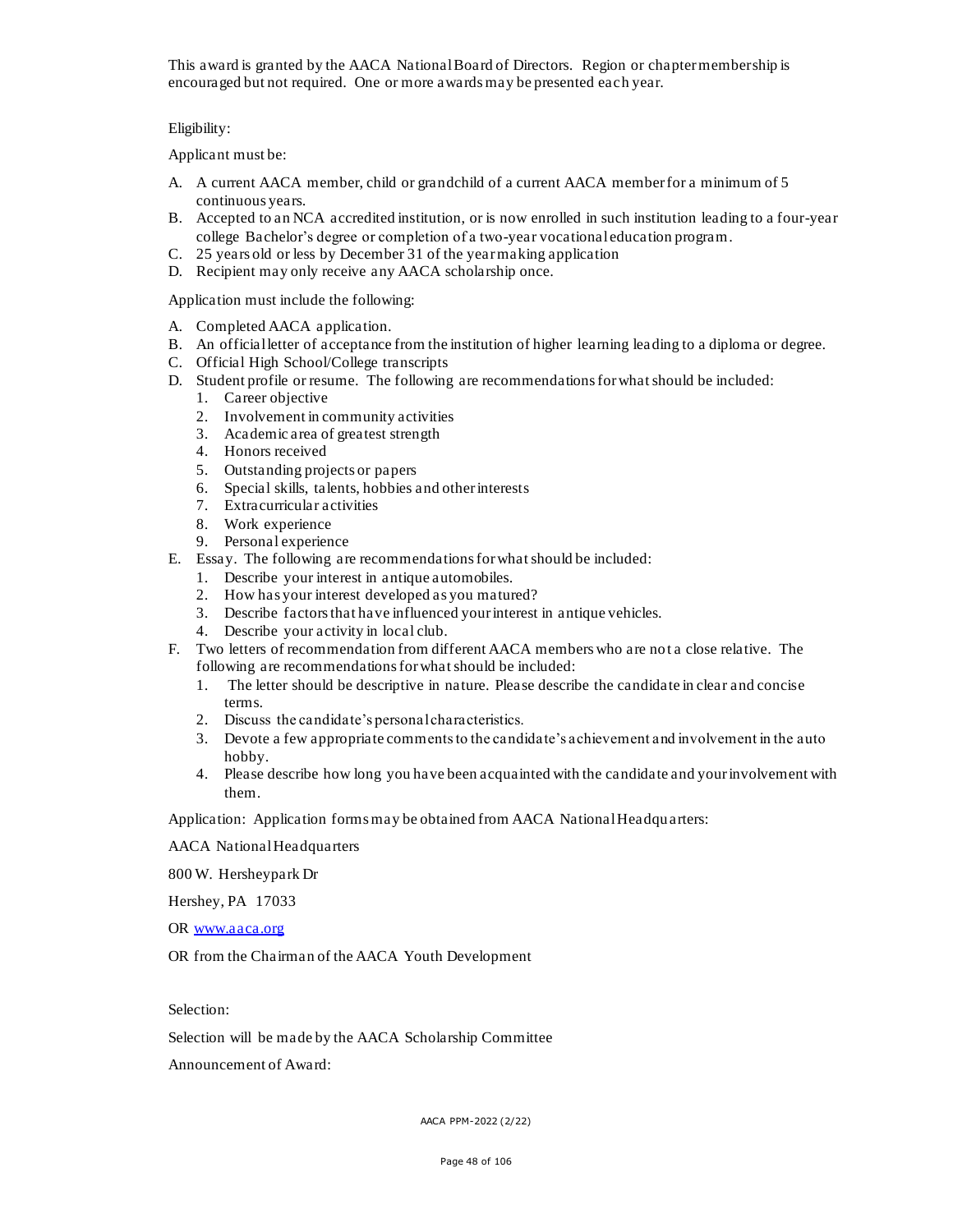- A. This award shall be presented in conjunction with the AACA National Awards as part of the AACA Annual Meeting.
- B. Deadline for applications shall be December 1<sup>st</sup> of the year preceding the AACA Annual Meeting in February.

AACA SCHOLARSHIP APPLICATION FORM

Name of Applicant:\_\_\_\_\_\_\_\_\_\_\_\_\_\_\_\_\_\_\_\_\_\_\_\_\_\_\_\_\_\_\_\_\_\_ Address:\_\_\_\_\_\_\_\_\_\_\_\_\_\_\_\_\_\_\_\_\_\_\_\_\_\_\_\_\_\_\_\_\_\_\_\_\_\_\_\_\_\_ City, State, Zip:\_\_\_\_\_\_\_\_\_\_\_\_\_\_\_\_\_\_\_\_\_\_\_\_\_\_\_\_\_\_\_\_\_\_\_\_\_ Phone #:\_\_\_\_\_\_\_\_\_\_\_\_E-mail: \_\_\_\_\_\_\_\_\_\_\_\_\_\_\_\_\_\_\_\_\_\_\_\_ Relationship to AACA Member: \_\_\_\_\_\_\_\_\_\_\_\_\_\_\_\_\_\_\_\_\_\_\_\_\_ AACA Membership # :\_\_\_\_\_\_\_\_\_\_\_\_\_\_\_\_\_\_\_\_\_\_\_\_\_\_\_\_\_\_\_\_\_

Attach required information. See Eligibility & Application Requirements.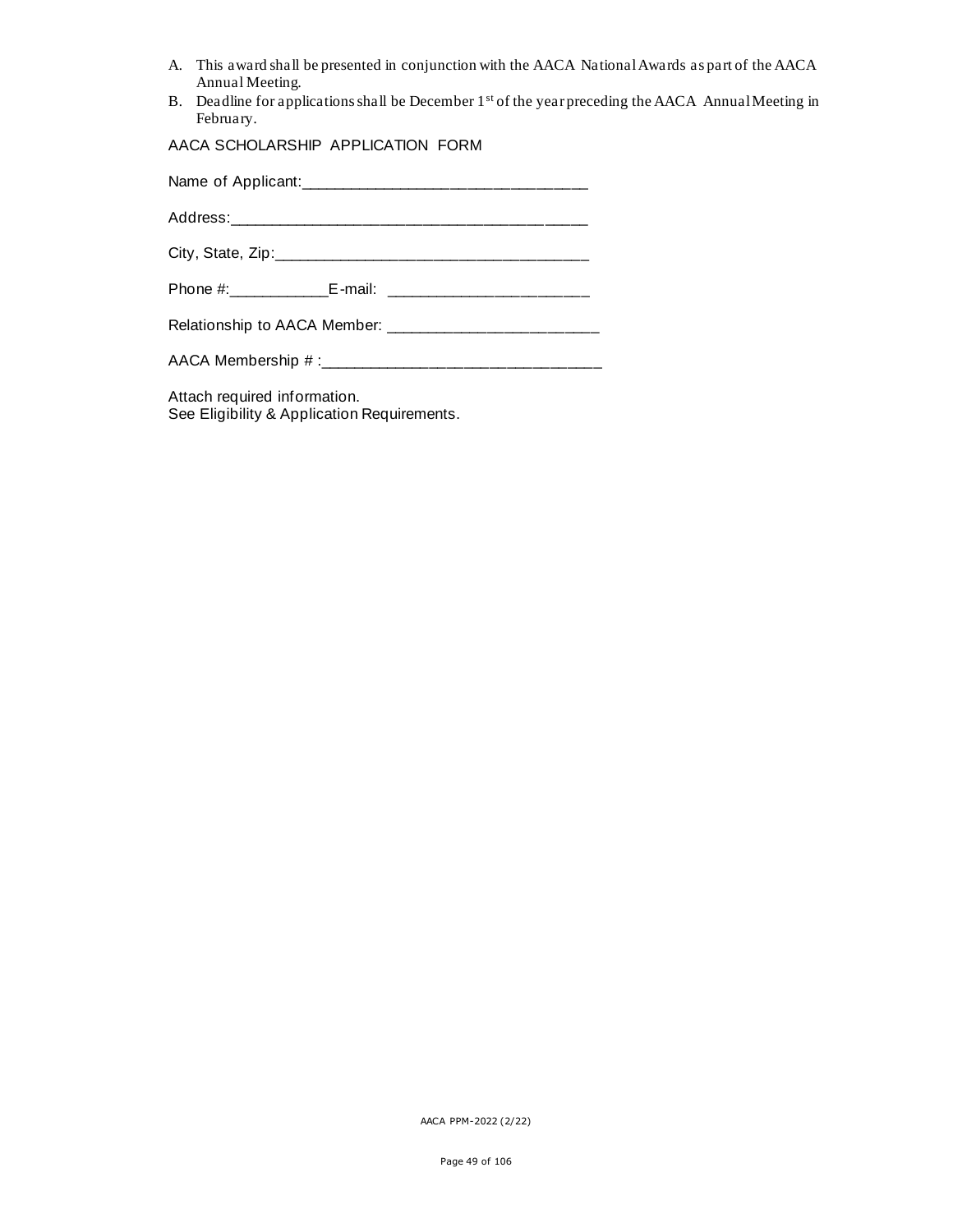#### **4.1 INTRODUCTION**

This section of the Policy and Procedure Manual contains the official tour guidelines for AACA-sponsored National Tours. This includes the procedure for participating in tours and information on how the AACA Regions and Chapters can request the opportunity to host a tour. This is followed by an explanation of how tours are organized, general guidance for hosting AACA Tours, and specific guidelines related to the different types of tours.

The AACA sponsors a variety of National Tours to promote the use of antique vehicles and enhance the fellowship of club members. It is the policy of AACA to conduct these various tours in as many different locations throughout the country as possible to provide scenic driving routes and social entertainment for the participants. Schedule considerations will attempt to vary these locations in a given year and from one year to the next.

The National Tours are organized and administered by local AACA Regions and Chapters. The Tours include:

- a. Reliability Tour--The Reliability Tour is sponsored during even-numbered years for brass era cars, i.e., those manufactured in 1915 or earlier. This includes all recognized vehicles of that vinta ge.
- b. Revival AAA Glidden Tour®--The AACA sponsors the Revival AAA Glidden Tour® during odd-numbered years (2009, 2011, etc.) in cooperation with the Veteran Motor Car Club of America (VMCCA). The VMCCA sponsors the tour during the even-numbered years. The Revival AAA Glidden Tours® are for the older vehicles and eligibility for AACA sponsored tours is limited to those manufactured in 1942 or earlier. Generally, this tour is held during the 2<sup>nd</sup> or 3<sup>rd</sup> week of September.
- c. Founders Tour--The Founders Tour is sponsored annually for all vehicles, except race vehicles, manufactured from 1932 through a production year 25 years prior to the year of the tour.
- d. Vintage Tour--The Vintage Tour is sponsored during odd-numbered years for vehicles manufactured in 1931 or earlier.
- e. Sentimental Tour - The Sentimental Tour is sponsored during even-numbered years, beginning in 2004, and is for vehicles manufactured from 1928 through 1958, except race vehicles.
- f. Divisional Tours --- The AACA sponsors two Divisional Tours annually during even-numbered years, one in the Central and one in the Eastern geographical regions, and during odd-numbered years, one in the Southeastern Region and one in the Western Region. These tours are designed to be shorter in duration (minimum three days) than the traditional five-day tours. The host Region or Chapter is free to decide which vehicles are eligible to participate in any Divisional Tour, except race vehicles will not be included. However, all vehicles must be of a production year at least 25 years prior to the year of the tour.

There will be absolutely no deviation to the model years specified for the Reliability Tour, the Revival AAA Glidden Tour®, the Founders Tour or the Vintage Tour or the Sentimental Tour as described above. AACA sanctioned tours are not places to solicit business unless as approved by AACA.

It is recommended that the host Region planning a Tour include cancellation provisions in the event of natural disasters, national emergency, acts of God, terrorism, civil disorder, or government regulations, etc.

#### **4.2 ENTERING VEHICLES FOR A NATIONAL TOUR**

Because AACA is dedicated to the preservation, restoration, and maintenance of automobiles and automotive history, authenticity is considered to have a high priority. And because the general public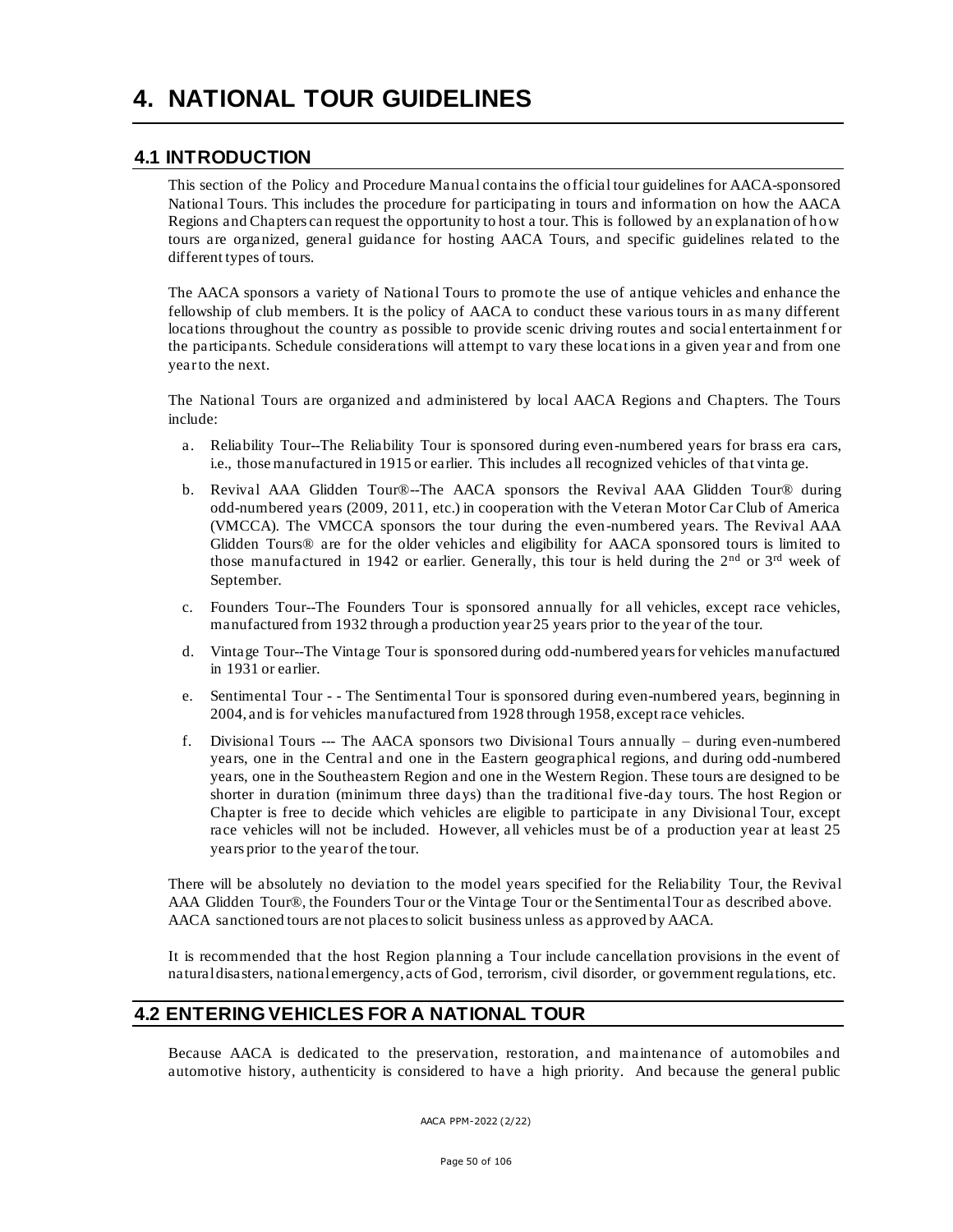witnesses AACA National Tours, the appearance of authenticity of participating vehicles is a primary concern. Therefore, to achieve this purpose, most of the body, engine, chassis, and driveline components of all vehicles entered in a National Tour need to be of the same vintage as when the vehicle was manufactured. Vehicles that are obviously "modified" from the original design present an inappropriate impression as to the aim and purpose of the AACA and will not be accepted. The foregoing is not meant to exclude vintage accessories available when the vehicle was manufactured. Any advertisements displayed on a vehicle must be appropriate to the era of the vehicle manufacture.

Safety is paramount in a tour environment. Vintage performance modifications are acceptable so long as safety is not compromised. Radial tires, original type tires of a different size from original and white sidewalls of a different width than original are acceptable, provided they a re mounted on original style wheels. Seat belts are acceptable and recommended. Hydraulic brake modifications are acceptable provided they have been done in an unobtrusive and professional manner.

All National Tour drivers must be members of the AACA, except for Revival AAA Glidden Tours®, which are open to either AACA or VMCCA members.

The following procedures for participating in a National Tour apply to all AACA members. This includes members of the host Region or Chapter.

# **4.2.1 Requesting Registration Information**

An official announcement for each National Tour will be published in the **ANTIQUE AUTOMOBILE** and the schedule dates will appear in the "International Calendar of Events." A card for requesting a tour registration application will be printed on the backside of the carrier card (mailing label) in the poly-bag in which the magazine is mailed to members of AACA. This card must be completed and returned promptly to National Headquarters. National Headquarters will mail out the tour information a nd registration forms.

# **4.2.2 Completing the Registration Form**

The applicant must completely fill out all registration forms and return them to the host Region or Chapter (NOT to National Headquarters) along with their remittance for registration and optio nal activities prior to the deadline date. The application also will clearly identify to whom payment should be made, e.g. "AACA Reliability Tour,"" Revival AAA Glidden Tour®," etc. Be sure the pre-printed fee for the entry of one vehicle and the driver are included in the remittance from the applicants. No applications will be accepted after the deadline.

Applications will be on a "first come, first served" basis using the postmark date on the application form. There will normally be a limit on the number of entries accepted and when this limit is reached, subsequent applications will be placed on a waiting list. The Registration Chairman will notify entra nts of their acceptance or their position on the waiting list.

The Tour Chairman will refund all fees for applicants on the waiting list who do not get accepted for the tour. The Tour Chairman has some flexibility for refunds for cancellations; however, there will be a cutoff date (normally the same date as the application deadline) after which refunds will not be made. The Tour Chairman and/or Tour Liaison Director are the only ones who may approve an exception to this policy.

The application will provide the names, telephone numbers, and time of day in which members may obtain additional information pertaining to the tour.

The application will provide space for listing all passengers. Be sure to identify the first AND last name of each passenger (see pa ragraph 4.7.1 for Revival AAA Glidden Tours®). All passengers on a tour age of 13 and older, must pay the passenger registration fee.

If photos of the registered car are required, the type of photo will be stated on the application form. Slides of tour cars are sometimes requested for projection during one of the tour activities. Tour books that contain color prints are sometimes used; however, these have limited utility when there are a large number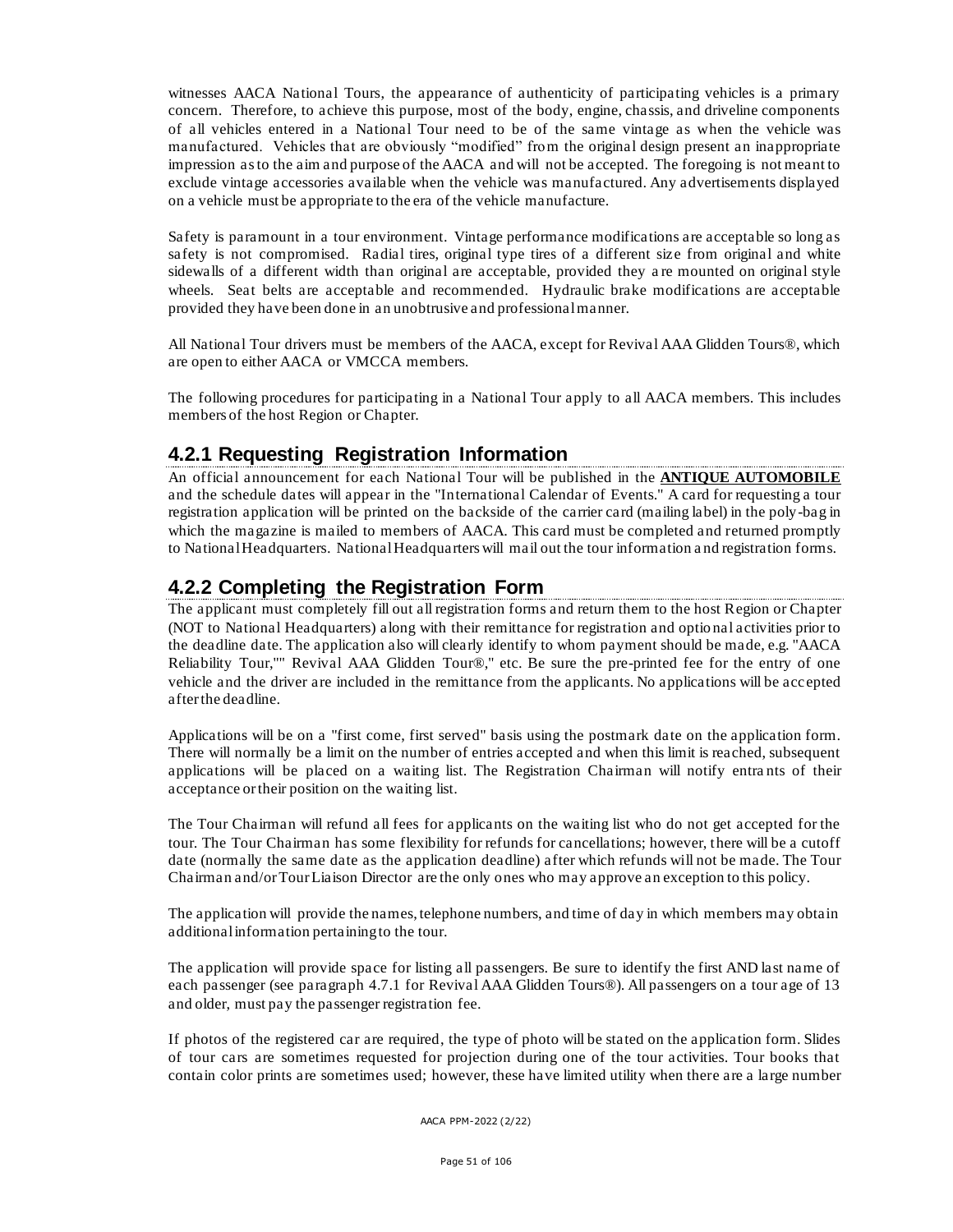of participants. Black and white prints may be required for newspaper publicity. In any case, the application will clearly state any requirement for 35 mm color slides, color prints, black and white prints or digital images.

Application forms will identify the headquarters hotel and alternate lodging available near the headquarters. Room costs and maximum room occupancy also should be listed on the form. There will be a place for the applicants to identify their preference for lodging a nd list the number of rooms required and the number of occupants per room. The applicant also should include expected arrival and departure time.

The Registration Chairman will a ssign lodging accommodations with due consideration of applicant's preferences and room limitations at the headquarters and alternate motels. Lodging assignments and hotel registration forms will be provided with the confirmation notice. Security can only be extended to those making reservations through the Registration Chairman.

The tour brochure will include information on available campgrounds and hook -ups. Applicants should indicate in the appropriate place on the application if they intend to arrive in a motorhome. Applicants should also indicate if they have a car-hauling trailer. The tour organizers will arrange adequate parking space to unload and pa rk the trailer.

#### **4.3 APPLYING TO HOST A NATIONAL TOUR**

AACA encourages each Region and Chapter to consider the possibility of hosting a National Tour. The type of tour will, depend on the preferences of the group members, their experience, and the availability of facilities. Applications will be accepted from any AACA Region or Chapter in good standing. If a Chapter wishes to host a National Tour, its parent Region's approval is necessary before submission.

Application forms to host an AACA National Tour ma y be obtained from the Vice President - National Activities, National Headquarters or [www.aaca.org.](http://www.aaca.org/) The completed official application with appropriate accompanying documentation to support approval should then be ret urned to Vice President - National Activities. Because of the popularity of these events, many of the tours are scheduled up to five years in advance. The dates of the proposed event shall not conflict with any previously scheduled National activity, and it is recommended that "traditional" dates for local events also be considered when selecting a proposed date to preclude conflict. All requests must be submitted by December 31 of the year preceding the scheduled event to allow adequate time for board approval, advanced planning, advertising and notification to all concerned. Under extenuating circumstances the VP National Activities may request the board to consider waiving the December 31 deadline.

National Headquarters maintains a schedule for all activities. This schedule is updated three times a year to coincide with meetings of the National Board of Directors. Copies of the schedule may be obtained from National Headquarters or the Vice President - National Activities, in *Antique Automobile* Magazine and on www.aaca.org.

The initial application and supporting documentation should provide the following information:

- a. Requested tour (Reliability, Revival AAA Glidden®, Founders, Sentimental, AACA Vintage or National Divisional Tour)
- b. Proposed da tes and alternate dates.
- c. Proposed locations, routes, hotel accommodations, banquet facilities and a general description of activities planned in conjunction with the tour.
- d. Name, address, email and telephone number of proposed Chairman.
- e. Appropriate information to support approval of the request, such as available facilities, experience in hosting similar types of local or national events, community support, desirability of the location, etc.

The application and supporting documentation should be presented as a daily sequence of activities in booklet form. It will be most effective if it looks as if it were prepared by the local tourist bureau with the intent of enticing people to visit the area. The formal application represents the minimum requirement; however, it is a good practice to supplement the application with personal contact with individual National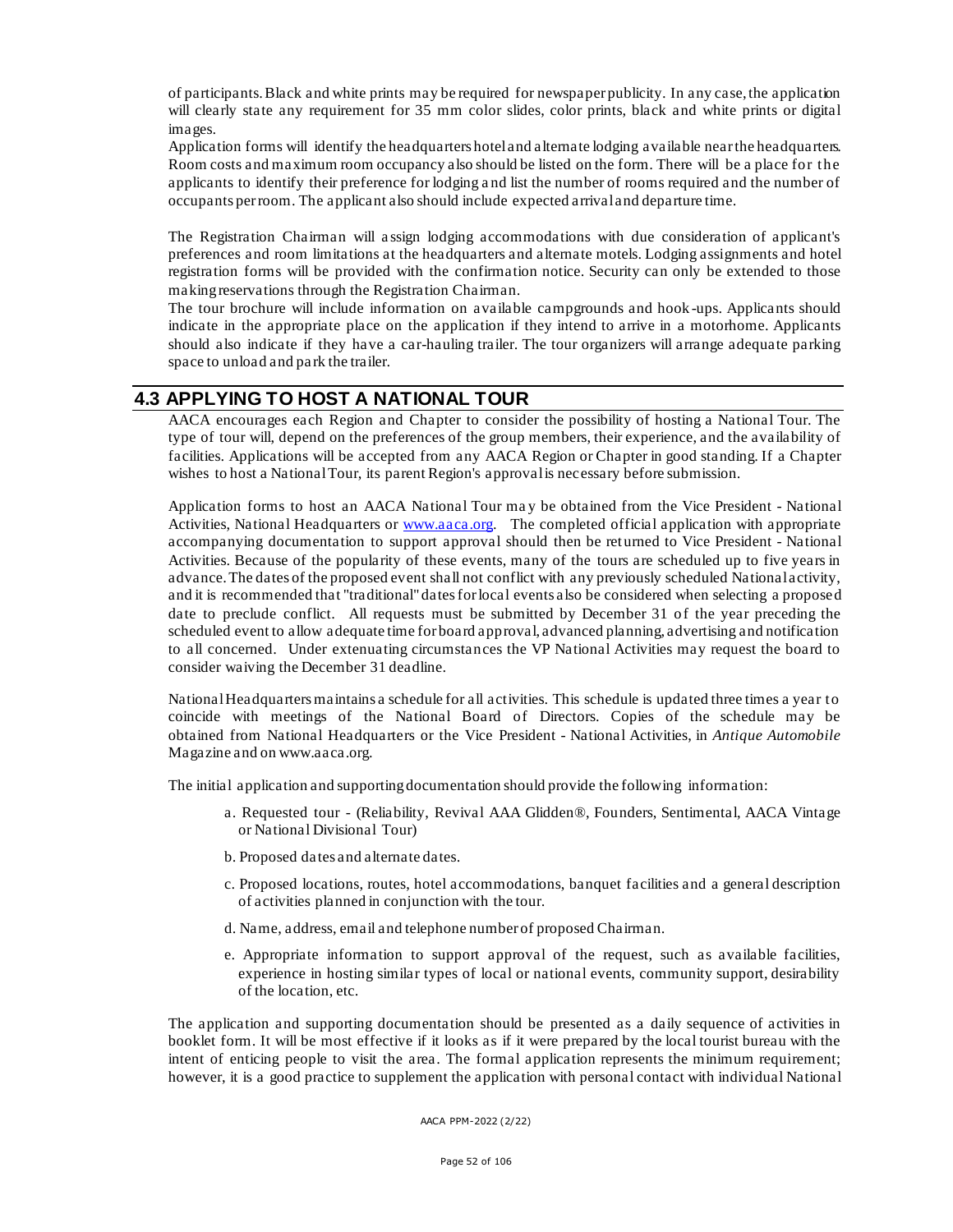Directors. This personal approach will more clearly identify the individuals responsible for the event and establish both their enthusiasm a nd capabilities. A formal presentation before the National Board of Directors is not normally necessary.

Approval to host an AACA National Tour requires a majority vote by the Na tional Board of Directors. "Interim Approval" may be initially granted if the proposed date is more than three years in advance of the calendar year of the tour, or if there is insufficient information on the application. When an "Interim Approval" is granted, the Region or Chapter may proceed with its plans for the tour. "Final Approval" will be granted when the proposed tour date falls within three years and when all the details have been finalized. The Vice President National Activities will notify the requesting Region or Chapter of the approval status.

It is the responsibility of the Tour Chairman or host Region/Chapter President in the case of the resignation of the Tour Chairman; to notify the Vice President National Activities as soon as possible of any proposed changes to the following items:

a. Tour Chairman

b. Dates of tour

. c. Location of the tour

d. Location of the headquarters hotel

#### **4.4 ORGANIZATION FOR A NATIONAL TOUR**

The success of any national activity is directly dependent on the quality of the planning and preparation for the tour. An effective organization of qualified people is required to accomplish this effort.

A basic organization consisting of key personnel and committees is recommended for all types of National Tours. The core group may be supplemented by additional committees, which relate to the specific requirements of the event. The purpose of this section is to identify the core organization and their responsibilities for all National Tours.

# **4.4.1 ORGANIZATION FOR A RELIABILITY, REVIVAL AAA GLIDDEN®, FOUNDERS, SENTIMENTAL OR VINTAGE TOUR**

#### **4.4.1.1 Tour Liaison Director**

An AACA National Director will be appointed Tour Liaison Director by the AACA National President and approved by the National Board of Directors for each tour. In the event a current Board member is not in close proximity to a hosting region, to act as a tour liaison director, a former National Board member may be appointed to this position. This individual will normally have participated in a previous National Tour(s). The Director will act as a liaison between the Tour Chairman and the National Board of Directors. The Director will insure that the tour is conducted in compliance with AACA standards and policies, and he will assist the host Region or Cha pter wherever necessary.

The Tour Liaison Director will review and submit the initial budget prepared by the Region/Chapter Finance Chairman. This budget will be presented to the National Board of Directors two years or more in advance of the tour. The Tour Liaison Director also will submit periodic status reports and a final fina ncial report to the National Board of Directors.

The Tour Liaison Director will review and approve all tour mailings including the registration forms, tour brochure and any information packets. Such approval must be granted prior to printing and distribution in order to ensure compliance of the requirements of this manual. The Tour Liaison Director must a lso review and approve any tour advertising in any form prior to release.

The Tour Liaison Director for the AACA Founders Tour will ensure that those mem bers who have completed their tenth Founders Tour receive a special "Certificate of Accomplishment" to be presented at the closing banquet. Suitable blank certificates are available from AACA Headquarters.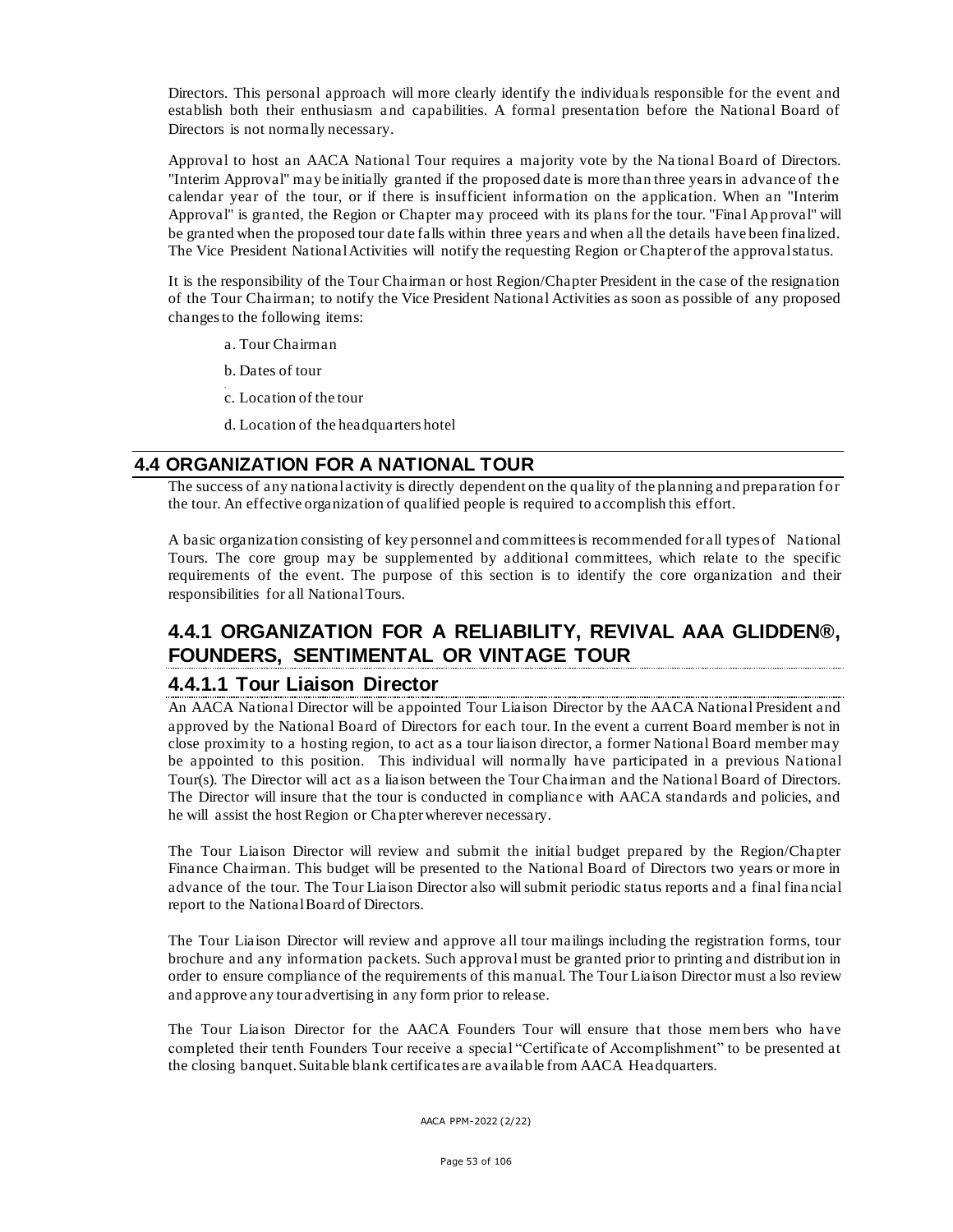The Tour Liaison Director for the AACA Sentimental Tour will ensure that those members who have completed their sixth consecutive Sentimental Tour, beginning with the trial tours of 2001 and 2002, receive a special "Certificate of Accomplishment". This should be presented at the closing banquet. Suitable blank certificates are available from AACA Headquarters.

#### **4.4.1.2 Tour Chairman**

The Tour Chairman is an AACA member appointed by the host Region/Chapter and approved by the National Board of Directors. A Tour Chairman must have participated in a previou s National Tour prior to selection and approval. The Chairman will report to the Tour Liaison Director and will submit status reports upon request.

The Tour Chairman oversees all aspects of the tour and coordinates the activities of the various operating committees among themselves and with outside vendors. He is responsible for appointing the committee chairman, coordinating planned activities, and reviewing finances with the Tour Liaison Director and Finance Chairman. The Tour Chairman must be able to lead a team and insure that all committee chairm en are adequately versed in their duties. Because of the extensive responsibilities of this job, it may be desirable to appoint an Assistant Tour Chairman. However, the host organization may not appoint co-chairmen. There must be one, and only one, person in charge of the event.

As soon as the tour is approved, the Tour Chairman should schedule regular meetings to coordinate the various plans and activities of the committees. A minimum of 15-20 meetings should be conducted in order to initially plan and execute the tour.

The Tour Chairman supervises the selection of the host hotel and alternate lodging. There must be sufficient parking space to accommodate the expected number of participating vehicles with ample room to maneuver, park and unload trailers. Motorhome parking at the headquarters hotel must be coordinated with the hotel in advance to obtain their permission and to assure it is legal. It is not necessary to have hook-ups since most units are self-contained. Registration information should include the availability of motorhome parking and must specify any limitations regarding the use of motorhomes. Nearby campground facilities should also be identified in the registration information.

The Tour Chairman must submit the proposed participation plaque design for approval to the Tour Lia ison Director and the Vice President of National Activities. It is recommended the proposed pla que design be submitted two (2) years in advance to carry out the theme in all advertisements. Details for tour plaques may be found under Section 4.4.1.9.c. Be sure the production of the plaques is NOT authorized until the design has been approved.

The Tour Chairman must submit all proposed tour mailings including the registration forms, tour brochure and any information packets to the Tour Liaison Director for approval prior to printing and distribution in order to ensure compliance of the requirements of this manual. The Tour Liaison Director must also approve any advertisements, announcements, or promotional material in advance of release.

The Tour Chairman for the AACA Founders Tour will obtain a listing from the Tour Registration Chairman of those members who will complete their tenth tour (not necessarily consecutive). A "Certificate of Accomplishment" is available from AACA Headquarters and should be obtained in advance so that it may be completed and presented to those individuals at the closing ba nquet. With the assistance of AACA Headquarters, the Tour Chairman should also obtain a listing of those members who have completed every Founders Tour. These individuals may be recognized by a listing in the Tour Book or Program, or by introduction at the closing banquet or by other means. Such recognition should be coordinated with the AACA National President or his/her representative in attendance at the event.

The Tour Cha irman for the AACA Sentimental Tour will obtain a listing from the Tour Registration Chairman of those members who have marked on their registration form that they will complete their sixth consecutive tour. The "honor system" will be used. A "Certificate of Accomplishment" is available from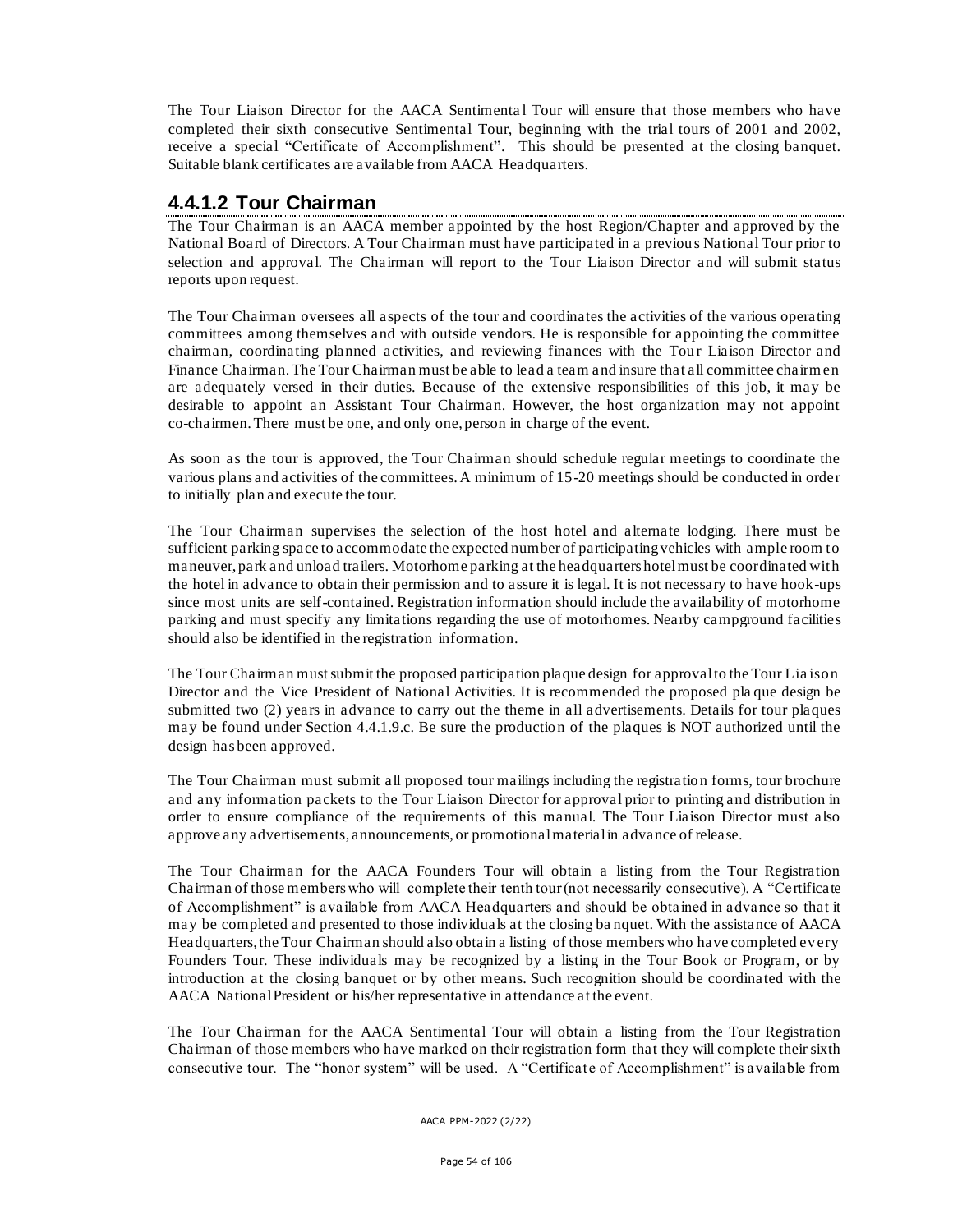AACA Headquarters and should be obtained in advance so it may be completed and presented to those individuals at the closing banquet.

The Tour Chairman should oversee the article and photographs submitted to the **ANTIQUE AUTOMOBILE**. This article should be sent to editor of **ANTIQUE AUTOMOBILE** within 15 days following the tour. Refer to Section 4.4.1.8 for details.

It is the responsibility of the Tour Chairman to work closely with the Finance Chairman to prepare the initial budget. The budget is to be submitted to the National Board of Directors by the Tour Liaison Director, at least two (2) years in advance of the tour.

It is suggested that the Tour Chairman and other key committee people attend the tour in the year pr evious to their scheduled tour. A meeting should be set up during the tour with your Tour Liaison Director, Vice President - National Activities, Division Chairman of National Activities (if they are in attendance), and the current Tour Chairman to discuss any pitfalls you might encounter and to have questions answered pertaining to hosting a National Tour.

It is the desire of the National Board of Directors to keep costs within a reasonable limit. This should be kept in mind when planning the tour. The costs for the opening reception, closing banquet, lunches, lodging, and enterta inment should be priced accordingly.

# **4.4.1.3 Registration Committee**

This committee will coordinate all announcements with the Publicity Committee and will prepare applications and registration packages. These packages will be mailed to all individuals responding to the announcement ad in the **ANTIQUE AUTOMOBILE** (except as noted in Section 4.7.7 for the Revival AAA Glidden Tour®). The committee will receive and process applications, coordinate hotel reservations with the Accommodations Committee, and confirm registrations. The committee will assemble registration kits and greet participants when they arrive for the tour.

The registration packets should include a notification to the tour participants to be sure to notify the Tour Chairman or Tour Liaison Director if they must leave the tour early.

The Registration Chairman will work closely with the Finance Chairman to assure proper handling of all fees. The Registration Chairman should be bonded and the cost of the bond should be included as a tour expense. This person should work closely with the Tour Chairman and all other committee chairmen to provide them with current registration information. The Registration Committee Chairman's name, address and telephone number must appear on all registration materials.

# **4.4.1.4 Finance Committee**

This committee is responsible for the centraliza tion of accounting, which should be established for deposit and disbursement of tour funds. The Finance Chairman will prepare an initial operating budget, which must be reviewed by the Tour Liaison Director, based on the number of expected participants and activities planned. This initial budget should be prepared no later than two years prior to the tour. The Tour Liaison Director and Tour Chairman have final approval authority for the budget. The Tour Liaison Director must submit the initial budget, periodic status reports, and a final financial report to the National Board of Directors. The Finance Chairman should work closely with the Tour Chairman and the Registration Chairman in carrying out these responsibilities.

If the Finance Chairman is handling the registration money, he should be bonded at the expense of the tour. An account separate from the regular Region/Chapter bank account should be set up for a National Tour (see Section 4.5.3 for establishing National Tour finances).

#### **4.4.1.5 Routes and Events Committee**

This committee has the responsibility for selecting and laying out the tour routes. In addition they will select interesting sites for the tourists to visit, and will coordinate these stops with the Banquet and Meals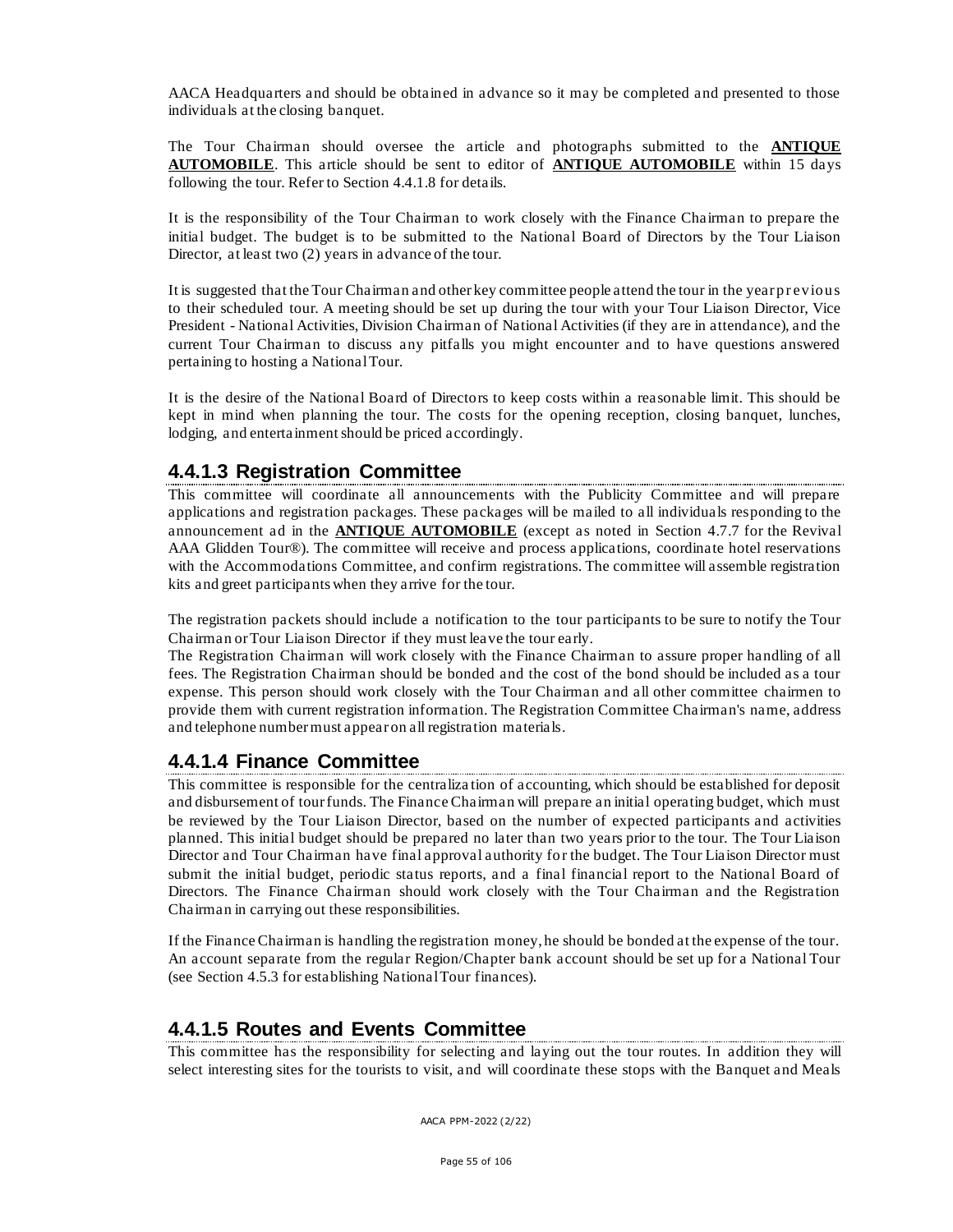Committee for possible use as meal stops. This committee will prepare all tour maps and tour books. All route instructions in the Tour Book should be rechecked several times to insure that there are no mistakes in the route. It is suggested that at least three people verify the routes by actually running them. Past experience has proven this to be essential in ensuring the routes are correct. The committee will contact local law enforcement agencies to advise them about the tour and tour routes and provide them with copies of tour maps and instructions. It may be necessary to employ local law enforcement officers to assist in difficult traffic or road conditions (see 4.5.4).

# **4.4.1.6 Accommodations Committee**

This committee is responsible for seeing that all necessary accommodations are arranged. The committee also is responsible for negotiating room rates and food service with the host facility and securing adequate facilities for parking. If the committee does not have experience in negotiating rates, seek the assistance of the tour liaison. The committee will make lodging reservations based on participants' requirements indicated on reservation applications. This committee also will identify alternate lodging, including recreational vehicle facilities.

# **4.4.1.7 Banquet and Meals Committee**

This committee is responsible for planning an opening reception (which may include a meal) a nd a closing banquet. Evening meals between these events should be left up to the tourists. This will allow tourists to get together with friends for personal activities. If additional meals are planned they should be kept simple a nd inexpensive. This committee should coordinate with the Routes and Events Committee to plan for mea ls during the tour days.

# **4.4.1.8 Publicity Committee**

This committee is responsible for any announcements of the tour, including the announcement ad in **ANTIQUE AUTOMOBILE** (with the exception of the Revival AAA Glidden Tour®, see Section 4.7.7). All materials must be submitted to National Headquarters via the Tour Liaison Director in accordance with the publishing guidelines established by the Editor of the **ANTIQUE AUTOMOBILE** (refer to Section 4.5.8 for details).

A capable member of this committee should be designated to write an article about the tour for **ANTIQUE AUTOMOBILE**. This article should be no more than 700 words, describe tour events, and should include a dozen or more photos WITH CAPTIONS. Digital photos or 35mm slides/prints are acceptable. Photos and story should be burned onto a CD and sent to the editor within 15 days following the tour. In order to get into the next available issue of ANTIQUE AUTOMOBILE, make note of the editorial deadlines for each issue:

| <b>DEADLINE DATE</b> | ISSUE             |
|----------------------|-------------------|
| November 1           | January-February  |
| January 1            | March-April       |
| March 1              | May-June          |
| May 1                | July-August       |
| July 1               | September-October |
| September 1          | November-December |

In addition the Publicity Chairman is encouraged to submit a short article with one or two photographs to other publications such as **OLD CARS WEEKLY**. This committee should arrange for a competent photographer to be available to take the photos and appoint a liaison with the local news media. The committee is responsible for sending tour brochures a nd announcements to all newspapers, regional magazines, and radio and television stations. Be sure to provide the media with the name, address, and telephone number of the appointed liaison. All announcements, press releases, articles, reports, advertisements or any other promotional material must be submitted to and approved in adv ance of relea se by the Tour Liaison Director.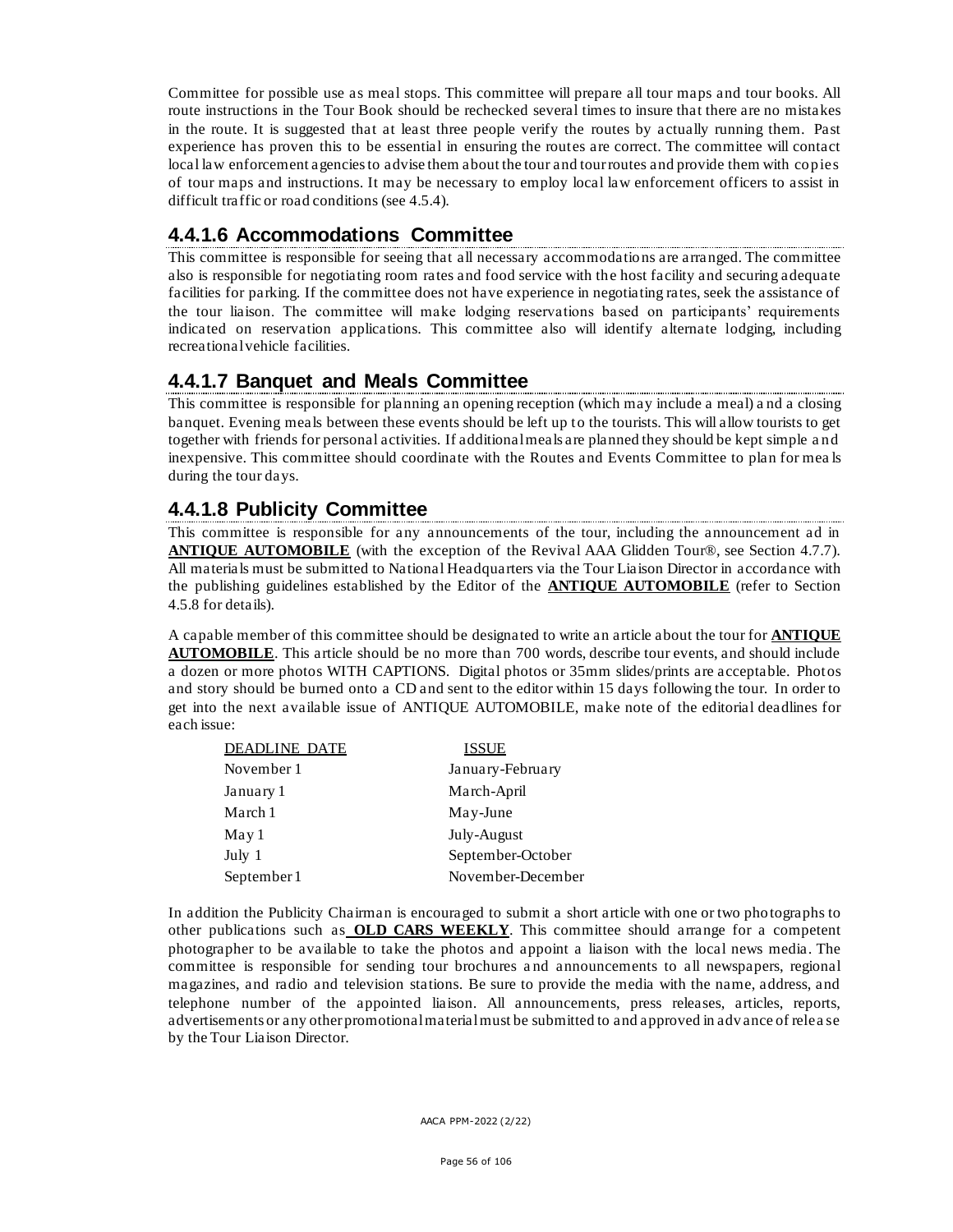This committee is responsible for obtaining bids and for subsequent selection of a printer for all printed material for the tour. Guidance can be obtained from AACA National Headquarters.

# **4.4.1.9 Trophy Committee**

This committee is responsible for obtaining the following items:

a. Tour banners - these are numbered banners (or other marking system as approved by the Vice President - National Activities) to identify tour vehicles. Optionally, static cling decals (of no less than 6Hx8W inches) along with static cling numbers which mount on windows from the inside may be substituted for the cloth banners. A list of suppliers of banners and decals will be available from the Vice President – National Activities.

b. Mementos - other commemorative items as approved by the Tour Liaison Director may be procured or obtained through donations.

c. Tour plaques - the plaque design must be approved by the Tour Liaison Director and Vice President National Activities. It is suggested that the plaque be designed at least two (2) years in advance of the tour, so that the theme of the plaque can be carried throughout the advertising, stationery, etc. The suggested size range for the plaque is  $2\frac{1}{2}$ " x 4" to 4" x 4". The plaque must include the name of the sponsoring region/chapter, name of the tour, location and dates. A list of plaque suppliers can be obtained from AACA Headquarters. Be sure to include the AACA logo on the plaque. For distribution of tour plaques refer to Section 4.5.4. Anything other than the traditional meet type plaque must receive approval by the Tour Liaison Director.

d. Trophies - Categories for awards are at the discretion of the host Region/Chapter. These are normally provided by individual and/or commercial company donations. It is suggested that potential donors be contacted at least nine months prior to the tour and trophies be obtained at least six months prior to the tour. Trophies and awards that do not arrive should not be listed in the program.

# **4.4.1.10 Security Committee**

This committee is responsible for coordinating all aspects of security during th e tour. They should provide personnel to guard the vehicles at night and during all stops, when the owners may be away from their vehicles. Hiring off-duty police or deputy sheriffs has proven to be very effective for security. This committee also should have available a complete list of hospitals, rescue units, fire departments, and ambulance services along the tour route. They should coordinate traffic control requirements with the Tour Route Chairman and local police or highway patrol officials.

# **4.4.2 ORGANIZATION FOR A DIVISIONAL TOUR**

The organization and responsibilities for Divisional Tours are somewhat different than the organization and responsibilities for the traditional five day National Tours. Although much of the information in Section 4.4.1 can be used for reference in planning and preparing for a National Divisional Tour, specific requirements for a Divisional Tour are somewhat different.

The purpose of this Section is to identify the core organization for a Divisional Tour and their individu al responsibilities.

# **4.4.2.1 Tour Liaison Director**

The AACA National President will appoint a National Director as a liaison between the Region or Chapter and the National Board of Directors. In the event a current Board member is not in close proximity to a hosting region, to act as a tour liaison director, a former National Board member may be appointed to this position. It will be the responsibility of the Tour Liaison Director to assist the Tour Chairman and the host Region or Chapter to insure that the tour is conducted in compliance with AACA standards and policies, and to generally assist the host Region or Chapter whenever necessary.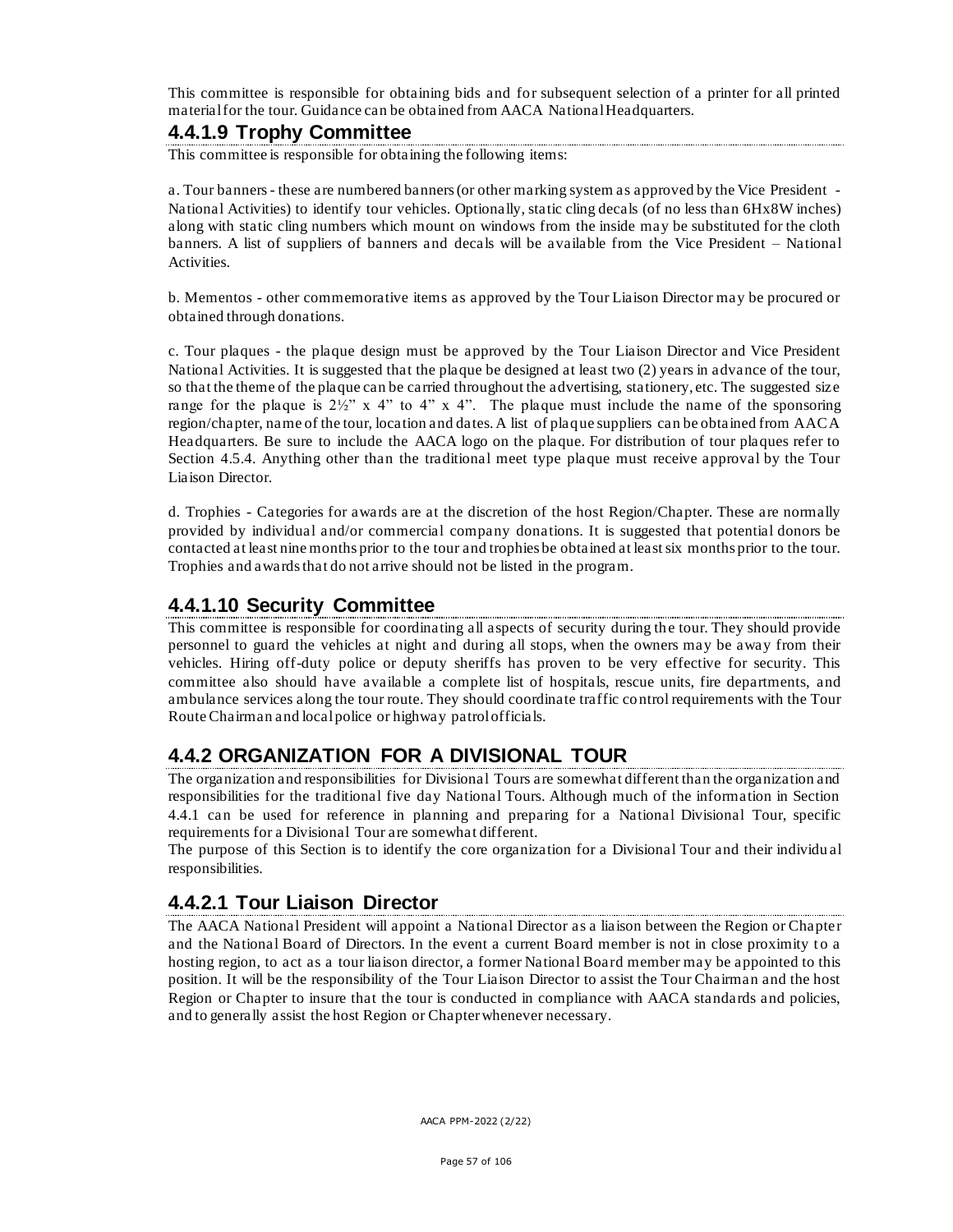The Tour Liaison Director will review and approve the budget for the tour based on the number of expected participants and activities planned. Reports on the tour budget are not required to be submitted to the National Board of Directors.

The Tour Liaison Director will review and approve all mailings including the registration form, tour brochure, and any information packets. Such approval must be granted in advance of printing and distribution in order to ensure compliance of the requirements of this manual. The Tour Liaison Director must also review and approve any advertisements in any form prior to release.

While the Tour Liaison Director may attend the National Divisional Tour, it is not a requirement.

### **4.4.2.2 Tour Chairman**

The Tour Chairman is an AACA member appointed by the host Region or Chapter and approved by the National Board of Directors. The Chairman will report to the Liaison Director and submit status reports to the Liaison Director upon request.

The Chairman oversees all aspects of the tour and coordinates the activities of the various operating committees among themselves and with outside vendors. He is responsible for appointing the committee chairman, coordinating planned activities, and reviewing finances with the Liaison Director and Finance Chairman. The Tour Chairman must be able to lead a team and insure that all committee chairmen are adequately versed in their duties. Because of the extensive responsibilities of this job, it may be desirable to appoint an Assistant Tour Chairman. However, the host organization may not appoint co-chairmen. There must be one, and only one, person in charge of the event.

As soon as the tour is approved, the Tour Chairman should schedule regular meetings to coordinate the various plans and activities of the committees.

The Tour Chairman supervises the selection of the host hotel and alternate lodging. There must b e sufficient parking space to accommodate the expected number of participatin g vehicles, with ample room to maneuver, park and unload trailers. Motorhome parking at the headquarters hotel must be coordinated with the hotel in advance to obtain their permission and to assure it is legal. It is not necessary to have hook-ups since most units are self-contained. Registration information should include the availability of motorhome parking and must specify any limitations regarding the use of motorhomes. Nearby campground facilities should also be identified in the registration information.

The Tour Chairman must submit the proposed participation plaque design for approval to the Liaison Director and the Vice President National Activities. The plaque must include the AACA logo. A list of plaque suppliers can be obtained from National Headquarters. Be sure the production of the plaques is NOT authorized until the design has been approved.

The Tour Chairman must submit all proposed tour mailings including the registration forms, tour brochures and any information packets to the Liaison Director for approval prior to printing and distribution in order to ensure compliance of the requirements of this manual. The Liaison Director must also approve any advertisements, announcements, or promotional material in advance of release.

# **4.4.2.3 Registration Committee**

This committee will prepare applications and registration packets for those who respond to the announcement in ANTIQUE AUTOMOBILE. The committee will receive and process applications, and confirm registrations. The committee will assemble registration kits and greet participants when they arrive for the tour.

The Registration Chairman will work closely with the Finance Chairman to assure proper handling of all fees. This person should also work closely with the Tour Chairman and all other committee chairmen, to provide them with current registration information. The Registration Committee Chairman's name, address and telephone number must appear on all registration materials.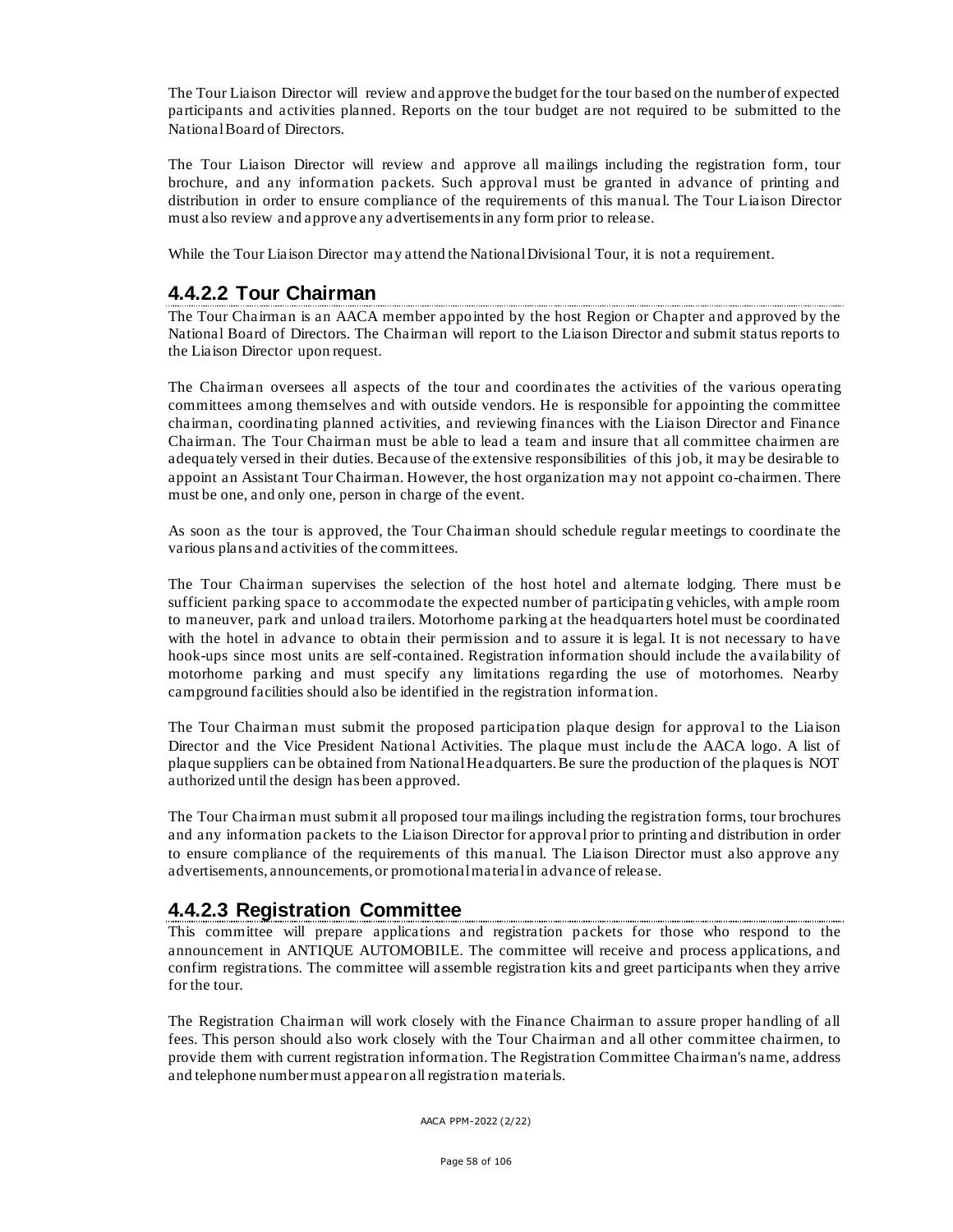# **4.4.2.4 Finance Committee**

This committee is responsible for the centralization of accounting, which should be established for deposit and disbursement of tour funds. The Finance Chairman will prepare an initial operating budget and have it reviewed and approved by the Tour Chairman and Liaison Director.

# **4.4.2.5 Other Committees**

Other committees are to be appointed by the Tour Chairman as required to support the tour. This can include a Route Committee, Accommodations Committee, Banquet Comm ittee, Publicity Committee, etc.

# **4.5 HOSTING A NATIONAL TOUR – GENERAL (RELIABILITY, AAA GLIDDEN REVIVAL AAA GLIDDEN™, AACA VINTAGE, SENTIMENTAL, AND FOUNDERS TOURS ONLY)**

The general information in the following subparagraphs applies to all AACA tours except National Divisional Tours. Subsequent sections provide specific additional information on each type of tour, including National Divisional Tours.

# **4.5.1 Registration Forms**

The registration forms for a National Tour will be prepared by the host Region or Chapter. It is recommended that hosting Region or Chapter refer to previous tour forms for format. Before the registration forms are printed the Vice President of National Activities and the Tour Liaison Director must review them.

A three-part form may be used. These forms must be sent to National Headquarters. Applicants must sign the application. The eligibility statement printed below in paragraph a (1) and a (2) must be included on the form. If there is not room on the registration form, a separate sheet is to be provided for the applicant to sign. To save expense, print the statement top and bottom so the applicant can sign and return the statement and keep half the page for his or her records.

Registration forms can be posted on the AACA website. In addition, National Headquarters will send out a flyer on the tour and a registration form to anyone who fills out a national activity request or pho nes National Headquarters. It is the responsibility of the region/chapter to send out confirmations to members.

It is imperative that we received the necessary registration and tour information 6 months prior to the tour. Contac[t pbuckley@aaca.org](mailto:pbuckley@aaca.org) or call 717-534-1910 and ask for Pat Buckley.

- a. Vehicles eligible for AACA National Tours
	- 1. Because AACA is dedicated to the preservation, restoration, and maintenance of automobiles and automotive history, authenticity is considered to have a high priority. And because the general public witnesses AACA National Tours and Divisional Tours, the appearance of authenticity of participating vehicles is a primary concern. Therefore, to achieve this purpose most of the body, engine, chassis and drive line components of all vehicles entered in a National Tour or Divisional Tour need to be of the same vintage as when the vehicle was manufactured. Vehicles that are obviously "modified" from the original design present an inappropriate impression as to the aim a nd purpose of the AACA and will not be accepted. The foregoing is not meant to exclude vintage accessories available when the vehicle was manufactured. Any advertisement displayed on a vehicle must be appropriate to the era of vehicle manufacture.
	- 2. Safety is paramount in a tour environment. Vintage performance modifications are acceptable so long as safety is not compromised. Radial tires, original type tires of a different size from original and white sidewalls of a different width than original are acceptable, provided they are mounted on original style wheels. Seat belts are acceptable and recommended. Hydraulic brake modifications are acceptable provided they have been done in an unobtrusive and professional manner.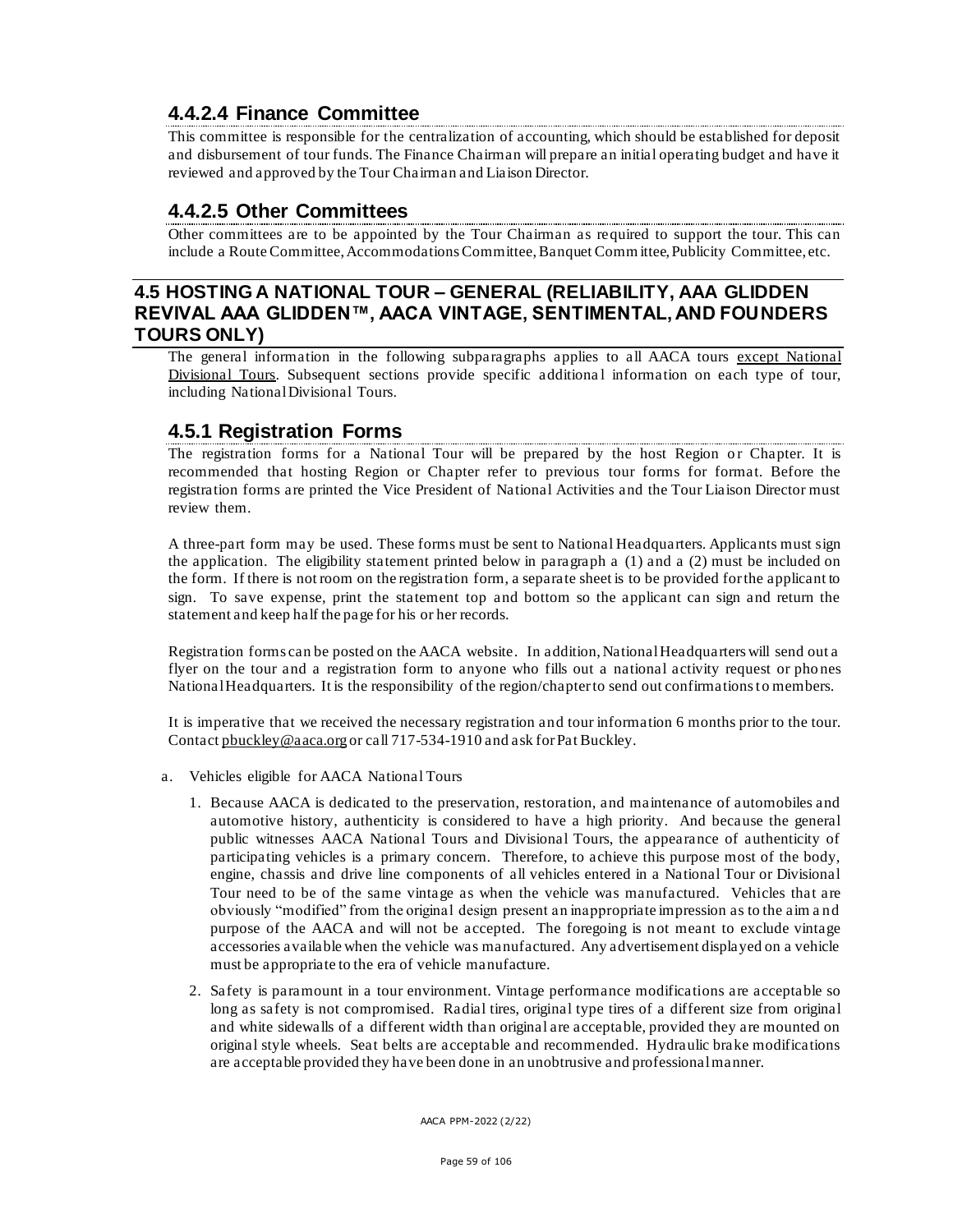- b. The names, addresses, emails and telephone numbers of the Tour Liaison Director, Tour Chairman, a nd Registration Chairman, along with times during which telephone calls for information will be accepted, must be provided.
- c. Space must be provided for the driver's name, address, telephone number, year of birth, previous number of tours attended, and current AACA membership number. Verification of membership number can be run through the AACA computer or by contacting National Headquarters.
- d. Provide space for the name, address, and previous number of tours attended for EACH passenger.
- e. Provide space for the year, make, body style, number of cylinders, color, engine or serial number, state registered, and license plate number.
- f. Include a list of all functions, cost, and space for the applicant to fill in the number of participants. The registration fee for the driver and vehicle should be pre-printed in the cost column. All passengers, including children, must pay the passenger fee.
- g. The form should clearly indicate that checks or money orders are to be payable to the name of the tour, i.e., "AACA Reliability Tour," "Revival AAA Glidden Tour®," etc. Foreign members should send International Money Orders (no checks) in U.S. dollars.
- h. Provide space to indicate whether the vehicle will be trailered. Closed trailers are often used at night as a garage and should be parked where they are accessible.
- i. List a cut-off date (normally the same date as the registration deadline) after which applications will no longer be accepted. It is suggested that all applications be processed in order of receipt, and that none be returned until it is assured that all spaces are filled.
- j. Written approval prior to the start of the tour must be obtained from the Tour Chairman or Tour Liaison Director before any participant may switch vehicles from the one originally registered for the tour. AACA reserves the right to deny participation to any individual member and/or vehicles.
- k. Participating vehicles must have liability insurance. A statement signed by the driver should be on the application. The insurance company name, policy number, expiration date, and amount of coverage should be included.
- l. The form may include a request for a slide, color or black/white photograph or digital image of the vehicle (if applicable).
- m. Include a disclaimer to be signed by the applicant that reads, "I agree to release the AACA, its officers and representatives from any liability for injuries, damage, or loss from attendance at or participation in this (NAME OF TOUR) tour."
- n. The Registration form must be submitted to the Tour Liaison Director for approval prior to printing and distribution in order to ensure compliance of the requirements of this manual.
- o. The registration form should contain a section where members can indicate the number of tours they have completed (including the tour of the present registration). The form must be specific as to which tour the data is being recorded to, i.e. "This is the Founders Tour I have attended." This data may be used for recognition of those members reaching certain milestones in touring.

A separate form should be used to apply for lodging. The following information should be included on the lodging form:

- a. Space for arrival and departure dates and times.
- b. The name of the headquarters hotel and a list of alternate hotels and motels available, with space for the type and number of accommodations desired. Room rates and number of occupants per room should be included.
- c. A list of campgrounds and parking space available for motorhomes, with information on hook -ups.
- d. Specific instructions regarding the procedures for obtaining reservations at the assigned hotel.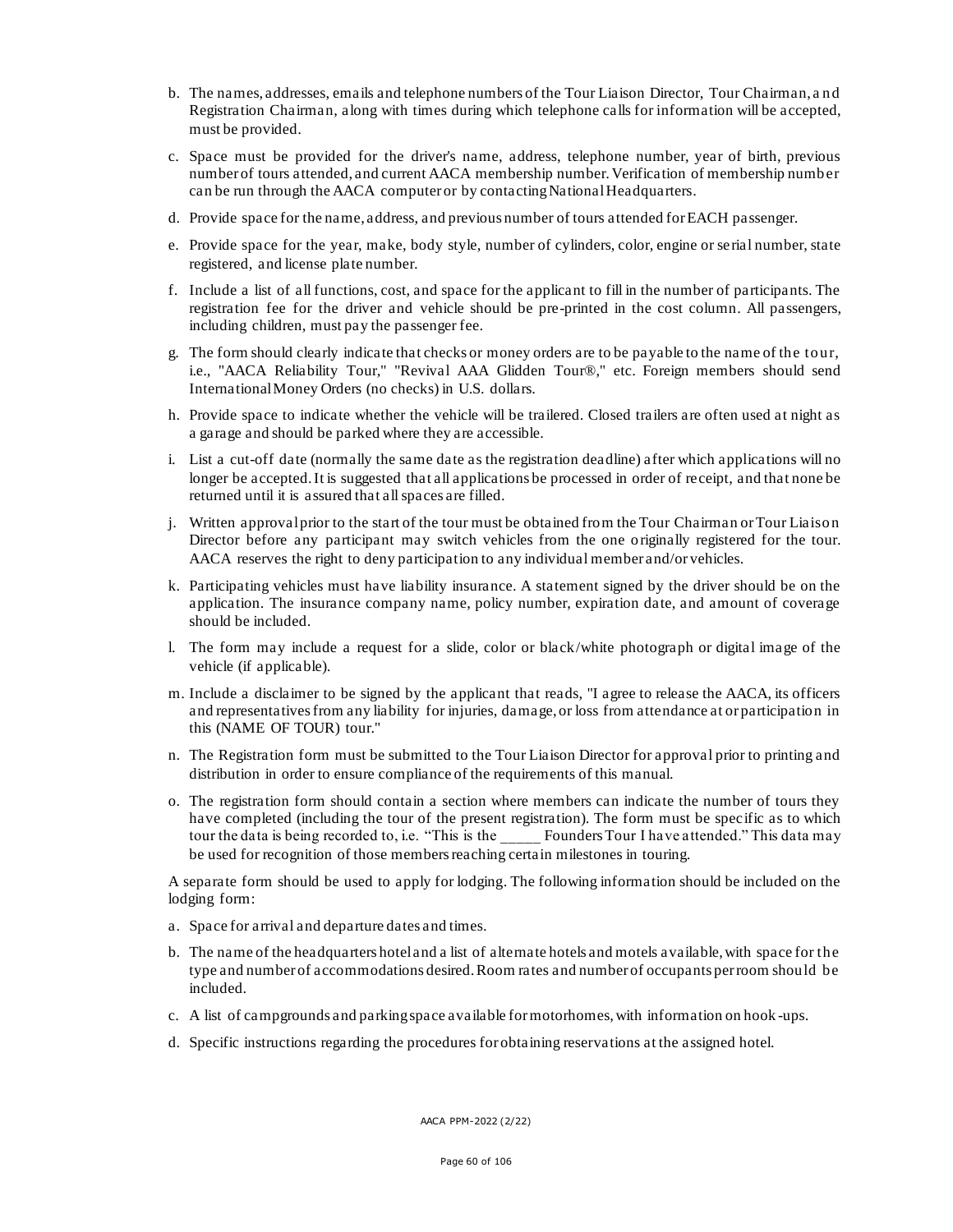# **4.5.2 Registration**

The names, addresses, emails and phone numbers of the Tour Liaison Director, Tour Chairman, and Registration Chairman should appear on all advertisements and registration documents. An emergency phone numbermust appear on the registration form and in the tour packet to be used to contact participants during the tour. Someone must be available to answer this emergency phone at all times, i.e. the host hotel or a club member not on the tour.

It is the responsibility of the Registration Committee to insure that all applying drivers a re current AACA members (or VMCCA members for the Revival AAA Glidden Tours®) and registered vehicles are qualified for the tour.

A checklist should be prepared to verify the accuracy and completeness of each registration application. If an application is not completed properly, or if insufficient funds are received, the application should be immediately returned along with the check for all fees. A note should be included to identify the problem.

No refunds should be given unless a cancellation is received before the published deadline for registration. The Tour Chairman and/or Tour Liaison Director may approve exceptions.

All registrations for the tour should be confirmed in writing by the Registration Chairman to each applicant. Include a copy of the application, marked to indicate assigned tour number or registration status, e.g. accepted, or alterna te on waiting list.

The Registration Committee should prepare registration kits for each participating vehicle. These envelopes should contain name badges, meal tickets, event tickets, and tour related items, e.g. tour route information, tour banners, rosters, state and local maps, and safety fundamentals. Additional materials such as tourist brochures and trinkets also may be included. The committee will see to the distribution of these envelopes as the entrants arrive. Place nametags and meal tickets in separate small envelopes before placing them in registration briefcases. Ask each tourist to check his or her meal tickets before leaving the registration desk.

Several bulletin boards will be needed for advertising, notices, tour publicity, and lists of all tourists. The alphabetical list of tourists should identify the hotel where each tourist is registered.

#### **4.5.3 Tour Finances**

The following policies and procedures have been established for financing an AACA tour: a. Each AACA tour must be self-supporting - meaning that the registration and activities fees should cover all expenses.

- b. A contingency fund should be included in the budget to offset possible extra expenses due to the amount of lead time necessary in planning the tour. An additional 10% should be adequate.
- c. A separate bank account should be established for small tour expenses, such as stamps, small amounts of printing, etc. To cover incidental expenses, a request for "seed money" can be directed through the Tour Liaison Director to AACA National Headquarters. Seed money up to a maximum of \$5,000 may be provided in incremental advances as required, but not earlier than twelve (12) months prior to the start of National Tours, specifically the Revival AAA Glidden, Founders, Reliability, Sentimental and AACA Vintage Tours. The assigned Tour Liaison Director must request these advances after consultation and review of the Tour Budget with the Chairman.
- d. All registration fees are to be made payable to the host region/chapter or name of the to ur, e.g. "AACA Reliability Tour," "Revival AAA Glidden Tour®," etc. as required by the tour registration.
- e. Hosting Regions/Chapters must include as a part of their registration fee \$25.00 for each vehicle registered. This fee must be sent to National Headquarters within two weeks after the tours conclusion. All profits generated by the tour will remain with the hosting Region/Chapter.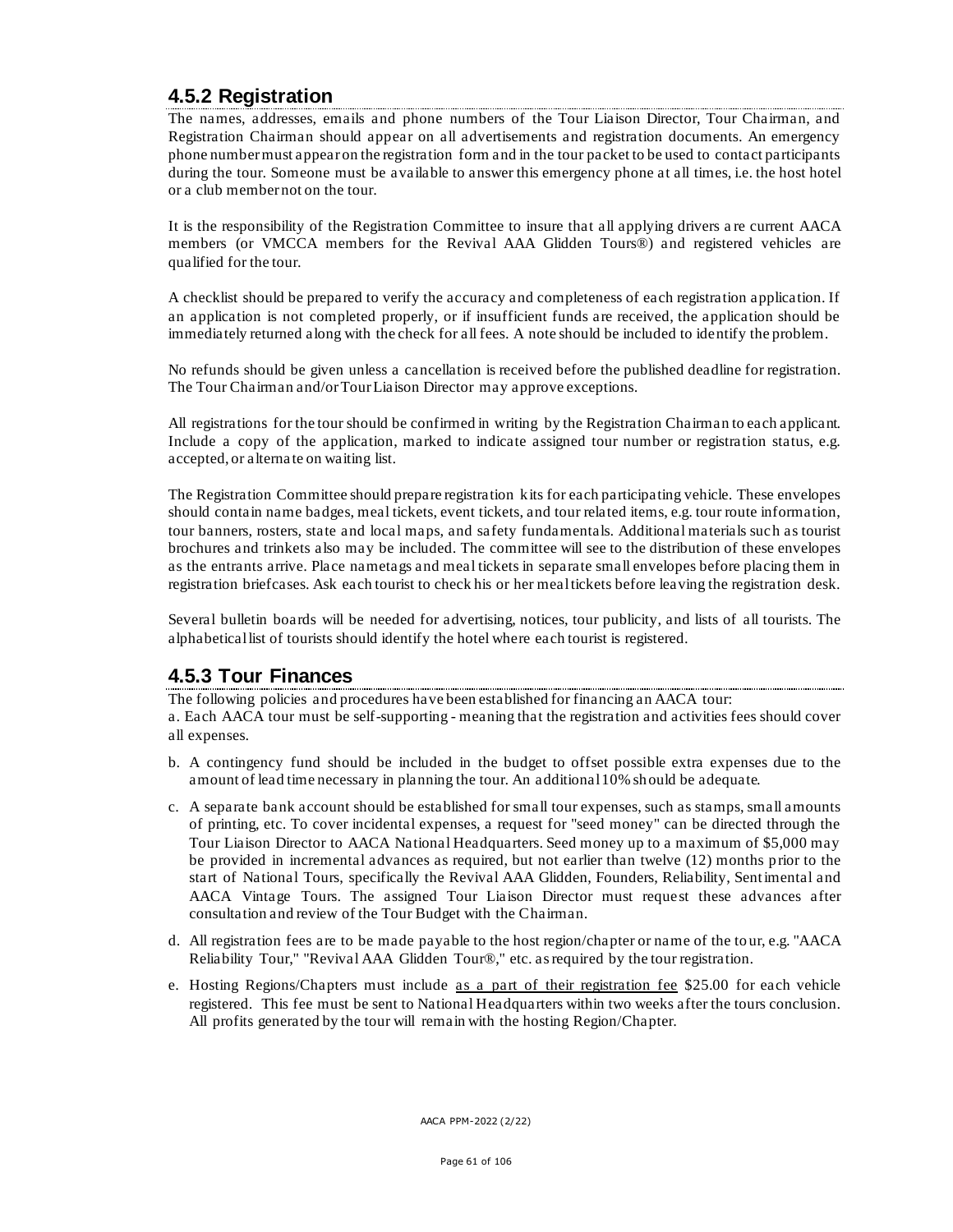# **4.5.4 Tour Routes and Events**

National Tours generally start with a get-together on Sunday evening. Touring usually begins on Monday and continues through Friday evening. This allows the working tourist a weekend to arrive at the tour location and a full weekend to return home. Travel on the highways during the weekend is generally less crowded then on weekdays.

The selected routes should be planned with the age of the participating vehicles in mind; avoid busy roads and intersections wherever possible. Tourists want to see points of interest and to enjoy touring in their vehicles, not fight traffic. Points of interest should be noted on each daily trip map. When driving through interesting towns, be sure to notify the shop owners with fliers in advance of the date and the approximate time (A.M. or P.M.) the tourists will be passing through and how many people are expected so they can be prepared. Small unique shops may close during the week; by notifying them in advance, it gives them the opportunity to arrange to be open and to have enough help available.

When planning mid-morning or mid-afternoon stops, you must provide ample restroom facilities. A planned stop that can only accommodate one woma n or one man at a time is not sufficient when you are dealing with hundreds of people. There is nothing more frustrating than standing in line for 45 minutes or more to use a facility.

All tour routes should be well marked with large directional arrows at all intersections and in any area that may be confusing to the tourists. These directional arrows should be taken down promptly at the end of each day's tour to avoid confusing tourists with extra arrows along a route. It is suggested that gas stations be used as reference points, as they are visible and inform the tourist of available gasoline. It is advisable to inform the tourists at the opening session that they should not remove any tour markers during the day's activities, and that these markers will be available to them at the end of the tour.

Use plenty of arrows to mark tour routes. Be sure to use arrows that are highly visible. Avoid such colors as black on red and any other combinations which will be difficult to distinguish by colorblind drivers. It has been found that the use of arrows pointing straight down for a hill and straight up for reassurance works very well. Consideration should be given to having special caution signs made up in case of any bad situation that may arise, such as temporary road construction or poor driving conditions because of inclement weather.

In order to achieve consistency when writing the Tour Book, be sure to use the same terminology throughout the book. When preparing the final draft of the Tour Book, use the sa me car for calculating all the mileage. Since odometers vary to some degree, it is easier for the tourists to make any adjustments needed only once on the first day and carry out any discrepancies in their odometers throughout the week.

A tow vehicle, tra iler, and driver must be provided to follow the tourists to lend any assistance to those with mechanical problems. An emergency telephone number should be given to the tourists. The tow vehicle should be in radio contact with this telephone, or at least should call in on a regular basis.

A vehicle checkpoint is required for each day of touring sometime during the afternoon for all participants. This is done for two reasons: to provide a vehicle check to make sure a tourist has not experienced a breakdown during the route, and to possibly be used for the selection of awards and the presentation of tour plaques.

Tour participation plaques should be presented on the last touring day to the driver at a spot toward the end of the day's tour. In cases of drivers not completing the tour due to illness, breakdown or emergencies, presenting or withholding of tour plaques shall be at the discretion of the Tour Liaison Director.

Friday should be your shortest driving day to allow tourists time to receive their plaques, to load up their vehicles, and have ample time to freshen up for the closing banquet.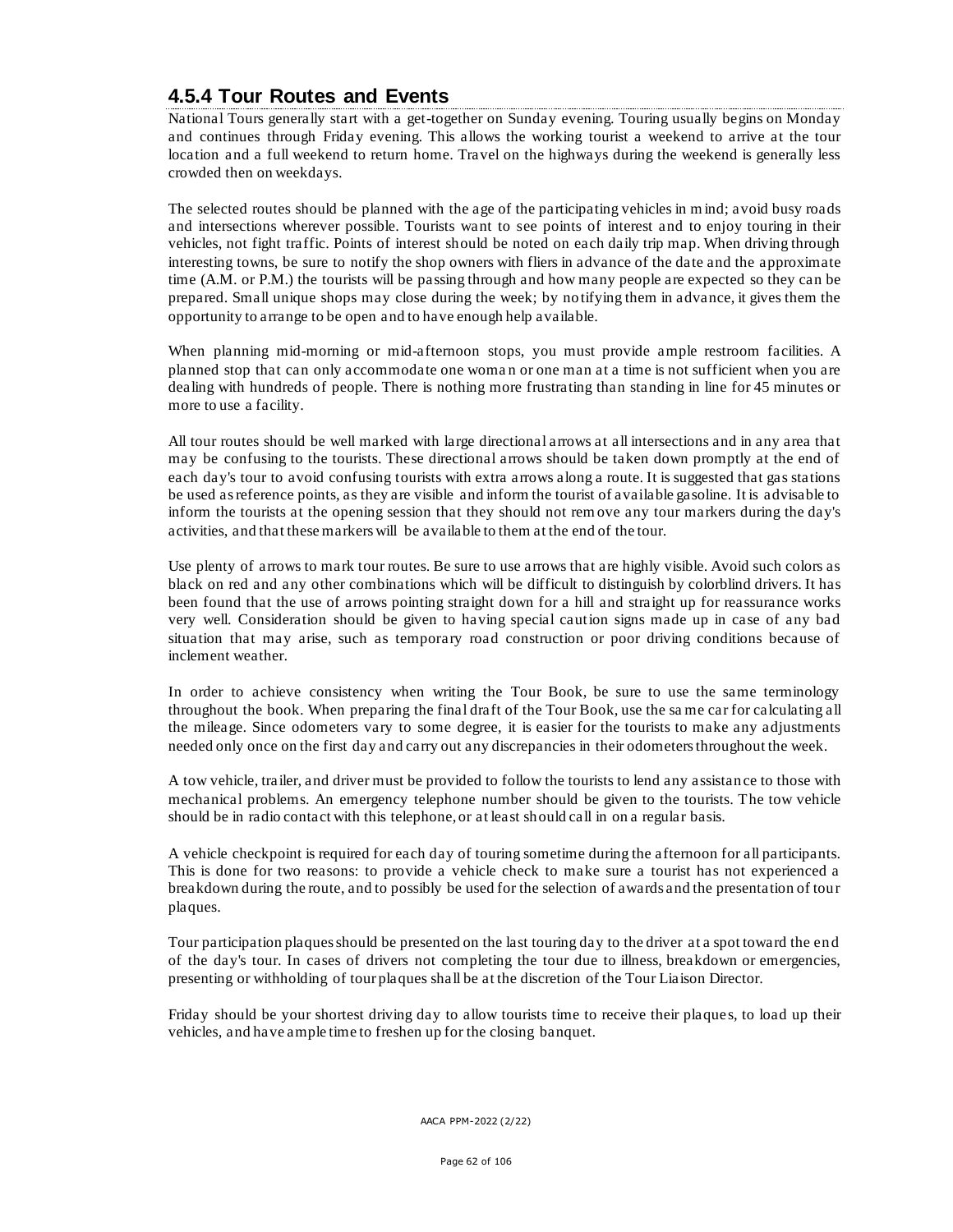# **4.5.5 Banquets, Receptions, and Meals**

This committee is responsible for all banquets, receptions, and meals. If more than one person is involved in planning the luncheons and banquets, the chairman of this committee should coordinate the pla nn ing of the menu to offer a variety of foods throughout the week in order to avoid duplications. All me als should be well planned to assure that all participants could be served in a reasonable length of time. When planning buffets, make sure the facility provides sufficient serving lines to accommodate the number of people to be served. The times when serving starts AND stops must be clearly identified. It is suggested that the mea l facilities be open to the tourists at least one half hour before the meal is to begin. Make sure food vendors keep food supplies replenished in the serving lines. Host and hostesses should be available at EACH function to assist tourists with any situation that might arise. If there is a head table at any of the meals, it is suggested that those asked to sit at it be advised as early as possible. The AACA President and spouse should be included at the head table for all AACA tours.

When outdoor events are planned be sure to comply with local ordinances governing the erection of tents, health regulations, fire codes, etc. For meals served outside there should be a contingency plan for inclement weather.

Costs for all meals should be kept to a minimum. Complimentary meals should be provided to the AACA National President and spouse and the Tour Chairman. Complimentary meal for the Liaison Director is at the discretion of the hosting region/chapter. Many times banquet facilities will provide complimentary meal tickets; don't be afraid to ask. You should negotiate to pay for the number of tickets actually collected at a luncheon or banquet, rather than the estimated number expected to attend. A children's menu for those 12 and under at reduced prices must be included in these arrangements. Banquet charges for children 12 and under shall not exceed \$15.00 (this children's policy should apply to all paid events). It is important to consider the fact that some persons attending the tour may have special dietary concerns such as food allergies, which to some people could be deadly. If any member expresses the need for attention to their special problem, the Banquet Chairman will need to review each case with the caterer. Make certain that the Registration Chairman or the Banquet Chairman advises the registrant of the practical solution to that the individual's concern.

The Tour Chairman should notify the National President in writing con cerning any complimentary tickets and/or accommodations. This information should be sent to the National President at least 45 days before the tour.

Each day's meal tickets should contain a special marking for easy and fast identification. Separate colorcoded tickets are recommended. Be prepared for those who may forget their tickets. Important to consider is the fact that some persons attending the banquets, dinners, cookouts or luncheons may have special dietary concerns such as food allergies, which to some people could be severe. If any member expresses the need for attention to their special problem, the Banquet Chairman must review each case with the caterer. Then, it is important to make certain that the Registration Chairman or Banquet Chairman adv ises the registrant as to a practical solution to the individual's concern. This committee must provide a list of all registered participants for each mea l and have it readily available for the meal hosts or hostesses.

AACA maintains a No Smoking policy for all of its activities.

The Master of Ceremonies at all banquets is at the discretion of the hosting region/ chapter. The Tour Chairman should give tour instructions. All speeches should be kept to a minimum.

Be sure to check on each facility/service provider at least four weeks prior to the tour. Food service establishments may change ownership and may go out of business without giving any notice. Even though you hold a contract, a new owner may not be aware of it or may refuse to honor it.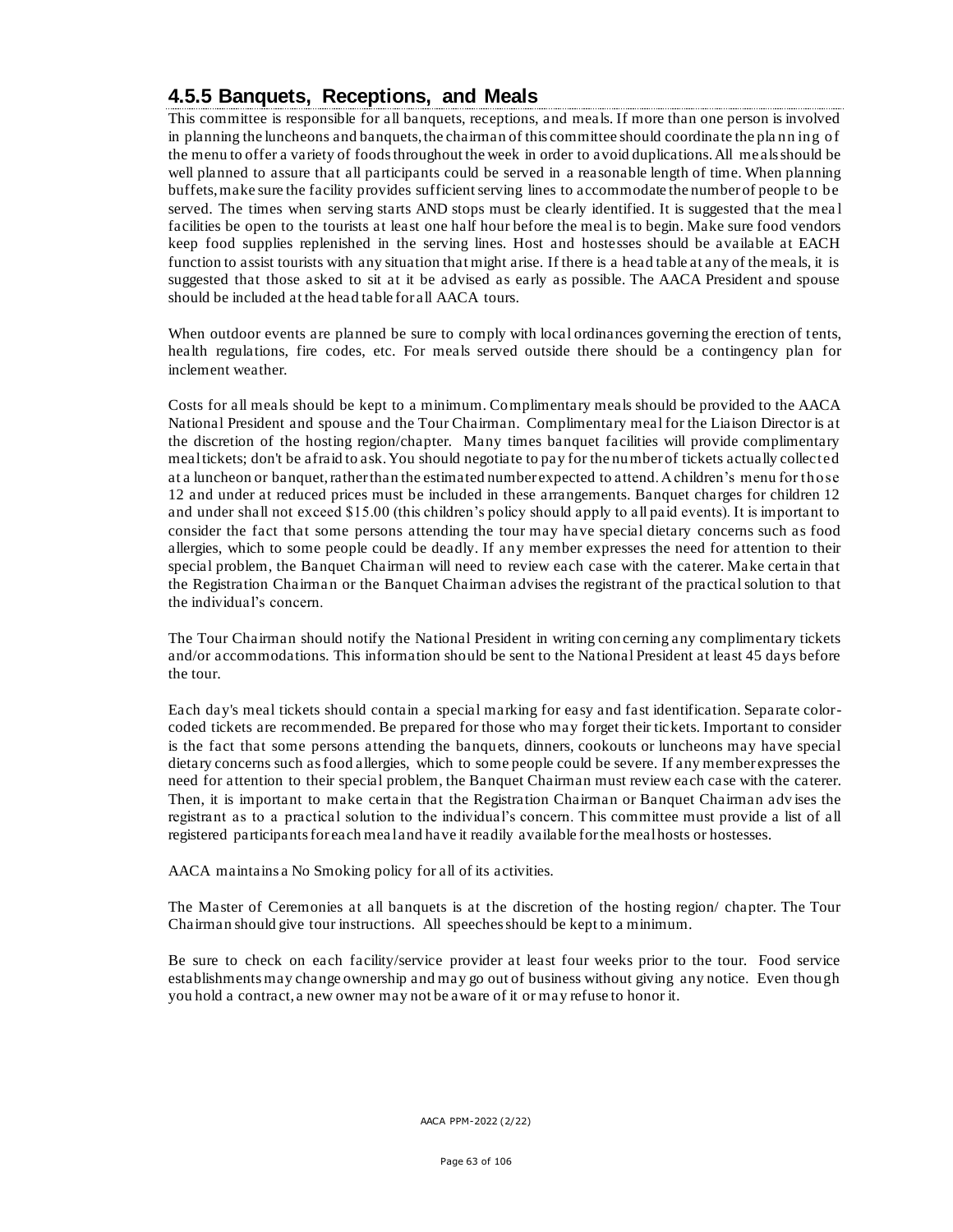# **4.5.6 Commemorative Items**

Tourists should receive a variety of commemorative items. The Registration Committee should prepare a registration kit that will include the following:

- a. A tour briefcase should be provided to hold tour information. A zippered portfolio that is clear on both sides work best since the tourist can read the map and the written directions without removing the booklet from the briefcase. This is particularly important during rainy weather.
- b. Tour maps should be well drawn with sufficient detail to define clearly the route for each tour. A separate map should be made for each tour day. It is advisable to include a state map for assistance in emergency situations.
- c. Tour books should be printed and provided for each vehicle. Additio nal booklets may be printed for passengers if desired. The book should contain concise, accurate instructions to complement the tour maps for each tour day, mileage between each specific instruction and cumulative mileage, and pertinent emergency numbers that could be needed during the tour.
- d. Name tags should be provided for each tourist. The nametag should be easily read at a five-foot distance and list the name, home state, and tour vehicle number. The passenger's nametag should reflect his/her home state, not the driver's. If a plastic tag with an insert is used, the insert should be stapled or taped in place to prevent it from falling out.
- e. Host ribbons should be provided in the kit for host Region or Chapter participants who are working on the tour.
- f. Tour banners provide a good way to identify the vehicles and are very desirable mementos. Each driver should receive two banners (or other approved marking system). Special banners will be required for the AACA National President, Tour Liaison Director, Tour Chairman, and Tour Photographer (refer to Section 4.7.5 for the Revival AAA Glidden Tour® and Section 4.8.4 for the Founders Tour). Banners also should be used to identify service vehicles and baggage vehicles as applicable.
- g. Meal and special function tickets should be provided in a separate envelope and double -checked with the participant when they are picked up. Color-coded tickets improve control.
- h. Rosters of tour participants, in alphabetical and tour number order, should be provided. The roster should include each participant's name, home city and state, a nd tour vehicle.
- i. A souvenir program is optional but provides an excellent means of raising funds via advertising sold to local merchants. It could include information on the history of the tour, vehicles, AACA, etc.

The Tour Liaison Director and the Vice President National Activities must approve tour participation plaque design and cost. Do not proceed with production until approval has been given. Be sure to include the AACA logo on the plaque. A list of companies supplying plaques for National Tours can be obtained from National Headquarters.

#### **4.5.7 Accommodations**

Procedures for lodging reservations must be coordinated with the management of each hotel or motel selected for the tour. The Registration Chairman will designate lodging assignments on a "first come, first served" basis with consideration of preferences specified on the application form. The registration confirmation letter will identify the lodging assignment for each tourist and provide instructions for completing the reservation process. This may include a form provided by the designated motel. The form can then be completed and returned to the hotel. The hotel should not accept any other reservations for the rooms set aside for the tour. A cut-off date for making reservations should be negotiated with each hotel. After that date, the hotel will release any unreserved rooms for their normal reservation procedures.

A complimentary suite or adjoining rooms should be provided to the AACA National President and spouse, when attending a National Tour. This allows the AACA National President to host meetings or small social gatherings in his room. Be sure any lodging reservation is made in the National President's name, and not in the name of the Region, Region President or Tour Chairman. This makes registration at check-in less confusing.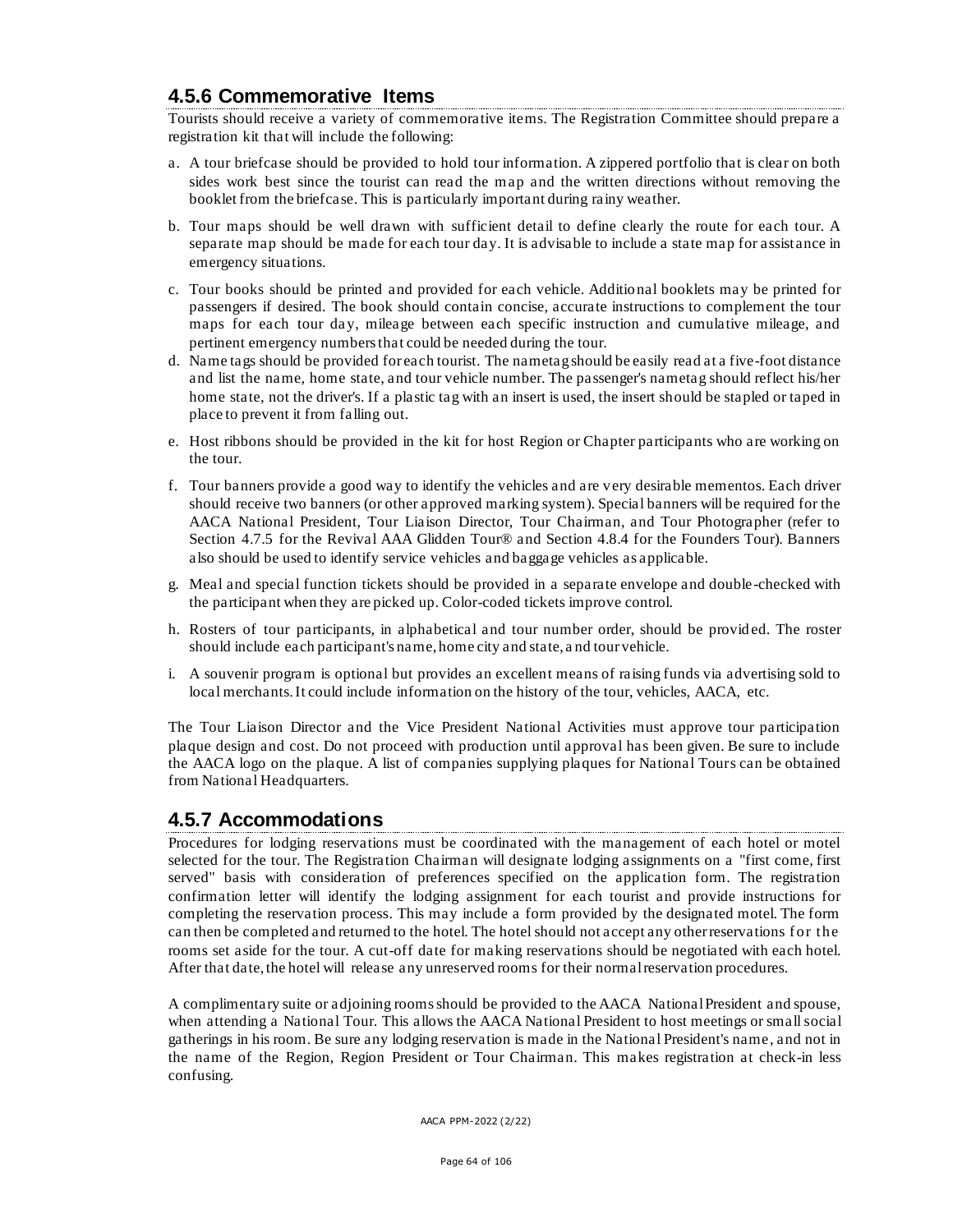Complimentary rooms are also to be provided for the Tour Chairman. Complimentary rooms for the Liaison Director and spouse is at the discretion of the hosting region/chapter. Many hotels will provide a number of complimentary rooms based on the number of room/nights booked. These comp limentary rooms may be used as lodging for the Tour Liaison Director and Tour Chairman or used as a ho spitality suite for all participants. If sufficient complimentary rooms cannot be negotiated for the Tour Chairman, the cost for this room is to be included in the Tour budget.

The committee should provide information on space for recreation vehicles, such as motorhomes, trailers, and campers, including the availability and cost of hookups. Most headquarters hotels or motels will permit tour participants to park their recreational vehicles in the parking lot for the duration of the event; however, this must be coordinated with the manager in advance of the tour. Registration notice s and brochures should clearly identify any limitations regarding recreationa l vehicle parking.

Accommodations should provide adequate vehicle parking, for both antiques and towing assemblies, for all tourists. If space is unavailable for towing assemblies, the committee should arrange for secure, off-premise parking as close as possible to the host facility. Parking spaces should be clearly identified for the tourists and signs should be posted well in advance of the tour (at least five days) to reserve the area.

It is suggested that hosts be available in the parking lots and lobbies of host facilities to direct and greet tour participants as they arrive.

# **4.5.8 Publicity**

AACA will list each National Tour in the "International Calendar of Events" and also on the meet information request form that will appear on the carrier card with the magazine. A one-quarter page ad will be published, free of charge, in two issues of the **ANTIQUE AUTOMOBILE**, for the Reliability, Revival AAA Glidden®, Founders, Sentimental, and AACA Vintage tours. The cost of this ad will not be included in the tour budget. This announcement ad should appear six months in advance of the tour and must contain the registration deadline date and information on requesting a registration package. Set a reasonable cutof f date as dictated by local requirements. Generally, this date will be established in order to meet the reporting requirements established in paragraph 4.7.5. Additional one-quarter ads may be purchased at the regular display advertising rates, less a 20% discount. The purchased ads will be placed in a diff erent issue of **ANTIQUE AUTOMOBILE** than where the free ad appears. Deadline dates for this ad in the **ANTIQUE AUTOMOBILE** are as follows:

| <b>DEADLINE DATE</b> | <b>ISSUE</b>      |
|----------------------|-------------------|
| November 10          | January-February  |
| January 10           | March-April       |
| March 10             | May-June          |
| May 10               | July-August       |
| July 10              | September-October |
| September 10         | November-December |

No advertising will be permitted on any participating vehicles. The Tour Liaison Director mu st approve all advertising, press releases, announcements, articles, reports, and any other promotional material prior to release.

There will be no special invitations sent to prospective entrants. This insures all entrants are treated alike, with no preference shown.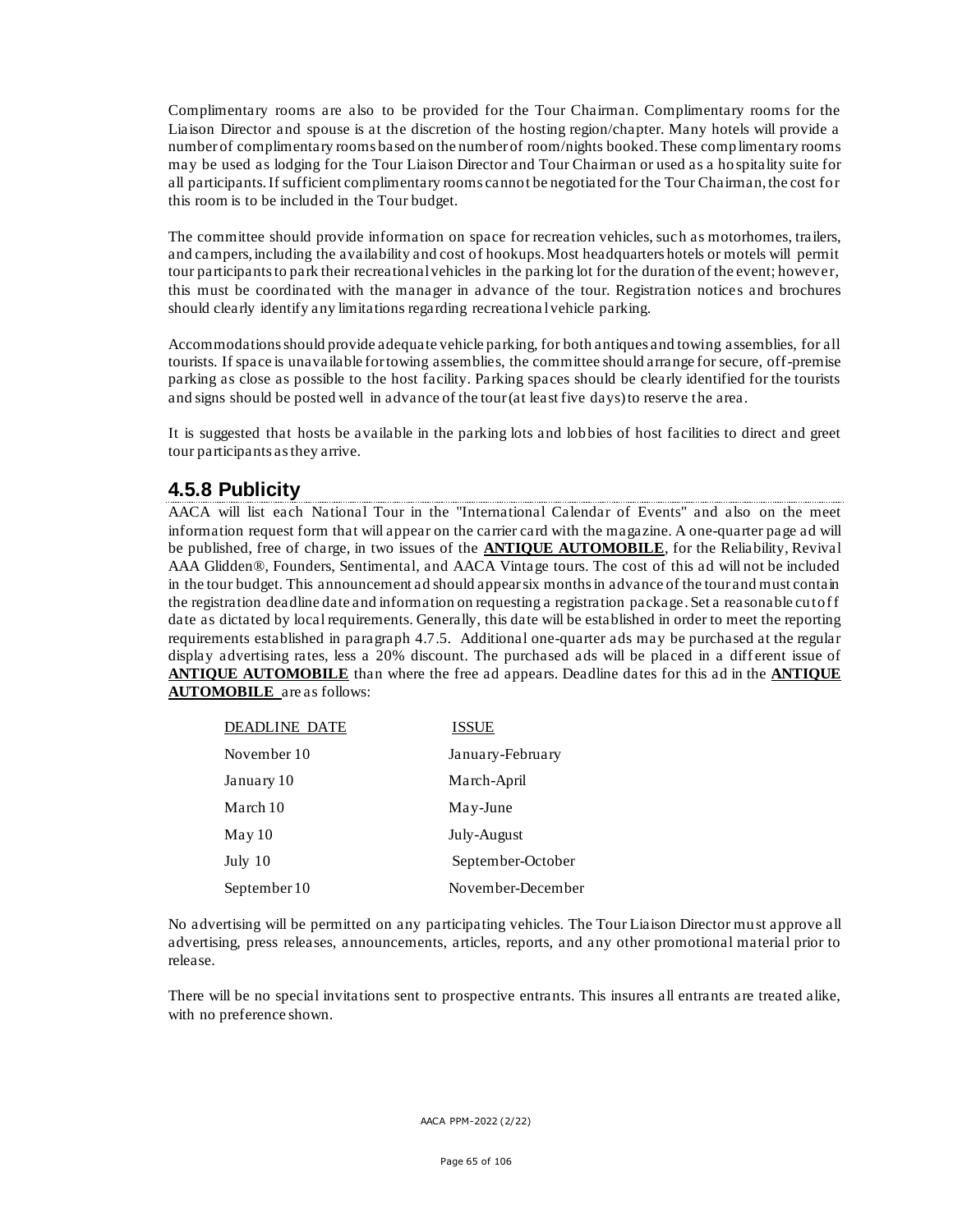If the tour is scheduled while local schools are in session, notices should be sent to all schools along the tour routes. These notices should advise them of the types of vehicles on the tour, the routes and schedule. Welcome signs and reader boards are encouraged at the hotels, coffee breaks, point of interest along the way, key stops, etc.

Movies or videotapes of the tour can be an expensive project; however, there may be a participant or host Region/Chapter member who would be willing to make one at a reduced cost. If a movie or video is made, it should include as many of the vehicles and participants as possible.

# **4.5.9 Trophies and Awards**

Trophies and awards are to be presented at the discretion of the Tour Chairman and Tour Liaison Director. If any awards are given to Tour participants, those awards must be made only to AACA members, except on the Revival AAA Glidden Tour® where VMCCA members are eligible to receive awards. Guests of members are ineligible to receive trophies and awards. Any vehicle, in order to be eligible for an award, must complete each day's tour.

A list of previous donors and categories for each type of tour can be obtained from AACA Nation al Headquarters or by reading articles about previous tours in **ANTIQUE AUTOMOBILE**. Criteria for the awards should be carefully prepared to assure that the proper vehicles and/or individuals are selected. A team of judges must be formed to select the winner in each category. At least one member of the judging team must be a NationalDirector. Tour participants may also help as judges.

# **4.5.10 Section Deleted**

# **4.5.11 Safety**

The AACA does not inspect vehicles participating in National Tours. It is the sole responsibility of each driver to insure that the vehicles being driven have all of the necessary equipment to enable it to operate in a safe manner and in compliance with all local laws. This includes safety glass, safe tires, braking, fuel supply, and exhaust, steering and lighting systems. Participating vehicles must carry a fully charged fire extinguisher.

# **4.6 HOSTING A RELIABILITY TOUR**

The general information provided in Paragraphs 4.2, 4.3, 4.4.1 and 4.5 applies to Reliability Tours. Additional guidance contained in the following subparagraphs is tailored to the specific requirem ents for Reliability Tours.

# **4.6.1 Eligibility**

Reliability Tours are open to all AACA members driving vehicles manufactured during 1915 or earlier.

# **4.6.2 Organization**

The core organization described in Section 4.4 should be implemented for a Reliability Tour.

# **4.6.3 Tour Route Considerations**

Short daily routes should be selected a voiding busy roads and urban centers as much as possible. The Tour Chairman should keep in mind the age of the vehicles on the tour and set up a route commensurate to their capabilities. As a rule of thumb, daily tours should not exceed 75 miles. Steep hills should be avoided on the Reliability Tour where possible.

# **4.6.4 Additional Information**

Do not plan activities for every night. Allow free time during the day because many participants will be visiting the area for the first time and may like to do some shopping and/or sightseeing. It has been suggested that some time be provided at the end of the day for routine maintenance on vehicles.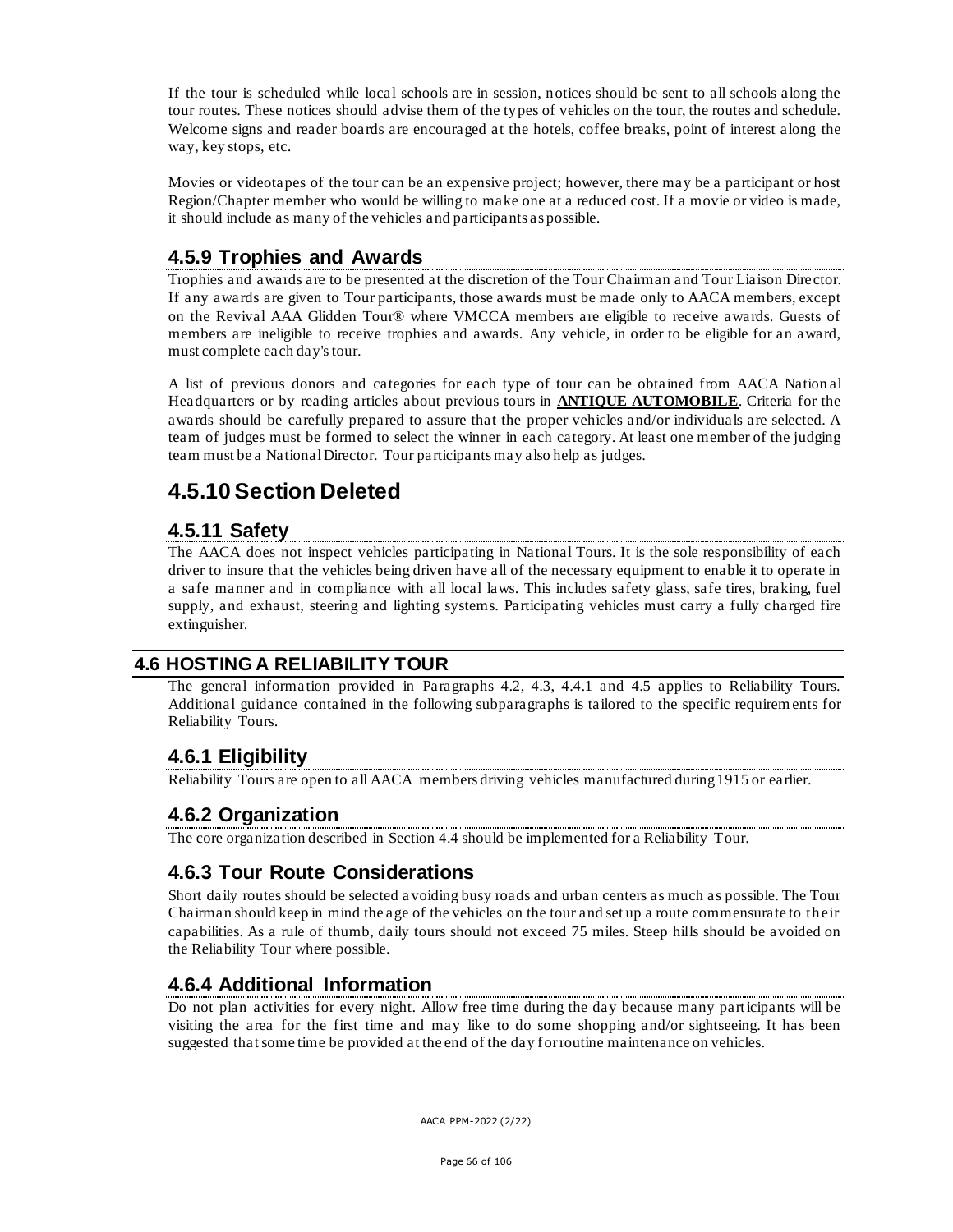Trophies and awards may be provided at the discretion of the Tour Liaison Director and Tour Chairman. Keep in mind that the participants are generally more interested in touring than in receiving awards.

In the event the President cannot attend an event Executive Vice-President would assume the President's responsibilities. If neither President nor Executive Vice President is attending an event the senior Director attending would assume the Presidential responsibilities.

#### **4.7 HOSTING A REVIVAL AAA GLIDDEN TOUR®**

The general information provided in Paragraphs 4.2, 4.3, 4.4.1 and 4.5 applies to Revival AAA Glidden Tours®.

Additional guidance contained in the following subparagraphs is tailored to the specific requirements for Revival AAA Glidden Tours®.

# **4.7.1 Eligibility**

AACA and VMCCA members are eligible to participate on Revival AAA Glidden Tours®; AACA sponsored tours, on odd-numbered years, are open to vehicles manufactured during 1942 or earlier. The last year of eligibility for VMCCA sponsored tours, on even-numbered years, is a Tour Liaison Director's prerogative, but will not be later than 1942.

# **4.7.2 Organization**

In addition to the core organization described in Section 4.4, the Revival AAA Glidden Tour® organization will include a Dean of Graduates and a Dean of Freshmen. The Tour Chairman will appoint these individuals.

# **4.7.3 Tour Route Considerations**

The routes must be selected with consideration for the age of the participating vehicles. If the mileage is over 125 miles, an alternate route for the pre-1915 cars should be made available if at all possible. It also should be remembered that most of the very early cars have limited braking capability.

#### **4.7.4 Complimentary Tickets and Accommodations**

The VMCCA President should be provided complimentary lodging at the host hotel and ticke ts to all activities and meals for AACA sponsored Revival AAA Glidden Tours®.

# **4.7.5 Commemorative Items**

In addition to the special tour banners provided for the AACA President and others referenced in Paragraph 4.5.6.f, a special banner should be prepared for the VMCCA National President.

The names of all participants who have never attended a Revival AAA Glidden Tour® or who have been on 15 or more Revival AAA Glidden Tours® are to be sent to AACA National Headquarters at least six weeks prior to the tour.

The Dean of Graduates will present a special Revival AAA Glidden Tour® pa rticipation plaque to individuals who have attended fifteen (15) tours. Participation chips, which can be attached to the plaque, are presented for each year thereafter. The Dean of Graduates must have information for the Graduate Awards at least five weeks before the tour. He should be contacted at least six months in advance to obta in any additional requirements. This award presentation should be scheduled during the opening banq uet. Since this is normally a lengthy presentation, this will allow more time for other activities during the closing banquet.

The Dean of Freshman must be furnished at least five weeks in advance with a list of all persons who are participating for the first time. He will present Freshman Diplomas to each of these individuals. AACA will assure that adequate diplomas are provided.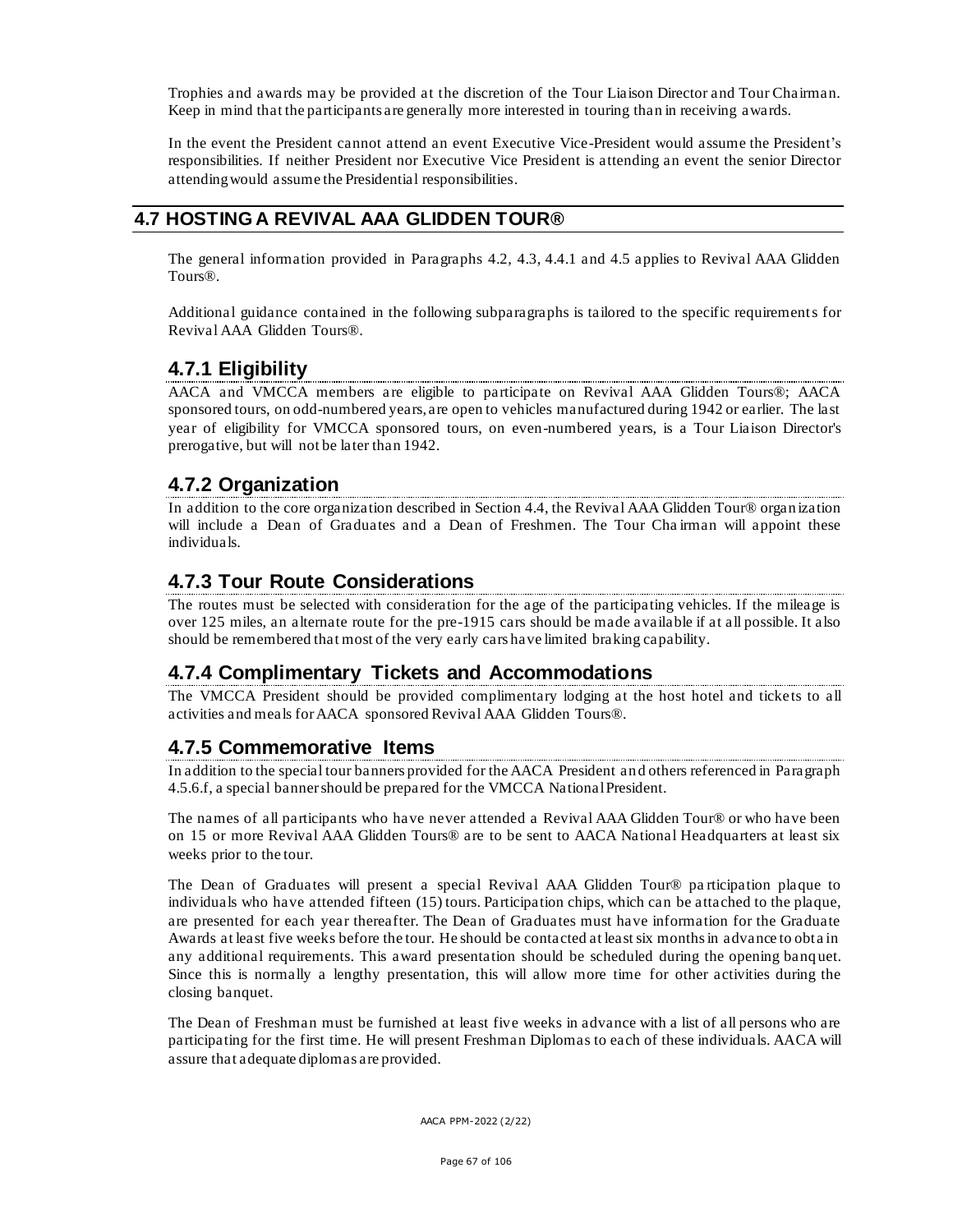Revival AAA Glidden Tour® postcards are normally furnished by the Swigart Museum. Artwork must be forwarded to the museum approximately three months in advance of the tour. About ten postcards per car are furnished.

### **4.7.6 Glidden Gazette**

The **Glidden Gazette** is a daily newsletter containing information and items of interest to Revival AAA Glidden Tourists. The Publicity Committee is responsible for publication and daily distribution of the newsletter. An editor should be named for the Glidden Gazette. Printing arrangements should be provided after touring hours.

There should be boxes at each hotel for information to be submitted for publication. Suggested information should include changes in participants or drivers, personal data (such as oldest and youngest drivers, anniversaries, birthdays, etc.) or interesting tour anecdotes. Changes in special events, tour routes, or instructions should be included in the newsletter.

# **4.7.7 Additional Information**

A Revival AAA Glidden Tour® advertisement should be placed in the appropriate issue of **ANTIQUE AUTOMOBILE** magazine. All publicity items including the announcement ad which are prepared for the **ANTIQUE AUTOMOBILE** should be submitted to the VMCCA's BULBHORN.

Provide space on the registration form for the number of Revival AAA Glidden Tours® attended by each participant.

Report cards, which are used to keep track of daily driving times, should be color-coded for each day's touring. A subcommittee should be responsible for grading them.

Stationery for the tour is available from AACA Headquarters and is charged to the Revival AAA Glidden Tour® account.

In the event the President cannot attend an event Executive Vice-President would assume the President's responsibilities. If neither President nor Executive Vice President is attending an event the senior Directo r attending would assume the Presidential responsibilities.

#### **4.8 HOSTING A FOUNDERS TOUR**

The general information provided in Paragraphs 4.2, 4.3, 4.4.1 and 4.5 applies to Founders Tours. Additional guidance contained in the following subparagraphs is tailored to the specific requirements for Founders Tours.

# **4.8.1 Eligibility**

Founders Tours are sponsored by AACA for vehicles, except race vehicles, manufactu red from 1932 through a production year 25 years prior to the year of the tour. A description of the general intent and purpose of AACA eligibility requirements is given in Section 4.2. A tour of this type held in 2011, for example, would be open to vehicles manufactured from 1932 through 1986.

Specifically for a Founders Tour, examples of modifications that are not acceptable are Rally or Mag wheels on vehicles for which they were not factory available, flame paint schemes, sectioned chassis, heavily tinted glass not available from the factory, modern bucket seats which were not factory options, or significant, permanent modifications to the body of the vehicle. The decision of the Tour Chairman and/or the Tour Liaison Director is final.

The eligibility statement must be provided to the applicant with the registration package. See Section 4.5.1.

Any AACA member who has registered a vehicle in every Founders Tour since the tour began in 1988 shall be given a priority on registering during the first ten days of the registration season.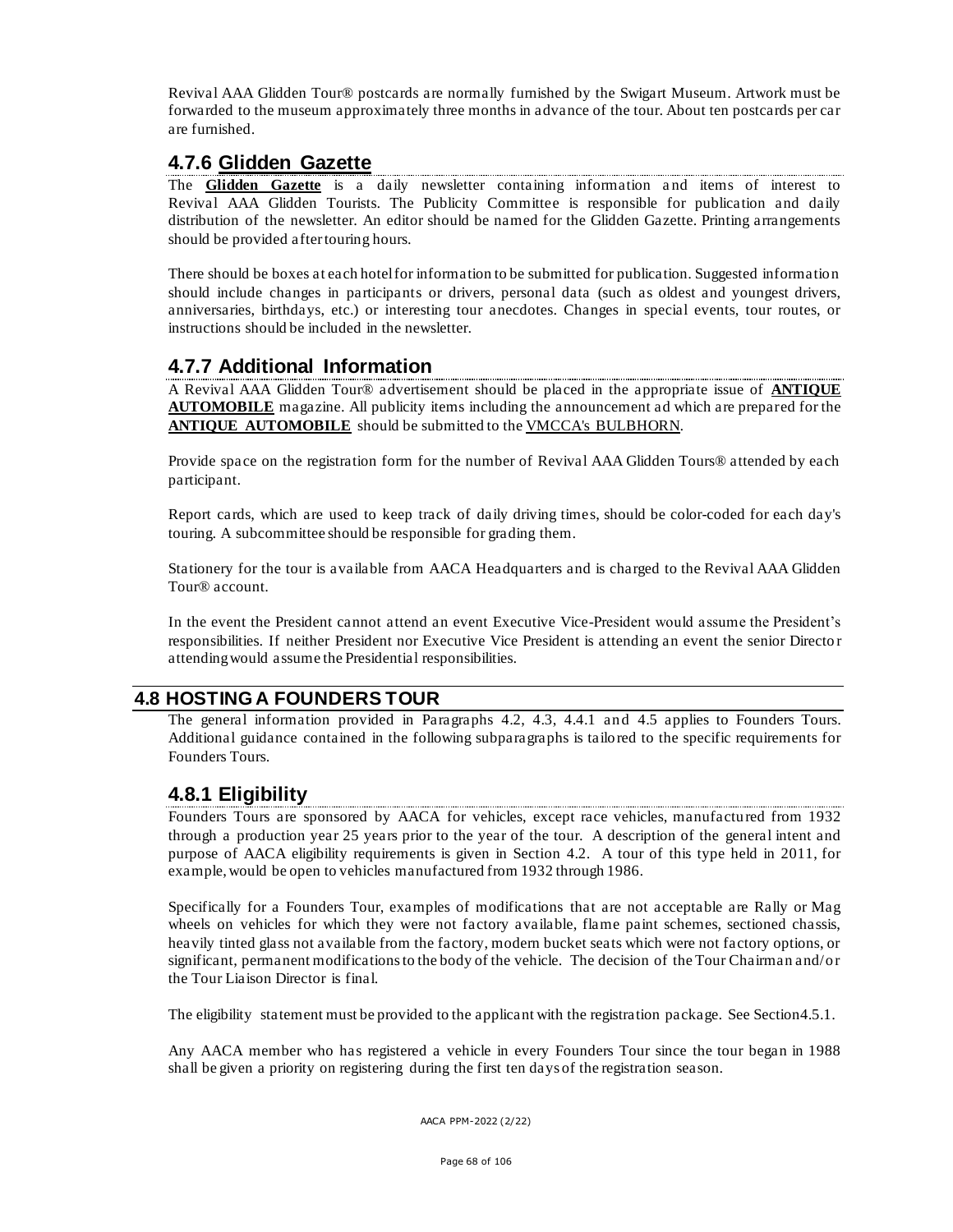# **4.8.2 Organization**

The core organization described in Section 4.4 should be implemented for a Founders Tour.

# **4.8.3 Tour Route Considerations**

Daily tours should not exceed 150 miles unless there is a special need to go farther one or two days; this should be approved by the Tour Liaison Director. Remember, even though this tour is for the newer vehicles, tourists are not only interested in driving their vehicles, they are also interested in socializing with other hobbyist and enjoying points of interest along the tour route. Many of the tourists will be first time visitors to your area; it is important to schedule enough time when stopping at different points of interest. When your local members are planning the day's activities, they need to view it through the eyes of someone who has never visited the area. Tourists will be coming from many parts of the country and spending their vacation time to enjoy the activities you have planned.

### **4.8.4 Commemorative Items**

In addition to the requirements for Tour Banners in Section 4.5.6.f, the banners used for the Founders Tour must have extra long ties (no less than 40 inches) to fit the later model vehicles.

# **4.8.5 Founders Flyer**

The Founders Flyer is a daily newsletter containing information and items of interest to Founders tourists. The Publicity Committee is responsible for publication and daily distribution of the newsletter. An editor should be named for the Founders Flyer. Printing arrangements should be provided after touring hours.

There should be boxes at the host hotel for information to be submitted for publication. Sugge sted information should include changes in participants or drivers, personal data (such as oldest and youngest drivers, anniversaries, birthdays, etc.,) or interesting tour anecdotes. Changes in special events, tour routes, or instructions should be included in the newsletter.

# **4.8.6 Additional Information**

The current Region or Cha pter hosting the Founders Tour should schedule a meeting with the next host Region/Chapter to pass on vital information and to answer any questions they may have. The Vice President - National Activities or a delegate appointed by the Vice President National Activities must be present at the meeting to offer guidance and to answer policy questions. This meeting may take place during the tour (this is the best time), at the Annual Meeting in Philadelphia or at a location agreeable to all parties.

Trophies and awards may be provided at the discretion of the Tour Liaison Director and Tour Chairman. Keep in mind that the participants are generally more interested in touring than in rec eiving awards.

Arrangements should be made to present "Certificates of Accomplishments" for those members who have reached certain milestones of AACA Touring, i.e. having completed the tenth Founders Tour. Suitable certificates can be ordered in advance from AACA Headquarters and should be presented at the closing banquet. Award recipients can be determined from the information taken directly from the registration form.

In the event the President cannot attend an event Executive Vice-President would assume the President's responsibilities. If neither President nor Executive Vice President is attending an event the senior Director attending would assume the Presidential responsibilities.

#### **4.9 HOSTING A VINTAGE TOUR**

The general information provided in Paragraphs 4.2, 4.3, 4.4.1 and 4.5 applies to the AACA Vintage Tour. Additional guidance contained in the following subparagraphs is tailored to the specific requirements for the AACA Vintage Tour.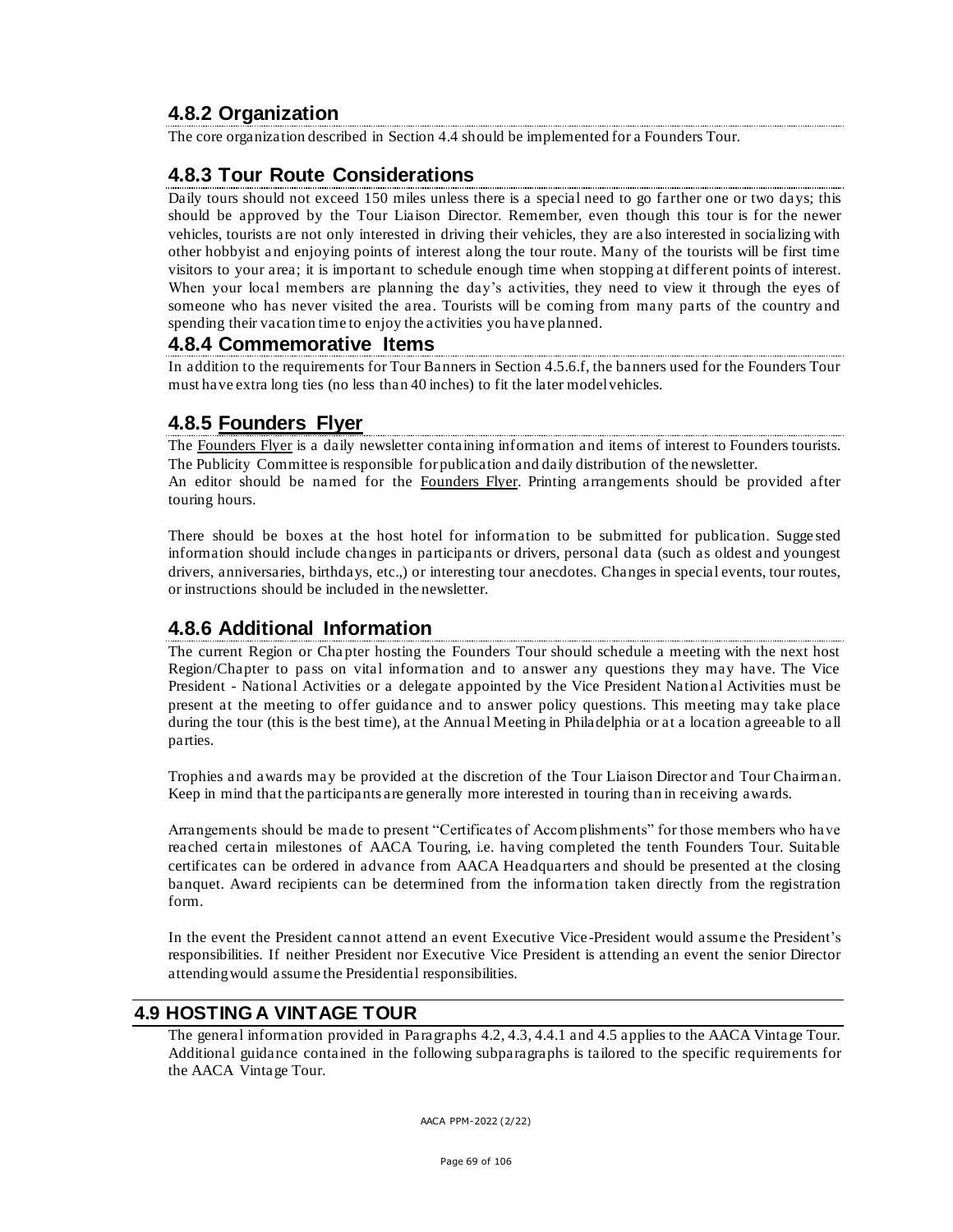# **4.9.1 Eligibility**

The AACA Vintage Tour is open to all AACA members driving a vehicle manufactured in 1931or earlier.

# **4.9.2 Organization**

The core organization described in Section 4.4 should be implemented for the AACA Vintage Tour.

# **4.9.3 Tour Route Considerations**

The daily routes selected should avoid busy roads and urban centers as much as possible. Distances should be limited to 100 miles per day.

# **4.9.4 Additional Information**

Do not plan activities for every night. Allow free time during the day because many participants will be visiting the area for the first time and may like to do some sightseeing or shopping. It has been suggested that some time be provided at the end of the day for routine maintenance on the vehicles.

Trophies and awards may be provided at the discretion of the Tour Liaison Director and the Tour Chairman. Keep in mind that the participants are interested in touring a nd not in receiving awards. In the event the President cannot attend an event Executive Vice-President would assume the President's responsibilities. If neither President nor Executive Vice President is attending an event the senior Director attending would assume the Presidential responsibilities.

#### **4.10 HOSTING A SENTIMENTAL TOUR**

The general information provided in Paragraphs 4.1, 4.2, 4.3, 4.4.1, and 4.5 apply to Sentimental Tours. Additional guidance contained in the following subparagraphs is tailored to the specific requirements for Sentimental Tours. An important consideration is that the Tour must not conflict with the VMCCA sponsored Revival AAA Glidden Tour®.

# **4.10.1 Eligibility**

Sentimental Tours are sponsored by AACA for vehicles manufactured for the model years 1928 through 1958, except for race vehicles. A description of the general intent and purpose of AACA eligibility requirements is given in Section 4.2. Should an entrant be unable to bring a registered vehicle, and the Chairman or Tour Liaison Director approves a replacement vehicle, under no circumstances may any such replacement vehicle be permitted to participate if it is of a model year that is outside of the 1928-1958 parameters of the Sentimental Tour.

Specifically for a Sentimental Tour, examples of modifications that are not acceptable are Rally or Mag wheels; flame paint schemes; a sectioned chassis, heavily tinted glass not available from the factory, modern bucket seats or significant permanent modifications to the body of the v ehicle. The decision of the Tour Chairman and or the Tour Liaison Director is final.

The eligibility requirements must be provided to the applicant with the registration package . See Section 4.5

# **4.10.2 Organization**

The core organization described in Section 4.4 should be implemented for a Sentimental Tour.

# **4.10.3 Tour Route Considerations**

Daily tours should not exceed 120 miles, but must not exceed 150 miles, unless there are geographic requirements or other special needs to go farther during a day. Such needs must be identified to the Tour Liaison Director to facilitate his or her understanding and approval. Remember that even though this Tour includes some newer vehicles, the needs of the older vehicles on this tour must be accommodated. The Tour should be laid out in such a manner that all vehicles are able to comfortably travel each day at an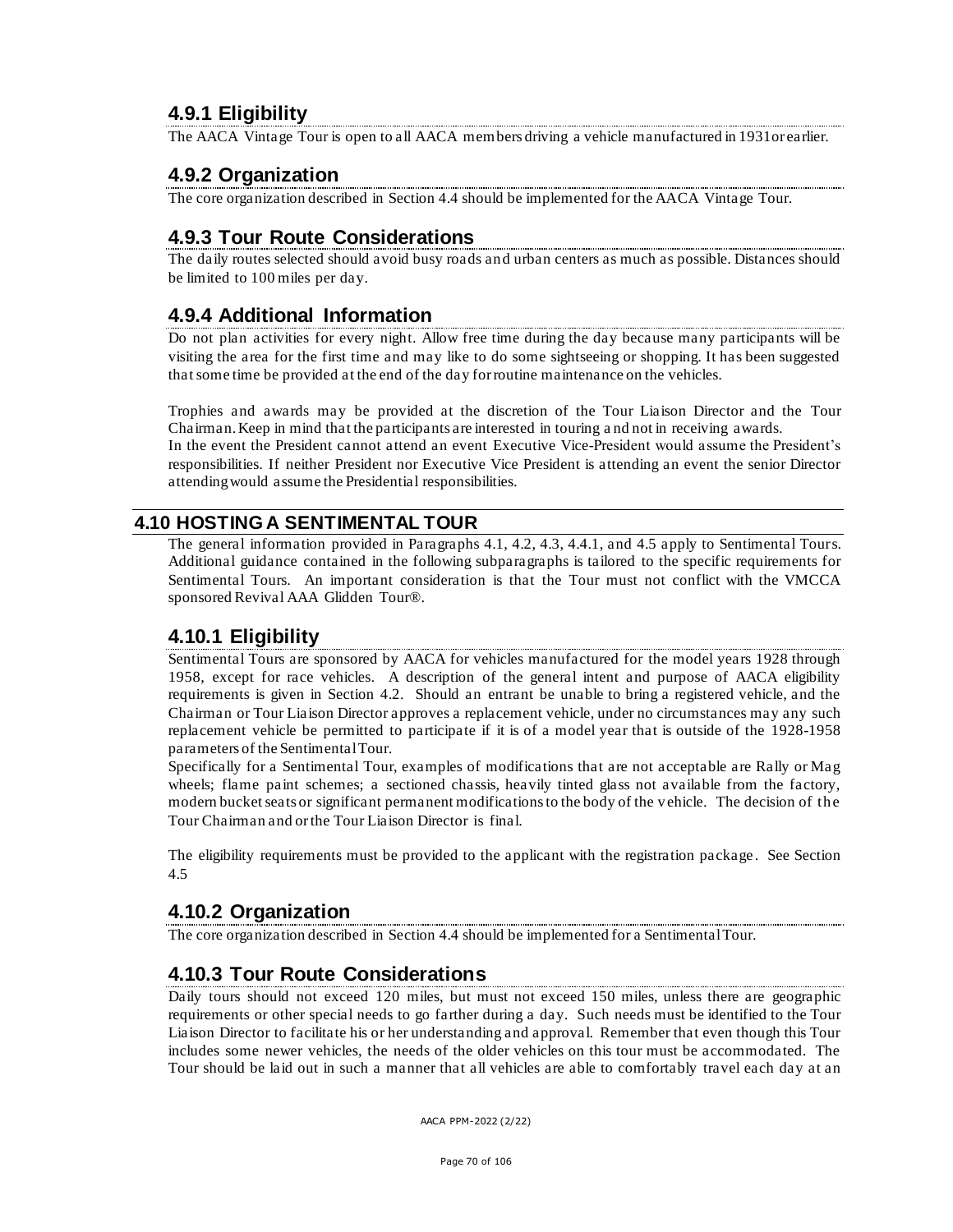average speed of approximately 45 mph over secondary two- to four-lane highways. If possible avoid a ny after dark driving. All interstate highways should be avoided, except only where it is *impossible* to avoid them.

Remember also that tourists are not only interested in driving their vehicles; they are also interested in socializing with other hobbyists and enjoying the various points of interest along the tour route. Many of the tourists will be first time visitors to your area; it is important to schedule enough time when stopping at different points of interest. When your local members are planning the day's activities, they need to view it as if through the eyes of someone who has never visited the area. Tourists will be coming from many parts of the country and spending their vacation time to enjoy the activities you have pla nned.

Different tourists have different interests and travel at different pa ces. Although there may be many points of interest along the way, it is usua lly advisable to make required stops at the most desirable attractions, with others specified as interesting and optional stops. Three or possibly four intended stops are usually reasonable with any others being the optional stops.

It is not recommended to plan something for every night. A beginning, a mid-point, and an ending function usually work best. The opening night function should include any instructions as well as a synopsis of the daily tours. The Tour should include some type of a traditiona l dressy banquet or event; however, this is at the option of the Host Region or Chapter. In any case, when included, one such dressy affair is the accepted norm.

### **4.10.4 Commemorative Items**

Because the Sentimental Tour includes vehicles otherwise covered by both the Revival AAA Glidden Tour® and Founders Tour, consider Tour identification options. If tour banners are to be used as specified in Section 4.5.6.f, the banners must be available with both regular and extra long ties (of no less than 40 inches) to fit the later model vehicles.

Optionally, static cling decals (of no less than 6Hx8W inches) along with static cling numbers which mount on windows from the inside may be substituted for the cloth banners. Vendor suggestions for the decals and numbers are available from the Vice President of National Activities.

# **4.10.5 SENTIMENTAL STAR**

The Sentimental Star is a daily newsletter, meant to contain information and items of interest to Sentimental Tour participants. This newsletter is highly recommended. It has been found that on tours where a newsletter is included, it is very popular among the tourists. Of particular importance to include would be changes or additions to events, or changes to tour routes or instructions.

The Publicity Committee is responsible for publication and daily distribution. An editor should be named for the Sentimental Star. Printing arrangements should be provided after touring hours.

There should be a box at the host hotel for information to be submitted for publication. Suggested information should include interesting tour anecdotes, changes in participants or drivers, personal data such as oldest and youngest drivers, anniversaries, birthdays, longest marriages, milestones attained by a vehicle during the tour, etc.

# **4.10.6 ADDITIONAL INFORMATION**

The current Region or Chapter hosting the Sentimental Tour should save and make available records of levels of participation, costs, budget, successes or failures to the next host Region/Chapter. This information must also be available to the Tour Liaison Director of the next scheduled Sentimental Tour. A Tour Liaison Director will have been appointed by the National President for the upcoming Tour, and the current Tour Liaison Director should pass on any vital information so that the Tour Liaison Director for the next scheduled Tour can better answer any questions that may come up. If possible, a meeting should ta ke place between the Chairman of the most recent Tour and the Chairman of the upcoming Tour. It can be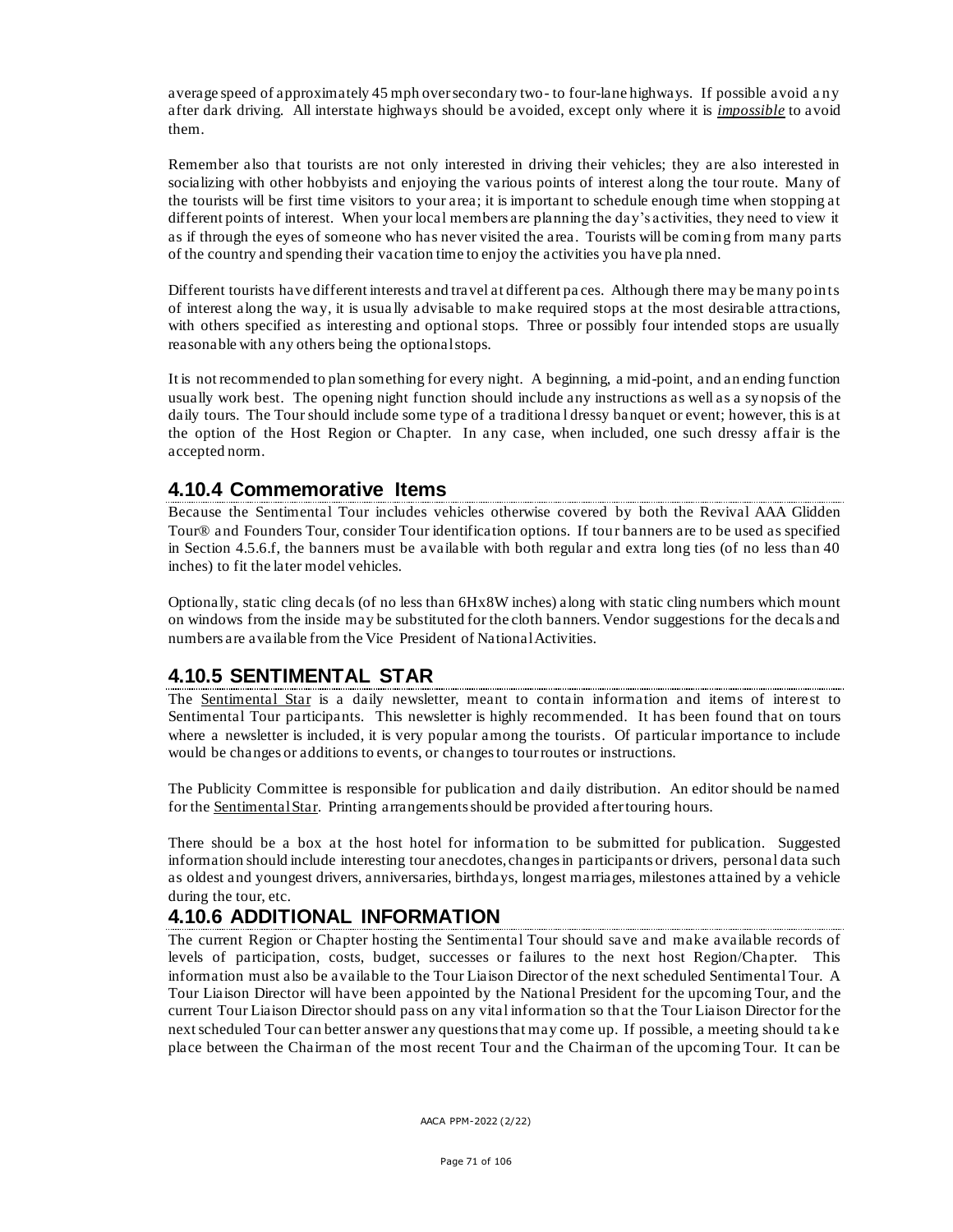during the current Tour, at the Annual Meeting in Philadelphia or at a location agreeable to all parties, but it must include the Tour Liaison Director of the upcoming Tour.

Trophies and awards may be provided at the discretion of the Tour Liaison Director and Tour Chairman. Keep in mind that the participants are generally more interested in touring than in receivin g awards.

However, for the sake of enthusiasm, and in remembrance of the various "Economy Runs" that were popular during the years covered by the Sentimental Tour, a special competition will take place during the Tour. Participation is at the option of the individual tourists.

- a. A box will be provided at the host hotel on the day prior to the final function for participating tourists to place an entry giving the mileage covered and gallons of gasoline used during the length of the Tour. They will be asked to indicate the engine type and verify that the engine is of an original type so that the vehicle will be eligible for the contest. The Tour Chairman or a committee will determine the highest and lowest gasoline mileage reported in each of three classes, and occurs as follows:
- b. The classes will be  $(1)$  4 cylinders or less,  $(2)$  6 cylinders,  $(3)$  8 or more cylinders.
- c. The Tour Liaison Director will have submitted a sealed envelope to the Tour Chairman before the Tour marked for each of the three classes, with a note inside stipulating whether the highest or lowest mileage will determine the winner in that class.
- d. The envelope will be opened at the time of the awarding, during the final function of the tour. A memento to be determined by the sponsoring Region/Chapter of the Tour in agreement with the Tour Liaison Director will be presented to each of the three winners.
- e. In the case of a tie, the winner will be the car with the lowest registration number and not belonging to a member of the host Region/Chapter.

A special Sentimental Tour "Certificate of Accomplishment" will be awarded to those members who have completed six (6) Sentimental Tours which could include the two trial Tours in 2001 and 2002. A spot will be provided on the Registration form for tourists to fill in this number.

In the event the President cannot attend an event Executive Vice-President would assume the President's responsibilities. If neither President nor Executive Vice President is attending an event the senior Director attending would assume the Presidential responsibilities.

#### **4.11 HOSTING A DIVISIONAL TOUR**

Two National Divisional Tours may be held annually, i.e. one in the Central Division and one in the Eastern Division in even-numbered years, and one Southeastern Divisional Tour a nd one Western Divisional Tour in odd-numbered years, if a Region or Chapter from the respective Divisions will sponsor a Tour, and if approved by the National Board of Directors.

Divisional Tours are designed to attract more AACA members into touring, especially younger members who might not have the time or the resources to participate in one of the traditional five-day tours. These tours are generally designed to be three-day tours with minimum expenditures.

The sponsoring Region or Chapter can establish almost any criteria for their National Divisional Tour. For instance, the tour could be an all-1950 vehicles tour, an all-motorcycle tour, an all-Chrysler vehicle (or other marquee), or open to all vehicles over 25 years in age. (This is basically a self-designed tour that any Region/Chapter would like to sponsor.)

The general information provided in Sections 4.2, 4.3 and 4.4.2 apply to National Divisional Tours. Additional information in the following subparagraphs is tailored to the specific requirements of a National Divisional Tour.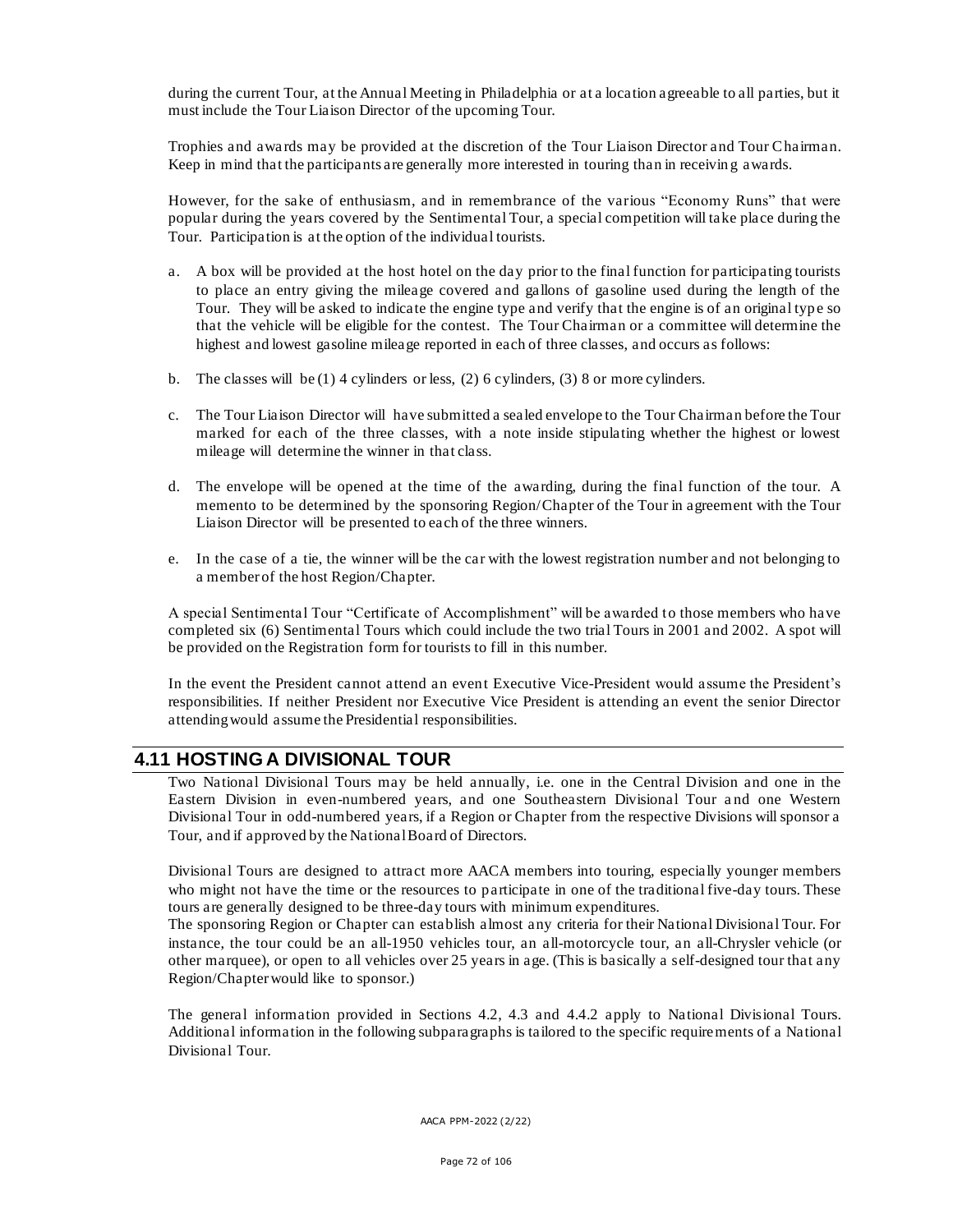## **4.11.1 Eligibility**

Each Divisional Tour is open to all AACA members from any Division, but the tour is designed to attract mainly members of the particular Division sponsoring the tour. The vehicles eligible to be driven on the tour are to be established by the host Region or Chapter; however, all vehicles must be of a production yea r 25 years prior to the year of the tour. The tour will not include race vehicles.

The eligibility requirements must be provided to the applicant with the registration package. See section 4.5.1

### **4.11.2 HOSTING A DIVISIONAL TOUR - GENERAL**

### **4.11.2.1 Registration**

The names, addresses, emails and phone numbers of the Tour Chairman and Registration Chairman should appear in all advertisements and registration documents. An emergency phone number must appear on the registration form and in the tour packet to be used to contact participants durin g the tour. Someone must be available to answer this emergency phone at all times, i.e. the host hotel or a club member not on the tour.

It is the responsibility of the Registration Committee to insure that all applying drivers are current AACA members and registered vehicles are qualified for the tour. It may be necessary to check with National Headquarters to verify eligibility for new members.

All registrations for the tour should be confirmed in writing by the Registration Chairman to each applicant. Include a copy of the application, marked to indicate assigned tour number or registration status, e.g. accepted or alternate on waiting list.

Participating vehicles must have liability insurance. A statement signed by the driver should be on the application. The insurance company name, policy number, expiration date and amount of coverage should be included.

The application form should include a disclaimer to be signed by the a pplicant that reads: "I agree to release the AACA, its officers, directors and representatives from any liability for injuries, damage or loss from attendance at or participation in the (NAME OF DIVISIONAL TOUR)."

All persons desiring to enter a vehicle in a National Divisional Tour, including members of the host Region or Chaptermust follow the policy requirements of Section 4.2 for registering.

#### **4.11.2.2 Tour Finances**

Each National Divisional Tour must be self-supporting; the registration and activities fee must cover all expense of the tour. The Region or Chapter sponsoring the tour is responsible for their own budget. The host Region or Chapter receives all income, and that group is responsible for paying all expenses associated with the tour.

### **4.11.2.3 Tour Route and Events**

Tour routes and daily mileage should be designed for the era of vehicles that are participating on the tour. It is better to have shorter trips than to ha ve long distances to cover daily.

Hosting Regions/Chapters shall include as a part of their registration fee \$25.00 for each vehicle registered. This fee shall be sent to National Headquarters within two weeks after the tours conclusion. All profits generated by the tour will remain with the hosting Region/Chapter.

#### **4.11.2.4 Banquets, Receptions and Meals**

Banquets, receptions and meals on the Divisional Tours should be kept to a minimum. Generally, some opening reception should be planned to go over deta ils of the Tour with all tourists. Other eating activities are to be determined by the committee responsible for these events.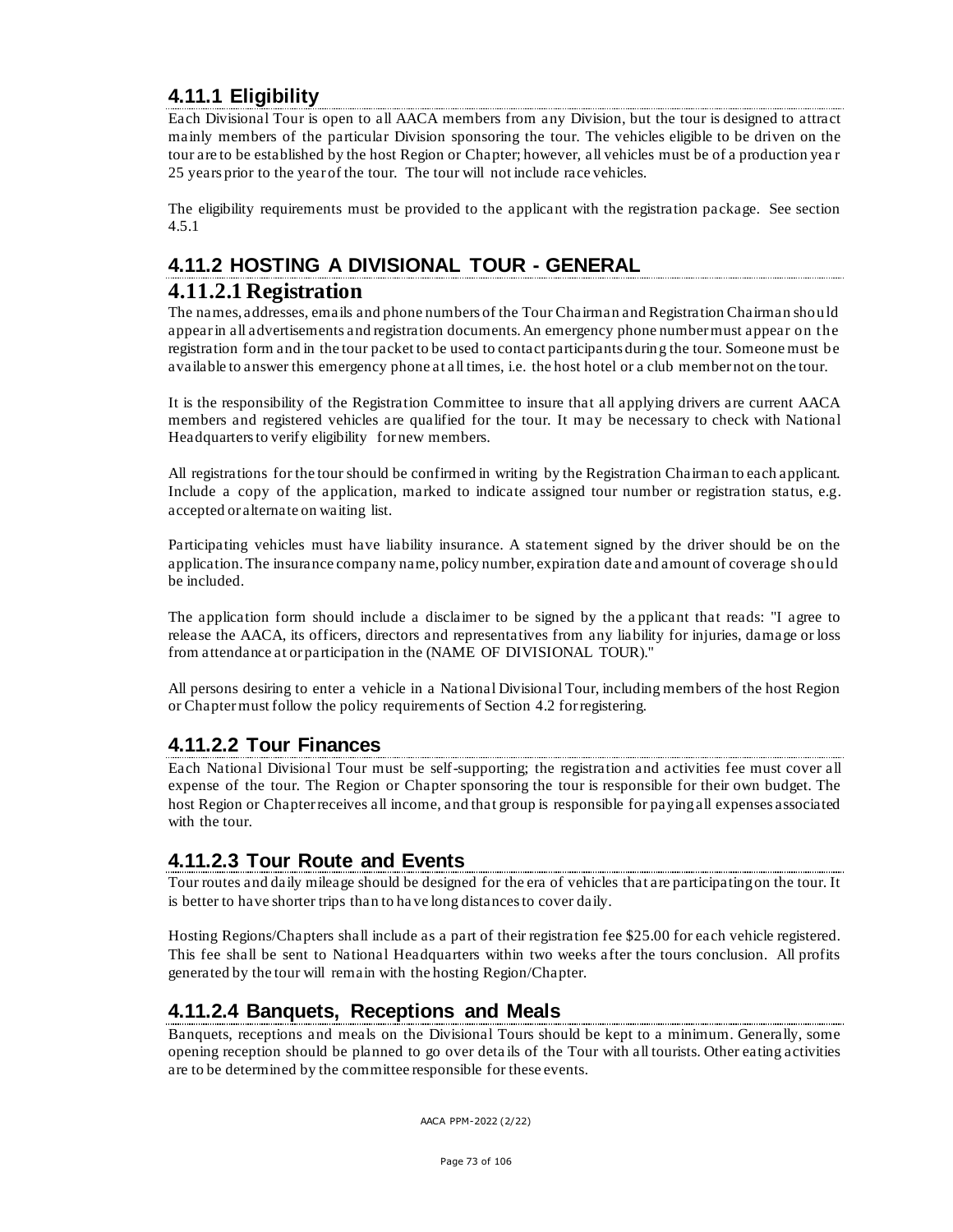### **4.11.2.5 Accommodations**

A headquarters hotel will normally be designated for a Divisional Tour where participants can plan to stay. Additional hotels or motels can be designated as conditions warrant. The host Region/Chapter is free to handle reservations for rooms in any way they see fit, either making assignments to a hotel or allowing the participants to make their own reservations.

Information should also be provided for recreational vehicles. This sho uld include information on campground availability, distance from the headquarters hotel, cost of hook-ups, etc.

Accommodations should provide adequate vehicle parking for both a ntique vehicles and towing assemblies. If space is not available at the headquarters facility, secure off-premises parking close to the host facility must be provided. It is suggested that host members be available in the parking lots and lobby of the host facility to direct and greet tour participants.

### **4.11.2.6 Publicity**

AACA will list each Divisional Tour in the "International Calendar of Events" and also will provide 2 quarter page announcement ads in the **ANTIQUE AUTOMOBILE** for each Divisional Tour free of charge. This announcement ad should appear six months in advance of the tour.

This announcement ad must contain the registration deadline date and in formation on requesting a registration package. Set a reasonable cutoff date for applying for the tour as dictated by local requirements. Generally this date will be four to six weeks prior to a tour.

No advertising will be permitted on any participating vehicles. No participation by local merchants other than possible advertising in a souvenir program will be permitted.

### **4.11.2.7 Trophies**

Trophies and awards are to be presented a t the discretion of the Tour Chairman. If any awards are given to Tour participants, those awards must be made only to AACA members. Guests of members are ineligible to receive any awards.

Tour plaques in the form of a dash plaque are to be given to each vehicle participating on the tour. Cost of the plaque is to be included as an expense item in preparing the tour budget. The Liaison Director and the Vice President National Activities shall approve each plaque design.

#### **4.11.2.9 Safety**

The AACA does not inspect vehicles participating in Divisional Tours. It is the sole responsibility of each driver to insure that the vehicles being driven have all of the necessary equipment to enab le it to operate in a safe manner and in compliance with all local laws. This includes safety glass, safe tires, braking, fuel supply, and exhaust, steering and lighting systems. Participating vehicles must carry an approved fully charged fire extinguisher.

### **4.11.3 Additional Information**

Divisional Tours may be scheduled up to two years beyond the current year. Scheduling and coordinating of these tours sha ll be the responsibility of the Vice President of National Activities.

Divisional Tours may be scheduled at any time during the year, provided they do not conflict with the AACA Annual Meeting, the Annual Grand National Meet, or any other National AACA Tour (including the Revival AAA Glidden Tour®).

A Divisional Tour may immediately precede or follow a National Meet in the same Division.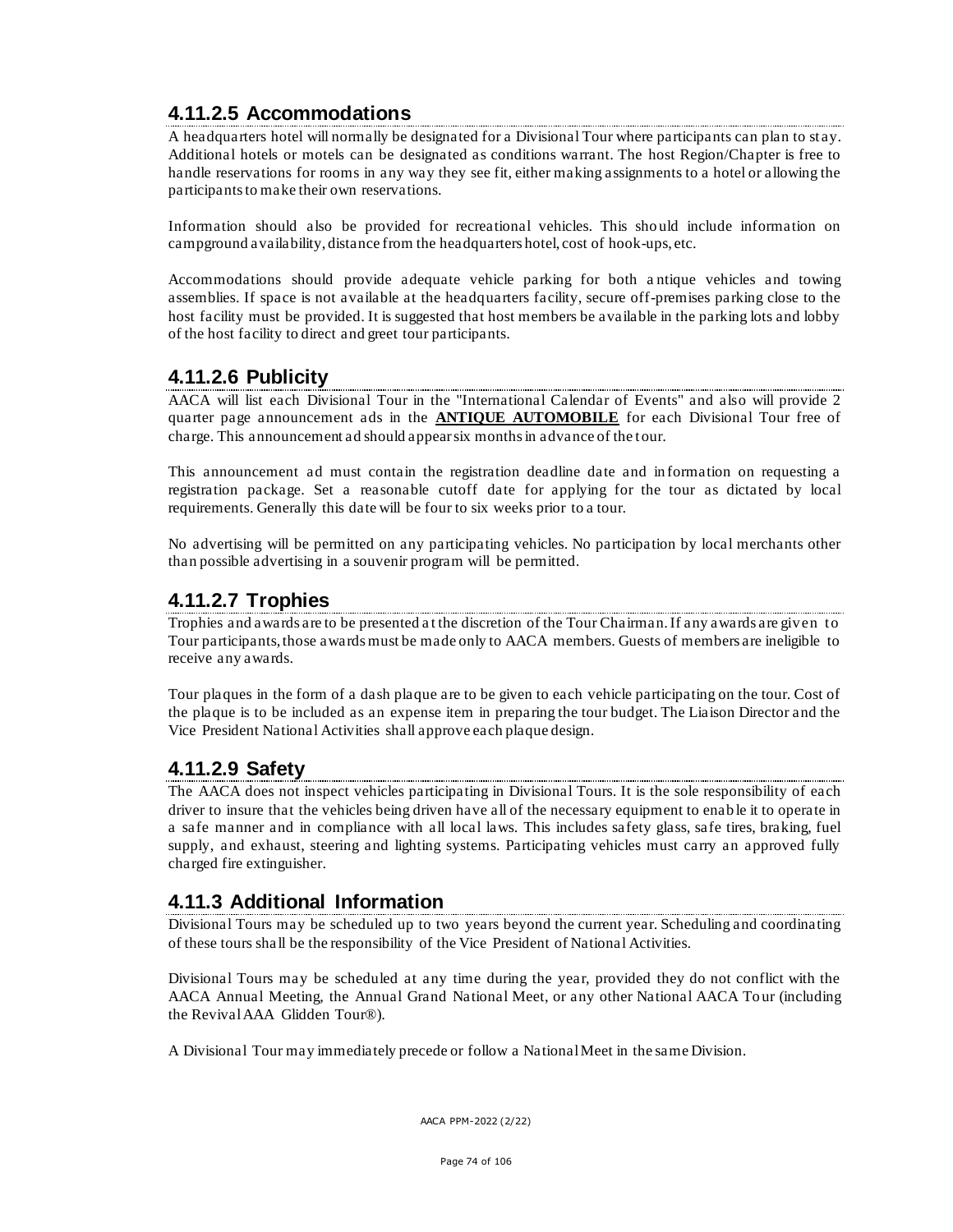In the event the President cannot attend an event Executive Vice-President would assume the President's responsibilities. If neither President nor Executive Vice President is attending an event the senior Director attending would assume the Presidential responsibilities.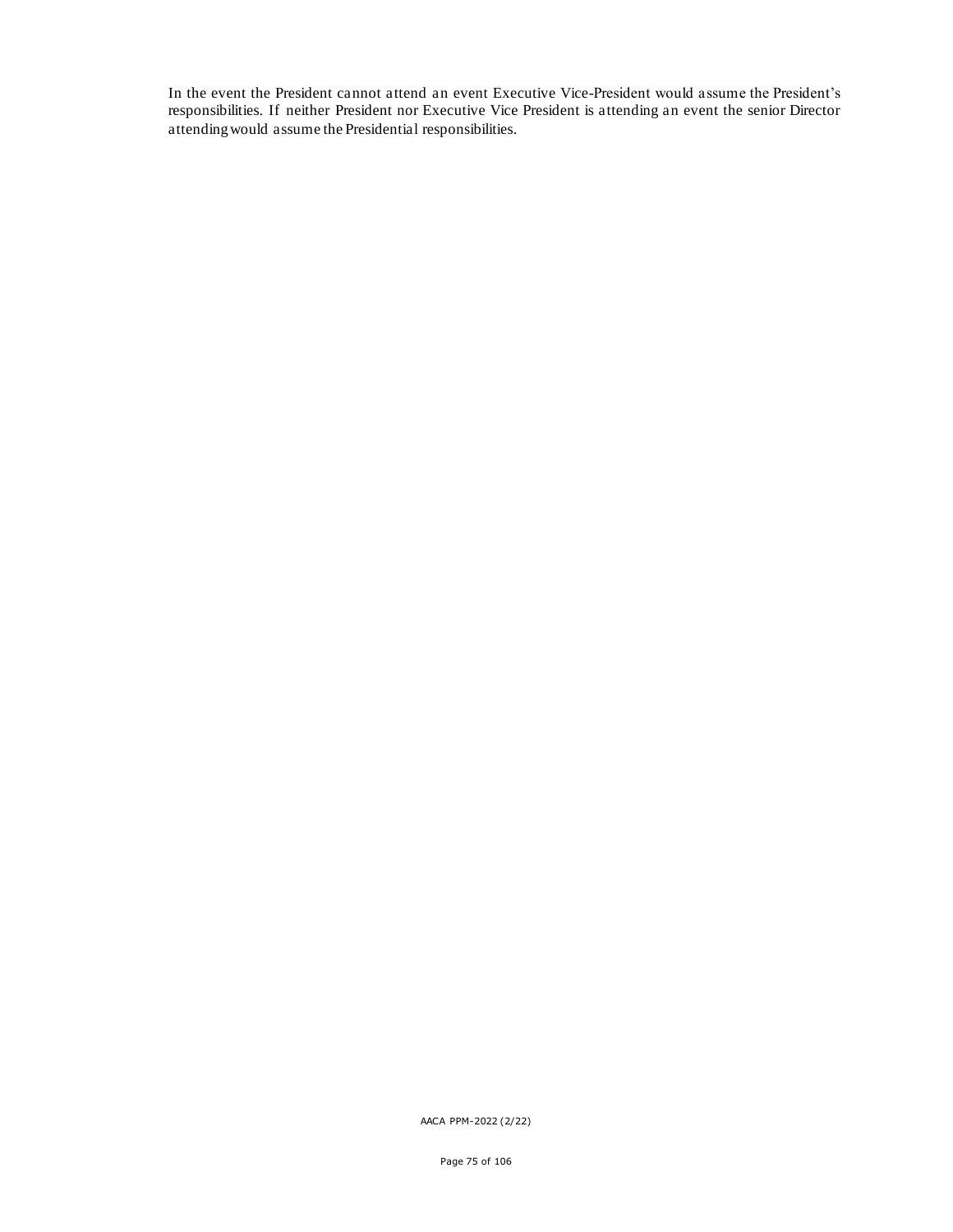# **5. NATIONALS GUIDELINES**

### **5.1 INTRODUCTION**

This section of the Policy and Procedure Manual constitutes the official meet guidelines for AACAsponsored competitive meets. These guidelines, used in conjunction with the AACA Official Judging Guidelines, are to be followed at all Nationals including the Grand National. (Note the title 'Meet' was changed to 'Nationals' in 2018.)

Nationals are held throughout the country on a divisional basis, with Spring and Fall meets in the Eastern, Southeastern, Central and Western Divisions. A Winter Meet is also held in the Southeastern Division, and special National Meets may be approved to assure an equitable opportunity for member participation in national events. Thus, a total of nine or ten Nationals are normally held annually. Hosting a Nationals invigorates a Region or Chapter and brings the club together as a team-this plus has been witnessed many times over the years. Effective negotiation with hotels etc providing materials and services for the Meet will keep costs down for participants and help the host club financials.

Nationals include a display of participating vehicles with class judging. Motor vehicles of all types, up to and including models 25 years old, are grouped for competitive purposes into specified classes according to age and mechanical features. National Junior, Senior, and Preservation Awards are presented at the meets as a result of the judging (Paragraph 3.3.2 of the Policy and Procedure Manual explain s these award categories). These awards are presented at a closing banquet or awards ceremony.

In addition to the competitive classes, there is the Historical Preservation of Original Features (HPOF) Class. This is part of the Historical Preservation of Original Vehicles Program, which was initiated in 1988 to encourage the preservation of those collector cars still possessing features that represent the original quality, color, styling, finish, materials and operating features of the cars as delivered to the dealer. The single class is non-competitive, hence non-judged; however, a team selected from the HPOF Certification Committee, a subcommittee of the Class Judging Committee, will evaluate each entry for authenticity. The class will be limited to vehicles manufactured at least 25 years prior to the year of the meet. Vehicles which have earned an HPOF designation can be evaluated for a HPOC oval designation.

A non-competitive class, introduced in 2000, is the Driver Participation Class. This class was established in order to promote the showing and driving of antique vehicles. This class is for non-modified vehicles 25 years or older that have not obtained a national first prize. This is a non–competitive class and will not be judged, but vehicles will be eligible to be certified as a driver. A badge and board will be issued at the awards ceremony to each vehicle upon certification. A participation award will be given out upon certification at each subsequent meet where the vehicle is shown.

In 2008, the Second Generation Collector Vehicle (SGCV), now Class 35c, was introduced. This class is for factory-assembled manufactured vehicles that replicate the look and style of a previous make and model. Vehicles must be 25 years of age or older to qualify. These vehicles have a newer, more modern driveline and chassis that the original vehicle on which the replication is based. The body may have fiberglass components and the interior may have modern accessories. The SGCV owner must first contact the VP Class Judging or Chairman Specified Class Committee for SGCV vehicle certification. A packet requesting documentation for certification is then sent to each owner that they must comple te and return to the VP Class Judging or Chairman Specified Class Committee at least 12 weeks prior to the first meet they plan to attend. This may be expedited on a case by case basis. If the vehicle is accepted by the Specified Class Committee an SGCV acceptance card is sent to the owner. The card must be submitted with the registration form for the first AACA national Meet where the vehicle is to be shown. A special team appointed by the VP-Class Judging will judge this class. The judging will consist of inspecting all areas of the vehicle with consideration for workmanship, condition and being factory built. After acceptance by the evaluation team, the vehicle will be certified SGCV. After certification, the vehicle owner will receive a SGCV badge at the awards banquet to be displayed on the front of the vehicle. AACA DOES NOT ACCEPT "KIT CAR" VEHICLES.

Flea markets and car corrals may also be included as a part of the National Meets. These are restricted to antique automotive and related items a nd the regulations governing these activities are strictly enforced.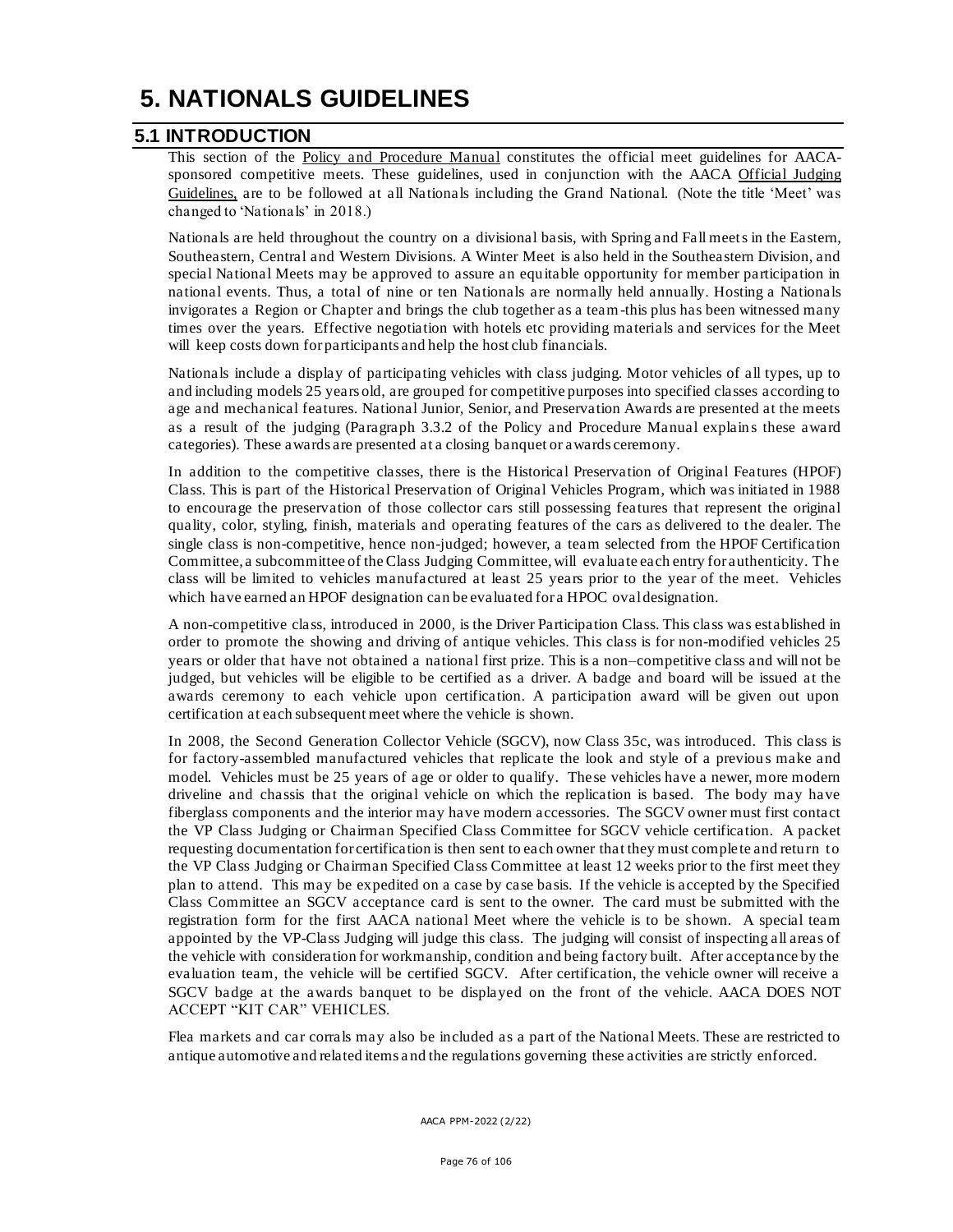An Annual Grand National Meet (AGNM) is usually held during the months of July or August, however other months may be considered. The purpose of this meet is to promote a higher level of competition; therefore, eligible vehicles are limited to those that have won a Senior Award prior to the year of the meet. Annual Grand National Meets are hosted in Western and Central Divisions in odd numbered years and the East and Southeast in even numbered years.

AACA sanctioned meets are not places to solicit business unless a s approved by AACA.

In the event the President cannot attend an event, the Executive President would assume the President's responsibilities. If neither President nor Executive Vice President is available to attend an event, the senior Director would assume these Presidential responsibilities.

#### **5.2 ENTERING A VEHICLE IN A NATIONAL MEET**

The following procedures for participating in a National Meet apply to all AACA members. This includes members of the host Region or Chapter. A valuable pamphlet titled AACA EXHIBITOR'S BROCHURE is also available from National Headquarters, which further explains the registration process and what an individual can expect upon entering their vehicle into a show. This brochure is available from National Headquarters, without cost, and is a particularly useful guide for the first-time exhibitor.

## **5.2.1 Requesting Registration Information**

The **ANTIQUE AUTOMOBILE** magazine contains an "International Calendar" which includes the scheduled dates for each National Meet and Annual Grand National Meet. A card for requesting registration information will be in **ANTIQUE AUTOMOBILE** or at www.aaca.org. The activity request card is printed on the carrier card (mailing label) in the poly-bag in which the magazine is mailed. This same information is also available under the Meets tab of the nation[al www.aaca.org](http://www.aaca.org/) website in a special members only section accessed using the member number and personal identificatio n number (PIN) code found on the membership card or on the mailing label of Antique Automobile.

The card must be completed and promptly returned to National Headquarters to request the registration cards and information for the meet or meets in which a member is interested. One registration card must be requested for each vehicle to be entered in the meet. AACA members may attend as many events as they wish.

Upon receiving this request card, National Headquarters will send the member the meet invitation brochure and registration card(s) that apply to the meet. With all memberships expiring on December 31 each year (except for Life memberships), dues must be paid for the ensuing yea r before National Headquarters will forward this information for any meet in the succeeding year. Each registration card will have a label printed with the member's name, address and membership number. These registration cards are not transferable, as they are the means used to insure the acceptance of only AACA members for Nationa l Meets. The only exception to this rule is that the name of a spouse who is a joint member may be substituted for the name of the member on the label.

## **5.2.2 Completing the Registration Card**

Complete both sides of the registration card. All vehicle informa tion must be provided. AACA judging classes appear in the current Official Judging Guidelines and are frequently printed in the **ANTIQUE AUTOMOBILE**. A sample of the registration card can be found on pages 25 and 26 of the Official Judging Guidelines, which is available online at [www.aaca.org.](http://www.aaca.org/) The entrant must assure that the proper class is indicated, since the information on make and year of the vehicle is not always sufficient to conf irm classifications. Vehicle identification (VIN) numbers must be listed in the appropriate spaces on the registration card. Certification numbers assigned to race vehicles must be included in the appropriate space. Registrations can also be completed on the AACA website (www.aaca.org).

The registration card must be completed and returned to the host Region or Chap ter (NOT to National Headquarters) along with a check for vehicle registration, meals, optional tours, banquets and flea market. The name and address of the Registration Chairman will be on the card.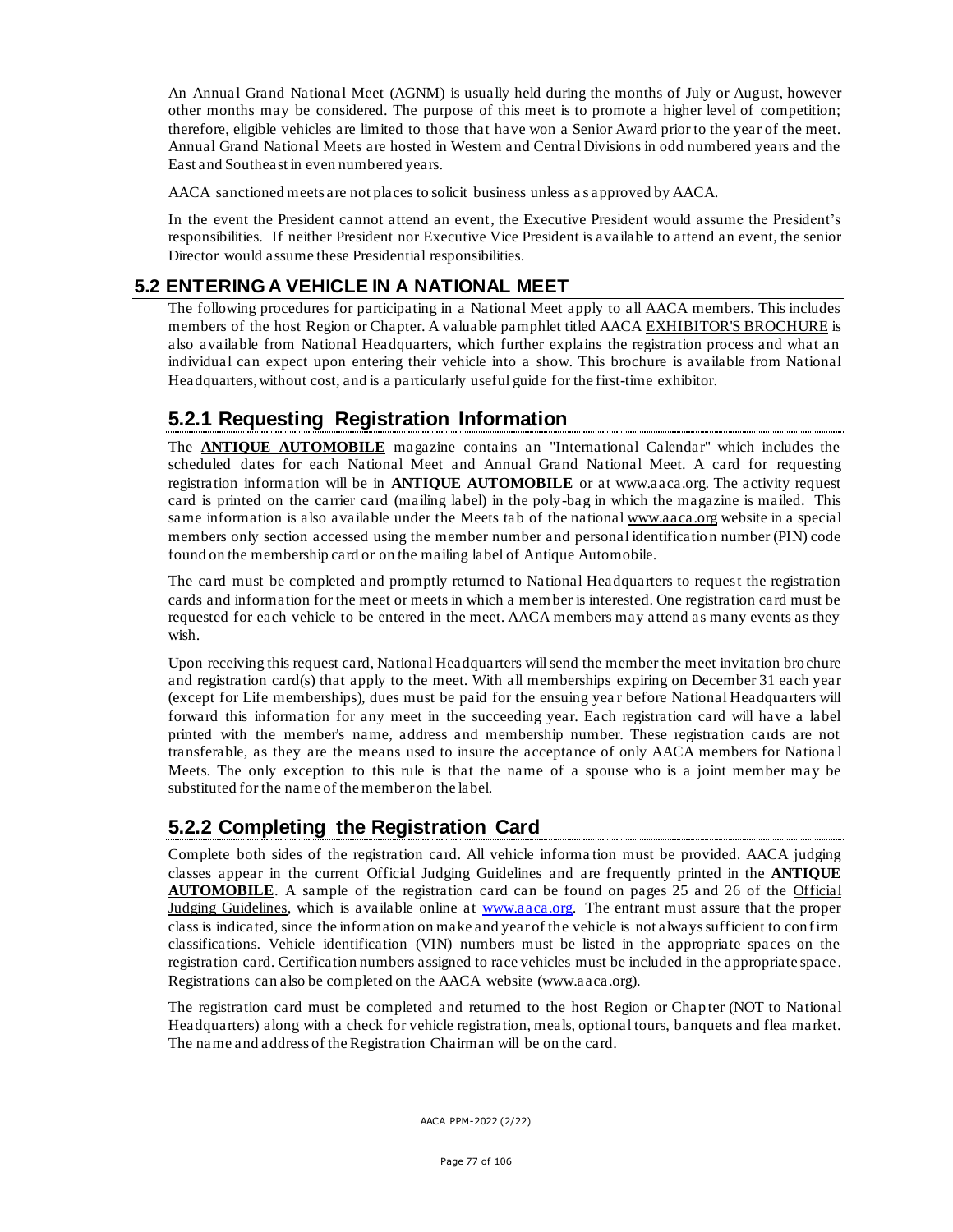The meet brochure gives a registration deadline date. The host Region or Chapter must have sufficient tim e to verify that entries are qualified and in the correct class, make listings of the entries, prepare judging rosters and assemble participant packets. The deadline is the date that the Registration Chairma n must receive the registration, not the date for mailing it. Allow sufficient time for the post office to do its job.

The host Region or Chapter is not required to confirm registrations. If confirmation is desired, the registrant may include a self-addressed stamped envelope or postcard, which will be appropriately marked and returned to confirm registration. Be sure to keep the meet brochure, which gives the names and telephone numbers of meet officials, accommodations information and schedule of activities. A registration packet will be available at the headquarters hotel or meet site.

When registering electronically the same general process is followed and the screens will prompt for the information required. Members must print out this information and mail with a check to the Meet Registration Chairman. The Meet brochure is available for printing when registering electronically.

## **5.2.3 Attending a Meet Without Showing a Vehicle**

If an AACA member wants to attend a meet to judge and/or participate in the social activities or have a flea market space, but does not wish to enter a vehicle for judging, the same procedures for registration apply. A registration card must be obtained from National Headquarters and forwarded to the host organization. Leave vehicle related spaces blank, identify the social functions to be attended, and enclose a check for the appropriate amount. This requirement applies to everyone, including members of the host Region or Chapter and AACA judges. This process can also be completed on the AACA website (www.aaca.org).

## **5.2.4 Showing a Vehicle**

Meet entrants pick up their registration packets prior to placing their vehicle on the judging field, as indicated in the meet brochure. The packet will contain meet information, tickets for social activities and the Awards Dinner/Presentation (as requested), windshield card, judging form and trophy pickup form (if no Awards Banquet tickets are purchased). The windshield card and judging form should be the same color.

The vehicle should be taken to the show field during the time period indicated on the meet brochure, usually between 7:00 and 11:00 a.m. The vehicle must be driven onto the field (except for race cars and motorcycles which may be driven onto the judging field if they can be operated safely by the owner, otherwise these vehicles may be pushed – race cars and two-wheelers must be certified on Frida y at the designated show field entrance, where participation plaques will be given to the entrant. The vehicle must be parked in the specified show field location as directed by the hosts. The windshield card should be prominently displayed and the judging form should be on the front seat or other suitable obvious place. The fire extinguisher must be displayed in a visible location, hoods and trunks opened, windows and convertible tops in the "up" position.

Judging will begin at 11:00 a.m. (or sooner, if required) and the entrant or designated representative should remain with the vehicle to answer any questions. The vehicle must remain on the show field until 3:00 p.m. or until released by the Chief Judge. Failure to comply with this requirement will result in disqualification.

The entrant is encouraged to attend the Awards Dinner/Presentation. If the entrant does not attend the dinner, the National Meet Award Pick-up Form should be completed in order to let a friend pick up any award presented for the vehicle.

### **5.3 NATIONAL JUDGING PROGRAM**

This section provides a brief description of the National judging program. For additional information, refer to the current AACA Official Judging Guidelines.

#### **5.3.1 General**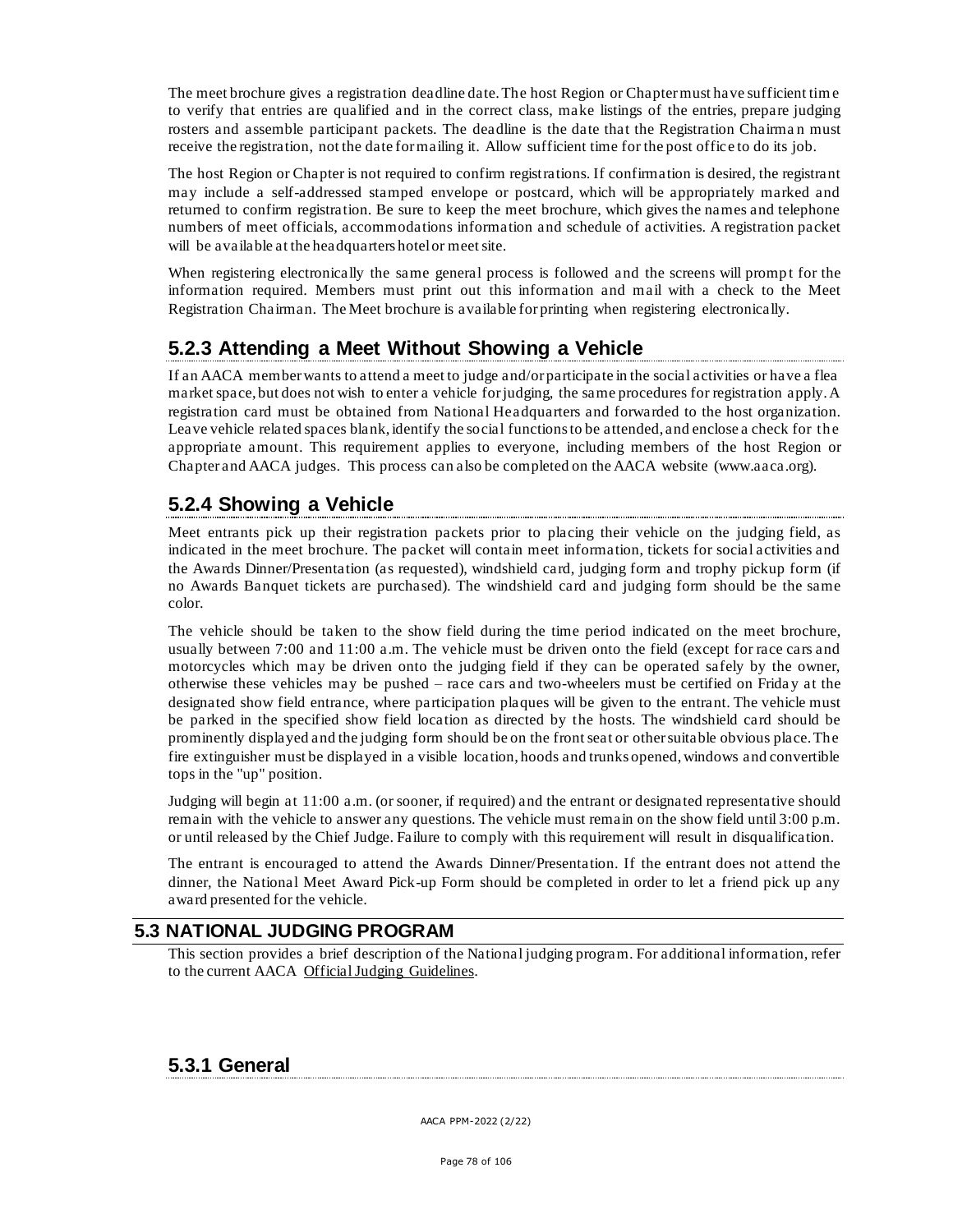The AACA judging program has been developed to provide uniform procedures for evaluating antique vehicles, which have been restored to the same state as delivered by the dealer to the first purchaser. Any feature, option, or accessory shown in the original factory catalog will be accepted for judging.

The judging procedures established by this program apply for both Nationals and Annual Grand Nationals, with minor differences in qualification requirements for judging. The end result of the accurate and honest evaluation of a vehicle by a judging team will be the proper determination of the deserved award for the owner's efforts. National Meet awards are described in Section 3.3 of the Policy and Procedure Manual.

Active judges include all AACA members who have participated as a Nationals Judge and have attended a judging school in the last two years. New judges are considered "active judges" upon completion of the required judging school and participation as a member of an apprentice team at a Nationals. The Judges Newsletter is mailed to each active judge up to three times a year to update them on changes in the program and provide registration information for upcoming meets. Registra tion forms in the newsletter must be returned to the Chief Judge in order to judge at each Nationals. Judges are encouraged to register online using the Judge Registration portion of the Members Only meet registration tab. Be sure to save the inputs, pay by credit card or print the registration form for mailing with your check for Judge's Breakfa st to the Chief Judge for the meet.

National judges receive recognition and awards for the number of times they judge. Each time a member has judged or attended a judging school, they receive a judging credit and participation chip; however, only one credit per year is awarded for attending a school. The chips can be attached to a Judging Plaque that is presented after ten credits have been achieved. The award structure for AACA judges is as follows:

| <b>CREDITS</b> | <b>TITLE</b>        | <b>AWARDS</b>                                                       |
|----------------|---------------------|---------------------------------------------------------------------|
| 5 <sup>5</sup> | Senior Judge        | Certificate                                                         |
| 10             | Master Judge        | Plaque, Masterpin & Certificate                                     |
| 25             | Senior Master Judge | Senior Master pin, Certificate                                      |
| 50             | Senior Master Judge | Senior Master pin with red border, Certificate                      |
| 75             | Senior Master Judge | Senior Master pin with yellow border, Certificate                   |
| 100            | Senior Master Judge | Senior Master pin with green border, Certificate                    |
| 125            | Senior Master Judge | Senior Master pin with black and gold border, Certificate           |
| 150            | Senior Master Judge | Senior Master pin with blue border, Certificate                     |
| 175            | Senior Master Judge | Senior Master pin with orange border, Certificate                   |
| 200            | Senior Master Judge | Senior Master pin with blue, red and yellow border, Certificate     |
| 225            | Senior Master Judge | Senior Master pin with black and red border, Certificate            |
| 250            | Senior Master Judge | Senior Master pin with lavender and gold border, Certificate        |
| 275            | Senior Master Judge | Senior Master pin with red, light and dark blue border, Certificate |
| 300            | Senior Master Judge | Senior Master pin with medium green border, Certificate             |
| 325            | Senior Master Judge | Senior Master pin with black and gray border, Certificate           |
| 350            | Senior Master Judge | Senior Master pin with navy blue and white border, Certificate      |
| 375            | Senior Master Judge | Senior Master pin with light pink and dark pink border, Certificate |
| 400            | Senior Master Judge | Senior Master pin with navy blue and light blue border, Certificate |
| 425            | Senior Master Judge | Senior Master pin of special design, Certificate                    |
| 450            | Senior Master Judge | Senior Master pin of special design, Certificate                    |

NOTE: A new board is presented for each 25 judging credits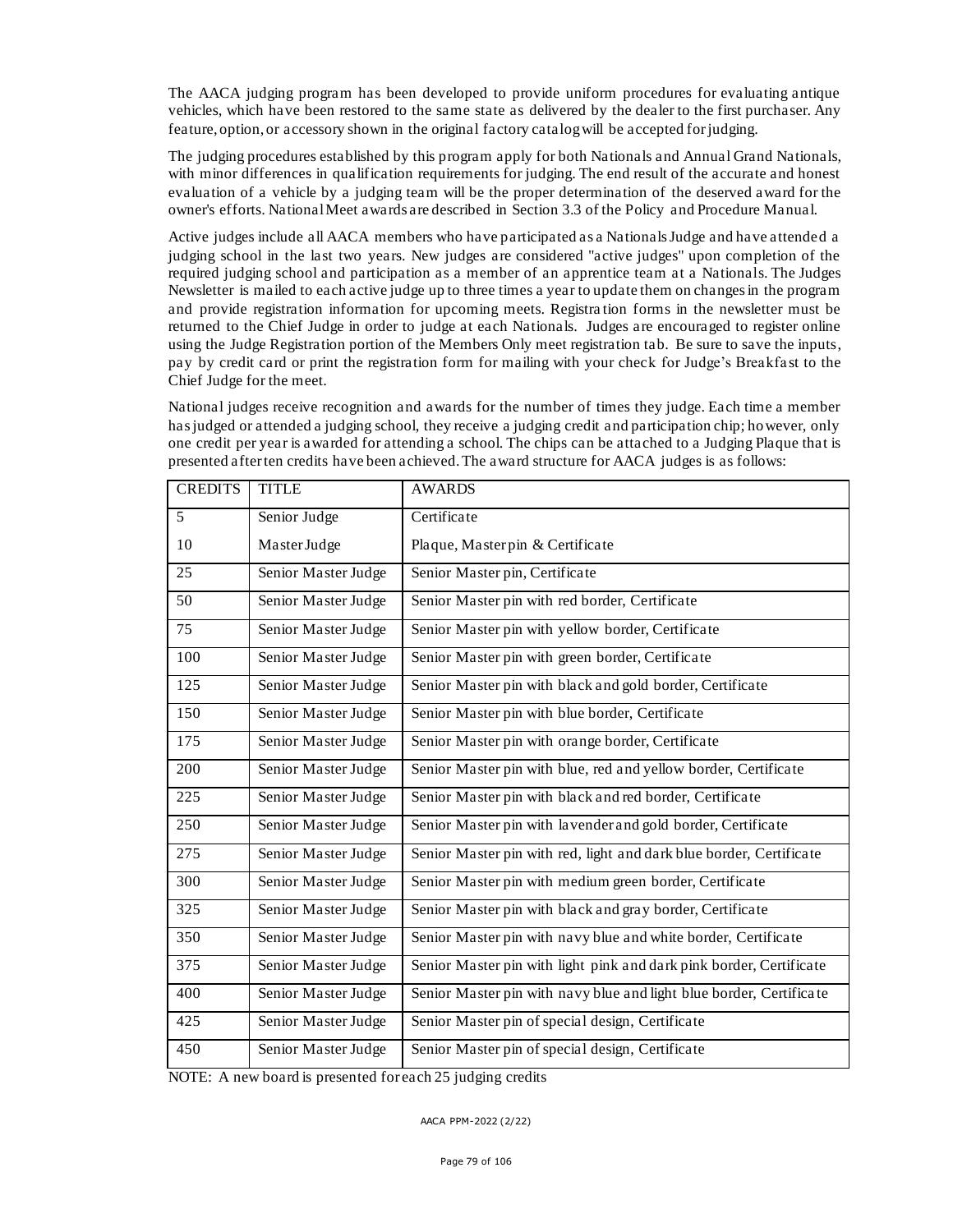The awards may be presented to the qualified recipients at the judges' breakfast held at the meet at which recipient qualifies for the award or presented at the next judges' breakfast attend. The Chairman of Judges Records shall have the appropriate pins available at the breakfast and shall call forward each recipient so that the Vice President - Class Judging or his representative may present each award. Normally, the awards for a Master Judge and Senior Master Judge are ma iled to recipients after the Chairman of Judges Records has verified the credits.

## **5.3.2 Judges Training Program**

National Judging Schools are conducted at most National Meets each year to instruct judges on uniform judging procedures to be used at all National Meets. The schools cover the AACA Official Judging Guidelines, describe use of the judging forms, and present slides to illustrate specific items to be considered when judging a vehicle. The instruction is very informative; however, these sessions em phasize the vehicles from the perspective of judges and are not intended to be restoration seminars. Judging schools conducted in conjunction with a National Meet are normally held on the Friday before the meet at 2:00 PM. Information concerning a Judging School is included in each Meet Invitation Brochure and the Judges Newsletter.

Judging schools are open to all AACA members who wish to attend. They offer opportunity for members to learn how to become National Judges and increase their knowledge about the AACA judging system. There is no charge to attend. Members who wish to attend a school for the first time should notify the Chief Judge or Registration Chairman at least two weeks prior to the meet. Current judges should send in the preregistration slips provided in the Judges Newsletter.

The Judges Apprentice Program provides an opportunity for all new judges who have attended an AACA Judging School to participate as a member of an apprentice team at their first National Meet. A highly experienced judge will conduct this "on the field" exercise, giving the new judges extensive orientation in actual AACA field judging procedures. After completion of the apprentice program, a new judge is qualified to serve as a team member at subsequent National Meets.

A Continuing Judges Education (CJE) Program has been approved in order to enable experienced judges to improve their individual performance and to enhance the consistency of our Judging program. Judges will be required to participate in CJE on-field sessions on or about their attaining 10, 25, 50, etc. credit levels, or after a period of five (5) years having elapsed since they last attended a CJE session, whichever occurs first.

The Chairman of Continuing Judges Education administers the Continuing Judges Ed ucation Program. Program details will be in future revisions to the AACA Official Judging Guidelines.

## **5.3.3 Judging Procedures**

A judge's breakfast is held at a suitable location near the display field on the morning of the Meet. The normal starting time for this breakfast is 8:00 a.m. The purpose of this meeting is to organize the judging teams and identify any changes and last-minute instructions. A check-in desk is located at the entrance to the breakfast area to distribute judges' lists and to verify attendance of all judges. All judges (including apprentice judges) must attend this breakfast to receive credit for judging at the meet.

Field judging begins promptly at 11:00 a.m. (or sooner, if required). Each judging team, normally consisting of a Team Captain and four Field Judges, meets at a predetermined location near the classes they will judge. They will judge, in sequence, all Preservation, Senior and Junior vehicles. A "Judged" sticker is placed on the windshield card of each judged vehicle. An "Evaluated" sticker is placed on all HPOF and DPC vehicles. As each class is completed, the judging sheets are tallied and signed by the Team Ca ptain.

The assistant Team Captain will turn in the Team Captains Reporting Form, individual worksheets, the participation cards, and the Team Captains Evaluation sheet to the Chairman Judges Records. The assistant will collect the judging chips and any incentive from the Chairman Judges Records for distribution to the judging team members. Distribution of the chips and incentives by the assistant is at the discretion of the Team Captain. The Team Captain will thank the judging team for a job well done. The judging process should be completed by 3:00 p.m.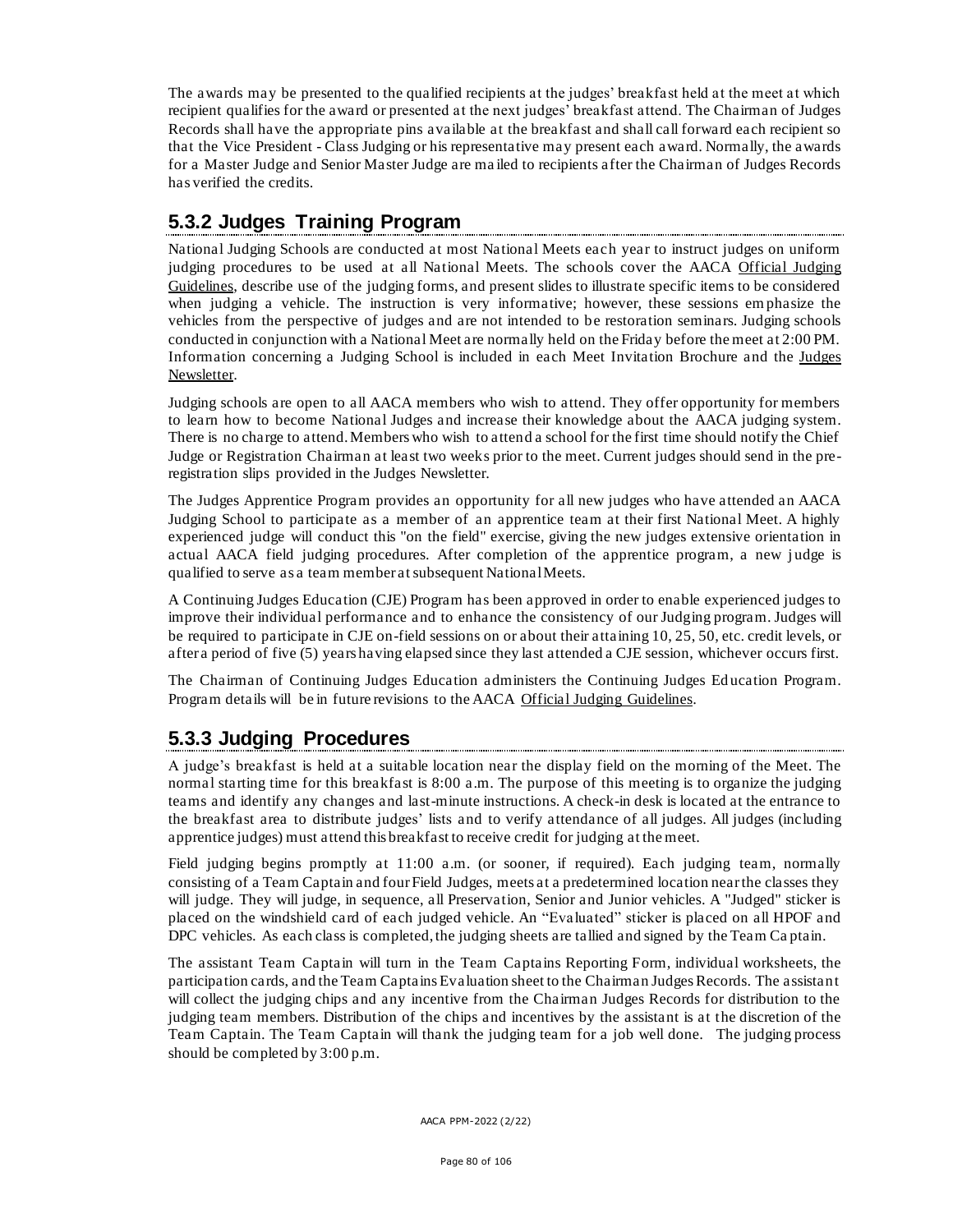While the Team Captain is being checked through judges' administration the judging team members should turn in their confidential Team Captain's Evaluation Form to the Chairman of Judges Records.

The Judging Administration Team carefully double checks all judging sheets under the supervision of the VP of Judges Administration or a designated representative, verifies the winners in each category and class, and prepares four (4) winners lists which are used at the Awards Dinner. One by the master of ceremonies, two for the check-in stations to verify pick-up of awards and one used in the audience to verify nothing is missed. At the conclusion of the Awards Dinner, the VP of Judging administration secures all documentation. The Vice President-Class Judging is responsible for retaining the winners' lists, judging sheets, work sheets, Team Captains Reporting Forms and Team Captain Evaluation Forms. A complete set of the winner's list is sent to National headquarters.

For additional information, refer to the current AACA Official Judging Guidelines. This guideline is updated annually and will contain detailed procedures and responsibilities for implementing the judging program.

#### **5.4 APPLYING TO HOST A NATIONALS**

AACA encourages each Region and Chapter to consider the possibility of hosting a Nationals. Members enjoy the opportunity to travel to different parts of the country to show their vehicles and make new friends.

Applications for a Nationals will be accepted from any AACA Region or Chapter in good standing. If a Chapter wishes to host a Nationals, its parent Region's approval is necessary before submission. A Region or Chapter that wants to host a Grand National must have had the experience of hosting a Spring, Fall, Winter or Special Nationals.

Application forms may be obtained from the Vice President-National Activities or online under the Nationals Application tab. The completed official application with appropriate accompanying documentation to support approval is to be forwarded to the Vice President - National Activities. The following information must be provided:

- a. Specific Nationals requested
- b. Proposed Nationals dates and alternate dates
- c. Name, address and phone number of proposed Meet Chairman

d. Appropriate information which will support approval of the request such as available facilities, experience in hosting local or national events, community support, desirability of proposed location, etc.

Requests should be submitted at least two years prior to the proposed date. Due to the popularity of these events, many of the meets are scheduled up to five years in advance. All requests must be submitted by December 31 of the year preceding the scheduled event to allow adequate time for board approval, advanced planning, advertising and notification to all concerned. Under extenuating circumstances the VP National Activities may request the board to consider wa iving the December 31 deadline.

When selecting a proposed date, it is recommended that "traditional" dates for local events or other major hobby activities be considered to preclude conflicts. The dates of the proposed Nationals shall not conflict with any previously scheduled National activity.

National Headquarters maintains a schedule for all approved events. This schedule is updated three time s a year to coincide with meetings of the Board of Directors. Copies of the schedule may be obtained from National Headquarters.

The application represents the minimum requirement. It is a good practice to supplement the application with personal contact with individual National Directors while attending other AACA events. This personal approach will more clearly identify the individuals responsible for the event and establish both their enthusiasm and capability. A formal presentation before the Board of Directors is normally not necessary.

Approval to host a Nationals or Grand National requires a majority vote by the National Board of Directors. "Interim Approval" may be initially granted if the proposed date is more than three years in advance of the calendar year of the Nationals or if there is insufficient information on the application.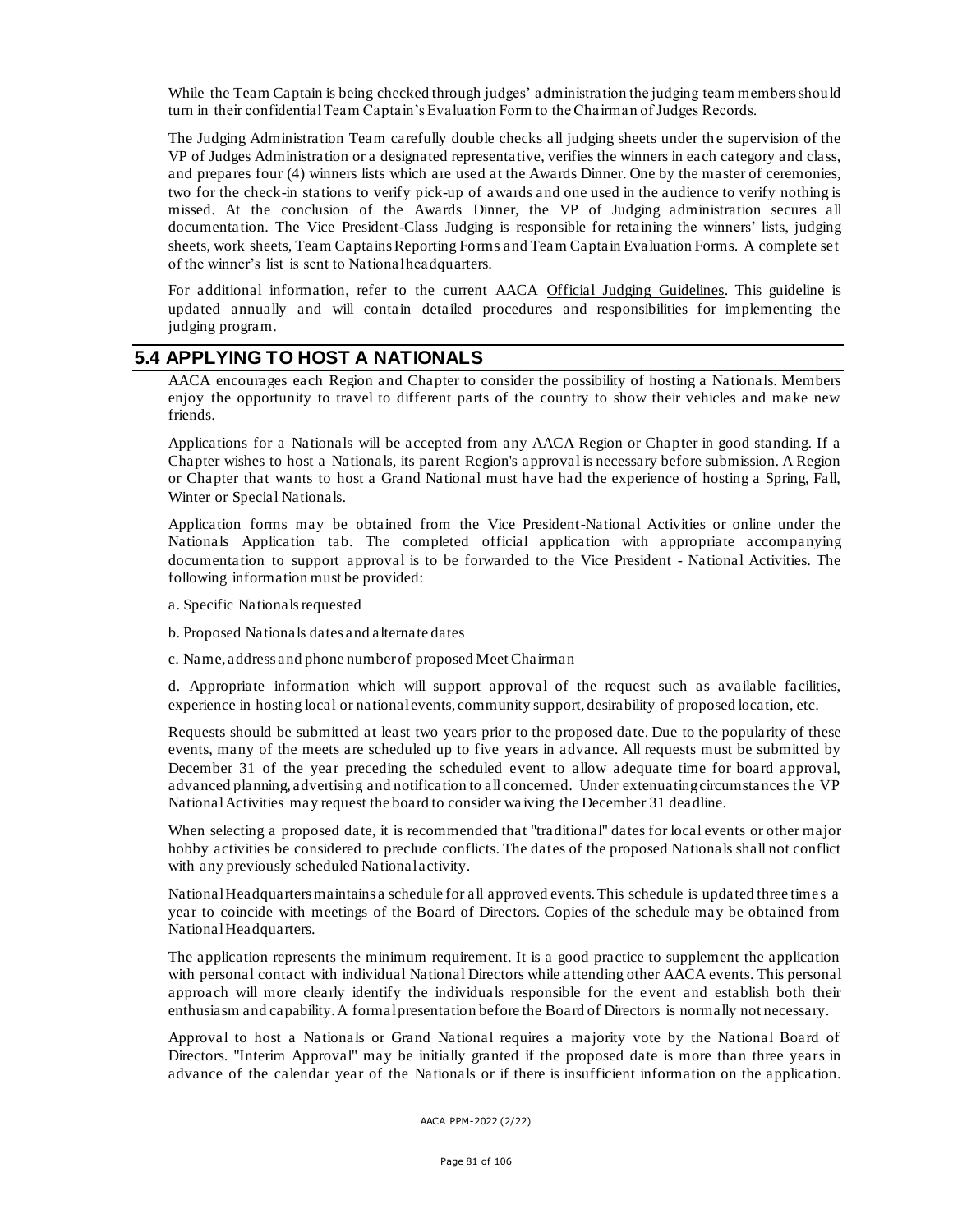When "Interim Approval" is granted, the Region or Chapter may proceed with its plans for the meet. "Final Approval" will be granted when the proposed meet date falls within three years of the calendar year of the meet and when all the details have been finalized. The Vice President of National Activities will notify the requesting Region or Chapter of the approval status in writing immediately following the board meeting. For certain meets, the AACA President will appoint a chairman, with approval of the Board of Directors, as a Liaison Director for the Meet who will ensure that the meet is conducted in compliance with AACA standards and policies. He/she will assist the host Region/Chapter as necessary and submit periodic status reports and a final financial report to the National Board.

When a Region or Chapter is approved to host a Nationals, the National Activities Committee will aid and assist them in planning for their meet as requested. In addition to these Meet Guidelines, other documents such as "Suggested Activity Timetable for a National Meet", previous Meet Data Sheets (with information on the number of vehicles to expect, motel rooms required, trailer and motorhome spaces required, num ber attending the Awards Banquet, etc.) are available through the Chairmen - National Activities for each Division, or from the Vice President - National Activities. Requests for any assistance should be directed through the Meet Chairman so that the Meet Chairman is aware of any concerns.

It is the responsibility of the Meet Chairman, or host Region/Chapter President in the case of the resignation of the Meet Chairman, to notify the Vice President of Nation al Activities, as soon as possible after final approval by the National Board has been granted, any changes to the following items:

- a. Nationals Chairman
- b. Date of the Nationals
- c. Location of Nationals fsite
- d. Location of headquarters hotel
- e. Distance between trailer parking and display

#### **5.5 ORGANIZATION FOR A NATIONALS**

#### **5.5.1 Nationals Liaison Director**

The AACA National President will appoint a National Director as a liaison between the Region or Chapter and the National Board of Directors. In the event a current Board member is not in close proximity to a hosting region, to act as a nationals liaison director, a former National Board member may be appointed to this position. It will be the responsibility of the Nationals Liaison Director to assist the Nationals Chairman and the host Region or Chapter to insure the Nationals is conducted in compliance with AACA standards and policies, and to generally assist the host Region or Chapter whenever necessary.

The Nationals Liaison Director will review and approve the budget for the Nationals based on the number of expected participants and activities planned. Reports on the Nationals budget are not required to be submitted to the National Board of Directors.

The Nationals Liaison Director will review and approve all mailings, including the registration form, Nationals brochure and any information packets. Such approval must be granted in advance of printing and distribution in order to insure compliance of the requirements of this manual. The National Liaison Director must also review and approve any advertisements in any form prior to release.

While the Nationals Liaison Director may attend the Nationals, it is not a requirement.

#### **5.5.2 Nationals Chairman**

The Nationals Chairman is responsible for all aspects of the Nationals. He appoints the appropriate committee chairmen and is responsible for seeing that they are adequately versed in their duties and can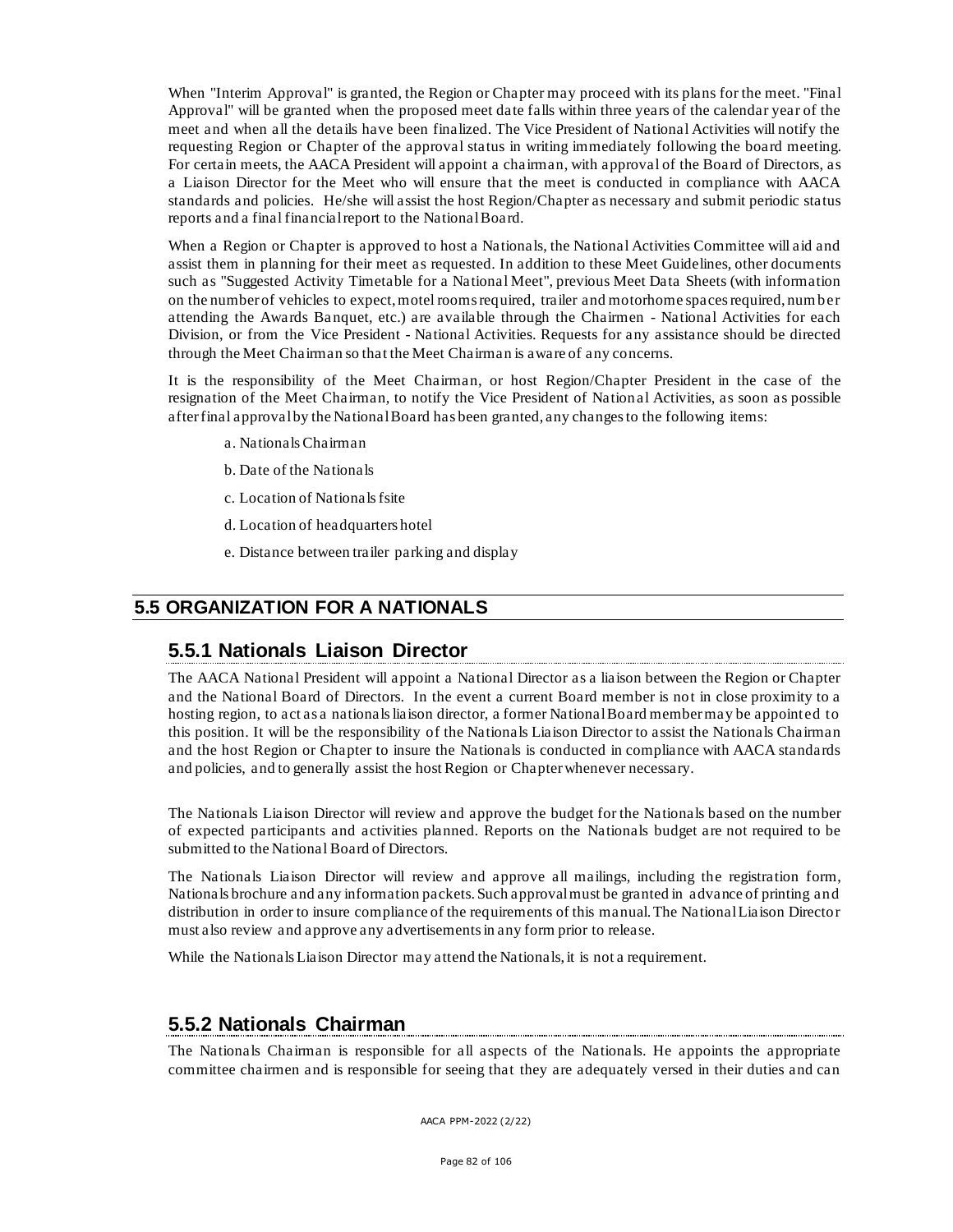lead a team. Regular meetings of the Nationals Committee should begin soon after the Region or Chapter is designated as host. The Nationals Chairman should be computer literate and he/she should make maximum use of e-mail communications with the Nationals Committee chairpersons, his Chief Judge if not from his Region, National Headquarters, his liaison Director and other Directors as appropriate.

Because of the demanding requirements of this job, an Assistant Nationals Chairman may be appointed with specific responsibilities. We recommend that the host Region/Chapter not appoint co-chairmen. There must be one manager and point of contact for coordination of the planning and preparation for the Nationals. However, we recognize that larger meets may have different requirements and this can be discussed with the Liaison Director assigned by the National Board.

One of the most important requirements is to select a suitable location for the Nationals. The Host Hotel should be of sufficient quality that guests can expect cleanliness and reasonable amenities but need not be a premium five star property as costs may be so high that participation is less than expected. The Meet Chairman is responsible for negotiating the contract and it is recommended that a club member familiar with negotiating food service pricing be on the negotiating team. The show field area must have sufficient space to accommodate the expected number of participating vehicles. There must also be room to maneuver, park and unload trailers as well as adequate parking space near the display for participants and visitors. If remote, transportation is needed to/from the trailer parking area. A handicapped parking area for visitors and participants is necessary. A specific area must also be designated for a flea market, if one is planned.

The location of the display should be reasonably convenient to hotels and motels and the place selected f or the Saturday night Awards Display. There must also be a suitable location for the judge's breakfast. Some type of scheduled transportation such as a shuttle bus or van should be available if the meet site is not within walking distance of the meet headquarters hotel.

There should be ample room for motorhome parking near the meet site. It is not absolutely necessary to have hookups since most units are self-contained. Motorhome parking at the headquarters hotel must be coordinated with the hotel operators to obtain their permission and/or assure it is legal. Meet pamphlets should identify the availability of motorhome parking as well as information on any nearby campgrounds and must clearly specify any limitations regarding the use of motorhomes. Please be aware that many RV users arrive early to the meet and will have additional length of stay needs.

AACA Board ruling prohibits cha rging for visitor admission to National events. This may be a critical factor in selecting a facility. The managers of some potential facilities may wish to profit by charging an admission fee and this ruling would preclude the use of those areas.

Considerations for site selection should include the following:

a. Restroom facilities

- b. Covered storage for older vehicles
- c. Security for vehicles left on the display

d. Lunch facilities (AACA prohibits the selling and use of alcoholic beverages on the grounds of the meet)

e. If possible, avoid use of paved areas in hot times but ideally have the show on grass next to pavement for use if it rains.

Compile all the information for the invitation brochure and registration card (as described in Section 5.6.1) and forward to National Headquarters at least six months prior to the meet date. Copies should also be mailed (or emailed) to the Vice President-National Activities and the appropriate National Activities Division Chairman for review.

Establish an emergency telephone number that will be answered at all times during the meet. This telephone number must be given to National Headquarters prior to the meet so that participants can be reached in the event of emergency. This number can be listed in the meet brochure or listed at the registration desk when participants arrive to pick up their registration material. This number may also be requested by the municipality officials where the meet will be held.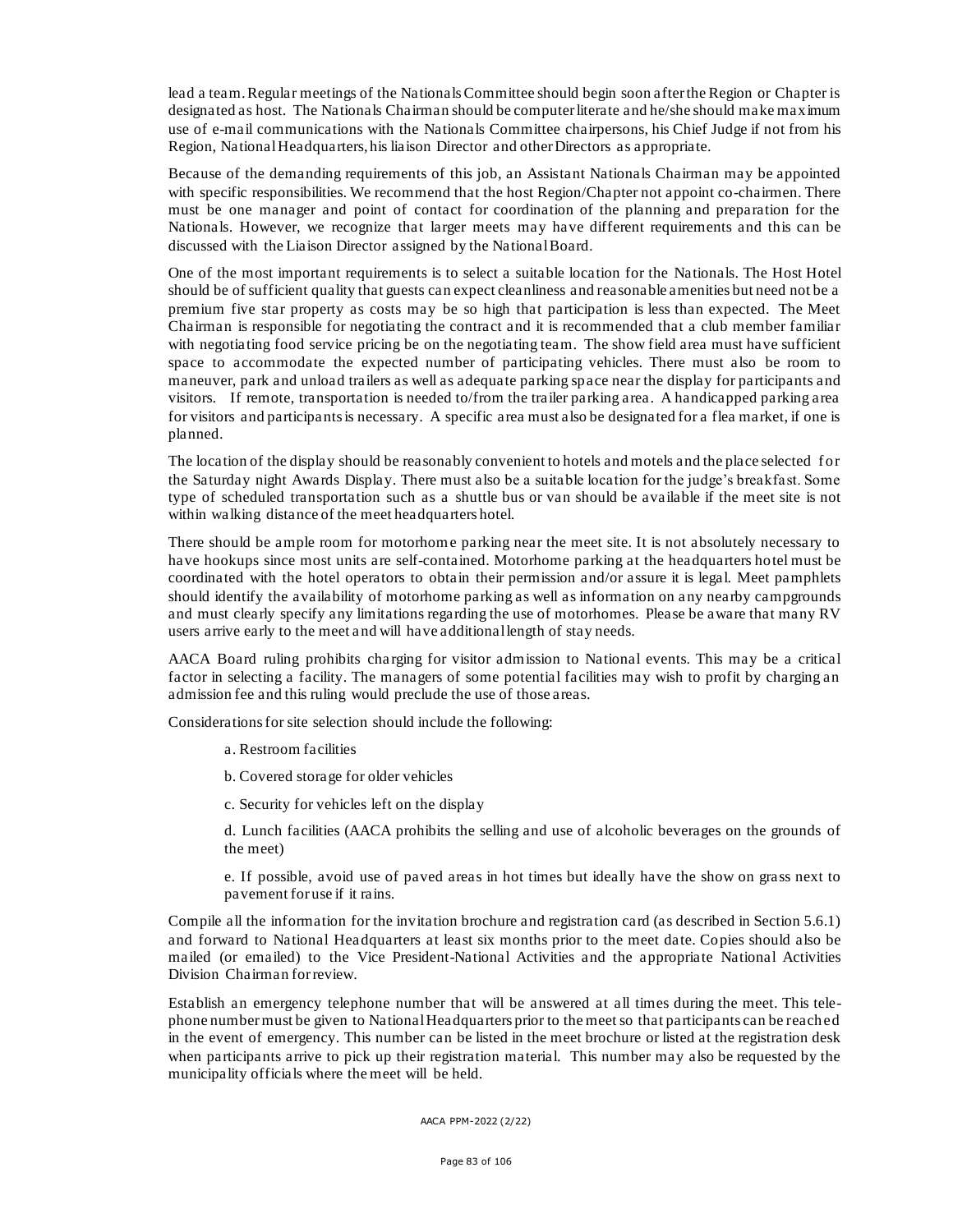Submit the proposed participation plaque design to the Vice President-National Activities for approval a minimum of six months before the meet. The design must include the AACA logo. Additional guidance for these plaques is contained in Section 5.6.3. The National President or his assigned board member will arrange for a national officer or a committee member to distribute the Meet Participation Plaque as the driver drives the registered vehicle onto the field.

An article and photographs suitable for publication in the ANTIQUE AUTOMOBILE should be submitted to the ANTIQUE AUTOMILE editor within 15 days following the Meet. Usually this is handled by the Publicity Committee Chairman (See Section 5.5.9). The Meet Chairman is responsible for seeing that this task is completed on a timely basis.

It is important to consider the total cost to a given member when choosing the meet site. The costs for the Awards Dinner, lodging, and entertainment should be reasonable. Remember that the AACA is a family hobby and most of our members will be spending some of their vacation time when attending your meet. It is the desire of the AACA National Board of Directors to keep costs within a reasonable limit and appropriate entertainment.

The Meet Chairman is responsible for obtaining any necessary City/County/State permits for the meet a nd should communicate directly with the appropriate officials. It is recommended that he/she obtain and rea d all of the statutes pertinent to holding the meet including fire protection, placement and removal of temporary event signs, EMS requirements, and food service requirements. He/she should make sure EMS is on-site on show day.

The Meet Chairman is responsible for contacting National Headquarters for an Insurance Certificate for the meet and for including those key organizations which must be named a s "Additional Insured". This should be done well in advance of the meet.

The Meet Chairman is responsible for coordinating with the Meet Finance Chairman on development of the budget and for monitoring income and expenses as planning and implementation progresses. The AACA Meet computer program may be used to provide financial reports used in this process. He should flag any areas outside the boundaries set by the finance committee.

The Meet Chairman should also consider the need for appointing Chairmen for Hospitality, Truck/Trailer/RV Parking, Photography, Souvenir Program, Entertainment, Tour/Activity, Transportation, Goody Bag, and Youth Activities. The Youth Activity is strongly recommended and guidance/suggestions may be obtained from the Youth section of the national website and the VP of Youth Development. It may include rides in antique vehicles, demonstrations such as spray painting an automobile using water, the AACA Automobile and its parts CHIP program, Etc on Show Day. Activities should be located in a highly visible section for the show field.

## **5.5.3 Registration Chairman**

The Registration Chairman's name and address will be on the registration card or online a[t www.aaca.org](http://www.aaca.org/) in the meet trifold, and on advertising materials. All meet entries will be mailed to that address. Registration cards must be obtained from AACA National Headquarters or online with a printout being sent to the registration chair with payment (see registration procedures in Paragraph 5.2). The Registration Chairman must be computer literate and will use the AACA Meet Program to process both registration cards received in the mail and printouts received from the online registration system. Contact National Headqua rters for access to the program and passwords.

All registration cards from National Headquarters have a label pre-printed with the member's name, address and membership number. This information is also on the printout from the online registration system. Any name change on the label makes it invalid. The only exception to this rule is that the name of a spouse who is a joint member may be substituted for the name of the member on the label. Each vehicle must be registered on an individual registration card or website printout. Registrants must complete all portions of the registration card, including model, manufacturer or serial number, AACA Winner number if appropriate, etc., and sign the card. The registration chairman should contact the applicant immediately with any problems with registration. Payment for meet fees must be received or the program will not process the registration. The Registration Chairman and Chief Judge will work together with the program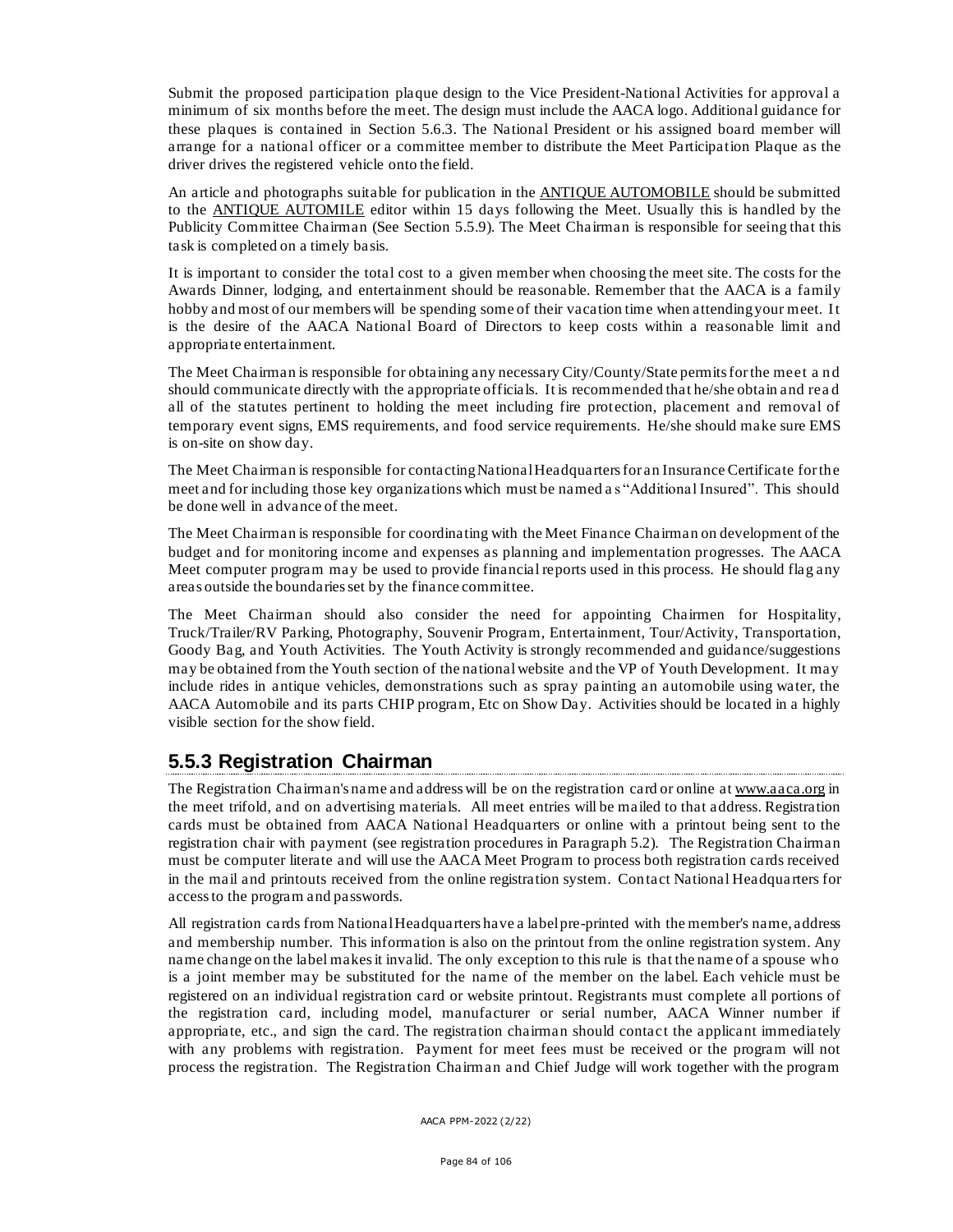to ensure vehicles are in the proper classes and prepare the car entry list complete with AACA Vehicle numbers. Previously shown vehicles have the assigned number in the database; the program will cre ate the number for vehicles not previously shown.

The Registration Committee will complete windshield cards by using the AACA Meet software. At all National Meets, white cards are for Junior vehicles, salmon for Senior, green for Preservation, ivory for 'Do Not Judge', yellow cards for HPOF vehicles, blue for AACA Original vehicles, gray for Driver Participation vehicles and light blue for HPOF original vehicles. Vehicles competing for the AGNM First Place Award will have a yellow judging form and windshield card. Vehicles competing for the AGNM Senior Award will have a purple judging form and windshield card.

Registration envelopes, size 9"x12", are furnished by National Headquarters. The database will print labels that list the name, city, state and items and quantities ordered, such as vehicle registration, dinner tickets, etc. This label will be affixed to the front of the envelopes. Also mark on the face of the envelope any amount due so that it may be collected when the owner picks up his packet. Ea ch envelope should contain:

a. Windshield card and judging form (colors should match and the judging form should be the correct one for the type of vehicle, i.e. automobile, commercial, two-wheel, race vehicle or HPOF)

- b. Dinner, luncheon, and special event tickets, if ordered
- c. Car entry list
- d. Owners Briefing Notice
- e. Trophy pick-up form if no awa rds banquet ticket is ordered

The following is a list of additional information that you can include with the registration packets to help make your AACA guests more comfortable with the area:

- a. Local maps and regional information
- b. Restaurants and entertainment
- c. Service stations, parts stores, shops and emergency road service
- d. Drug stores, clinics, hospitals, and doctors
- e. Shopping malls
- f. Churches/Synagogues/Mosques
- g. A copy of the meet souvenir program

The registration envelopes are distributed from a registration table at the headquarters hotel prior to show day, or at the entrance to the display field. Deadline for cars to be on the display field is usually 11:00 a.m. (usually 10 a.m. at Hershey) to provide the judges ample time for their work. The meet participation plaque is given to each driver as he drives his vehicle onto the field. The Registration Chairman will deliver all registration cards/website printouts to the judging administration office within 15 minutes after the start of judging. The registration information must be received in order, sorted by class number, and alphabetized by owner's last name within each class.

Meet registration deadlines are to be enforced to eliminate confusion and misunderstanding cau sed by late entries. The deadline should be 2 to 3 weeks before the meet. A refund deadline must be established and shown with meet information. If registrations are accepted after the pre-established cut-off date, those exhibitors should be issued a blue windshield card, which indicates that the car will not be judged but may be exhibited. Exceptions may be granted with the consent of the Registration Chairman, Chief Judge and the Vice President of class judging. Any late entries can be displayed in the bonus area.

Vehicle registrations must be carefully coordinated with the Chief Judge. The Chief Judge has access to the online meet program and is able to retrieve the Vehicles by Class list whenever needed. It is also advisable to work closely with the Chief Judge to assure that all registered vehicles are properly classified.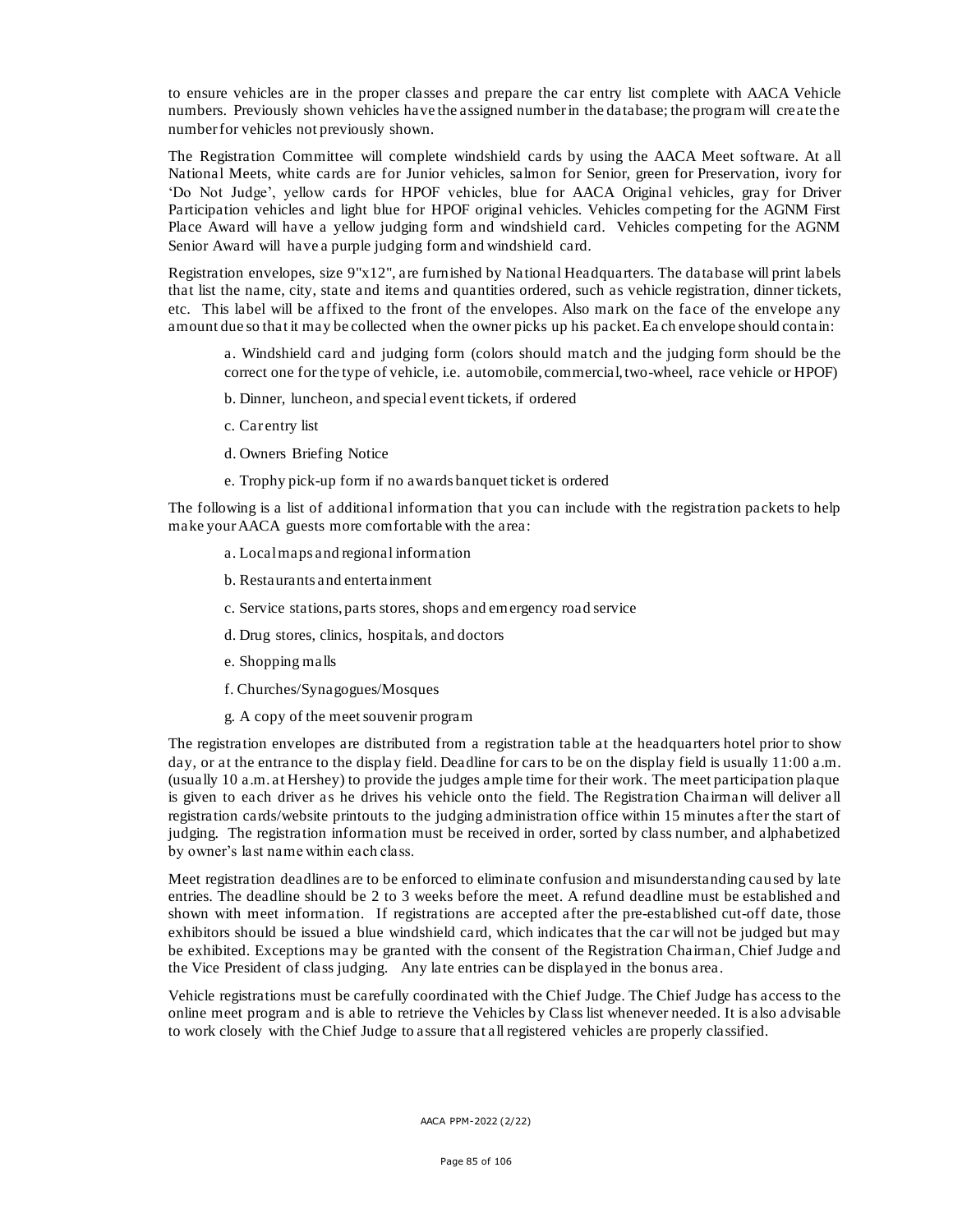A current Awards Winners List (maintained in the database) must be checked to confirm First Junior, Senior and Preservation Award status and to identify vehicles, which are competing for repeat Preservation Awards.

Review the AACA Official Judging Guidelines for Explanatory Notes that follow vehicle classification. Become familiar with specified Classic vehicles (Classes 18d, 18e, and 19) specified Prestige vehicles (Class 29) and Limited Production and Prototype (Class 35a and b), SGCV (Class 35c), Factory High Performance vehicles (Class 36), Professional Vehicles (Class 37) and Sport Utility Vehicles (Class 38).

First time entrants for Racing vehicles class 24 must apply to National Headquarters to receive an application for certification. Acceptance of certification will be provisional until the vehicle is exhibited at a national meet. A numbered certification plaque will be issued after all the original information is verified at the national meet. Subsequent registrations of Class 24 vehicles for National Meets must include the assigned certification number. The medallion will be given to the owner at their first national meet.

The host Region or Chapter is not required to send a confirmation of registration; however, if the added expense of this gesture can be afforded, the registered owners will certainly appreciate the effort. However, the host Region or Chapter will list on the registration form that a confirmation will be sent if a selfaddressed stamped envelope is enclosed with the registration.

National Headquarters should be notified when all registration information has been entered into the database and registration is considered closed. Forward the registration fees for all registered vehicles, including no-shows, to National Headquarters no later than two weeks after the meet.

## **5.5.4 Chief Judge**

The name and address of a proposed Chief Judge must be submitted for approval to the Vice President - Class Judging at least 24 months prior to the meet (provided the meet is scheduled more than 24 months in advance). The proposed individual must be at least a Master Judge with a minimum of 25 National judging credits. The Chief Judge for an AACA Grand National is required to have served as a chief judge at an AACA national meet.

The approved Chief Judge must attend several National Meets in the year prior to the meet in order to gain first-hand experience with the detailed duties of this position. This individual should contact the Chief Judges at those meets and request an assignment as their immediate assistant. As the judging system evolves, new ideas are implemented and the responsibilities of the Chief Judges are affected. These assignments, which must be specifically requested by the approved Chief Judge, are an important part of the training experience.

This is one of the most demanding positions in the meet organization and the proposed individual must not only be an experienced judge but must be a competent manager. The Chief Judge MUST be computer literate familiar with the AACA Meet Registration software, the official Judging Guidelines, and the Chief Judge's responsibilities as listed in the Guidelines. The Chief Judge is responsible for coordination with the Registration Chairman to insure that each vehicle is properly classified and that an accurate list of registered vehicles is prepared. Coordination with the Field Marshal will ensure that the display field layout will enhance the efficiency of the judging function.

The Chief Judge works from the judges' registration forms and the Certified Team Captains list, furnished by the VP Class Judging and will prepare the judges Team Report. Team Captains must be selected from the Certified Team Captains List including those seeking certification in the Team Ca ptains program who should receive priority over already certified Captains. The Chief Judge will also receive listings from the VP Class Judging of DPC, HPOF, Judge's Admin, Honor Society, and Nationa l Awards Committee to insure placement on their proper teams. Any exceptions due to availability or size of meet should be reported to and agreed upon by the VP Class Judging.

The timing of all judging activities for show day is critical and must be thoroughly planned. The meet day will start with the judges' breakfast (normally 8 am but may be earlier for large meets), where Team Captains verify the presence of their assigned team make specific assignments and distribute Team Captains Evaluation Forms. Any problems should immediately be reported to the Chief Judge and resolved. The coordination efforts for the Chief Judge continue through the field judging, and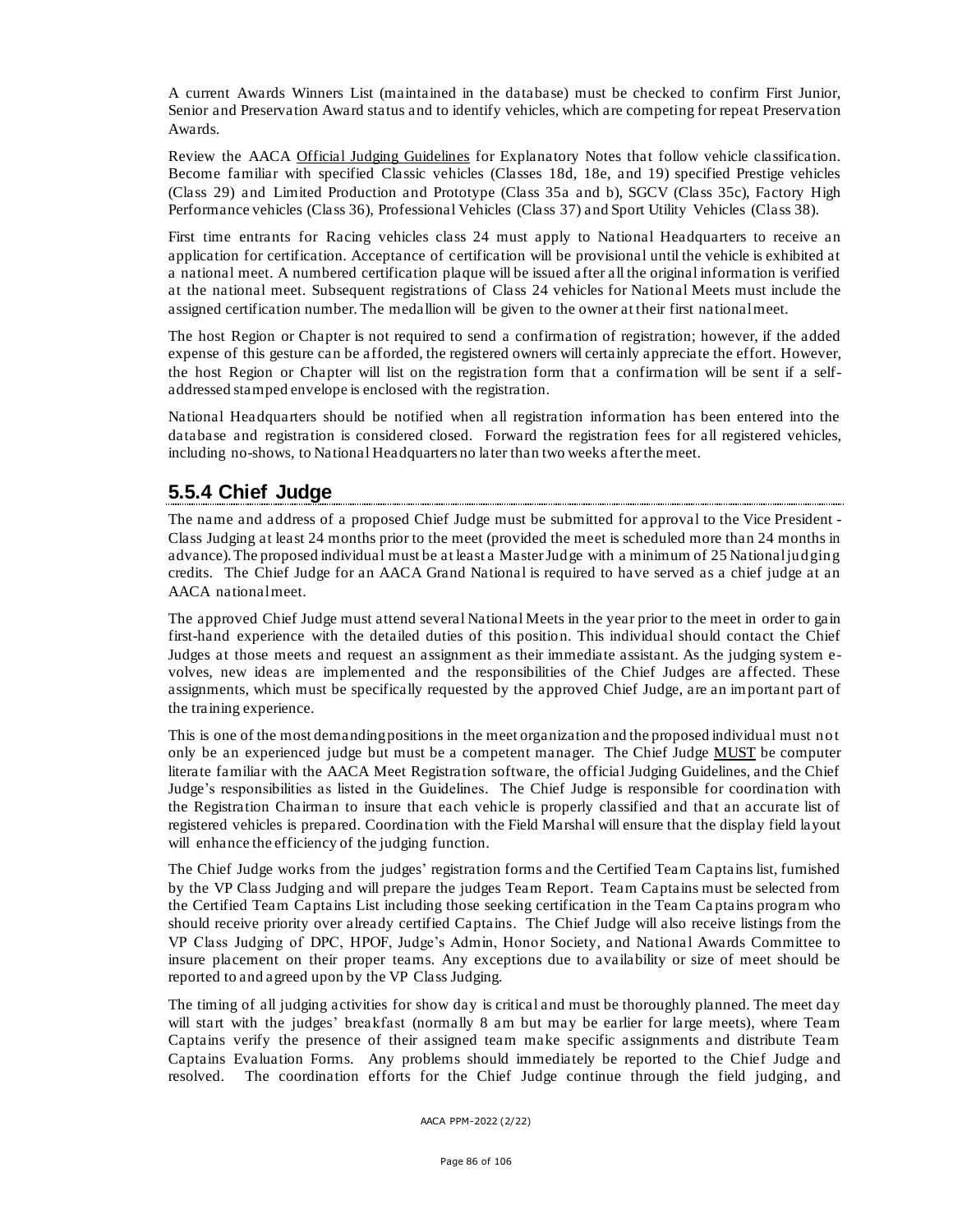administrative activities and culminate with the preparation of the winners' list and presentation of awards at the dinner.

When selecting a location for the judges' sit-down breakfast, be sure that the room is suitable for addressing the Judging Teams with instructions. The availability of a public address system is recommended. It is RECOMMENDED for efficient serving of buffet breakfast that there be one buffet line per 75 judges. If a sit-down breakfast, there should be one waiter per 30 judges/three tables.

The Chief Judge receives all judges' registration forms, website printouts and the \$8.00 registration fee (as of 2016) each judge must pay. The Chief Judge will forward all proceeds from the registration fees to the Finance Chairman together with the list of judges. Fees, along with the invoice for the breakfast will be sent to AACA National Headquarters within two weeks following the meet. AACA will then reimburse the host Region for the cost of the breakfast up to a maximum of \$ 16.00 per registered judge. The host Region/Chapter must pay any costs for the Judges Breakfast that exceeds this maximum limit. The Chief Judge is responsible for identifying overruns so that the Meet Committee can include these costs in the budget.

The following information for the Judges Newsletter must be sent to the Judges Newsletter Editor by February 1st for Spring Meets and June 1st for Fall and Winter Meets:

a. Name, address, and phone number of Chief Judge

b. Location and time of Judges Breakfast

c. Cutoff date for judges' applications

The Chairman for Judges Training will schedule Official Judging Schools at most National Meets. The Chief Judge will work with the AACA Chairman of Judge's Training and insure that a time is set and rooms arranged for Judge's Training and Team Captain's School (will run in parallel if a TC school is held). Schools last approximately 2 hours. AACA headquarters provides the video projector and computer. Local requirements include providing an audio system with portable microph one, lighted podium, and screen large enough to be seen from the back of the room, power cords as needed. A table and two chairs are needed at the entrance to the room for attendees to get participation cards, etc. More detailed information may be sent to each region or chapter by the Chairman Judge's training.

The Chief Judge is responsible for establishing the Judging, Administration, National Awards, HPOF, DPC and Apprentice teams. A separate roster with judges listed in alphabetical order and their team assignment should be available to facilitate the check-in procedure at the breakfast. A list of extra or unassigned judges should be prepared. These judges may be assigned to teams when the Team Captain reports a shortage at the Judges Breakfast.

A Team Captain Packet should be assembled for each Team Captain. These should include the following items:

- a. Individual Category Worksheets
- b. Team Capta in ReminderLists
- c. "Judged" stickers
- d. A vehicle roster
- e. Team Captain Reporting Form
- f. Judges' identification nametags
- g. Judges' participation cards
- h. Additional information pertaining to the meet, as applicable
- i. Team Captains Evaluation form, four per packet
- j. Field Map with class locations shown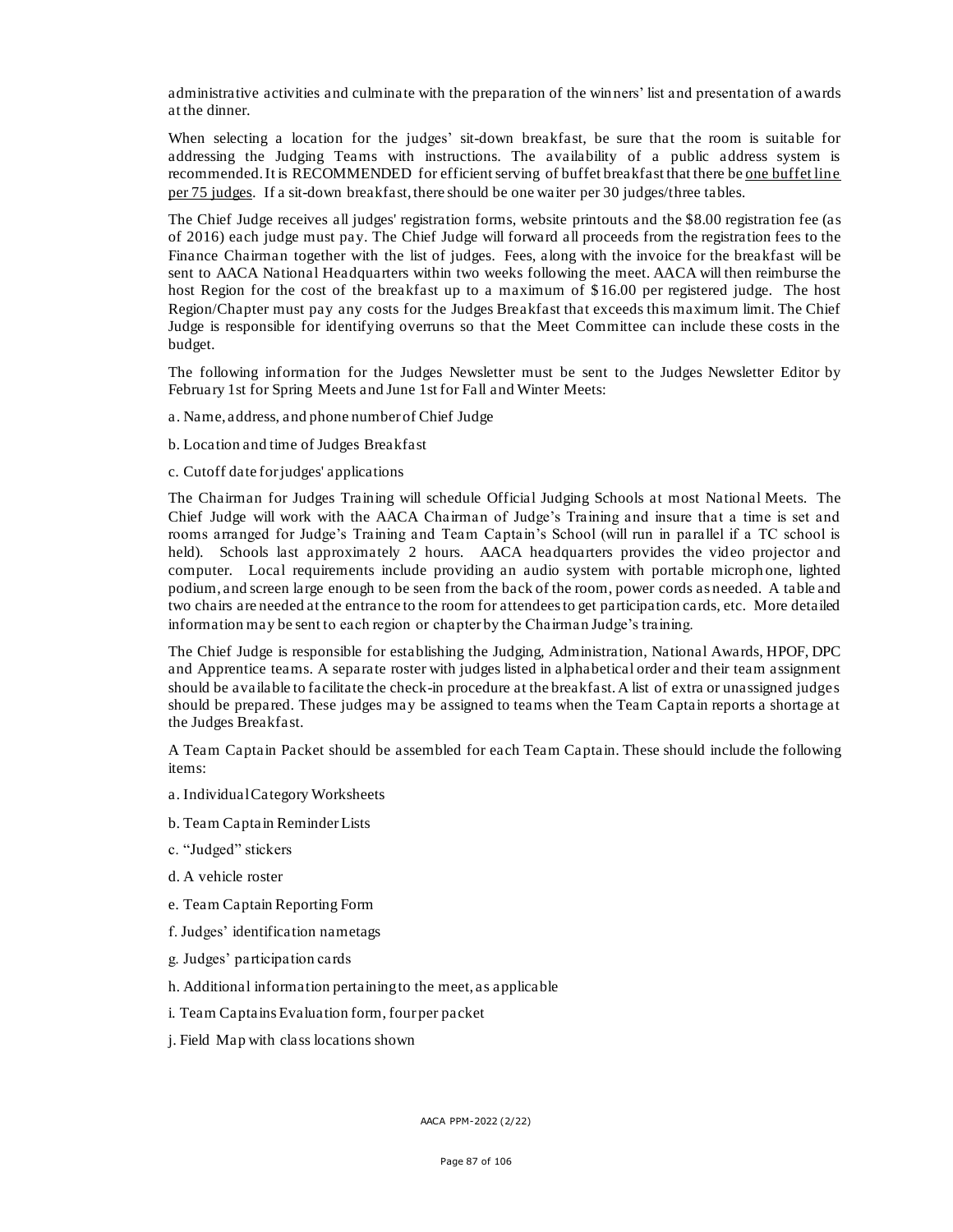It is the responsibility of the Chief Judge to organize the Judges Breakfast with a head table and other tables reserved for the National Awards team, the administration team, assigned judging teams a nd the apprentice team. Depending on the facilities available for the breakfast, teams may be combined at tables; but all of the members of each team should be at the same table a nd not separated. Each table must be clearly marked with a sign for the team designated to sit at that table. A sign-in table and chairs are needed outside the breakfast room, a long with an alphabetical listing of all judges and their team members. Persons from Judging Administration will usually handle sign-in but the Chief Judge is responsible to see that this task is covered.

The Chief Judge will preside at the Judges Breakfa st, which should conclude no later than 9:00 a.m. The location of the Judging Administration office should be announced and any specific instructions addressed at this time. Judge's Awards will be presented here, and if Continuing Judges Education (CJE) is to be held, instructors will be identified and meet locations established for each class taught. Field judging will begin promptly at 11:00 a.m. (10 am at Hershey) for very large meets, judging may be started at an earlier time, but must be coordinated with the Vice President-Class Judging and announced at the Judges' Breakfast. All vehicles are required to remain on the display field until 3:00 pm unless announced otherwise by the Chief Judge.

#### **Judges Administration requirements**

The administration area requires protection from the elements, electrical power, and internet access and needs to be securable. The room or area size is to be sufficient for ta bles and chairs for 12 to 15 persons and equipment in a secured area. The room will need to be locked to protect the equipment, when not in use.

A room or hallway adjacent to the secured room for additional tables and chairs for team captains and administration check in persons, protected from wind and weather, is required.

Access to the administration room must be no later than 8:00AM Friday morning, so the computers and printers can be setup and tested, and internet access is obtained.

Any passwords required for internet connection must be made available no later than 8:00AM Friday morning.

Automobile access to the administration area is required to unload/load equipment and supp lies.

If temporary electrical power is supplied, it cannot be turned off prior to the conclusion of work by the administration team.

#### Restroom facilities.

The Region will supply and have available the following items for the administration office:

- 1. Tables and chairs for 12 to 15 people.
- 2. Two or more additional tables with 6, or more chairs to be placed in the hallway outside the administration office for Team Captains to check in. Qua ntity required is dependent upon meet size.
- 3. 1 ream of plain copy paper, three- hole punched.
- 4. The box of forms, judging chips and supplies received from Na tional Headquarters.
- 5. The room will need several electrical outlets.
- 6. Internet connection.
- 7. Lunch will be provided for Judges Administration Team. The administration team will work non-stop until all judging and meet scoring is completed. Often until 4 or 5 PM. The supply of refreshment needs to be sufficient to last until the work is completed.
- 8. The VP Class Judging will advise the Chief Judge of specific needs 6 to 8 weeks prior to the meet.
- 9. A golf cart must be reserved for the VP Class Judging.
- 10. Adequate area protected by weather must be provided with tables and cha irs for judging teams to complete forms prior to team captain check-in.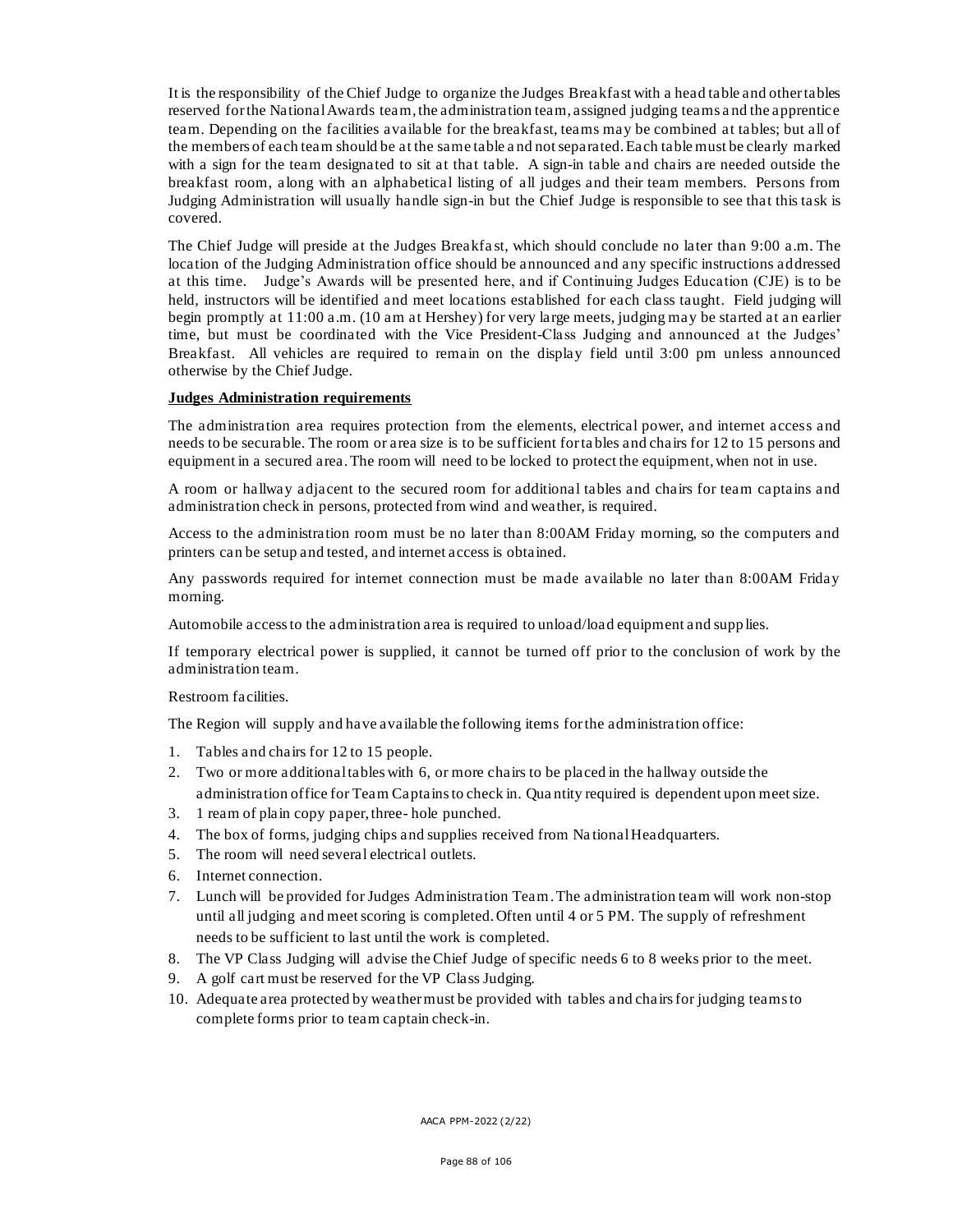All two-wheeled (Class 5a through 5e) and race (Class 24a through 24c) vehicles not driven onto the show field must be checked for operability prior to being accepted for judging. All race vehicles must be checked for appropriate certification, using the specific procedures explained in the Official Judging Guidelines. This may be accomplished the day before the meet and supervised by the Chief Judge or his designated representative. Owners with vehicles in these classes must be notified of the time and location for the operability checks.

The Chief Judge is responsible for setting up and carrying out the judging at a National Meet. However, this is not the time or place to try out new and untested ideas on how National Meet judging should be conducted. If you have a new idea which you feel will enhance the quality of the judging system, contact the Vice President-Class Judging and discuss it with him. DO NOT make changes in the established procedures on your own.

Detailed tasks which must be accomplished by the Chief Judge a re identified in the AACA Official Judging Guidelines. That document identifies all administrative responsibilities, facilities, supplies, procedures, and post-meet duties for assuring a successful meet. Included are post meet duties and timelines.

### **5.5.5 Field Marshal**

The Field Marshal and his Field Committee will lay out the display field the afternoon or evening preceding the meet. A single entrance is to be established so that all vehicles entering the display field must pass through this checkpoint. Dual lanes may be needed at larger meets. At this location, the Field Marshal or his delegate can check the drivability of all vehicles, as required. Also at this location, the owner-completed portion of the judging sheet and the possession of an operating fire extinguisher can be checked. This is also a good location for awarding the meet participation plaque as vehicles enter the show field.

Adequate space must be provided for each class of vehicles registered for the meet. HPOF entries will be placed at the entry to the field, with DPC vehicles second, and Judged Classes in numerical order following. HPOF vehicles and Driver Participation vehicles will be parked on the judging field sequentially by year where viewers may review them as a group. A sort by year of manufacturer should be made from the met computer program by the Registration Chairman for this purpose for the Field Marsha l. First time shown HPOF and DPC cars are grouped first by year of manufacture in their respective areas, followed by Original HPOF award vehicles and Repeat DPC vehicles in their areas. A procedure that works well is to print a second copy of the owner's windshield card on regular paper, place it in a plastic protector and either use golf tees if on grass to pin it to the ground or use duct tape if on pavement. DPC can be done the same way. That eliminates confusion when parking the vehicles. The layout of the judging display field should be coordinated with the Chief Judge. Insure adequate space around vehicles to facilitate judging. A map of the field with classes marked should be drawn up for inclusion in Team Captain packets for judging.

Mark the space for each classification of vehicles with a standard registration number using vehicle owner and year and model.

This committee should assist the antique vehicles arriving at the meet in finding their proper places on the field and provide space for auto trailer parking. Nearby parking for brass era vehicles is needed for short travel distances to the field. Arrange for additional help in the event of inclement weather, because many cars will wait until the last moment to arrive on the field.

The Field Marshal should arrange for a public address system for public announcements. He should arrange for adequate signs and directional arrows to help the meet participants and visitors. These signs should indicate the location of registration, information, restroom facilities, flea market, refreshments, etc.

As desired by the host region, a Grounds Chairman/Committee may be set up to insure that the Show Field, Vendor Area, Car Corral, Registration area, Membership Table (see AACA VP Membership for needs), golf carts, PA system, security, special fire extinguishers, insect control, clean sanitation facilities, parking for EMS vehicles etc are ready for use. If on grass, it should be cut a week ahead of the meet. The grounds chairman will handle any requirements/complaints from the City Fire Marshal or other city officials.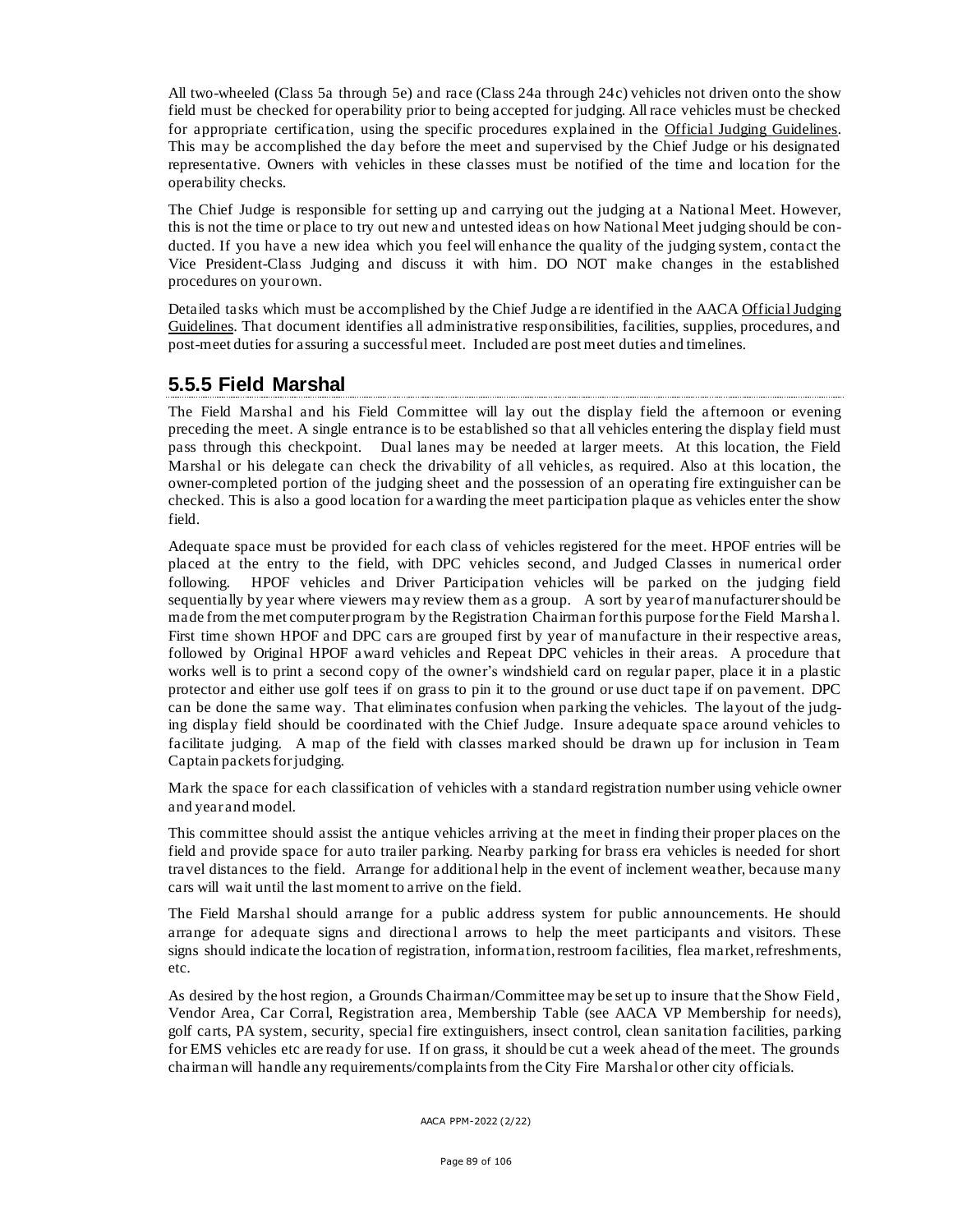The Field Marshal or region designee is responsible for supervising the George M. Hughes Memorial Cup Event (Fall Meet). Qualified vehicle registrants should be notified of eligibility to compete for these awards when held at appropriate meets.

The George M. Hughes Memorial Cup is presented to the winner of the high-wheeler event that is composed of automobiles that are classified in AACA judging Class 2. The event is a starting and stopping event, usually around an area the size of a football field. The automobiles are run in this event two at a time. At a given signal, the operators get out of their cars and start up the engine, then return to the driver's seat and proceed around the designated area. Located on the area are three stations where officials are stationed. When the automobiles reach each of the respective stations, they must shut off their engine, get out of their car, run around the car once, start the engine, and return to the driver's seat to proceed to the next station. These stations are set up to prevent this from becoming a speed race, as this is a starting and stopping contest for these Class 2 automobiles.

The winners of the preliminary events are run against each other, two at a time, until the final winner has been established. The cup is displayed at the AACA National Headquarters. Winners in each applicable Divisional National Meet will receive a permanent plaque.

If the host Region/Chapter for an applicable meet wishes to conduct these special events, the Field Marsha l or region designee must contact the Vice President-National Activities for approval. National Headquarters will provide an appropriate winner's plaque. The name of the winning driver and the vehicle data should be sent to National Headquarters no later than two weeks after the meet in order for the winner to be appropriately recognized.

## **5.5.6 Dinner Committee Meals/Banquet Committee**

This committee is responsible for arrangements for food, meals and the Awards Dinner. The committee chairman should work with the Registration Chairman to determine how many people are expected to attend each event If at all possible, a person with food service experience should be selected to head this committee as a great deal of negotiation and coordination with ma ny service providers is usually needed. He/she should be included on the Meet Chairman's negotiating team when contracts with the Headquarters Hotel or other service provider are prepared, and that should include handling overages for additional meals or cancellation policies if lesser numbers of meals are needed.

The Committee should work with the Headqua rters hotel or other providing agency on setup of tables/chairs and decorations. The committee may decide to provide additional decorations for any of these meal functions and should coordinate them as required.

Meal/food requirements for typical National Meets normally include a hospitality room, opening get together functions on Thursday and a Friday social event, Judge's Breakfast on Saturday morning, and a Saturday Dinner or Awards Banquet. These may involve coordination with those persons providing entertainment as well as with the service providers.

The Chief Judge will establish requirements for the Judge's breakfast. It is recommended setup be completed 30 minutes before the start time for the Breakfast (normally 8am). The meal can be served buffet style or sit down plated and served style. Tables should be round and seat 10 each (two teams of 5 persons each). The Chief Judge will provide table signs to identify each assigned team. A head ta ble, podium, and microphone are also needed. Duration of the meal is generally one hour.

As an alternative to a traditional Awards Banquet, some Regions ha ve elected to present awards on the show field without a meal involved. If a Saturday evening informal meal is provided, the Meals/Banquet Committee would be involved.

If a formal Awards Banquet is provided, the list of requirements is extensive and requires significant up front planning and negotiation with the hotel or service provider. The Registration Chairman will provide the actual numbers of persons signing up for the Banquet. However, for early planning purposes, a good "rule of thumb" is to plan on approximately twice the number of registered vehicles. The chairman is responsible for menu selection, room arrangements, decorations and negotiating an acceptable cost for the meal and facility. A children's menu for those 12 and under must be included in these arrangements. Dinner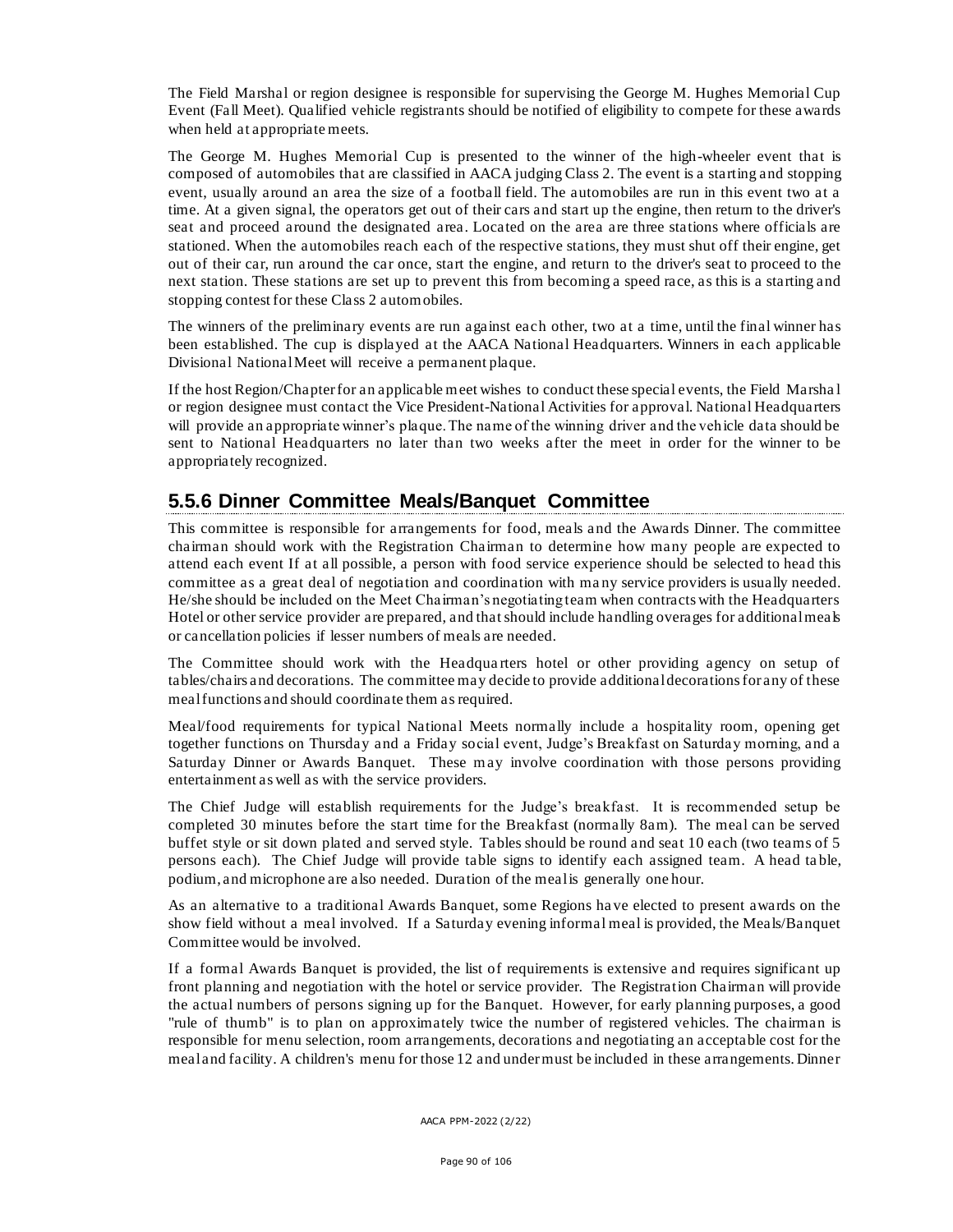charges for children 12 and under shall not exceed \$15.00 (this children's policy should apply to all paid events).

Important to consider is the fact that some persons attending the banquet may have special dietary concern s such as food allergies as well as doctor-prescribed restrictions, which to some people could be deadly. If any member expresses the need for attention to their special problem, the Dinner Chairman will need to review each case with the caterer. Make certain that the Registration Chairman or Dinner Chairman advises the registrant of the practical solution to the individual's concern.

AACA recognizes the broad spectrum of our membership and their individual religious preferences. As such, it is the policy of AACA that any invocation or benediction included in any AACA National Activity program will be inclusive, and preferably will be a silent moment of reflection by all persons in attendance. As an alternative non-sectarian words of an ecumenical or universal nature may be used for this purpose.

A head table should be provided. The National President and Secretary and their spouses should be invited to sit at the head table, along with the host Region/Chapter President, Chief Judge, Master of Ceremonies, and their spouses, as applicable. No other National Officer will expect to sit at the head table unless he is performing a specific task at the banquet. The AACA National President should be extended meal courtesies and notified in advance. Reserved seating should be provided for attending National Directors and their spouses at tables throughout the banquet room so that attendees will have a chance to meet them . National Headquarters provides place cards for this purpose.

Open seating is the normal method of seating at the awards dinner. However, to increase efficiency, you may wish to allow advanced sea ting assignments as we do at our annual meeting. If seating arrangements are to be handled in advance, a table with ma p should be set up at the registration area for signups. Under no circumstances should you arbitrarily assign guests to the tables as many wish to sit with friends and relatives.

Place cards should be provided at the head table and any other reserved seating. It is customary for the National Directors to be assigned seating at various tables throughout the banquet room, to allow AACA members an opportunity to meet and get to know them. Individuals with reserved seating should be informed in advance of the location or host Region members could escort these guests to their tables. The committee is also responsible for table decorations and favors, if desired; however, it should be remembered that this is an additional expense that must be included in the budget.

A sturdy table(s) in front of the head table should be provided for the trophy display. This should be coordinated with the Trophy Chairman.

For all meets, to ensure a timely presentation of awards, one or two small check-in tables (each large enough for two persons) may be placed to the right or left of the trophy table. During the awarding of the trophies, at least two persons selected by the VP Judges Administration will check in the winners before they receive their trophy. The Vice President of Class Judging (or his designate) and the Chief Judge will determine the number of check-in tables required. This decision must be communica ted to the banquet Chairman.

It is important to remember that the seating capacity for the dining room is decreased by adding a head table, trophy table and administration (check-in) table. Check with the dining facility operators to assist you in calculating actual capacity after taking these factors into account. This will prevent overcrowding at the Awards Dinner. If possible, extra chairs should be pla ced around the perimeter of the banquet room to accommodate meet participants expecting awards who have not purchased banquet tickets. They should be asked to remain outside of the banquet room until dinner has been finished. If necessary, they may be simply allowed to stand around the perimeter.

AACA has adopted a policy of "NO SMOKING" at all banquets and Award Dinners. This should be announced from the rostrum and clearly posted for all attendees to see. A smoking a rea should be clearly identified away from the banquet and Awards Dinner area for any smokers usually external to the building housing the banquet.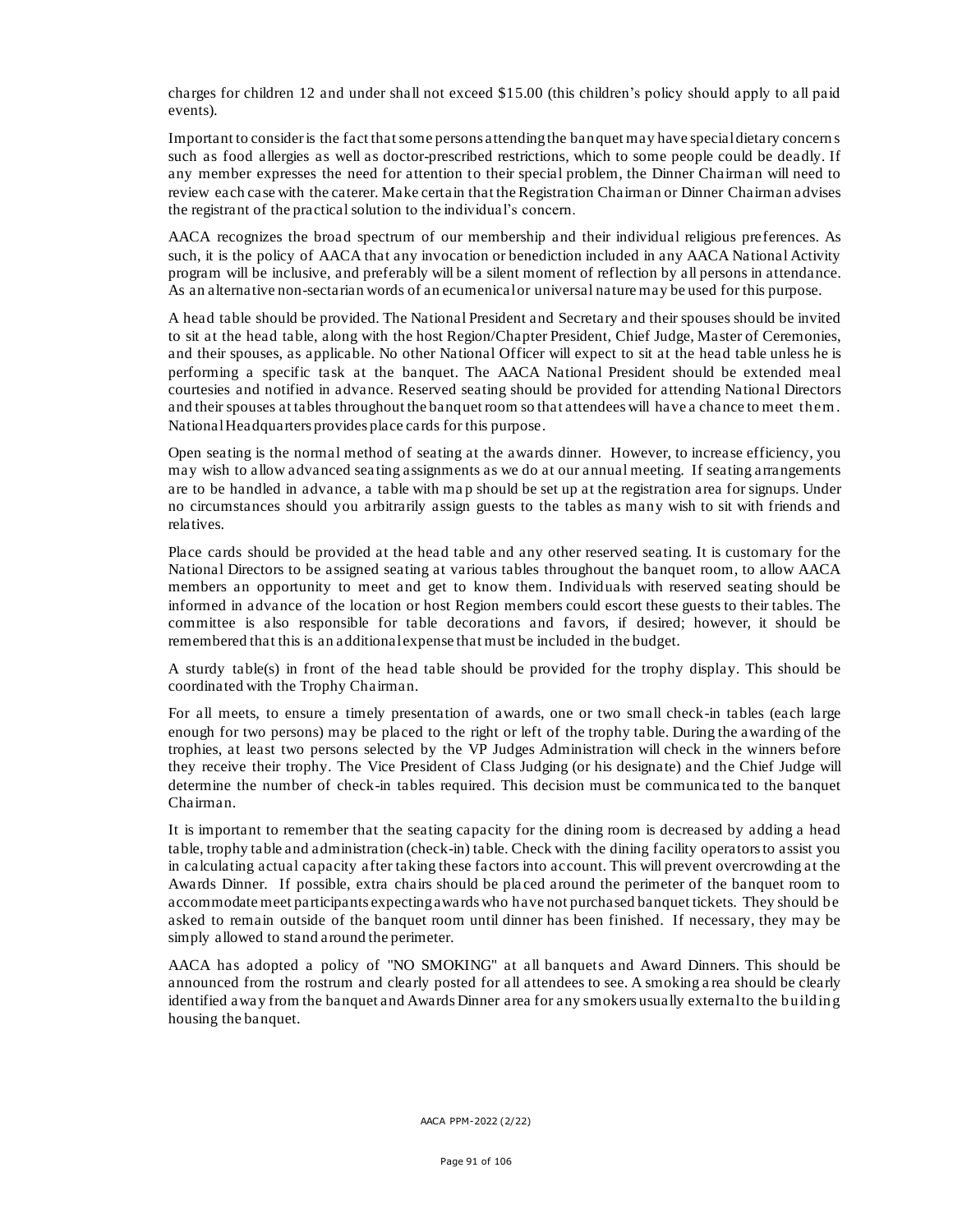If outdoor events are planned, be sure to comply with local ordinances governing the erection of tents, health regulations, fire codes, etc. For meals served outdoors, there should be a contingency plan for inclement weather.

A Master of Ceremonies should be selected. This individual should be a good public speaker. Any speeches or planned programs should be short and pertinent. If a program is planned, it should not exceed 15 minutes. Remember that the dinner guests are there to receive their awards and, after a long and exciting day on the display field, do not wish to sit through a lot of speeches.

This committee should prepare tickets for the dinner and any other events that may be scheduled (luncheons, breakfasts, etc.). Include the place, date, time and cost of the event on the tickets and deliver them to the Registration Chairman to be included in the registration envelopes.

The host Region/Chapter will need to establish their policy concerning cancellations, refunds and other social ticket exchange policy. With a policy established, it will then be necessary for a member of the Dinner Committee to be stationed at the Registration Desk, specifically to handle requests to buy, sell or exchange tickets for the dinner or other social events.

### **5.5.7 CLUB MERCHANDISE COMMITTEE**

This committee is responsible for obtaining AACA merchandise to sell at the meet. The host Region/Chapter will receive 20% gross sales of AACA merchandise, with the exception of certain items, which are not subject to the 20% host discount. This committee may also procure items of local interest for sale. Profit on these items will remain with the host organization. The host Region/Chapter is responsible for collecting and remitting any local and state sales tax to the proper authority. Regions hosting a Nationa l Meet will be responsible for return postage costs.

The National Headquarters will send a supply of club items (car emblems, jewelry, etc.) and will need a mailing address to which the items should be shipped. Provide ample tables for the sale of the items at the Meet Headquarters and show site and arrange for two or more sales people depending on volume of sales. It is strongly recommended that you provide for merchandise sales at the display field on the day of the meet. Provide some secure method to handle the cash and have adequate change. Have volunteers in reserve, and don't forget chairs for the sales people. The National Headquarters will send a work sheet, listing all of the items included in the shipment. After the Meet, complete the work sheet and return it to National Headquarters along with the unsold items. The returned items must be adequately packed to insure arrival in good condition and the host Region/Chapter is responsible for return shipping costs. National Headquarters will send an invoice for all items sold, allowing the appropriate host discount. Settlement must be made within 15 days after the Meet.

## **5.5.8 FLEA MARKET COMMITTEE**

This committee is responsible for providing adequate space for flea market vendors adjacent to or in the vicinity of the display field. Vendor spaces should be marked and numbered to clearly identify the occupant. The minimum space size should be approximately 10 feet by 30 feet. Be sure to provide access for emergency vehicles.

The registration material should indicate if all spaces are to be the same size so that the vendor can obtain multiple adjacent spaces if desired. However, at many meets adequate space is provided for only one flea market registration fee.

The committee should establish the flea market registration fee and provide it to the Registration Chairma n to be included on the meet brochure. The normal fee for most National Meets is \$10.00 to \$40.00 per space. Each vendor space at an AACA flea market set aside for vehicle sales, commonly ca lled a "Car Corral", shall be considered a flea market space, but may be priced differently. A \$7.00 per flea market and car corral space registration fee has been reestablished by AACA and must be forwarded to AACA National Headquarters at the conclusion of the meet.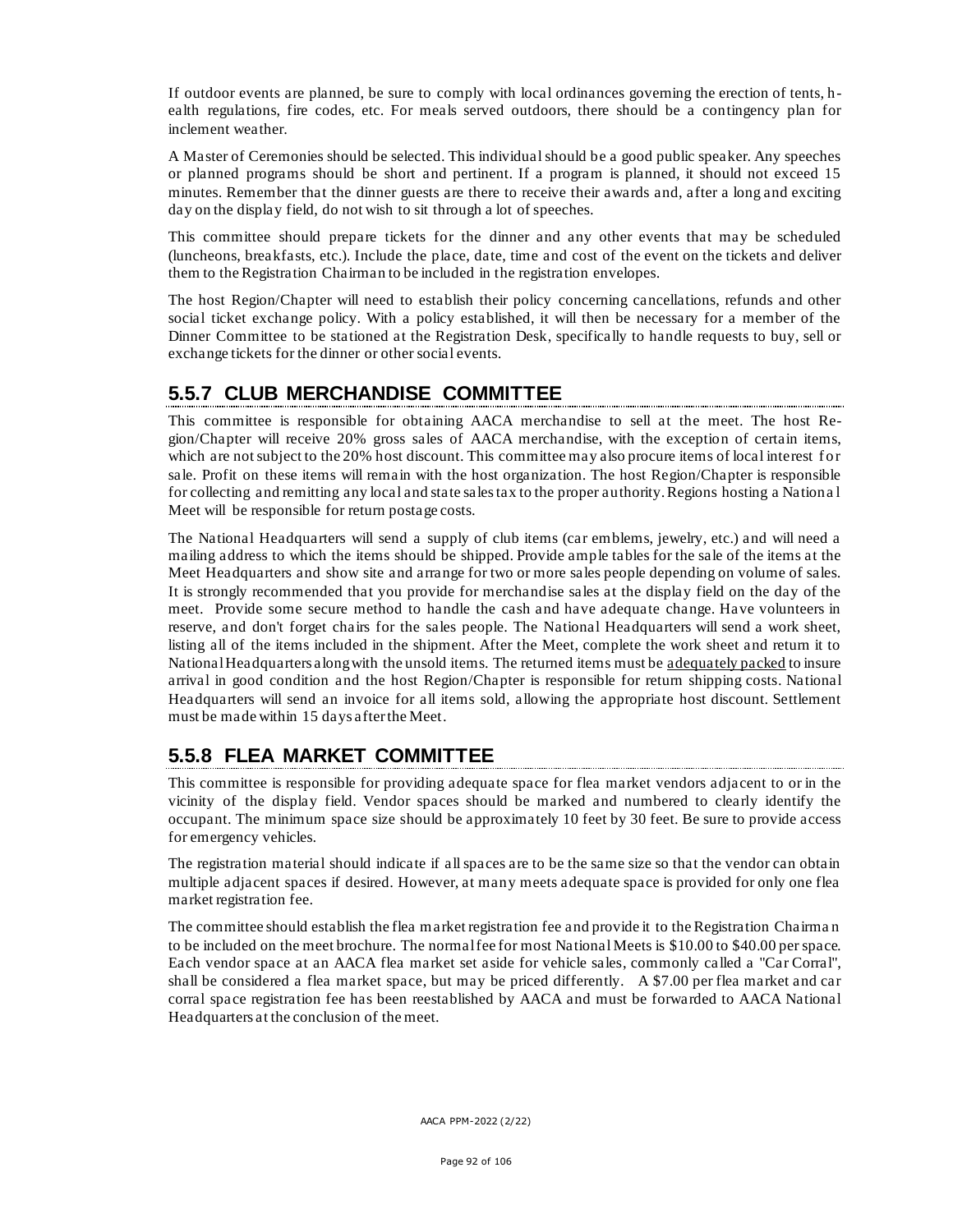The Flea Market Chairman must work closely with the Registration Chairma n to assure that each vendor is an AACA member and has paid the specified registration fee. He should a lso verify receipt of the signed flea market regulations and agreement forms (see Section 5.9).

The committee is responsible for policing the flea market to assure compliance with the flea market regulations. Violators should be reminded that they signed a copy of the regulations and should be instructed to cease opera tion.

## **5.5.9 Trophy Committee**

National Headquarters will send the trophies to the Trophy Chairman. They will estimate the number required for each trophy ca tegory for the meet based on registration information.

Senior tabs, wheel tabs for Preservation, repeat Preservation winners and HPOF boards and repeat HPOF chips, HPOF Original tabs, and DPC awards will be mailed directly to the Trophy Chairman from National Headquarters. National First Prize Winner Plaques will be ma iled to the First Junior prize winners from National Headquarters within approximately 30 days. National DPC board will be mailed to participants from National Headquarters after sustaining certification for five (5) Meets.

First, Second and Third Junior trophies will usually be mailed directly from the manufacturer. Senior trophies will be mailed from National Headquarters. In some cases these two shipments may arrive a number of days apart.

The chairman should carefully inventory the trophy shipment to a ssure its contents and check for da m a ge. He must also schedule a work party a few days before the meet to assemble the trophies (use extreme care in the assembly of the Senior Trophy- and not over tighten assembly nut). Coordinate with the Dinner Chairman to arrange for a table(s) to display the trophies at the Awards Banquet. Also arrange for two small tables near the display table(s) for two working members of the judging administration team at each table. National Headquarters will send a diagram for the set-up of tables and trophies prior to the meet. The Judging Administration team should provide a winners listing to the Trophy Chairman with a formal count of awards by 3pm on show day. Past experience suggests that only 80% of Junior Trophies need to be unboxed as there will be no shows at the awards dinner but the extras should be stored close by for use as needed.

A chip system supplied by the administration committee will be used to manage the awarding of the trophies at the Awards Banquet. The Chief Judge or his designee will read the list of winners, and as the names are called the winners will proceed to the administration table to verify the correct award from an identical list. When the award is verified, the winner will be given a chip to identify the proper award. The host region and/or National will provide man power to select the award from the display based on the chip. In most cases, presentation of the awards is split between the National President and the Executive Vice President using both ends of the awards table to speed up the presentation.

A 'Trophy Pick Up Form' must be placed in the registration envelope for each registrant who does not purchase tickets for the Awards Banquet. The exhibitor may arrange to have a friend pick up the award for them. A fee is charged for handling and mailing a trophy by National Headquarters if the trophy is not picked up at the Awards Banquet; however, no fee is charged when a trophy must be mailed due to a shortage.

After the Awards Dinner has ended, all remaining trophies must be securely repackaged and returned to National Headquarters on the Monday after the meet.

## **5.5.10 Publicity Committee**

The Publicity Committee is responsible for all advertisements, flyers, media releases, and articles related to a National Meet. Press releases with photographs, if possible, should be submitted to local newspapers. Radio and television stations should also be contacted.

The **ANTIQUE AUTOMOBILE** will list each National Meet in the "International Calendar of Events" and also on the meet information request form that will appear on the carrier card with the ma gazine. The host Region is encouraged to submit appropriate artwork and information for an advertisement in the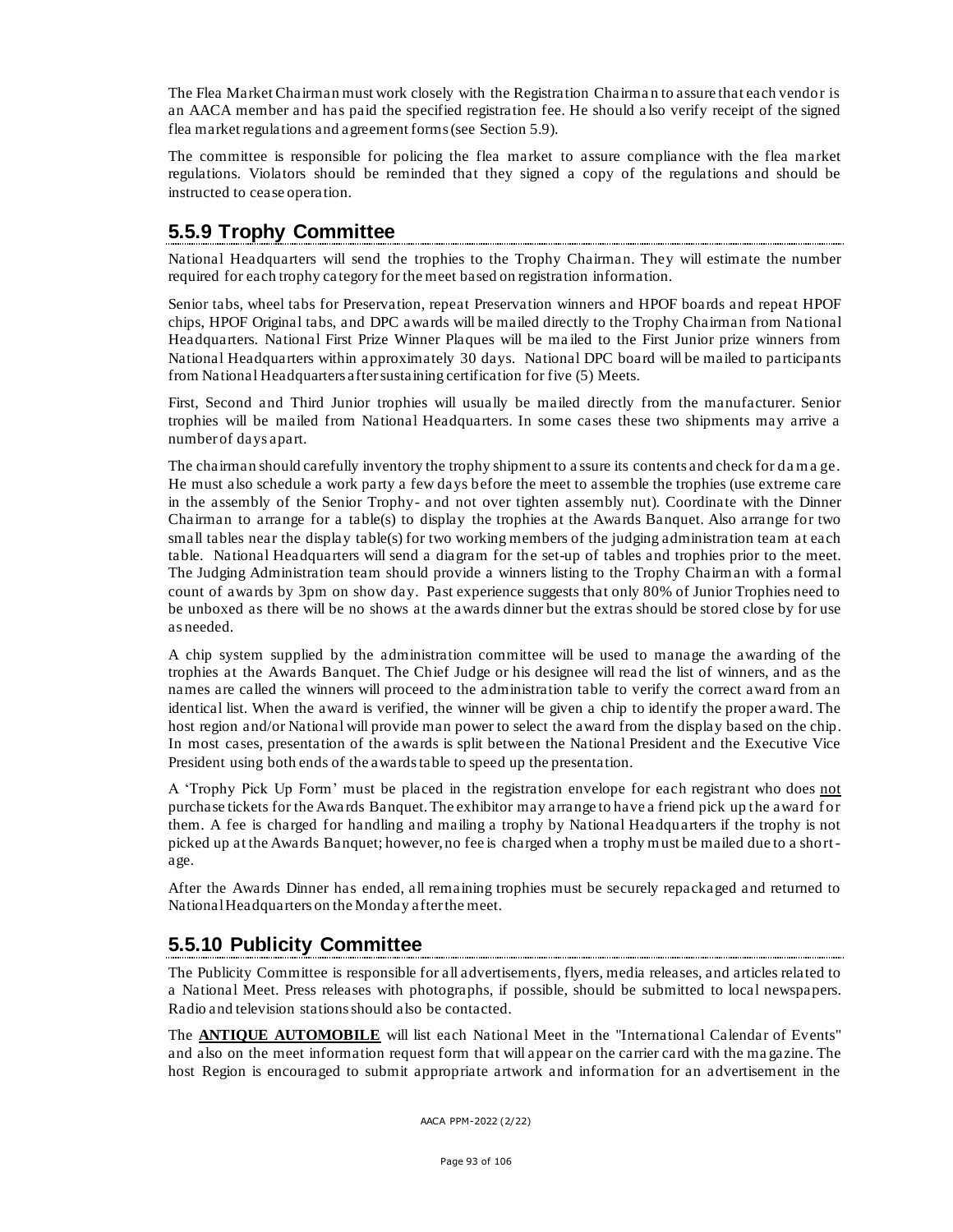**ANTIQUE AUTOMOBILE**. A one-quarter page ad will be published free of charge in two issues. Additional one-quarter ads may be purchased at the regular display advertising rates, less a 20% Region discount. Purchased ads will be placed in a different issue of ANTIQUE **AUTOMOBILE** than where the free ads appear.

Deadline dates for **ANTIQUE AUTOMOBILE** are as follows:

| <b>DEADLINE DATE</b> | ISSUE             |
|----------------------|-------------------|
| November 25          | January-February  |
| January 25           | March-April       |
| March 25             | May-June          |
| $\text{Mav}\,25$     | July-August       |
| July $25$            | September-October |
| September 25         | November-December |

In order to field general questions concerning the meet, the host Region or Chapter may want to publish the name of someone other than the Registration Chairman for that purpose. This could be the Publicity Committee Chairman's name. If this is done, be sure to include the name and phone number for that person in all advertisement, etc.

Local and regional tourist bureaus will provide recommendations for publicity and supply brochures and information for the participants. Arrange for local Chamber of Commerce support. They can get the meet listed on the community calendar. News releases before the meet should clearly indicate that the event is an AACA National Meet and that visitors are encouraged to come out and see the vehicles. They should also state that meet entrants are limited to AACA members who have pre-registered.

The host Region/Chapter is encouraged to have a web site where meet information can be posted. Generally, this will be located on the AACA National server but a link can be provided if not. Meet information should indicate that the website ma y be accessed for additional information or changes. Information may be also provided on the AACA Meets and Tours Forum.

In accordance with local ordinances, etc. the day before the meet, position adequate highway signs and arrows to the headquarters hotel and display field, truck/trailer parking, RV parking, vendor/flea market, car corral, participant and visitor parking areas. Smoother flow of traffic through or around the area can ease strain after a long drive, especially for those towing their trailers. Use plenty of large signs that are easily seen and readable.

On the day of the meet, in coordination with the Field Marshal, the Publicity Chairman (or the Region Membership Chairman as desired) should arrange to have a table (preferably  $3' \times 6'$ ) along with four folding chairs set up at the meet site for the AACA Membership Committee. This location will be utilized by the Vice President – Membership (or his/her representative) along with host Region/Chapter members to inform interested persons about AACA National membership. Appropriate protection from the elements should be provided so that those who stop at this booth can be greeted in a comfortable atmosphere. The Vice President of Membership will coordinate with the host Region or Chapter for staffing this booth and providing the required literature, applications, etc. At least one volunteer is needed from the host Region/Chapter between the hours of 10:00am and 3:00pm during the show day.

The Publicity Chairman should arrange for an official photographer and supervise his photographs. A capable individual (often the Meet Chairman) should be appointed to write an article for the **ANTIQUE AUTOMOBILE**. This article should be no more than 700 words, describe events, and should include a dozen or more photos WITH Captions. Digital photos or 35mm slides/prints are acceptable. Photos and story should be burned onto a CD and sent to the editor within 15 days following the tour.

In addition, the Chairman is encouraged to submit a short article with one or two good photographs to Old Cars Weekly.

In tradition with other events held in the United States, it is usua l that the event is started with the National Anthem. It is highly recommended that the National Anthem be broadcast at the display grounds, if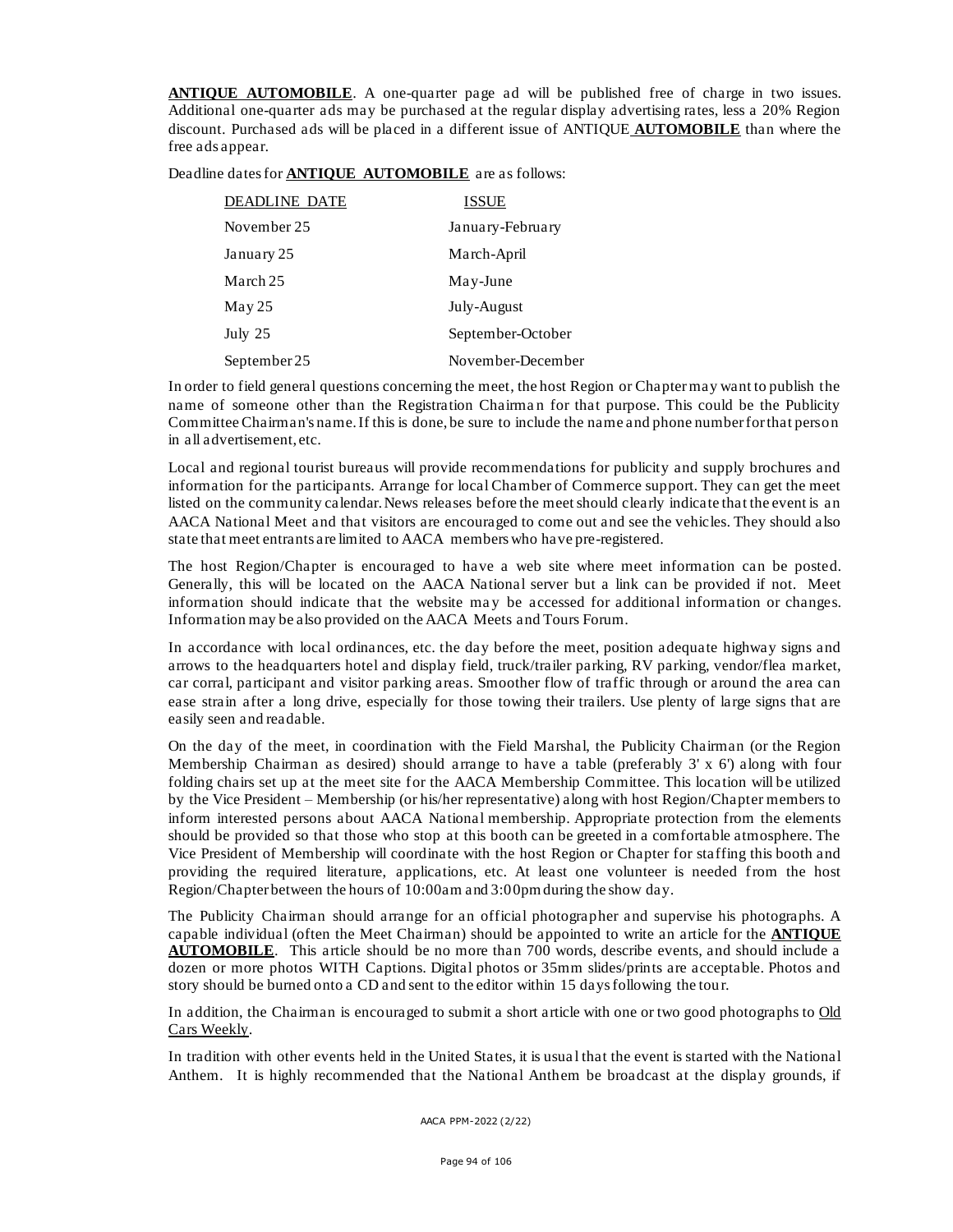possible, to show patriotism and to signify the start of judging. If the event is held in another country, tha t country's National Anthem should be broadcast just prior to judging.

### **5.5.11 Finance Committee**

The Finance Chairman is responsible for preparing a budget for the meet and working closely with all committees to assure that they stay within the budget. This is the only way to assure that the meet does not impose an unnecessary financial burden on the host Region/Chapter. While National does provide many of the items for the meet, they will not be responsible for paying cost overruns.

Centralized accounting should be established for deposit and disbursement of meet funds. The account should be separate from the regular host Region/Chapter account. If the Region/ChapterTreasurer does not serve as the Finance Chairman, then these two must work closely together. A decision will have to be made as to who makes the deposits and pays the bills. If at any time the Finance Chairman finds a financial problem as the meet preparation progresses, he/she should notify both the affected chairman and the Meet Chairman. After the Meet completion, he/she pays all outstanding bills, a nd provides a wrap-up to the Meet Chairman and to National Headquarters along with a check for settlement of the account with National Headquarters within 15 days of the close of the meet.

The host Region/Chapter will furnish all tickets (banquet, lunches, etc.); participant, vehicle, and judging lists; and any favors and decorations. Potential sources of income for the host Region or Chapter include profit on lunches, refreshments, banquet, sale of club items and flea market spaces, car corral, advertisements in a meet program and program sales. If a program is published, a free copy should be provided in each registration packet.

Registration fees are determined by National Headquarters and are currently \$45.00 per vehicle. The host Region or Chapter will retain \$5.00 out of each registration to help cover host expenses.

(See Section 5.7 for AGNM). All of this fee will be forwarded to National Headquarters. Flea market and car corral fees will be set by the host Region, of which \$7.00 per space must be sent to National Headquarters. These fees are subject to change; therefore, the Meet Chairman should request guidance from National Headquarters regarding fee rates.

The AACA will contribute up to \$8.00 per person for the Judges' Breakfast. This amount, plus the \$8.00 judging registration fee from each judge means there is a total of \$16.00 per person available for breakfast. The host Region/Chapter will be required to cover any additional costs.

Additional items furnished by National Headquarters include the following (but not limited to):

- a. Meet brochures and registration cards
- b. Windshield cards
- c. Judging supplies

d. Meet Liability Insurance (request certificates if needed). Not vehicle liability which is owner responsibility.

e. Trophies and all other awards (Preservation etc)

f. Registration envelopes

g. 50% of the cost of water for judges (dependent on weather) – water must be available after judges' breakfast and during show

h. Listing in the "International Calendar of Events"

i. Two - quarter page adsin ANTIQUE AUTOMOBILE 20% discount on others

j. Trophy pick-up forms

k. 50% of the cost of EMS support at the show field on Show Day

#### **5.6 HOSTING A NATIONALS**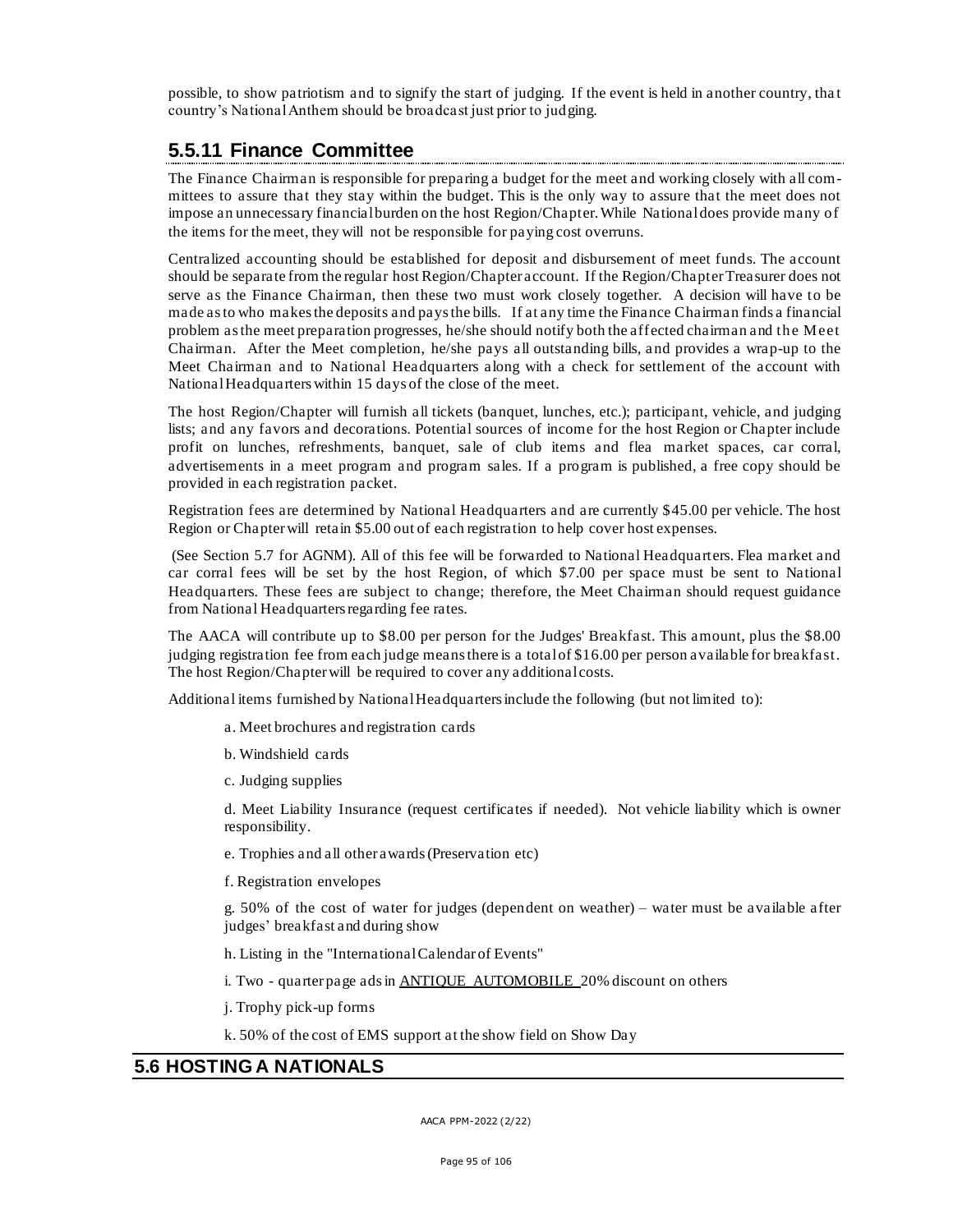## **5.6.1 Nationals Brochure and Registration Card**

A Nationals brochure and registration card is prepared and printed by National Headquarters based on information provided by the host Region/Chapter. A standard tri-fold format on 8 1/2 x 11 paper is normally used for the brochure. It is mailed along with registration cards to all members who request information on the meet. Procedures for the use of the brochure and registration card(s) are explained in Paragraph 5.2. The tri-fold should be provided to Nationa l Headquarters in a suitable electronic format for posting on the AACA website.

All information needed for the Nationals brochure and registration card should be compiled by the host Region/Chapter and forwarded to National Headquarters at least six months prior to the meet date. Copies should also be sent (or emailed) to the Vice President-National Activities and the appropriate National Activities Division Chairman for review. This information must include the following items:

a. Dates

b. Display field location

c. Headquarters hotel with address, telephone number and rates

d. Alternate hotel and motel a ddresses and rates

- e. Deadline for registration and a deadline for any refunds
- f. General Nationals information including special events, early bird attractions, etc.

h. Schedule of events with associated costs or fees and time of events.

i. Area map with written directions, including exit numbers from major highways.

j. Name of Nationals Chair, Registration Chair and Chief Judge, with contact information (telephone numbers and email addresses)

k. Times for Youth Program, Judging School, Membership Round Ta ble, Judges Breakfast, CJE and New Owners Briefing

l. Cancellations or refund policy.

m. RV Parking information – including early arrivals Replace with Camping (full hook-ups, facility(s), addresses and telephone numbers. Self-contained RV parking location and info.

n. Emergency telephone number(s)

The area map must be small enough to be printed in the brochure; however, it must be drawn to clearly identify the locations of the display site and applicable lodging and meet facilities. Exits and road markings must be consistent with actual markings on the roads. Please do not use "traditional" names known only to local residents. For example, everybody in town may call Highway 431 the 'Old Gurley Highway'. If the only highway markers say 'Highway 431', that is what should be shown on the map. A short set of written directions may be needed to supplement the map. Remember, this may be the first time some of our members have visited your area and they will certainly remember the occasion more favorably if they don't get lost or have to make a lot of unnecessary turns and detours to find their way.

The Registration Card sign-up side (and website information) should be clearly arranged in day order so that activities can be easily checked and costs determined. It should contain dates, city/town of the meet, activities requiring sign-up and costs, who to make checks payable to (eg Region name), and name/address of Registration Chairman.

### **5.6.2 Nationals Activities**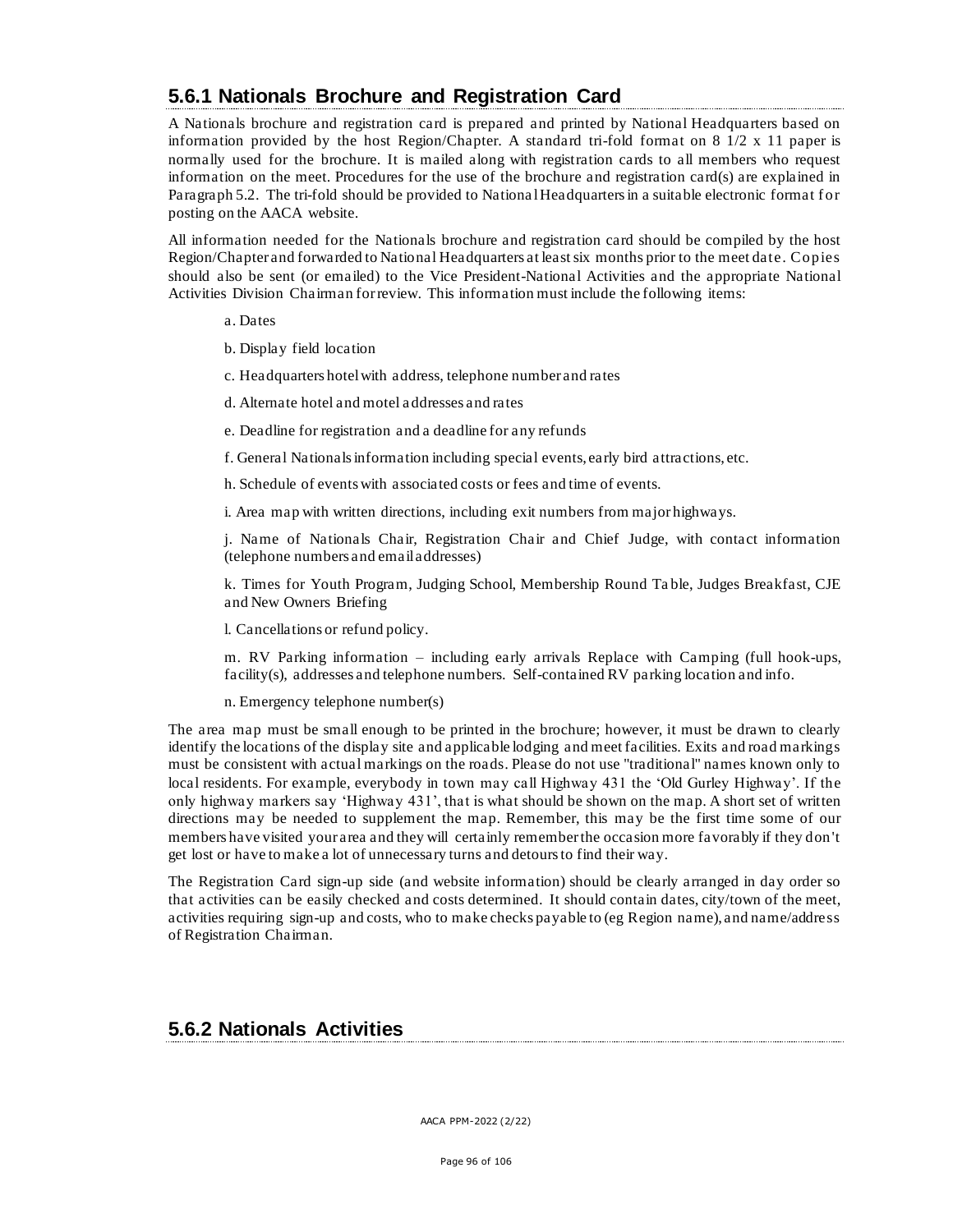Nationals are scheduled so that the display field judging occurs on a Saturday. Additional events may also be planned for Thursday, Friday and Sunday, depending on the desires of the host Region/Chapter. These may include:

a. Hospitality party Friday night with entertainment

b. Special activities for spouses on Saturday, such as a visit to local areas of interest, garden or house tours, or a luncheon

- c. Breakfast run on Sunday morning
- d. Special activities for children.

These activities should be optional and the costs should be kept as reasonable as possible, however every attempt should be made to include a youth program. They should be arranged to preclude schedule conflicts and should be identified with appropriate times and costs on the meet brochure and registration card.

### **5.6.3 Nationals Participation Plaque**

A commemorative Nationals plaque will be produced for presentation to each Nationals participant who registers and displays his car on the display field. These plaques may be obtained locally. A list of companies supplying plaques for Nationals can be obtained from the Vice President - National Activities or by calling National Headquarters.

The suggested size range for the plaque is  $2 \frac{1}{2} \times 4$  inches to  $4 \times 4$  inches, using no more than three colors. Normally the plaque will include the name of the sponsoring Region/Chapter, the name of the Na tionals, location and dates. The design for the plaque must also include the AACA logo.

AACA contributes \$1.75 towards each plaque. Camera-ready artwork for the plaques may be reimbursed up to an additional \$75.

The proposed design and estimated cost for artwork and production of the pla ques should be submitted to the Vice President - National Activities at least six months prior to the meet date. When approved, the host Region/Chapter will arrange for plaque production and forward the invoice for the plaques to National Headquarters.

A sufficient quantity of meet plaques should be ordered to cover anticipated vehicle registration, plus an additional 25 to give to the AACA National President, for preparation of special award plaques to judges that judge at every National Meet during the ca lendar year.

## **5.6.4 Judging Participation Chip**

Judging participation chips are presented to each AACA judge participating in a school or judging at a meet. These are normally a rectangular brass chip of a uniform design, which shows the type of participation (judge or school) and the type of Nationals (Winter, Spring, Fall, Special or Grand National). These chips are provided by National Headquarters and will be sent to the chief judge with his/her judging supplies.

Special incentive judging chips may be used as an option to the standard chips. These chips will be identical in size to the current chips; however, they may be specially designed, dated, and manufactured in a cloisonné or soft enamel process to enhance their attractiveness. The cost for these chips will be the responsibility of the hosting Region or Chapter. The Vice President-Class Judging must approve the design.

## **5.6.5 Courtesies for National Officers and Directors**

Complimentary lodging consisting of a suite or adjoining rooms should be provided for the AACA National President and spouse when they attend a National Meet. If a full suite or adjoining room is not available, a separate room must be provided in support of meetings and social gatherings scheduled by the AACA National President. This allows the National President to host meetings or small social gatherings in his room. It is also suggested that complimentary tickets be provided to the President and spouse (if attending) for any receptions, activities and the Awards Banquet.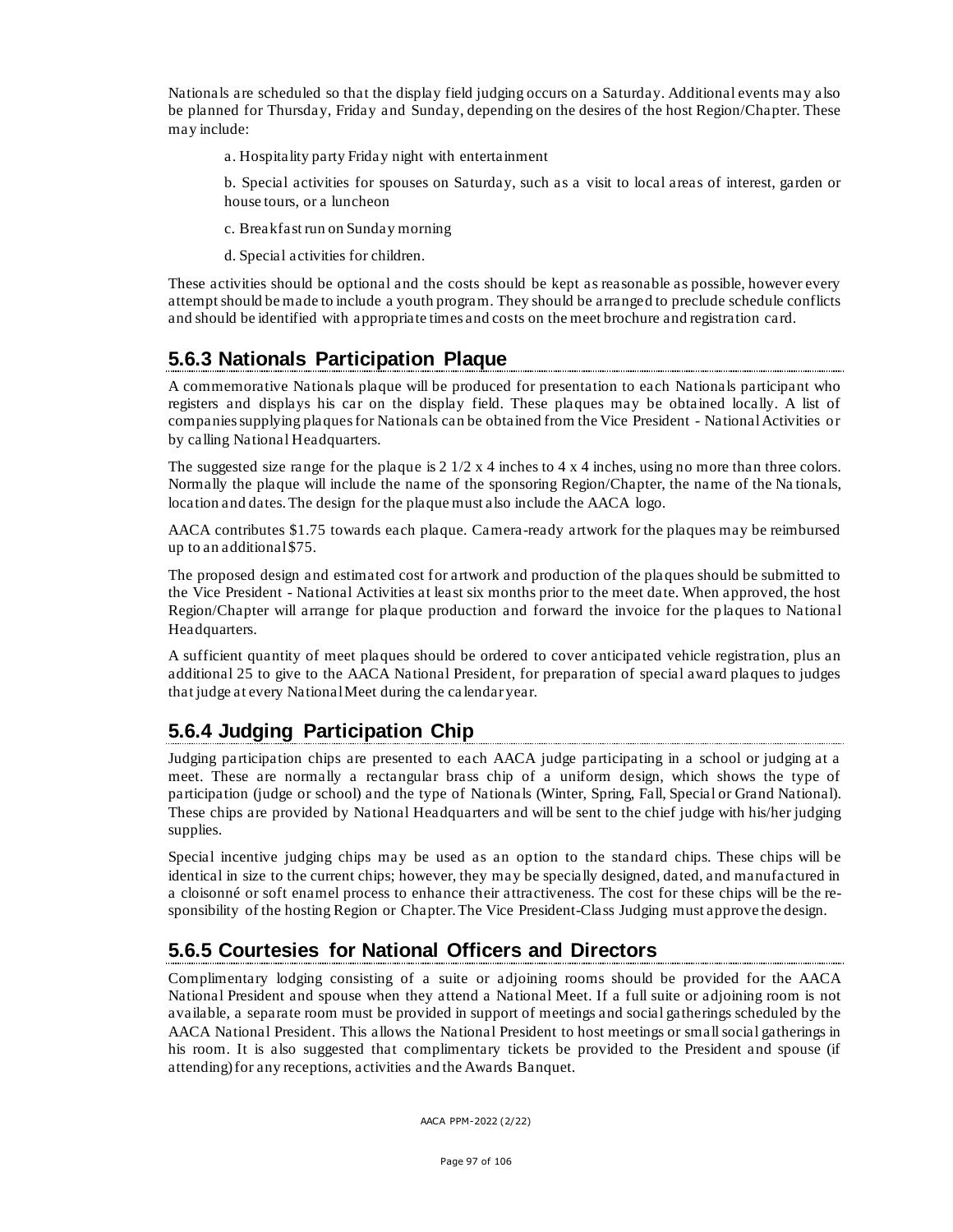It is understood, however, that no Region/Chapter is expected to go into debt in order to take care of the National President's lodging, complimentary tickets a nd travel expenses. Most host Regions or Chapters have been able to negotiate complimentary lodging with the headquarters hotel. Traditional hotel policy provides one free room with every 20-30 rooms booked. These rooms should be used in supporting complimentary room requirements. Please notify the National President in writing at least 45 days in advance of the meet of the status of complimentary arrangements. Be sure any lodging reservation is m a de in the National President's name, and not the name of the Region/Chapter, its President, or Meet Chairman. This makes registration at the hotel less confusing.

The host Region/Chapter should provide reserved sea ts at the Awards Banquet for National Directors and their spouses. These reserved seats should be clearly identified with place cards, provided by National Headquarters and disbursed throughout the banquet room in order for the members to have the opportunity to get to know their elected officials. Please inform the Na tional Directors of their seating arrangements at the Awards Banquet, or assign hosts to escort them to their tables.

The National Board of Directors meets at one of the National Spring Meets each year. A Region or Chapter hosting a National Spring Meet may extend an invitation to the National President to consider holding this Board meeting at their Meet. The invitation should be sent prior to the end of the year preceding the meet so that selection may be made at the Annual Meeting in February.

If such an invitation is submitted, if requested by the National President, a minimum of 22 rooms at the headquarters hotel should be tentatively reserved for the National Directors and the Executive Director. The cost of these rooms will be at the expense of each Director. A tentative reservation should also be made for a suitable meeting room at the headquarters hotel for the day before the meet. Any expenses incurred in holding the National Board Meeting will be paid by AACA. When the Board decides on the location of the Spring Board Meeting, the National President will inform each host Region or Chapter of the selected location.

If the Chief Judge for the Meet is from outside the host Region/Chapter, it is customary to cover the cost of his/her lodging and ticketed meal functions. Although this courtesy is not mandatory, it is recommended.

### **5.6.6 Post-Nationals Requirements**

The work is not finished when the trophies have been given out and the cars have gone home. There are still some post-Nationals obligations, which must be completed within 30 days of the last day of the Nationals or sooner.

It is the responsibility of Judges Administration and the Vice President of Class Judging to insure that the results of the Nationals are transferred to National Headquarters.

The Nationals Chairman is responsible for mailing the following items to National Headquarters within 30 days after the meet is over:

- a. Registration fee for all reregistered vehicles.
- b. AACA portion of the registration fee for each flea market and car corral space.
- c. Registration fee for each registered judge.
- d. Invoice for cost of Judges' Breakfast.
- e. Invoice for cost of participation plaques and those unused plaques required by National.
- f. All consigned merchandise along with accounting for the portion that was sold
- (Region/Chapter will be invoiced for all merchandise sold less a 20% discount).
- g. All unused trophies and list of unclaimed trophies.
- h. Illustrations, photos and article for the **ANTIQUE AUTOMOBILE**.

#### **5.7 HOSTING THE GRAND NATIONAL**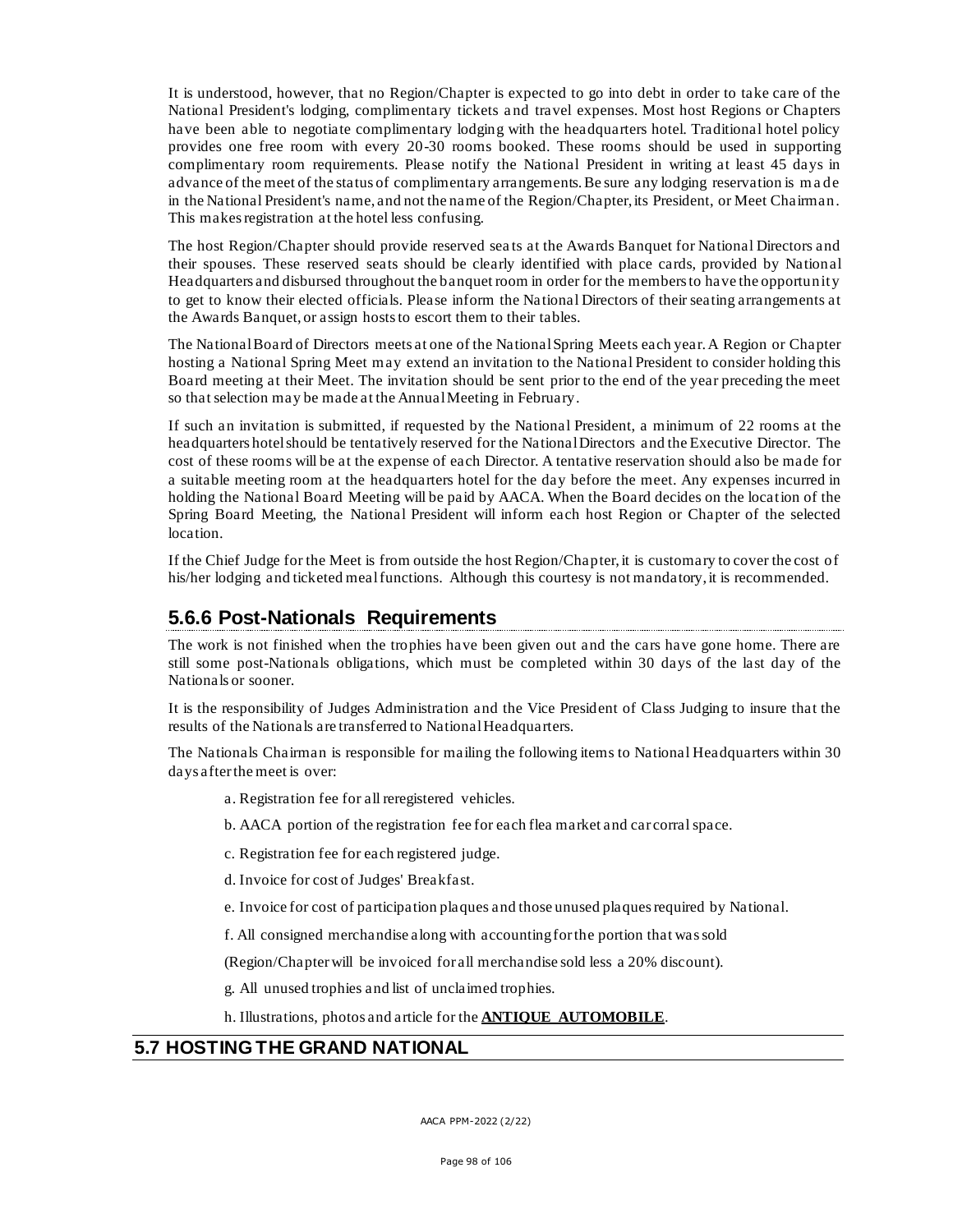## **5.7.1 General Information**

Information provided in previous paragraphs for Nationals also applies to the Grand National. Additional guidance contained in the following subparagraphs is tailored to meet the specific requirements of the Grand National. Section V of the AACA Official Judging Guidelines should be reviewed for complementary information. (The name 'Annual Grand National Meet' was changed to the 'Grand National' by the Board of Directors in 2018.)

## **5.7.2 Eligibility**

Eligible entrants in an AGNM are limited to vehicles, which have won a Senior Award in any year prior to the year of the AGNM. The vehicle must display the Senior Tab with the AACA National First Prize Winner Plaque. Those Senior (Duryea) winners in meets prior to 1979 may obtain a retroactive Senior Tab by applying to National Headquarters. Proof of receipt of the Senior Award must be furnished. This may be done by locating the listing of the vehicle as a Senior Winner in the yearly winner's booklet that is included with the January/February issue **ANTIQUE AUTOMOBILE** magazine and forwarding a copy of the page on which it appears to National Headquarters. This status is also included in the AACA Meet Registration database for recent meets. Upon receipt of proof you will be sent a Senior Tab to be displayed behind the National First Prize Winner Plaque.

AGNM First Prize winners are eligible to compete for the AGNM Senior Award at any subsequent AGNM. The AGNM Senior Award is a trophy and includes a Senior tab to be affixed behind the AGNM First Prize Winner plaque displayed on the vehicle. The AGNM Senior Award can be won repeatedly, with the repeat awards being a pewter plate. In addition to a National Award, all AGNM entrants are eligible for any of the Preservation Awards.

## **5.7.3 Organization**

A Chapter requesting sponsorship of a Grand National must obtain and submit Region approval with the request. If there is no host Region *or Chapter available for any given year, the Grand National will not be held. Requests to host the Grand National must be made a minimum of two years in advance and up to a maximum of five years in advance of the proposed Grand National date. The Grand National is hosted in Western and Central Divisions in odd numbered years and in Eastern or Southern Divisions in even numbered years. The Grand National is to be limited to sponsorship to a Region/Chapter having previously sponsored a Nationals.*

When the Grand National is approved, the AACA President will appoint, with the approval of the Board of Directors, a National Director to the position of Grand National Director. This individual will act as liaison between the Meet Chairman and the National Board of Directors. The Director will ensure that the meet is conducted in compliance with AACA standards and policies. He will be expected to assist the host Region or Chapter when necessary and submit periodic status reports and a final financial report to the National Board.

With the addition of the Grand National Director the remainder of the organization is similar to a Nationals organization.

The Chief Judge must be a Senior Master Judge (minimum of 25 National judging credits) and is required to have served as a chief judge at an AACA Nnationals. The name of the proposed Chief Judge must be submitted for approval to the Vice President-Judging at least 24 months prior to the scheduled date for the event. Team Captains and Field judges must be at least Master Judges (minimum of 10 judging credits). There will be no apprentice judges, CJE or flea market at a Grand National. Further details may be found in the current issue of the AACA Official Judging Guidelines.

### **5.7.4 Finances**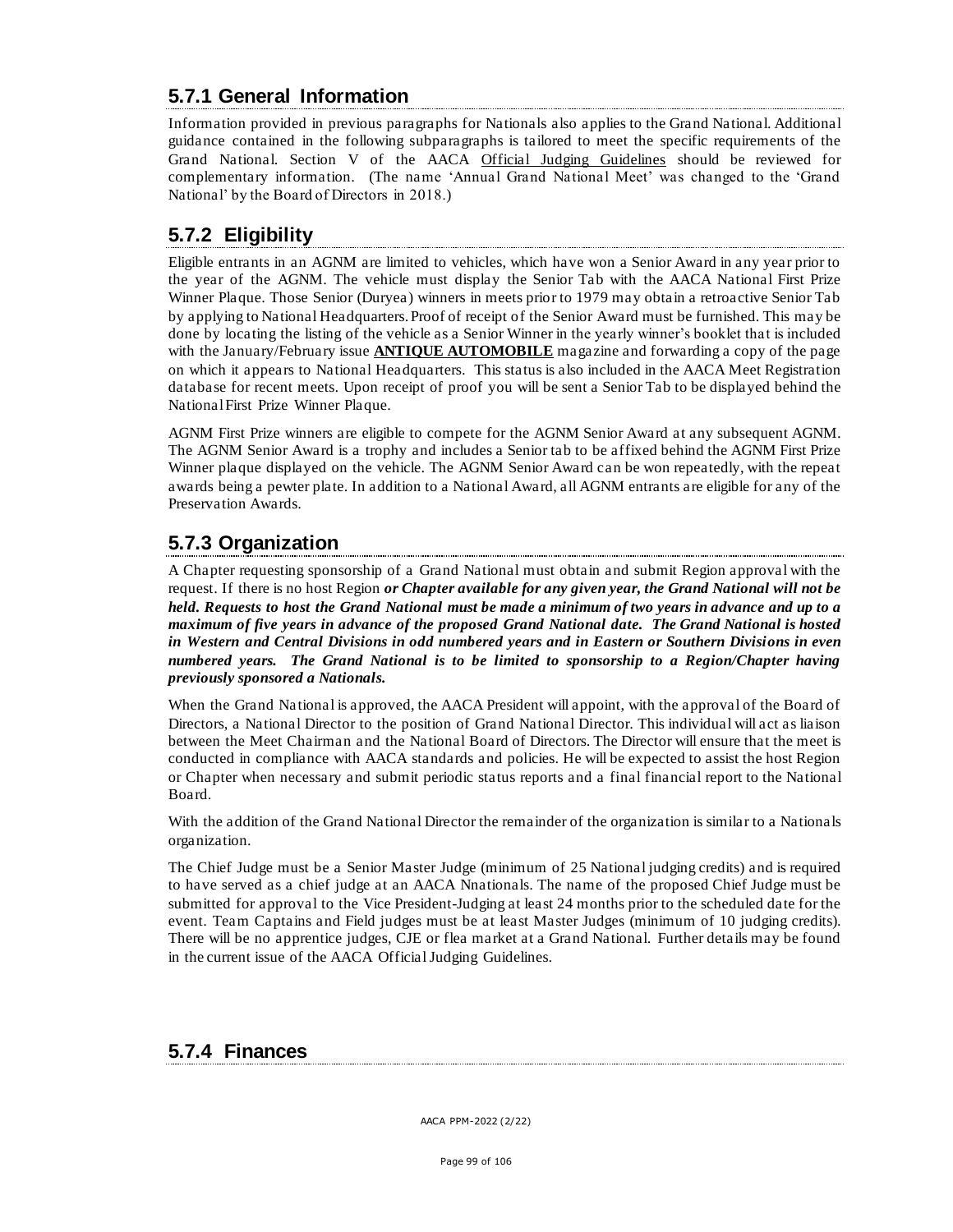The AGNM are expected to be totally self-supporting. This means that the registration and activities fees should cover all expenses. The AGNM National Director must approve all budget items. The host Region/Chapter must cover any expenses not approved.

The registration fee for an AGNM is \$60.00. The host Region or Chapter will retain \$10.00 out of each registration to cover host expenses.

These fees are subject to review by the AACA Board of Directors and should be confirmed by the Meet Chairman when preparing the meet budget. National Headquarters will provide all trophies, AGNM First Prize plaques, AGNM Senior pla ques, Preservation Awards, participation plaques (not to exceed \$1.25 each), forms, one ¼ Ad in Antique Automobile, Judges Breakfast (up to limit of \$8 .00 per judge) and other judging expenses.

#### **5.8 SAFETY FUNDAMENTALS**

AACA stresses the critical importance of safety in all activities associated with the hobby. Sharing equal importance with frequent vehicle safety inspections is knowledge of the general safety rules of the road from a driver's viewpoint. You should know the safe driving capabilities of your particular vehicle under all operating conditions. Please check the latest meet registra tion cards o[r www.aaca.org](http://www.aaca.org/) for the latest in fire extinguisher regulations.

#### **5.9 FLEA MARKET REGULATIONS FOR NATIONALS**

#### **5.9.1 General**

Nationals are open to the general public. Therefore, their operation and conduct give the public its chief, if not the only, impression of us as a club. When flea markets are held in conjunction with National Meets, it is important that they reflect the family oriented nature of our hobby and are in keeping with their intended purpose, i.e. to provide a source of parts, accessories, and memorabilia related to our hobby. The meet host reserves the right to expel, after suitable warning, any persons including vendors who conduct themselves in a way that would reflect unfavorably upon AACA. The following general regulations apply:

a. Alcoholic beverage sale, distribution or public consumption on premises is prohibited.

b. For the safety of spectators and participants, no moving vehicles will be permitted to operate in the designated flea market or meet area during designated hours except properly ma rked official or emergency vehicles. Individual vehicles equipped for, operated by, or transporting handicapped individuals may be permitted with prior approval of the event host on an individual basis.

c. The hours during which the National Meet Flea Market is in operation will be published for each meet, and participants are expected to abide by those restrictions since they often mirror local ordinances restricting merchandise sales or other activities.

d. Participants are expected to abide by all loca l ordinances, rules and regulations in place on any property used by AACA for its activities. This includes but is not limited to: camping restrictions, sanitation regulations, restrictions on any activity or personal conduct, and any motor vehicle regula tions regarding registration, use, sale, or display.

e. No mini bikes, bicycles, motor powered personal transport devices or other unauthorized vehicles are permitted on the grounds at any time, except those identified in item b above or as permitted as an item f or sale, and in those cases their operation is prohibited.

f. Any questions should be addressed to the Chairman of the Flea Market in ample time to avoid any disappointment or before it is too late to make proper adjustments.

g. The Meet Chairman and the most Senior National Director present are the final arbitrators on any dispute arising from failure to comply with the above regulations.

The Vice President of National Activities has the authority to approve additional general regulations for the safety and welfare of participants and spectators as recommended by the meet chairman. Any additions or modifications to these regulations will be published in pre-event publicity and will be included on the space application/contract.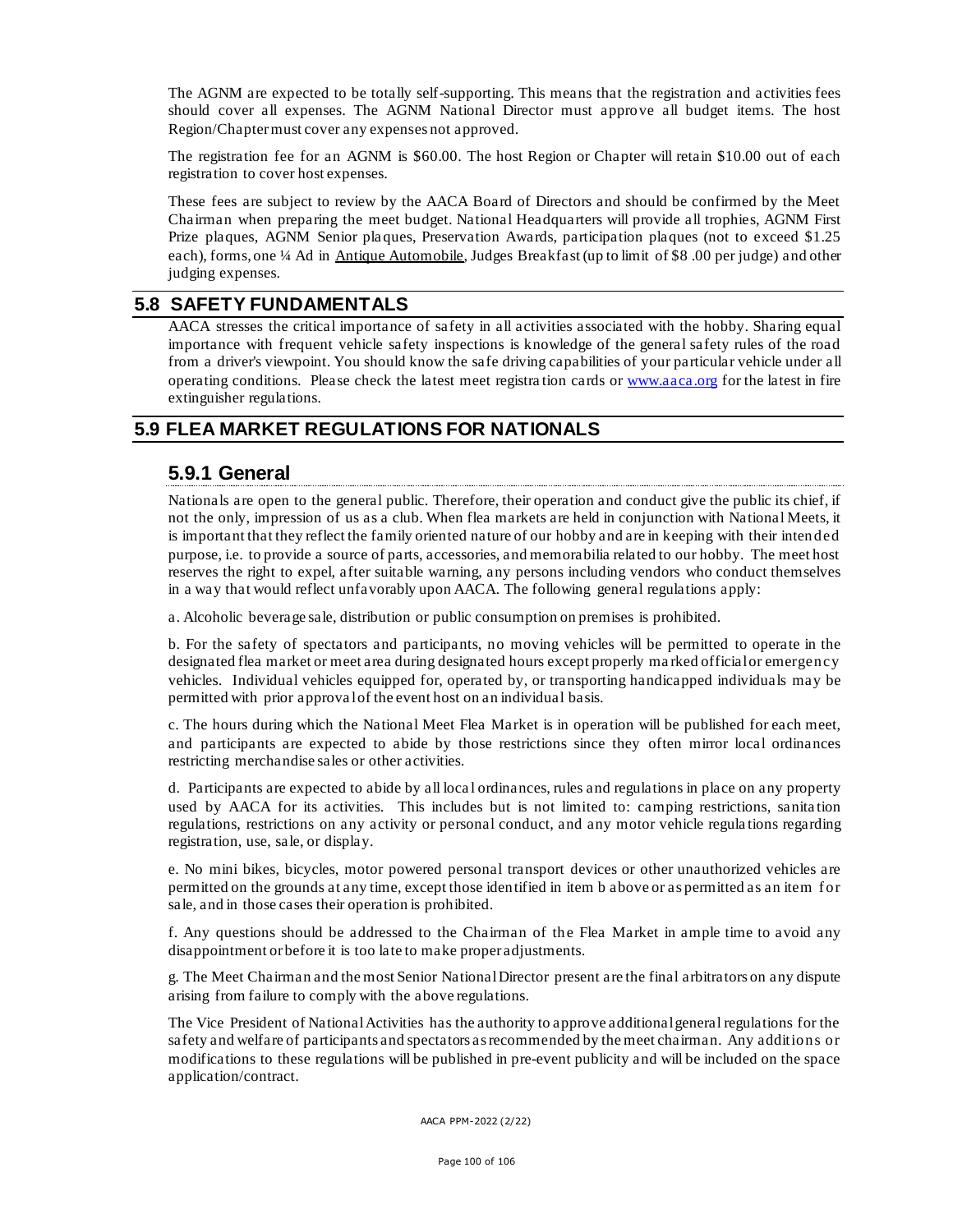## **5.9.2 Merchandise and Services Allowable for Sale**

Only production motor vehicles **25** years old or older and vehicles included in the vehicle classification schedule recognized by AACA for class judging, and parts, accessories, and certain automotive related items may be sold at National AACA Flea Markets. AACA and host organization reserve the sole right to sell officially-sanctioned AACA souvenirs, club merchandise, event memorabilia, or other items. The AACA specifically restricts the use of the AACA name and logo or any form thereof without prior approval of the Board of Directors; therefore, any unauthorized use of the AACA name and logo in any form is prohibited.

The following list of items authorized for sale at AACA National Flea Markets is provided for guidance:

- a. Motor vehicles either restored, unrestored, complete, or incomplete that are **25** years old or older and are production vehicles included in the current vehicle classification schedule of vehicles recognized by AACA for class judging.
- b. Parts or accessories for such vehicles.
- c. Newly-manufactured replacement parts for such vehicles.
- d. Literature (original, reproduction, or contemporary) pertaining to such vehicles.
- e. Tools, services, or equipment associated with the repair, restoration, maintenance, research and collecting of such vehicles.
- f. Other items of a historic nature directly associated with the motor vehicle transportation industry, including petroleum memorabilia , gas and service station equipment, advertising material, etc.
- g. Vintage or reproduction of vintage fashion or attire used to provide authentic costume as associated with historic transportation.
- h. Items identified as "automobilia" including objects of art depicting early motor vehicles or early motoring related scenes. These items may be genuine antiques or contemporary so long as they do not fall into a prohibited category of merchandise.
- i. Pedal cars, scale models or other toys representing historic motor vehicles.
- j. Other items of a historic nature associated with the history of motor sport.
- k. Other items of a historic nature that are 10 years old or older and relate to the development of the motor vehicle transportation industry including early engines, machinery, equipment, literature, or other artifacts.
- l. Tractors, traction engines, and military vehicles intended for use on a public highway are permitted. Stationary engines 25 years old or older and associated material is permitted.

Unauthorized Merchandise:

- a. Motor Vehicles or any part of a motor vehicle newer than **25** years old or not included in the current vehicle classification schedule of vehicles recognized for AACA class judging.
- b. Any part, equipment, accessory or item designed for use in connection with any vehicles as identified above.
- c. Vehicles which are either full sized, or scaled down imitations of otherwise permissible vehicles capable of operation and occupancy by an adult or child, commonly known a s "replicars," unless such vehicle is an authentic recreation of a permissible vehicle.
- d. Items, regardless of age, not related to vehicles 10 years old or older or not included in the current vehicle classification schedule of vehicles recognized for AACA class judging or identified as permissible pursuant to these regulations.
- e. Household or craft items of any kind of any age including furniture, rugs, clocks, pictures, glassware, musical instruments, radios, telephones, lighting fixtures, architectural items, etc.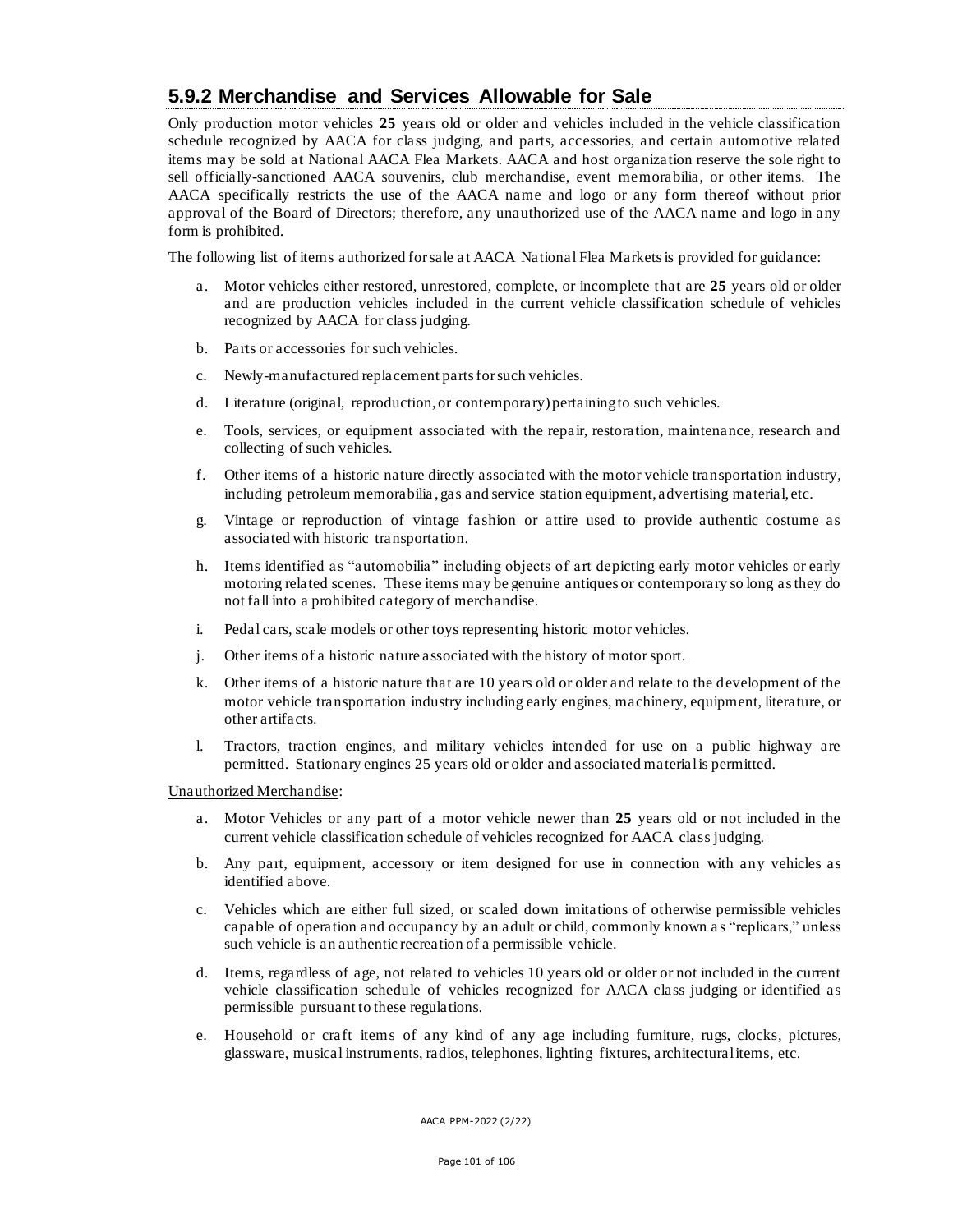- f. Items of jewelry not considered "automobilia" as defined above.
- g. Items of clothing that are newer than 25 years old and do not fall within the permissible category "Vintage or reproduction of vintage fashion" as defined above.
- h. Farm or agriculture-related vehicles, equipment, or other material not related to historic motor vehicle or road transportation or the automotive industry.
- i. Non-automotive related toys (dolls, bears, stuffed animals, games, books, etc.).
- j. Self-propelled vehicles unless falling into a previously defined category of authorized material.
- k. Aviation, marine, railroad, horse-drawn, or other vehicles and related material.
- l. Military vehicles and equipment not designed for use on public highways.
- m. Firearms, ammunition, and weapons of any kind, real or replica, parts thereof, or material pertaining thereto.
- n. All food and beverages except those sold by permission of the chairman of the meet or the owner of the premises where the meet is being held. (This restriction is often necessitated to comply with local

sanitation ordinances.)

- o. Rosters or directories of the meet and/or flea market except by permission of the Meet Chairman.
- p. All gaming devices, juke boxes, personal entertainment devices or equipment, video games, fireworks, etc.
- q. All films, videos, recorded music or printed material not falling into an authorized category as defined above.
- r. The display, sale, or promotion of all personal ca re products, medical services, cures, remedies, or any form of body art.
- s. Any hardware items, tools, equipment or services associated with home repair or maintenance.
- t. The promotion of, or sale of merchandise for, or any fund raising activity on behalf of any religious, social or political organization is prohibited.
- u. The representation by, promotion, or solicitation for membership in any organization not hobby related and not in keeping with the objectives of AACA and the nature of the event is prohibited.
- v. Any offensive material not in keeping with the family-oriented nature of the event as determined by the Meet Chairman. This specifically includes any "adult" or sexually-oriented material, drug paraphernalia, or items promoting behavior not in keeping with the nature of the event.

This list is not intended to be all-inclusive; rather it is representative of the types of items that are allowable and not allowable for sale at Flea Markets held in conjunction with National Meets. In order to ensure compliance, vendors are requested not to bring or display for sale any items that might be considered questionable.

#### **5.9.3 Space Occupancy Requirements**

The following regulations apply to Flea Market space occupancy:

a. All vendors must be members in good standing of AACA.

b. No space or spaces are transferable. All space sizes are approximate. **No flea market spaces can be given or sold to another person, group, organization, corporation or company.** If merchandise is to be sold by more than one individual, the names and addresses of those authorized to sell and/or occupy the space must appear on the reverse side of the signed application. There will be no additiona l charge, and the application for one or more spaces will be processed accordingly. **All persons using a space who are not members of the applicant's immediate family must be members of AACA.**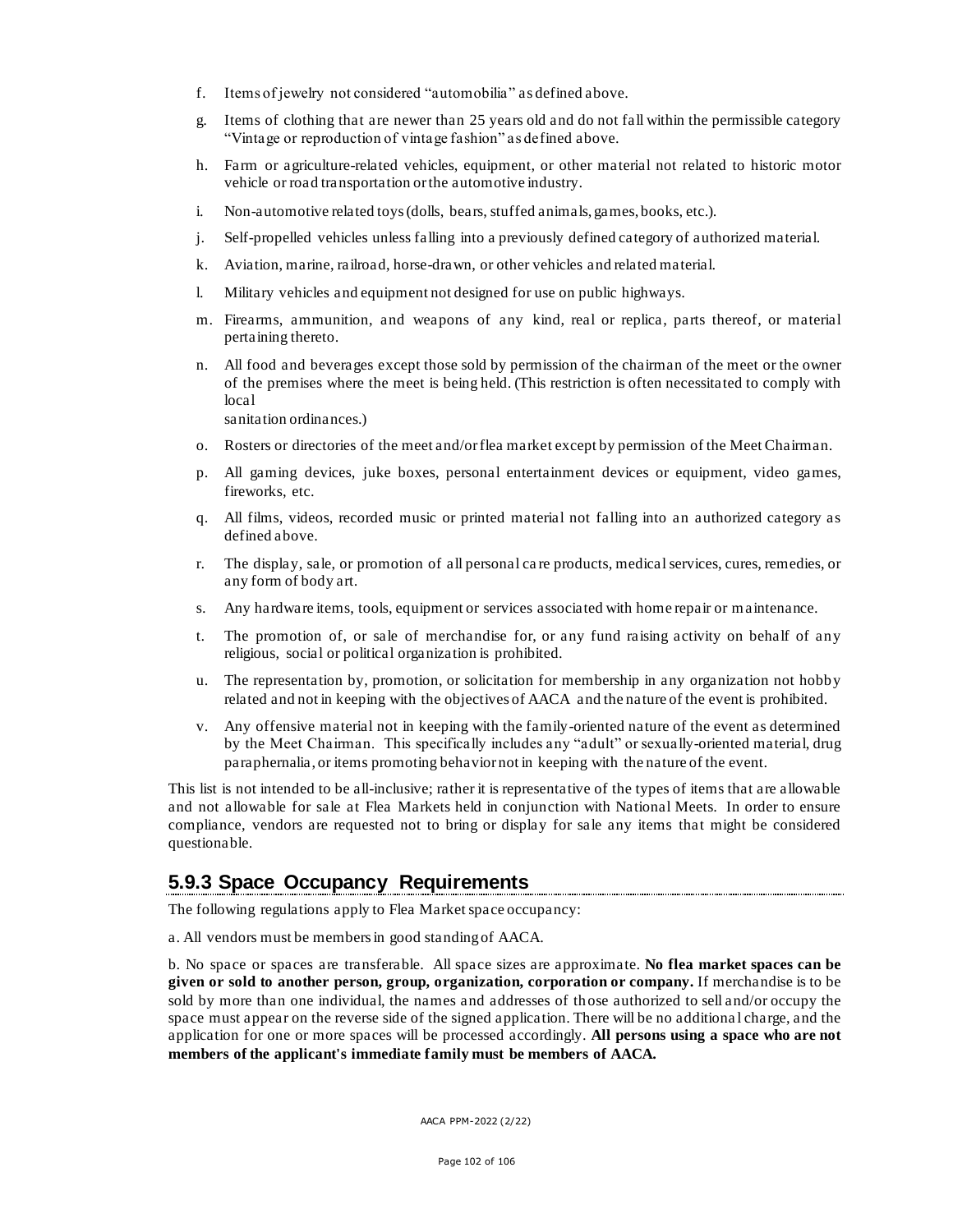c. No mobile homes, trailers, or vehicles having living facilities are to remain in a leased space where the primary purpose is to provide living accommodations as opposed to the protection *or representation* of property for sale.

d. Pets must be on a leash or in a secured area on the vendor space and not allowed to run freely around the grounds.

### **5.9.4 Enforcement**

Failure to abide by any and all regulations will result in immediate expulsion and possible withdrawal of future flea market privileges and AACA membership. The decision of the Flea Market Chairman, appointed flea market official, Meet Chairman, or any AACA officer shall be final on all matters.

No refunds of space leasing price will be made in the event of expulsion. Any expenses involved in removing equipment or merchandise from the flea market area must be borne by the person or persons expelled.

The application form for obtaining flea market space at an AACA National Meet includes these regulations. The form is in duplicate and all vendors are required to verify by signature that they have read the regulations, agree to abide by them, be responsible to see that they are followed, and understand that noncompliance will result in expulsion from the flea market. One copy of the form is forwarded to the Meet Registration Chairman with the meet registration card and the other copy is to be retained by the vendor to exhibit at the flea market space.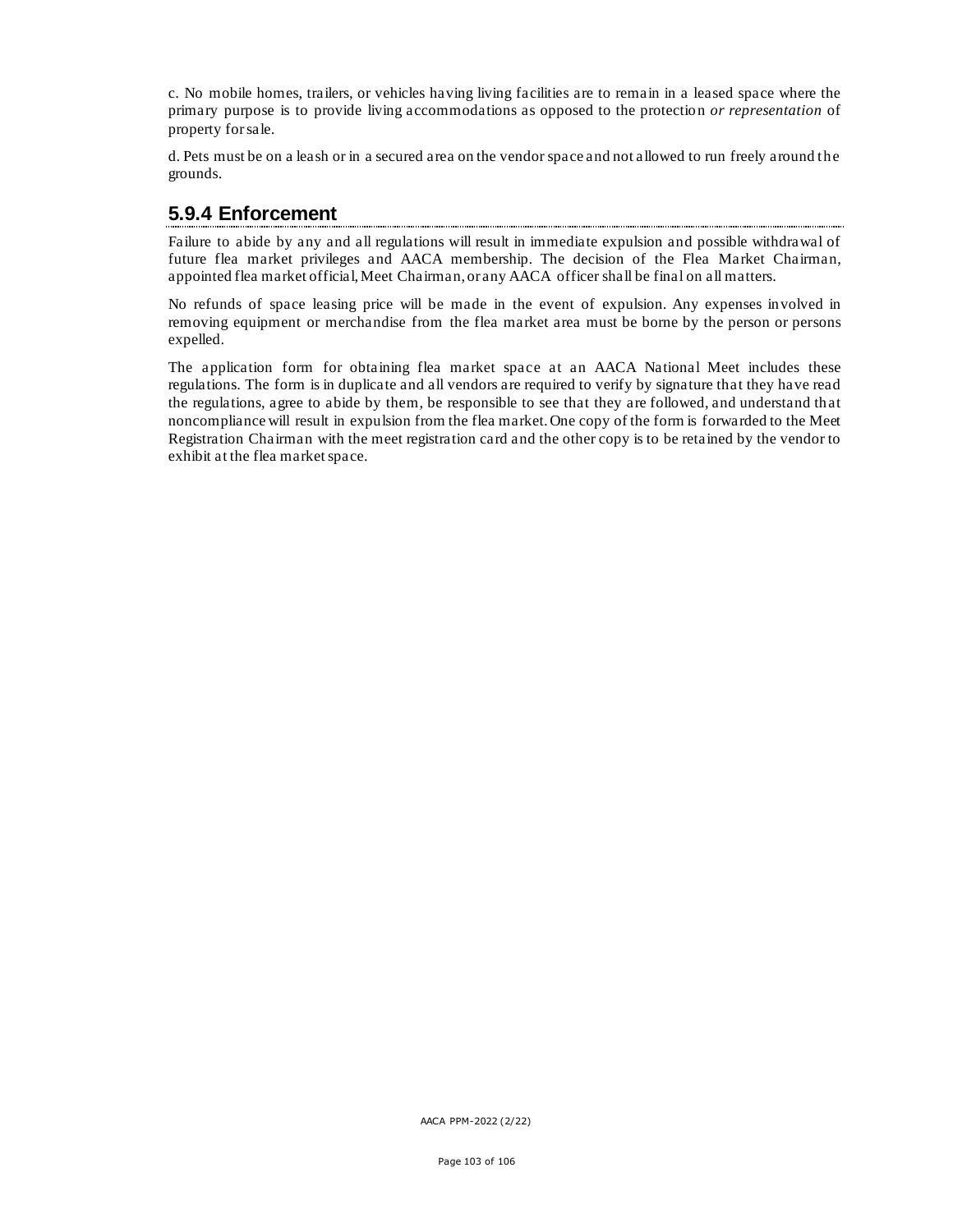# **6. AACA LIBRARY & RESEARCH CENTER**

#### **6.1 INTRODUCTION**

In 1941 a small library, as part of the AACA, was started to assist members with their restoration projects. With the acquisition of the Alfred S. Lewerenz Collection the library's growth was rapid. On October 1, 1981; the AACA Library & Research Center was formed at a special meeting of members at Hershey, Pennsylvania. Officers were elected at the first library board meeting in Philadelphia, Pennsylvania, on February 6, 1982. In 2021 the library was moved along National Headquarters to 800 W. Hersheypark Dr., Hershey, PA 17033.

Many fund-raising ideas were initiated and promoted to build an addition to the National Headquarters building to house the library. Ground-breaking ceremonies were held May 12, 1985, and the building was officially dedicated October 11, 1985. In 2008, the Antique Automobile Club of America and the Library legally merged; both operate as a single IRS 501 (c)(3) entity.

The Library is staffed by professional librarians. It is climate controlled, alarmed and monitored 24/7 by a surveillance system. The Library facility provides secure storage space for the literature collection and is designed to enhance both the efficiency and pleasure of the library users. There is a foyer and a lower-level area for display of automobilia and donated collections. Today the Center is one of the most active repositories of automotive historical documentation in the nation. The amount of correspondence and input from antique auto enthusiasts is exciting and the collection is rapidly expanding.

The Center has helped many historians discover the materials they couldn't find anywhere else. In addition, a wide variety of individual auto enthusiasts have received research assistance to help them restore their antique vehicles. The extensive collection of early automotive books, periodicals, catalogs, and other materials is easily accessible.

Each member is encouraged to make a personal visit to the Library  $\&$  Research Center. You will be pleasantly surprised. Even though you may not be looking for any specific informa tion, just viewing the fine facilities, meeting the staff, or simply browsing will be quite enjoyable.

### **6.2 ORGANIZATION OF THE CENTER**

The AACA Library & Research Center is a part of the Antique Automobile Club of America, which is a 501(c)3 entity.

The board of directors of the Antique Automobile Club of America governs the library.

The AACA President assigns a director to be Vice-President, AACA Library & Research Center and to be a liaison between the Library Committee and the National Board. The Library Committee is responsible for organizing and overseeing volunteer activities to support communication, fundraising and work efforts when and where needed.

A full time librarian is responsible for the operation of the center and manages the staff. The AACA Chief Executive Officer also serves as Chief Executive Officer for the Library.

The AACA Legal Counsel serves as lega l counsel for the Center.

### **6.3 WHAT THE CENTER OFFERS**

Reference material covering all years of both domestic and foreign vehicles is being continually added to the wealth of material already available. This documentation includes:

a. Books.

- b. Legal-sized document casesfilled with sales literature, advertisements, photos, owners manuals, etc.
- c. Pieces of sales literature.
- d. Owner's manuals as well as shop and parts manuals.
- e. Periodicals that are currently being received.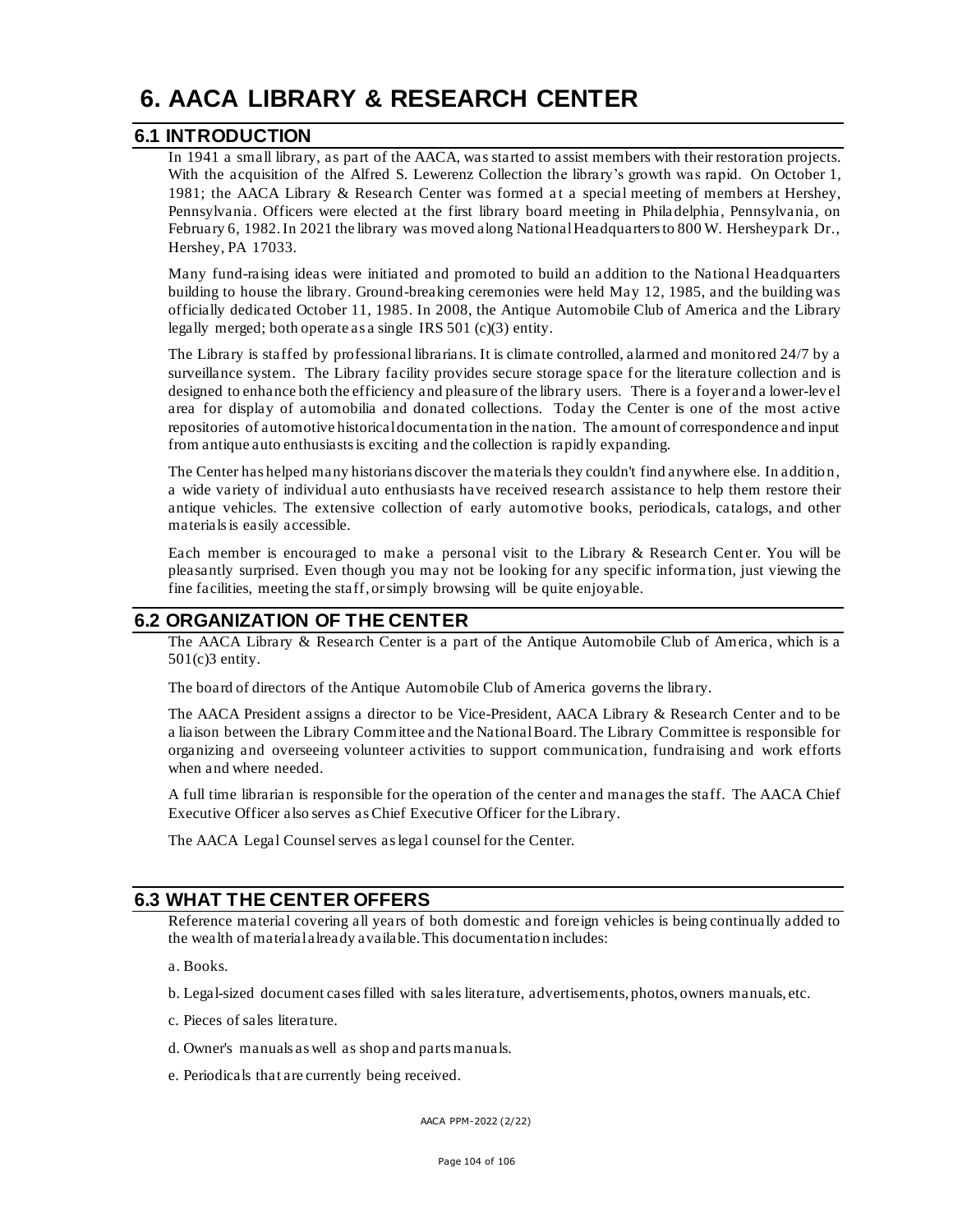f. Early periodicals, such as THE HORSELESS AGE, MoToR, MoToR Show Annuals, CYCLE AND AUTOMOBILE TRADE JOURNAL, MOTOR AGE, MOTOR WORLD, AUTOCAR, etc.

g. Color charts, sheet music, postcards, calendars, cartoons, annual reports, blueprints, etc.

h. A large collection of vehicle specific material.

i. Visit [www.aacalibrarycatalog.org](http://www.aacalibrarycatalog.org/) for an online listing of available material.

Copy service is available. There are also two microfiche readers and one microfiche reader-printer for use in the Library.

#### **6.4 LIBRARY POLICIES**

The following policies have been established to assure efficient operation and security of the co llection:

a. Library hours will be from 8:00 a.m. to 4:00 p.m., Monday through Saturday.

b. All Library users will be required to leave a driver's license, credit card, or similar secure identification with the Librarian while using library materials, until all such material is returned to the desk.

c. The "stacks" are not open to anyone other than the Librarian or those authorized by the Librarian.

d. A Research Request form should be used for all inquiries. The inquiring patron should use the form outlining material available and costs and will authorize the Librarian to proceed with research and copies if needed. Charges for reproduction services will be required in advance with the return of the Research Request approval. Postage rates, domestic and foreign, will be added as necessary.

e. Minimal fees are charged to cover reproduction services, materials, processing/handling fees, research time, etc.

f. NO Library materials will be available for circulation.

g. Special research requests may be handled on an individual basis.

#### **6.5 REQUESTS FOR ASSISTANCE**

Research assistance may be obtained by forwarding a completed Research Request form to the Librarian. These forms may be obtained by contacting the AACA Library & Research Center, 800 Hersheypark Dr., Hershey, PA 17033 or from the L &RC website [www.aacalibrary.org.](http://www.aacalibrary.org/)

Read and complete the Research Request form. Include a \$10.00 process and handling fee. Do not send any additional money until you hear from the Librarian.

Requests for assistance should be as specific as possible. General queries, such as "What body styles did Franklin make during their time in business?" cannot be answered. A specific query as to what body styles were manufactured in a defined year can normally be answered. All available information regarding the vehicle or subject should accompany the request.

Personal information concerning a particular vehicle cannot be provided. For example, the Library cannot determine your vehicle's first owner or where it was sold.

If you plan to visit the Libra ry to do research, please provide advance notice by writing to the Librarian or calling (717) 534-2082. You may also email the library at critter@aacalibrary.org. This will allow the staff time to search the collection before you arrive and can save you time. Be sure to identify the subject you wish to research.

#### **6.6 DONATIONS AND FINANCIAL SUPPORT**

A portion of each AACA member's annual dues is allocated to the Library & Research Center to pay salaries, utilities, insurance, general maintenance, and supplies. This only covers part of the cost of operation. The balance of funding required is obtained from donations. The Center is included in our